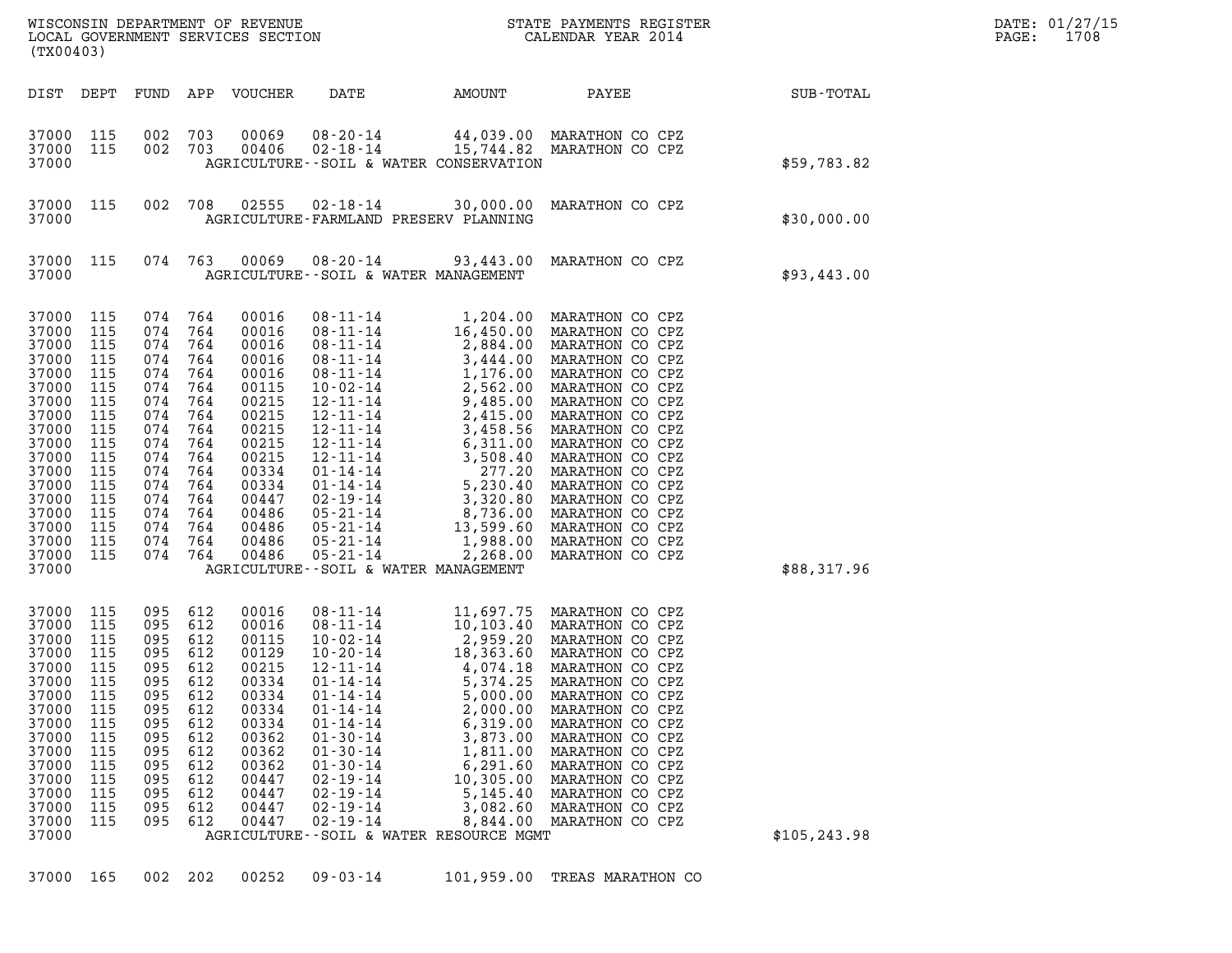| DATE: | 01/27/15 |
|-------|----------|
| PAGE: | 1709     |

| (TX00403)                                                                                                                                                                                                                                                                                            | $\tt WISCONSIM DEPARTMENT OF REVENUE$ $\tt WISCONSIMENT$ SERVICES SECTION $\tt WISCONERNMENT$ SERVICES SECTION $\tt CALENDAR$ YEAR $2014$                                                                                                                                                                                                                                                                                                                                                                                                                                                                                     |                  | DATE: 01/27/15<br>1709<br>$\mathtt{PAGE}$ : |
|------------------------------------------------------------------------------------------------------------------------------------------------------------------------------------------------------------------------------------------------------------------------------------------------------|-------------------------------------------------------------------------------------------------------------------------------------------------------------------------------------------------------------------------------------------------------------------------------------------------------------------------------------------------------------------------------------------------------------------------------------------------------------------------------------------------------------------------------------------------------------------------------------------------------------------------------|------------------|---------------------------------------------|
| DIST DEPT                                                                                                                                                                                                                                                                                            | DATE<br>FUND APP VOUCHER<br>AMOUNT<br>PAYEE                                                                                                                                                                                                                                                                                                                                                                                                                                                                                                                                                                                   | <b>SUB-TOTAL</b> |                                             |
| 37000<br>165<br>37000<br>165<br>37000<br>165<br>37000                                                                                                                                                                                                                                                | 09-29-14 5,819.00 TREAS MARATHON CO<br>10-16-14 3,538.00 TREAS MARATHON CO<br>002 202<br>00401<br>002 202<br>00464<br>002 202<br>00574<br>$10 - 31 - 14$<br>6,400.00 TREAS MARATHON CO<br>SAFETY/PROF SERV-PRIVATE SEWAGESYS AIDS                                                                                                                                                                                                                                                                                                                                                                                             | \$117,716.00     |                                             |
| 37000 255<br>37000                                                                                                                                                                                                                                                                                   | 002 204<br>01080<br>06-16-14 4,783.00 TREAS MARATHON CO<br>PUBLIC INSTRUCTION--PROGRAM GRANTS                                                                                                                                                                                                                                                                                                                                                                                                                                                                                                                                 | \$4,783.00       |                                             |
| 37000<br>255<br>37000<br>255<br>37000<br>255<br>37000<br>255<br>37000                                                                                                                                                                                                                                | 002 206<br>03-17-14<br>150,982.00 TREAS MARATHON CO<br>00435<br>274,502.00 TREAS MARATHON CO<br>150,982.00 TREAS MARATHON CO<br>002 206<br>00514<br>$06 - 09 - 14$<br>002 206<br>00702<br>$02 - 18 - 14$<br>150,981.00<br>002 206<br>00764<br>$01 - 21 - 14$<br>TREAS MARATHON CO<br>PUBLIC INSTRUCT-HANDICAPPED CHILDREN                                                                                                                                                                                                                                                                                                     | \$727,447.00     |                                             |
| 37000<br>255<br>002<br>37000<br>255<br>37000<br>255<br>002<br>37000<br>255<br>002<br>37000<br>255<br>002<br>37000<br>255<br>002<br>37000<br>255<br>002<br>37000<br>255<br>002<br>37000<br>255<br>002<br>37000<br>255<br>37000<br>255<br>37000<br>255<br>37000<br>002<br>255<br>37000<br>255<br>37000 | 241<br>00021<br>TREAS MARATHON CO<br>002 241<br>00061<br>TREAS MARATHON CO<br>241<br>00083<br>TREAS MARATHON CO<br>241<br>00083<br>TREAS MARATHON CO<br>241<br>00087<br>TREAS MARATHON CO<br>241<br>00087<br>TREAS MARATHON CO<br>241<br>00093<br>TREAS MARATHON CO<br>241<br>00093<br>TREAS MARATHON CO<br>241<br>00099<br>TREAS MARATHON CO<br>002 241<br>00099<br>TREAS MARATHON CO<br>002 241<br>00105<br>TREAS MARATHON CO<br>002 241<br>00105<br>TREAS MARATHON CO<br>241<br>00343<br>TREAS MARATHON CO<br>002 241<br>00343<br>$02 - 04 - 14$<br>1,147.55 TREAS MARATHON CO<br>PUBLIC INSTRUCT--LOCAL PROGRAMS--FED FDS | \$13,502.91      |                                             |
| 37000 370<br>37000                                                                                                                                                                                                                                                                                   | 002 602<br>02892<br>06-10-14 2,345.48 MARATHON CO CPZ<br>NAT RESOURCES - - NON-POINT SOURCE GRANTS                                                                                                                                                                                                                                                                                                                                                                                                                                                                                                                            | \$2,345.48       |                                             |
| 37000 370<br>37000                                                                                                                                                                                                                                                                                   | 012 381<br>00606<br>$03 - 28 - 14$<br>1,921.73 TREAS MARATHON CO<br>NAT RESOURCES - - BOAT PATROL                                                                                                                                                                                                                                                                                                                                                                                                                                                                                                                             | \$1,921.73       |                                             |
| 37000 370<br>37000                                                                                                                                                                                                                                                                                   | 012 547 00740 10-01-14 1,025.00 TREAS MARATHON CO<br>NAT RESOURCES--UTV PROJECT AIDS                                                                                                                                                                                                                                                                                                                                                                                                                                                                                                                                          | \$1,025.00       |                                             |
| 37000 370<br>37000                                                                                                                                                                                                                                                                                   | 012 549 00111 02-28-14 4,030.00 MARATHON CO CPZ<br>NAT RESOURCES - WILDLIFE DAMAGE                                                                                                                                                                                                                                                                                                                                                                                                                                                                                                                                            | \$4,030.00       |                                             |
| 37000 370<br>37000                                                                                                                                                                                                                                                                                   | 012 550 00606 03-28-14 6,658.79 TREAS MARATHON CO<br>NAT RESOURCES - - BOATING ENFORCEMENT AIDS                                                                                                                                                                                                                                                                                                                                                                                                                                                                                                                               | \$6,658.79       |                                             |

37000 370 012 552 00131 09-29-14 5,070.84 TREAS MARATHON CO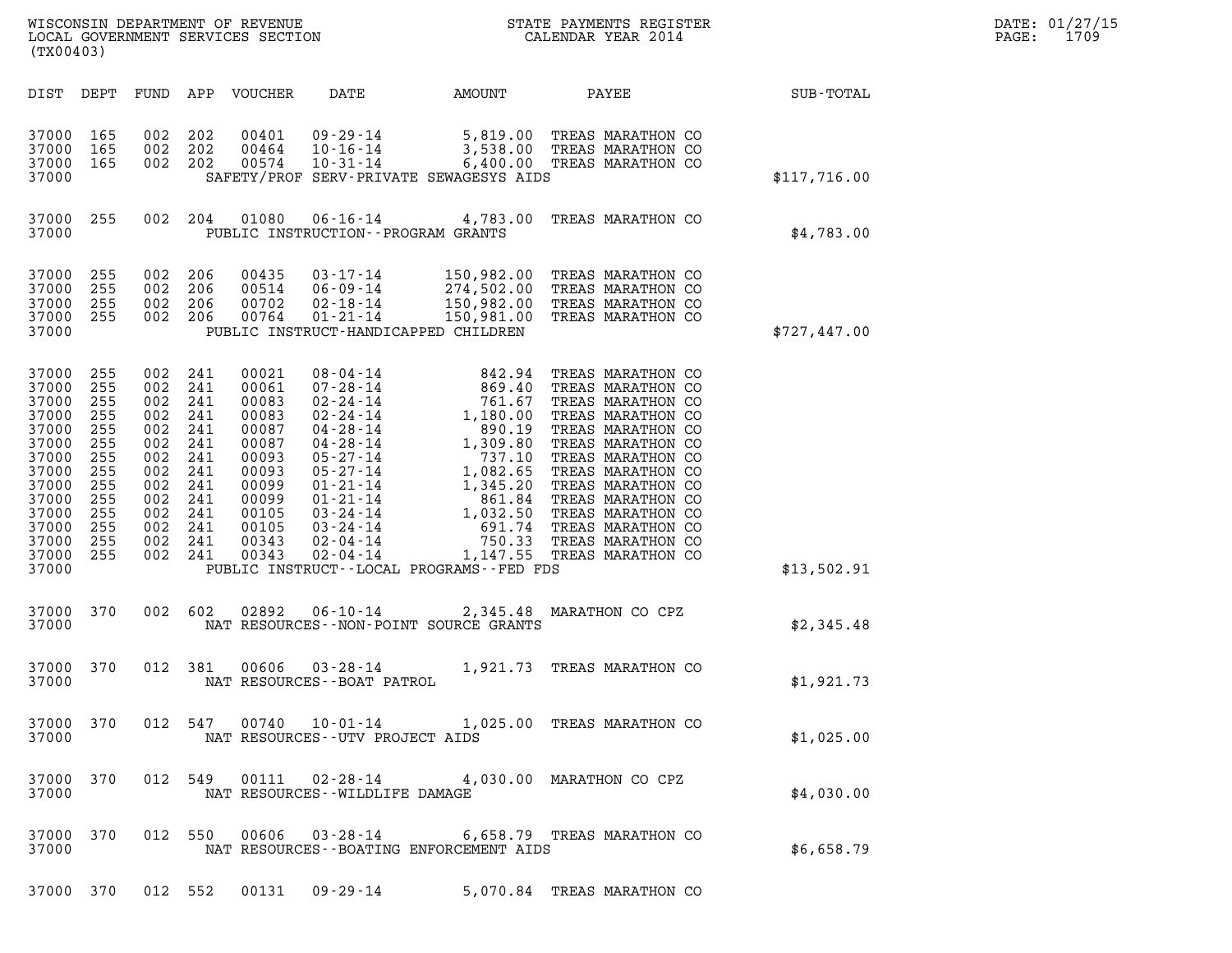| WISCONSIN DEPARTMENT OF REVENUE   | STATE PAYMENTS REGISTER | DATE: 01/27/15 |
|-----------------------------------|-------------------------|----------------|
| LOCAL GOVERNMENT SERVICES SECTION | CALENDAR YEAR 2014      | 1710<br>PAGE:  |

| (TX00403)                                                                     | WISCONSIN DEPARTMENT OF REVENUE<br>LOCAL GOVERNMENT SERVICES SECTION THE STATE PAYMENTS REGISTER<br>(TWAR 1931)                      |                                                                                                                                                               |               | DATE: 01/27/15<br>PAGE: 1710 |
|-------------------------------------------------------------------------------|--------------------------------------------------------------------------------------------------------------------------------------|---------------------------------------------------------------------------------------------------------------------------------------------------------------|---------------|------------------------------|
|                                                                               | DIST DEPT FUND APP VOUCHER DATE AMOUNT PAYEE TO SUB-TOTAL                                                                            |                                                                                                                                                               |               |                              |
|                                                                               | 37000 NAT RESOURCES - - SNOWMOBILE ENFORCEMENT                                                                                       |                                                                                                                                                               | \$5,070.84    |                              |
| 012 553<br>37000 370<br>37000 370<br>37000                                    | 37000 370 012 553 00111 02-28-14 23,531.20 MARATHON CO CPZ<br>012 553<br>00111<br>NAT RESOURCES -- WILDLIFE DAMAGE CLAIMS            | 00111 02-28-14 1,777.59 MARATHON CO CPZ<br>02-28-14 6,773.26 MARATHON CO CPZ                                                                                  | \$32,082.05   |                              |
| 37000                                                                         | 37000 370 012 564 00286 04-04-14 1,416.24 TREAS MARATHON CO<br>NAT RESOURCES - - RECREATION AIDS - FISH                              |                                                                                                                                                               | \$1,416.24    |                              |
| 37000                                                                         | 37000 370 012 566 00001 09-16-14 46,189.09 TREAS MARATHON CO<br>NAT RESOURCES-FOREST CROP/MANAGED FOREST                             |                                                                                                                                                               | \$46,189.09   |                              |
| 37000                                                                         | 37000 370 012 567 00004 02-19-14 14,690.53 TREAS MARATHON CO<br>NAT RESOURCES--COUNTY FOREST AIDS                                    |                                                                                                                                                               | \$14,690.53   |                              |
| 37000                                                                         | 37000 370 012 569 00519 09-16-14 54,379.56 TREAS MARATHON CO<br>NAT RESOURCES--SNOWMOBILE TRAIL AIDS                                 |                                                                                                                                                               | \$54,379.56   |                              |
| 37000                                                                         | 37000 370 012 572 00005 04-01-14 52,758.33 TREAS MARATHON CO<br>NAT RESOURCES--URBAN FORESTRY/CO FORESTS                             |                                                                                                                                                               | \$52,758.33   |                              |
| 012 575<br>37000 370<br>37000<br>370<br>37000<br>370<br>37000<br>370<br>37000 | 00235<br>012 575<br>00519<br>012 575<br>01028<br>012 575<br>02329<br>NAT RESOURCES--SNOWMOBILE TRAIL AIDS                            | 08-18-14 99,737.50 TREAS MARATHON CO<br>09-16-14 145,095.44 TREAS MARATHON CO<br>10-31-14 99,737.50 TREAS MARATHON CO<br>04-16-14 98,700.84 TREAS MARATHON CO | \$443,271.28  |                              |
| 37000 370<br>37000 370<br>37000<br>370<br>37000<br>370<br>37000               | 012 576<br>01004<br>012 576<br>01013<br>012 576<br>01347<br>012 576<br>01417<br>12-26-14<br>NAT RESOURCES--ALL-TERRAIN VEHICLE TRAIL | 10-28-14 34,690.00 TREAS MARATHON CO<br>11-12-14 6,150.00 TREAS MARATHON CO<br>12-17-14 6,150.00 TREAS MARATHON CO<br>34,690.00 TREAS MARATHON CO             | \$81,680.00   |                              |
| 37000 370<br>370<br>37000<br>37000                                            | 095 517<br>02865<br>$06 - 03 - 14$<br>095 517<br>02865<br>$06 - 03 - 14$<br>NAT RESOURCES - - POLLUTION CONTROL                      | 101,961.00 MARATHON CO CPZ<br>25,839.00<br>MARATHON CO CPZ                                                                                                    | \$127,800.00  |                              |
| 37000 395<br>37000                                                            | 011 168<br>14037<br>05-05-14<br>TRANSPORTATION--ELDERLY & DISABLED                                                                   | 323, 243.00 COUNTY OF MARATHON                                                                                                                                | \$323, 243.00 |                              |
| 37000 395                                                                     | 011 170<br>05293<br>$03 - 03 - 14$                                                                                                   | 2,033.80 TREAS MARATHON CO                                                                                                                                    |               |                              |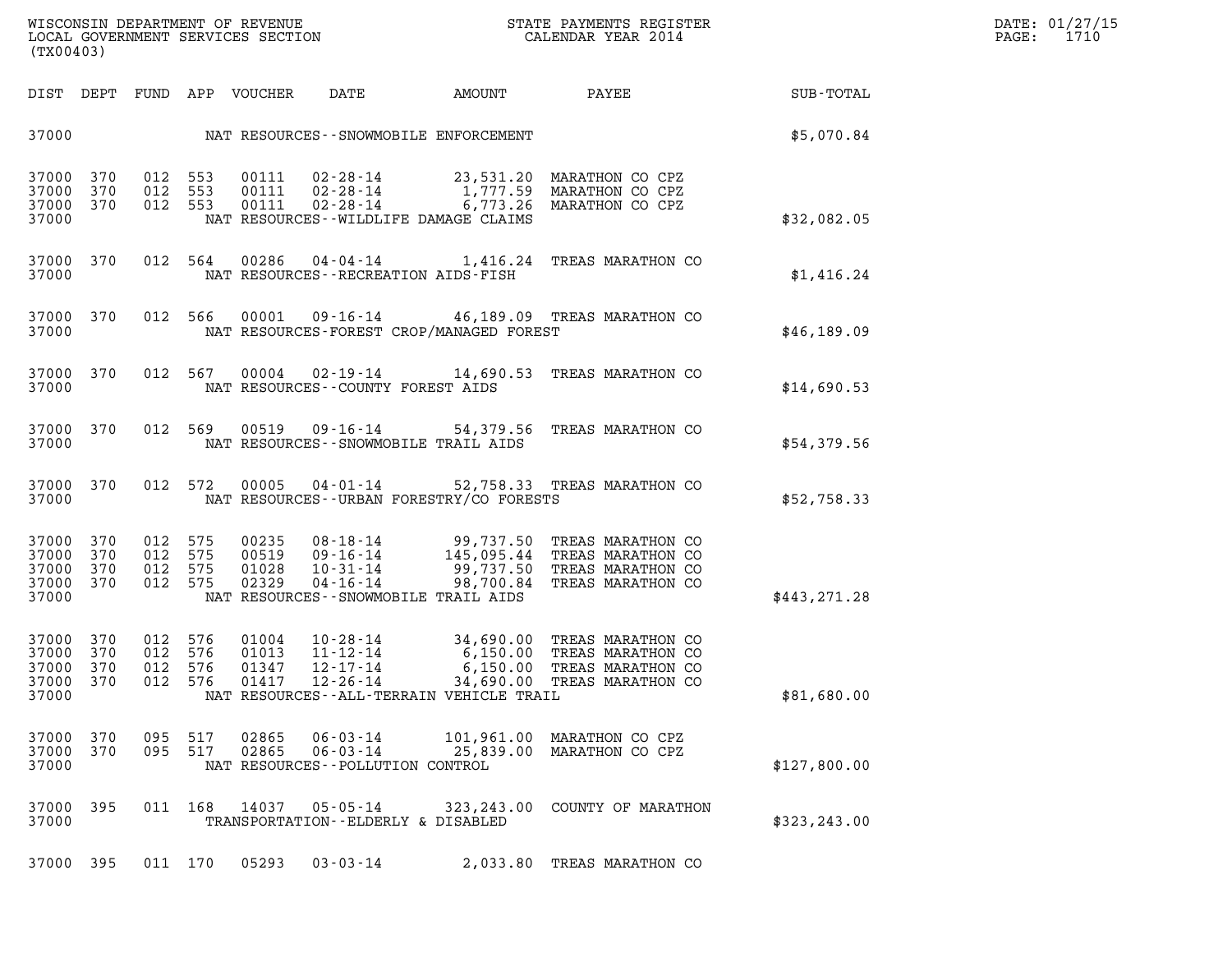| STATE PAYMENTS REGISTER |                    |  |  |
|-------------------------|--------------------|--|--|
|                         | CALENDAR YEAR 2014 |  |  |

|                                                                                                                                     | (TX00403)                                                                                      |                                                                                                |                                                                                                |                                                                                                                            |                                                                                                                                                                                                                                                                                       |                                                                                                                                                                                    |                                                                                                                                                                                                                           |                |  |
|-------------------------------------------------------------------------------------------------------------------------------------|------------------------------------------------------------------------------------------------|------------------------------------------------------------------------------------------------|------------------------------------------------------------------------------------------------|----------------------------------------------------------------------------------------------------------------------------|---------------------------------------------------------------------------------------------------------------------------------------------------------------------------------------------------------------------------------------------------------------------------------------|------------------------------------------------------------------------------------------------------------------------------------------------------------------------------------|---------------------------------------------------------------------------------------------------------------------------------------------------------------------------------------------------------------------------|----------------|--|
| DIST                                                                                                                                | DEPT                                                                                           | FUND                                                                                           | APP                                                                                            | VOUCHER                                                                                                                    | DATE                                                                                                                                                                                                                                                                                  | AMOUNT                                                                                                                                                                             | PAYEE                                                                                                                                                                                                                     | SUB-TOTAL      |  |
| 37000                                                                                                                               |                                                                                                |                                                                                                |                                                                                                |                                                                                                                            |                                                                                                                                                                                                                                                                                       | TRANSPORTATION--COUNTY FOREST ROAD AIDS                                                                                                                                            |                                                                                                                                                                                                                           | \$2,033.80     |  |
| 37000<br>37000<br>37000<br>37000<br>37000<br>37000<br>37000<br>37000<br>37000                                                       | 395<br>395<br>395<br>395<br>395<br>395<br>395<br>395                                           | 011<br>011<br>011<br>011<br>011<br>011<br>011<br>011                                           | 185<br>185<br>185<br>185<br>185<br>185<br>185<br>185                                           | 01198<br>15702<br>20729<br>26412<br>28231<br>28231<br>28618<br>31190                                                       | 01-21-14<br>$06 - 23 - 14$<br>$08 - 11 - 14$<br>$10 - 06 - 14$<br>$10 - 21 - 14$<br>$10 - 21 - 14$<br>$10 - 24 - 14$<br>$11 - 17 - 14$                                                                                                                                                | 1,560.00<br>425.60<br>973.40<br>1,585.57<br>3,683.90<br>2,424.16<br>2,827.49<br>975.00<br>TRANSPORTATION - - HIGHWAY SAFETY - FEDERAL                                              | TREAS MARATHON CO<br>TREAS MARATHON CO<br>TREAS MARATHON CO<br>MARATHON CO SHERIFF DEPT<br>MARATHON CO SHERIFF DEPT<br>MARATHON CO SHERIFF DEPT<br>MARATHON CO SHERIFF DEPT<br>TREAS MARATHON CO                          | \$14,455.12    |  |
| 37000<br>37000<br>37000<br>37000                                                                                                    | 395<br>395<br>395                                                                              | 011<br>011<br>011                                                                              | 190<br>190<br>190                                                                              | 02037<br>18037<br>28037                                                                                                    | 01-06-14<br>07-07-14<br>$10 - 06 - 14$                                                                                                                                                                                                                                                | 687,749.17<br>1,375,498.34<br>TRANSPORTATION--GENERAL TRANSP AIDS-GTA                                                                                                              | COUNTY OF MARATHON<br>COUNTY OF MARATHON<br>687,749.19 COUNTY OF MARATHON                                                                                                                                                 | \$2,750,996.70 |  |
| 37000<br>37000<br>37000<br>37000<br>37000                                                                                           | 395<br>395<br>395<br>395                                                                       | 011<br>011<br>011<br>011                                                                       | 278<br>278<br>278<br>278                                                                       | 01299<br>19267<br>32406<br>98978                                                                                           | $01 - 16 - 14$<br>$07 - 23 - 14$<br>$11 - 26 - 14$<br>$01 - 07 - 14$                                                                                                                                                                                                                  | 365,735.30<br>10,774.63<br>247,479.07<br>10,439.06<br>TRANSPORTATION--LRIP/TRIP/MSIP GRANTS                                                                                        | TREAS MARATHON CO<br>TREAS MARATHON CO<br>TREAS MARATHON CO<br>TREAS MARATHON CO                                                                                                                                          | \$634,428.06   |  |
| 37000<br>37000<br>37000                                                                                                             | 395<br>395                                                                                     | 011<br>011                                                                                     | 568<br>568                                                                                     | 01330<br>11879                                                                                                             | $01 - 21 - 14$<br>$05 - 12 - 14$                                                                                                                                                                                                                                                      | 21,887.00<br>TRANSPORTATION-PRETRIAL INTOX DRIVER INT                                                                                                                              | MARATHON CO JUSTICE PROGR<br>28,113.00 MARATHON CO JUSTICE PROGR                                                                                                                                                          | \$50,000.00    |  |
| 37000<br>37000                                                                                                                      | 410                                                                                            | 002                                                                                            | 116                                                                                            | 11261                                                                                                                      | $11 - 05 - 14$<br>CORRECTIONS - - LOCAL AID                                                                                                                                                                                                                                           |                                                                                                                                                                                    | 111,229.08 TREAS MARATHON CO                                                                                                                                                                                              | \$111, 229.08  |  |
| 37000<br>37000<br>37000<br>37000<br>37000<br>37000<br>37000<br>37000<br>37000<br>37000<br>37000<br>37000<br>37000<br>37000<br>37000 | 435<br>435<br>435<br>435<br>435<br>435<br>435<br>435<br>435<br>435<br>435<br>435<br>435<br>435 | 005<br>005<br>005<br>005<br>005<br>005<br>005<br>005<br>005<br>005<br>005<br>005<br>005<br>005 | 000<br>000<br>000<br>000<br>000<br>000<br>000<br>000<br>000<br>000<br>000<br>000<br>000<br>000 | 90412<br>90415<br>90416<br>90417<br>90419<br>90420<br>90421<br>90500<br>90501<br>90502<br>90506<br>90508<br>90509<br>90510 | $01 - 01 - 14$<br>$02 - 01 - 14$<br>$03 - 01 - 14$<br>$04 - 01 - 14$<br>$05 - 01 - 14$<br>$06 - 01 - 14$<br>$06 - 30 - 14$<br>$07 - 01 - 14$<br>$07 - 14 - 14$<br>$08 - 01 - 14$<br>$09 - 01 - 14$<br>$10 - 01 - 14$<br>$11 - 01 - 14$<br>12-01-14<br>HEALTH SERVICES--STATE/FED AIDS | 456,726.00<br>363,045.00<br>530,977.00<br>577,566.00<br>598,312.00<br>154,538.00<br>931,394.00<br>814,672.00<br>460,838.00<br>487,738.00<br>556,550.00<br>747,885.00<br>461,258.00 | 296,786.00 MARATHON CO<br>MARATHON CO<br>MARATHON CO<br>MARATHON CO<br>MARATHON CO<br>MARATHON CO<br>MARATHON CO<br>MARATHON CO<br>MARATHON CO<br>MARATHON CO<br>MARATHON CO<br>MARATHON CO<br>MARATHON CO<br>MARATHON CO | \$7,438,285.00 |  |

37000 437 005 000 00000 01-06-14 70,615.06 MARATHON - IM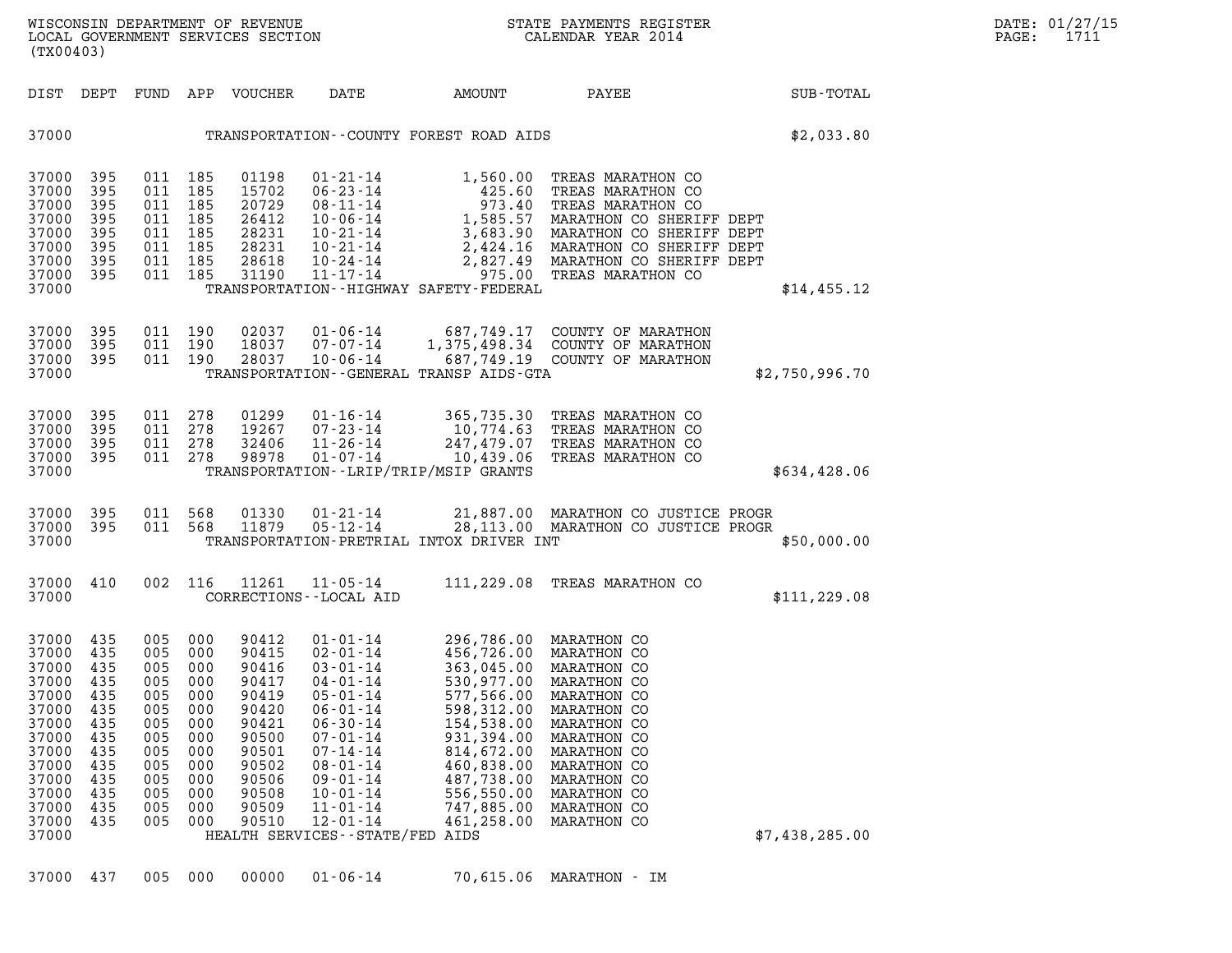| (TX00403)                                          |                                        |                                        |                                        |                                                    |                                                                                                                          |                                                                      |                                                                                                                                                                                                                                                     |                |
|----------------------------------------------------|----------------------------------------|----------------------------------------|----------------------------------------|----------------------------------------------------|--------------------------------------------------------------------------------------------------------------------------|----------------------------------------------------------------------|-----------------------------------------------------------------------------------------------------------------------------------------------------------------------------------------------------------------------------------------------------|----------------|
| DIST                                               | DEPT                                   | FUND                                   | APP                                    | VOUCHER                                            | DATE                                                                                                                     | AMOUNT                                                               | PAYEE                                                                                                                                                                                                                                               | SUB-TOTAL      |
| 37000<br>37000<br>37000<br>37000                   | 437<br>437<br>437<br>437               | 005<br>005<br>005<br>005               | 000<br>000<br>000<br>000               | 00000<br>00000<br>00000<br>00000                   | $01 - 30 - 14$<br>$02 - 05 - 14$<br>$03 - 05 - 14$<br>04-07-14                                                           | 255,656.57<br>356,987.82                                             | MARATHON CHILD SUPPORT<br>57,971.62 MARATHON - IM<br>MARATHON - IM<br>221, 220.02 MARATHON - IM                                                                                                                                                     |                |
| 37000<br>37000<br>37000<br>37000                   | 437<br>437<br>437<br>437               | 005<br>005<br>005<br>005               | 000<br>000<br>000<br>000               | 00000<br>00000<br>00000<br>00000                   | $04 - 10 - 14$<br>04-30-14<br>$05 - 05 - 14$<br>$06 - 05 - 14$                                                           |                                                                      | 221,220.02  MARATHON    IM<br>28,315.72  MARATHON CHILD SUPPORT<br>323,794.52 MARATHON CHILD SUPPORT<br>91,387.99 MARATHON - IM<br>89,956.88 MARATHON - IM                                                                                          |                |
| 37000<br>37000<br>37000<br>37000                   | 437<br>437<br>437<br>437               | 005<br>005<br>005<br>005               | 000<br>000<br>000<br>000               | 00000<br>00000<br>00000<br>00000                   | $06 - 11 - 14$                                                                                                           |                                                                      | 35,168.74 MARATHON CHILD SUPPORT                                                                                                                                                                                                                    |                |
| 37000<br>37000<br>37000<br>37000                   | 437<br>437<br>437<br>437               | 005<br>005<br>005<br>005               | 000<br>000<br>000<br>000               | 00000<br>00000<br>00000<br>00000                   |                                                                                                                          |                                                                      | 07-07-14<br>54,302.67 MARATHON - IM<br>07-07-14<br>299,418.69 MARATHON CHILD SUPPORT<br>08-29-14<br>1,146,933.74 MARATHON - IM<br>09-05-14<br>1,146,933.74 MARATHON - IM<br>09-05-14<br>106,141.04 MARATHON - IM<br>10-06-14<br>106,141.04 MARATHON |                |
| 37000<br>37000<br>37000<br>37000                   | 437<br>437<br>437<br>437               | 005<br>005<br>005<br>005               | 000<br>000<br>000<br>000               | 00000<br>00000<br>00000<br>00000                   | $11 - 04 - 14$<br>$11 - 05 - 14$<br>$11 - 10 - 14$                                                                       |                                                                      | 85, 221.00 MARATHON CHILD SUPPORT<br>122,499.08 MARATHON - IM                                                                                                                                                                                       |                |
| 37000<br>37000<br>37000                            | 437<br>437                             | 005<br>005                             | 000<br>000                             | 00000<br>00000                                     | $11 - 12 - 14$<br>$12 - 05 - 14$                                                                                         | CHILDREN & FAMILIES - - STATE/FEDERAL AIDS                           | 36,804.78 MARATHON CHILD SUPPORT<br>42,993.19 MARATHON CHILD SUPPORT<br>110,614.11 MARATHON - IM                                                                                                                                                    | \$3,977,288.28 |
| 37000<br>37000<br>37000                            | 455<br>455                             | 002<br>002                             | 202<br>202                             | 02370<br>02397                                     | $11 - 10 - 14$<br>04-01-14                                                                                               | JUSTICE--LAW ENFORCEMENT TRAINING REIMB                              | 593.89 TREAS MARATHON CNTY<br>1,136.86 TREAS MARATHON CNTY                                                                                                                                                                                          | \$1,730.75     |
| 37000<br>37000                                     | 455                                    | 002                                    | 221                                    | 13                                                 | $07 - 30 - 14$<br>JUSTICE--LAW ENFORCEMENT SERVICES AID                                                                  | 1,600.00                                                             | TREAS MARATHON CNTY                                                                                                                                                                                                                                 | \$1,600.00     |
| 37000<br>37000<br>37000                            | 455<br>455                             | 002<br>002                             | 225<br>225                             | 01373<br>03296                                     | $02 - 18 - 14$<br>$12 - 22 - 14$<br>JUSTICE - - LAW ENFORCEMENT - - DRUG CRIMES                                          |                                                                      | 18,177.00 TREAS MARATHON CNTY<br>18,177.00 TREAS MARATHON CNTY                                                                                                                                                                                      | \$36,354.00    |
| 37000<br>37000<br>37000<br>37000<br>37000<br>37000 | 455<br>455<br>455<br>455<br>455        | 002<br>002<br>002<br>002<br>002        | 231<br>231<br>231<br>231<br>231        | 01544<br>01545<br>02370<br>02397<br>02954          | $02 - 21 - 14$<br>$02 - 21 - 14$<br>$11 - 10 - 14$<br>04-01-14<br>$12 - 04 - 14$<br>JUSTICE - - LAW ENFORCEMENT TRAINING | 2,666.92<br>640.00                                                   | 160.00 TREAS MARATHON CO<br>19,040.00 TREAS MARATHON CNTY<br>2,012.00 TREAS MARATHON CNTY<br>TREAS MARATHON CNTY<br>TREAS MARATHON CNTY                                                                                                             | \$24,518.92    |
| 37000<br>37000<br>37000<br>37000<br>37000<br>37000 | 455<br>455<br>455<br>455<br>455<br>455 | 002<br>002<br>002<br>002<br>002<br>002 | 251<br>251<br>251<br>251<br>251<br>251 | 00233<br>00457<br>00457<br>00457<br>00907<br>00907 | $08 - 04 - 14$<br>$08 - 11 - 14$<br>$08 - 11 - 14$<br>$08 - 11 - 14$<br>$01 - 23 - 14$<br>$01 - 23 - 14$                 | 3,327.20<br>2,532.57<br>1,321.70<br>1,985.15<br>1,777.07<br>1,364.50 | TREAS MARATHON CNTY<br>TREAS MARATHON CO<br>TREAS MARATHON CO<br>TREAS MARATHON CO<br>TREAS MARATHON CO<br>TREAS MARATHON CO                                                                                                                        |                |
|                                                    |                                        |                                        |                                        |                                                    |                                                                                                                          |                                                                      |                                                                                                                                                                                                                                                     |                |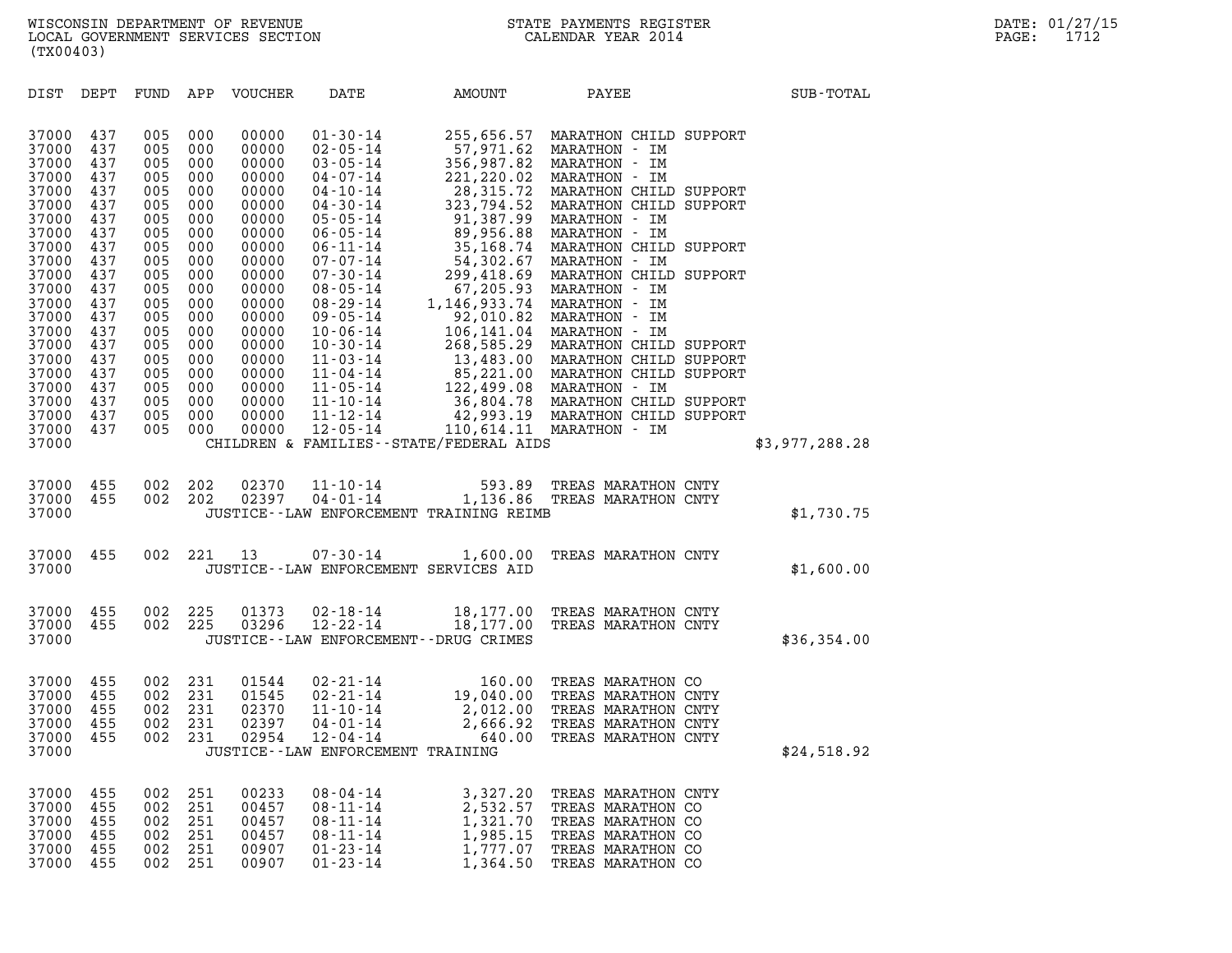| (TX00403)                                                                                                                                                                        |                                                                                                                                   |                                                                                                                                   |                                                                                                                                   |                                                                                                                                                                         |                                                                                                                                                                                                                                                                                                                                                       |                                                                                                                                                                                                                                                                                                                    |                                                                                                                                                                                                               |               |
|----------------------------------------------------------------------------------------------------------------------------------------------------------------------------------|-----------------------------------------------------------------------------------------------------------------------------------|-----------------------------------------------------------------------------------------------------------------------------------|-----------------------------------------------------------------------------------------------------------------------------------|-------------------------------------------------------------------------------------------------------------------------------------------------------------------------|-------------------------------------------------------------------------------------------------------------------------------------------------------------------------------------------------------------------------------------------------------------------------------------------------------------------------------------------------------|--------------------------------------------------------------------------------------------------------------------------------------------------------------------------------------------------------------------------------------------------------------------------------------------------------------------|---------------------------------------------------------------------------------------------------------------------------------------------------------------------------------------------------------------|---------------|
| DIST                                                                                                                                                                             | DEPT                                                                                                                              | FUND                                                                                                                              | APP                                                                                                                               | VOUCHER                                                                                                                                                                 | DATE                                                                                                                                                                                                                                                                                                                                                  | AMOUNT                                                                                                                                                                                                                                                                                                             | PAYEE                                                                                                                                                                                                         | SUB-TOTAL     |
| 37000<br>37000<br>37000<br>37000<br>37000<br>37000<br>37000<br>37000<br>37000<br>37000                                                                                           | 455<br>455<br>455<br>455<br>455<br>455<br>455<br>455<br>455                                                                       | 002<br>002<br>002<br>002<br>002<br>002<br>002<br>002<br>002                                                                       | 251<br>251<br>251<br>251<br>251<br>251<br>251<br>251<br>251                                                                       | 00917<br>01214<br>01214<br>02059<br>02357<br>02640<br>02861<br>03030<br>03150                                                                                           | $01 - 23 - 14$<br>$02 - 18 - 14$<br>$02 - 18 - 14$<br>$03 - 18 - 14$<br>$11 - 10 - 14$<br>04-29-14<br>05-14-14<br>$05 - 20 - 14$<br>$12 - 15 - 14$                                                                                                                                                                                                    | 1,129.82<br>917.96<br>$917.96$<br>3,493.99<br>1,441.84<br>900.00<br>22,941.80<br>2,834.87<br>1,686.96<br>320.00<br>JUSTICE - - TRUANCY PROGRAM - GRANT FUNDS                                                                                                                                                       | TREAS MARATHON CO<br>TREAS MARATHON CO<br>TREAS MARATHON CO<br>TREAS MARATHON CO<br>TREAS MARATHON CO<br>TREAS MARATHON CNTY<br>2,834.87 TREAS MARATHON CO<br>1,686.96 TREAS MARATHON CO<br>TREAS MARATHON CO | \$47,975.43   |
| 37000<br>37000<br>37000                                                                                                                                                          | 455<br>455                                                                                                                        | 002<br>002                                                                                                                        | 532<br>532                                                                                                                        | 009                                                                                                                                                                     | $07 - 22 - 14$<br>$03 - 10 - 14$                                                                                                                                                                                                                                                                                                                      | 39,775.41<br>42,119.61<br>JUSTICE -- VICTIM/WITNESS ASSISTANCE SERV                                                                                                                                                                                                                                                | TREAS MARATHON CO<br>TREAS MARATHON CO                                                                                                                                                                        | \$81,895.02   |
| 37000<br>37000<br>37000<br>37000<br>37000<br>37000<br>37000<br>37000<br>37000<br>37000<br>37000<br>37000<br>37000<br>37000<br>37000<br>37000<br>37000<br>37000<br>37000<br>37000 | 455<br>455<br>455<br>455<br>455<br>455<br>455<br>455<br>455<br>455<br>455<br>455<br>455<br>455<br>455<br>455<br>455<br>455<br>455 | 002<br>002<br>002<br>002<br>002<br>002<br>002<br>002<br>002<br>002<br>002<br>002<br>002<br>002<br>002<br>002<br>002<br>002<br>002 | 542<br>542<br>542<br>542<br>542<br>542<br>542<br>542<br>542<br>542<br>542<br>542<br>542<br>542<br>542<br>542<br>542<br>542<br>542 | 00019<br>00089<br>00145<br>00192<br>00321<br>00351<br>00464<br>00491<br>00515<br>00587<br>00662<br>00725<br>01418<br>01906<br>02377<br>02377<br>02927<br>02991<br>03351 | $07 - 24 - 14$<br>$09 - 03 - 14$<br>$09 - 25 - 14$<br>$11 - 03 - 14$<br>$01 - 06 - 14$<br>$01 - 23 - 14$<br>$03 - 10 - 14$<br>$03 - 27 - 14$<br>$04 - 14 - 14$<br>$05 - 16 - 14$<br>06-24-14<br>$01 - 08 - 14$<br>$09 - 30 - 14$<br>03-04-14<br>04-04-14<br>04-04-14<br>12-04-14<br>$05 - 20 - 14$<br>$12 - 29 - 14$<br>JUSTICE - - VICTIM ASSISTANCE | 6,239.00<br>7,161.00<br>9,783.00<br>8,963.00<br>5,437.00<br>$6,440.00$ TREAS MARATHON CO<br>$5,440.00$ TREAS MARATHON CO<br>$6,440.00$ TREAS MARATHON CO<br>$4,369.00$ TREAS MARATHON CO<br>$6,228.00$ TREAS MARATHON CO<br>$6,975.00$ TREAS MARATHON CO<br>$6,692.00$ TREAS MARATHON CO<br>$5,786.00$<br>5,661.00 | TREAS MARATHON CO<br>TREAS MARATHON CO<br>TREAS MARATHON CO<br>TREAS MARATHON CO<br>18,065.72 TREAS MARATHON CO<br>16,324.21 TREAS MARATHON CO<br>TREAS MARATHON CO                                           | \$190, 224.83 |
| 37000<br>37000<br>37000                                                                                                                                                          | 465<br>465                                                                                                                        | 002<br>002                                                                                                                        | 305<br>305                                                                                                                        | 00152<br>01044                                                                                                                                                          | $12 - 10 - 14$<br>$01 - 17 - 14$                                                                                                                                                                                                                                                                                                                      | MILITARY AFFAIRS-EMER MGMT-DISASTER RECO                                                                                                                                                                                                                                                                           | 8,890.39 TREAS MARATHON CO<br>10,086.25 TREAS MARATHON CO                                                                                                                                                     | \$18,976.64   |
| 37000<br>37000                                                                                                                                                                   | 465                                                                                                                               |                                                                                                                                   | 002 308                                                                                                                           |                                                                                                                                                                         |                                                                                                                                                                                                                                                                                                                                                       | 00085  11-19-14  8,988.00 TREAS MARATHON CO<br>MILITARY AFFAIRS-EMER MGMT-RESPONSE EQMT                                                                                                                                                                                                                            |                                                                                                                                                                                                               | \$8,988.00    |
| 37000<br>37000                                                                                                                                                                   | 465                                                                                                                               |                                                                                                                                   | 002 337                                                                                                                           | 01560                                                                                                                                                                   |                                                                                                                                                                                                                                                                                                                                                       | 07-09-14 16,379.00 TREAS MARATHON CO<br>MILITARY AFFAIRS-EMERGENCY MGMT PLANNING                                                                                                                                                                                                                                   |                                                                                                                                                                                                               | \$16,379.00   |
| 37000                                                                                                                                                                            | 465                                                                                                                               |                                                                                                                                   | 002 342                                                                                                                           |                                                                                                                                                                         | 00152 12-10-14                                                                                                                                                                                                                                                                                                                                        |                                                                                                                                                                                                                                                                                                                    | 53,342.36 TREAS MARATHON CO                                                                                                                                                                                   |               |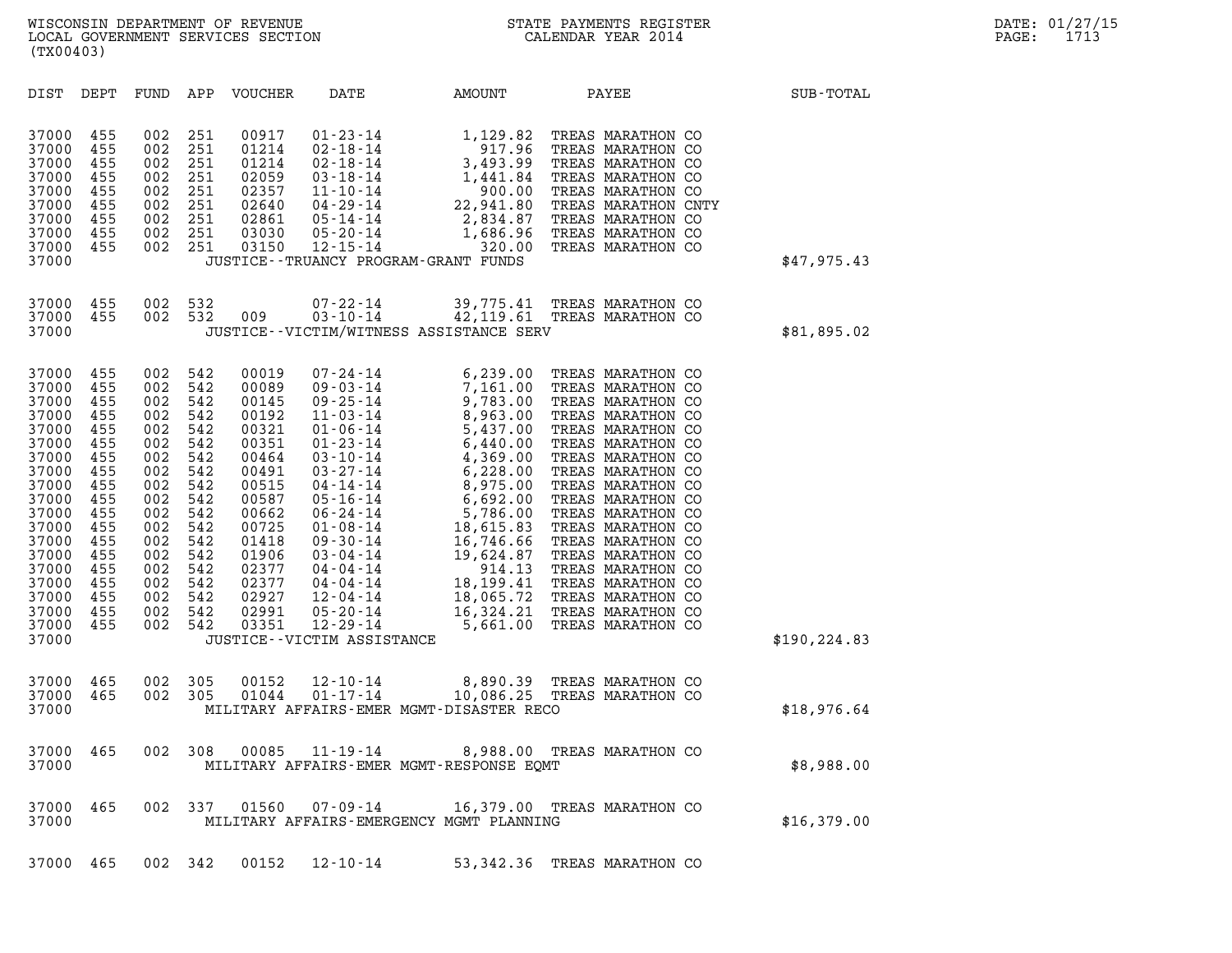WISCONSIN DEPARTMENT OF REVENUE<br>LOCAL GOVERNMENT SERVICES SECTION STATE PAYMENTS REGISTER SECONDER STATE PASS: 1714 WISCONSIN DEPARTMENT OF REVENUE<br>LOCAL GOVERNMENT SERVICES SECTION CALENDAR YEAR 2014<br>(TX00403) (TX00403)

| (TX00403)                                                                                                                                                                                                                                                                                                                                                                                                                                                                                       |                                                                                                                                                                                                                                                                                                                                                                                                                                                                                                                                                                                                                                                                                                                                        |                                                                                                                                                                                                                                                                                                                                                                                                                                                                                                                                                                                                                                                                                                                |                  |
|-------------------------------------------------------------------------------------------------------------------------------------------------------------------------------------------------------------------------------------------------------------------------------------------------------------------------------------------------------------------------------------------------------------------------------------------------------------------------------------------------|----------------------------------------------------------------------------------------------------------------------------------------------------------------------------------------------------------------------------------------------------------------------------------------------------------------------------------------------------------------------------------------------------------------------------------------------------------------------------------------------------------------------------------------------------------------------------------------------------------------------------------------------------------------------------------------------------------------------------------------|----------------------------------------------------------------------------------------------------------------------------------------------------------------------------------------------------------------------------------------------------------------------------------------------------------------------------------------------------------------------------------------------------------------------------------------------------------------------------------------------------------------------------------------------------------------------------------------------------------------------------------------------------------------------------------------------------------------|------------------|
| DIST<br>DEPT<br>FUND                                                                                                                                                                                                                                                                                                                                                                                                                                                                            | APP<br>VOUCHER<br>DATE<br>AMOUNT                                                                                                                                                                                                                                                                                                                                                                                                                                                                                                                                                                                                                                                                                                       | PAYEE                                                                                                                                                                                                                                                                                                                                                                                                                                                                                                                                                                                                                                                                                                          | <b>SUB-TOTAL</b> |
| 37000<br>465<br>002<br>37000<br>465<br>002<br>37000<br>465<br>002<br>37000<br>465<br>002<br>465<br>002<br>37000<br>37000                                                                                                                                                                                                                                                                                                                                                                        | 342<br>00230<br>$09 - 26 - 14$<br>342<br>00375<br>11-04-14<br>342<br>00992<br>$01 - 15 - 14$<br>342<br>01044<br>$01 - 17 - 14$<br>342<br>01625<br>$07 - 11 - 14$<br>MILITARY AFFAIRS-EMERGENCY MGMT-FED FUND                                                                                                                                                                                                                                                                                                                                                                                                                                                                                                                           | 6,000.00 TREAS MARATHON CO<br>13,638.00 TREAS MARATHON CO<br>44,722.87 TREAS MARATHON CO<br>60,517.50 TREAS MARATHON CO<br>37,268.41 TREAS MARATHON CO                                                                                                                                                                                                                                                                                                                                                                                                                                                                                                                                                         | \$215,489.14     |
| 465<br>002<br>37000<br>37000                                                                                                                                                                                                                                                                                                                                                                                                                                                                    | 350<br>00307<br>$10 - 16 - 14$<br>MILITARY AFFAIRS--HOMELAND SEC GRANT                                                                                                                                                                                                                                                                                                                                                                                                                                                                                                                                                                                                                                                                 | 26,576.00<br>TREAS MARATHON CNTY                                                                                                                                                                                                                                                                                                                                                                                                                                                                                                                                                                                                                                                                               | \$26,576.00      |
| 465<br>072<br>37000<br>37000                                                                                                                                                                                                                                                                                                                                                                                                                                                                    | 364<br>00938<br>$01 - 10 - 14$<br>MILITARY AFFAIRS-EMER MGMT-PLANNING AID                                                                                                                                                                                                                                                                                                                                                                                                                                                                                                                                                                                                                                                              | 15,796.00 TREAS MARATHON CO                                                                                                                                                                                                                                                                                                                                                                                                                                                                                                                                                                                                                                                                                    | \$15,796.00      |
| 485<br>002<br>37000<br>37000                                                                                                                                                                                                                                                                                                                                                                                                                                                                    | 127<br>05330<br>$05 - 06 - 14$<br>VETERANS AFFAIRS GRANTS                                                                                                                                                                                                                                                                                                                                                                                                                                                                                                                                                                                                                                                                              | 1,300.00<br>TREAS MARATHON CO                                                                                                                                                                                                                                                                                                                                                                                                                                                                                                                                                                                                                                                                                  | \$1,300.00       |
| 485<br>082<br>37000<br>37000                                                                                                                                                                                                                                                                                                                                                                                                                                                                    | 267<br>05330<br>$05 - 06 - 14$<br>VETERANS AFFAIRS -- GRANTS TO COUNTIES                                                                                                                                                                                                                                                                                                                                                                                                                                                                                                                                                                                                                                                               | 5,850.00<br>TREAS MARATHON CO                                                                                                                                                                                                                                                                                                                                                                                                                                                                                                                                                                                                                                                                                  | \$5,850.00       |
| 485<br>083<br>37000<br>37000                                                                                                                                                                                                                                                                                                                                                                                                                                                                    | 370<br>05330<br>$05 - 06 - 14$<br>VETERANS AFFAIRS -- GRANTS TO COUNTIES                                                                                                                                                                                                                                                                                                                                                                                                                                                                                                                                                                                                                                                               | 5,850.00<br>TREAS MARATHON CO                                                                                                                                                                                                                                                                                                                                                                                                                                                                                                                                                                                                                                                                                  | \$5,850.00       |
| 37000<br>505<br>002<br>37000                                                                                                                                                                                                                                                                                                                                                                                                                                                                    | 142<br>02262<br>$10 - 17 - 14$<br>DOA--FEDERAL ENERGY GRANTS                                                                                                                                                                                                                                                                                                                                                                                                                                                                                                                                                                                                                                                                           | 20,000.00<br>TREAS MARATHON CO                                                                                                                                                                                                                                                                                                                                                                                                                                                                                                                                                                                                                                                                                 | \$20,000.00      |
| 37000<br>505<br>002<br>37000<br>505<br>002<br>37000<br>002<br>505<br>37000<br>505<br>002<br>37000<br>002<br>505<br>37000<br>505<br>002<br>37000<br>002<br>505<br>37000<br>505<br>002<br>37000<br>002<br>505<br>37000<br>505<br>002<br>002<br>37000<br>505<br>505<br>002<br>37000<br>37000<br>505<br>002<br>505<br>002<br>37000<br>37000<br>002<br>505<br>37000<br>505<br>002<br>37000<br>002<br>505<br>37000<br>002<br>505<br>37000<br>002<br>505<br>002<br>37000<br>505<br>37000<br>002<br>505 | 155<br>60047<br>$08 - 06 - 14$<br>155<br>60047<br>$08 - 06 - 14$<br>155<br>60156<br>$09 - 23 - 14$<br>155<br>60156<br>$09 - 23 - 14$<br>155<br>60205<br>$11 - 25 - 14$<br>155<br>60205<br>$11 - 25 - 14$<br>155<br>60301<br>$12 - 11 - 14$<br>155<br>60301<br>$12 - 11 - 14$<br>$12 - 11 - 14$<br>155<br>60314<br>155<br>60314<br>$12 - 11 - 14$<br>155<br>60402<br>$01 - 23 - 14$<br>155<br>60402<br>$01 - 23 - 14$<br>155<br>60464<br>$02 - 25 - 14$<br>155<br>60464<br>$02 - 25 - 14$<br>155<br>60535<br>$03 - 25 - 14$<br>155<br>60535<br>$03 - 25 - 14$<br>155<br>60653<br>$05 - 07 - 14$<br>155<br>60653<br>$05 - 07 - 14$<br>155<br>60653<br>$05 - 07 - 14$<br>155<br>$06 - 06 - 14$<br>60725<br>155<br>60725<br>$06 - 06 - 14$ | 6,873.63 TREAS MARATHON CO<br>6,504.93 TREAS MARATHON CO<br>1,943.34<br>TREAS MARATHON CO<br>6,863.87<br>TREAS MARATHON CO<br>6,824.72<br>TREAS MARATHON CO<br>2,419.57<br>TREAS MARATHON CO<br>4,102.73<br>TREAS MARATHON CO<br>6,912.78<br>TREAS MARATHON CO<br>6,091.45<br>TREAS MARATHON CO<br>5,825.62<br>TREAS MARATHON CO<br>5,169.61<br>TREAS MARATHON CO<br>6,868.75<br>TREAS MARATHON CO<br>4,095.45<br>TREAS MARATHON CO<br>6,900.03<br>TREAS MARATHON CO<br>42,647.44<br>TREAS MARATHON CO<br>10,332.54<br>TREAS MARATHON CO<br>60,096.79<br>TREAS MARATHON CO<br>6,936.96<br>TREAS MARATHON CO<br>4,071.23<br>TREAS MARATHON CO<br>6,983.31<br>TREAS MARATHON CO<br>7,945.82<br>TREAS MARATHON CO |                  |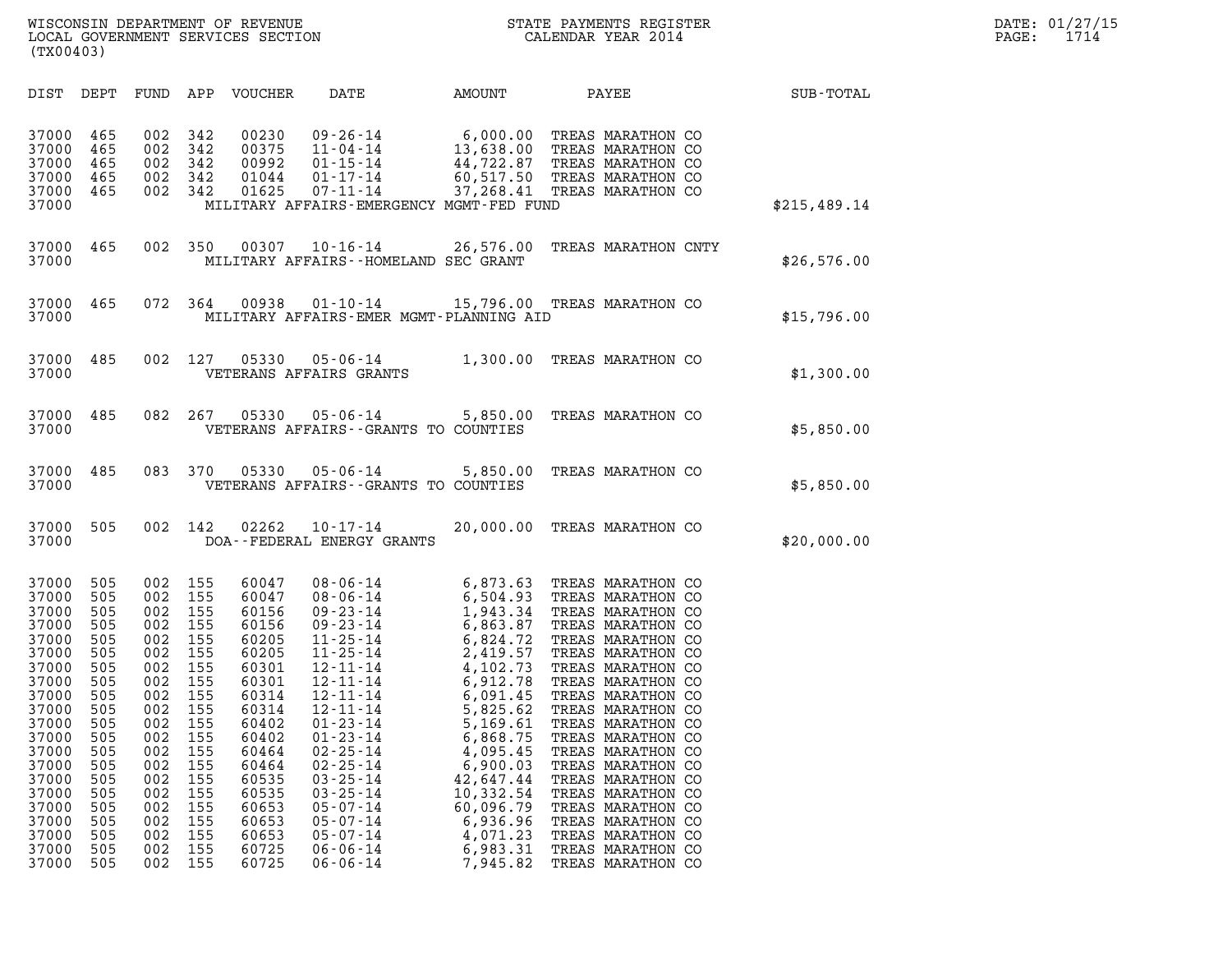|                                                                                                                                                                                                                                                                                              | (TX00403)                                                                                                                                                                                                             |                                                                                                                                                                                                                       |                                                                                                                                                                                                                       |                                                                                                                                                                                                                                                                                     |                                                                |                                      |                                                                                                                      |  |                |
|----------------------------------------------------------------------------------------------------------------------------------------------------------------------------------------------------------------------------------------------------------------------------------------------|-----------------------------------------------------------------------------------------------------------------------------------------------------------------------------------------------------------------------|-----------------------------------------------------------------------------------------------------------------------------------------------------------------------------------------------------------------------|-----------------------------------------------------------------------------------------------------------------------------------------------------------------------------------------------------------------------|-------------------------------------------------------------------------------------------------------------------------------------------------------------------------------------------------------------------------------------------------------------------------------------|----------------------------------------------------------------|--------------------------------------|----------------------------------------------------------------------------------------------------------------------|--|----------------|
| DIST                                                                                                                                                                                                                                                                                         | DEPT                                                                                                                                                                                                                  | FUND                                                                                                                                                                                                                  | APP                                                                                                                                                                                                                   | VOUCHER                                                                                                                                                                                                                                                                             | DATE                                                           | AMOUNT                               | PAYEE                                                                                                                |  | SUB-TOTAL      |
| 37000<br>37000<br>37000<br>37000<br>37000                                                                                                                                                                                                                                                    | 505<br>505<br>505<br>505                                                                                                                                                                                              | 002<br>002<br>002<br>002                                                                                                                                                                                              | 155<br>155<br>155<br>155                                                                                                                                                                                              | 60755<br>60755<br>60798<br>60798                                                                                                                                                                                                                                                    | 06-24-14<br>$06 - 24 - 14$<br>$07 - 08 - 14$<br>$07 - 08 - 14$ | DOA-HOUSING ASSISTANCE-FEDERAL FUNDS | 7,566.06 TREAS MARATHON CO<br>5,532.94 TREAS MARATHON CO<br>5,615.94 TREAS MARATHON CO<br>7,059.28 TREAS MARATHON CO |  | \$242,184.79   |
| 37000<br>37000<br>37000<br>37000<br>37000<br>37000<br>37000<br>37000<br>37000<br>37000<br>37000<br>37000<br>37000<br>37000<br>37000<br>37000<br>37000<br>37000<br>37000<br>37000<br>37000<br>37000<br>37000<br>37000<br>37000<br>37000<br>37000<br>37000<br>37000<br>37000<br>37000<br>37000 | 505<br>505<br>505<br>505<br>505<br>505<br>505<br>505<br>505<br>505<br>505<br>505<br>505<br>505<br>505<br>505<br>505<br>505<br>505<br>505<br>505<br>505<br>505<br>505<br>505<br>505<br>505<br>505<br>505<br>505<br>505 | 035<br>035<br>035<br>035<br>035<br>035<br>035<br>035<br>035<br>035<br>035<br>035<br>035<br>035<br>035<br>035<br>035<br>035<br>035<br>035<br>035<br>035<br>035<br>035<br>035<br>035<br>035<br>035<br>035<br>035<br>035 | 371<br>371<br>371<br>371<br>371<br>371<br>371<br>371<br>371<br>371<br>371<br>371<br>371<br>371<br>371<br>371<br>371<br>371<br>371<br>371<br>371<br>371<br>371<br>371<br>371<br>371<br>371<br>371<br>371<br>371<br>371 | 60047<br>60047<br>60047<br>60156<br>60156<br>60156<br>60205<br>60205<br>60301<br>60301<br>60314<br>60314<br>60314<br>60402<br>60402<br>60402<br>60464<br>60464<br>60464<br>60535<br>60535<br>60653<br>60725<br>60725<br>60725<br>60755<br>60755<br>60755<br>60798<br>60798<br>60798 | DOA--PUBLIC BENEFITS FUND                                      |                                      | 4,807.09 TREAS MARATHON CO                                                                                           |  | \$132,809.58   |
| 37000<br>37000                                                                                                                                                                                                                                                                               | 505                                                                                                                                                                                                                   | 089                                                                                                                                                                                                                   | 166                                                                                                                                                                                                                   | 05122                                                                                                                                                                                                                                                                               | $01 - 28 - 14$<br>DOA--LAND INFORMATION FUND                   |                                      | 1,000.00 TREAS MARATHON CO                                                                                           |  | \$1,000.00     |
| 37000<br>37000<br>37000                                                                                                                                                                                                                                                                      | 835<br>835                                                                                                                                                                                                            | 002<br>002                                                                                                                                                                                                            | 105<br>105                                                                                                                                                                                                            | 43893<br>80998                                                                                                                                                                                                                                                                      | 07-28-14<br>$11 - 17 - 14$<br>REVENUE--STATE SHARED REVENUES   | 827,322.10<br>4,821,704.57           | TREAS MARATHON CO<br>TREAS MARATHON CO                                                                               |  | \$5,649,026.67 |
| 37000<br>37000                                                                                                                                                                                                                                                                               | 835                                                                                                                                                                                                                   | 002                                                                                                                                                                                                                   | 109                                                                                                                                                                                                                   | 01037                                                                                                                                                                                                                                                                               | $07 - 28 - 14$<br>REVENUE--EXEMPT COMPUTER AID                 | 367,388.00                           | TREAS MARATHON CO                                                                                                    |  | \$367,388.00   |

37000 835 002 302 10057 07-28-14 11,058,430.62 TREAS MARATHON CO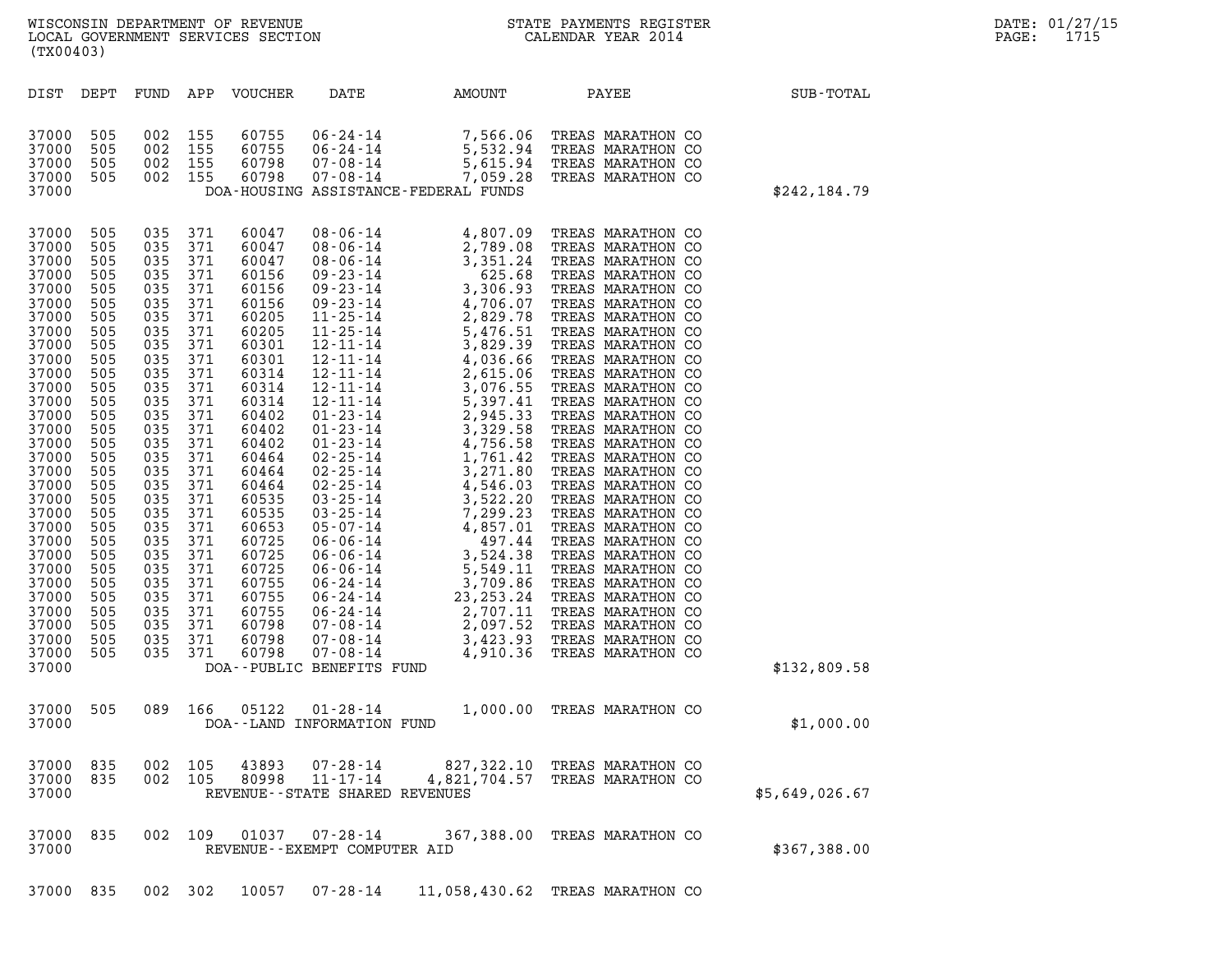| WISCONSIN DEPARTMENT OF REVENUE<br>LOCAL GOVERNMENT SERVICES SECTION<br>(TX00403) |      |     |                |                                     | STATE PAYMENTS REGISTER<br>CALENDAR YEAR 2014 |                                |                 | DATE: 01/27/15<br>1716<br>$\mathtt{PAGE}$ : |
|-----------------------------------------------------------------------------------|------|-----|----------------|-------------------------------------|-----------------------------------------------|--------------------------------|-----------------|---------------------------------------------|
| DIST<br>DEPT                                                                      | FUND | APP | <b>VOUCHER</b> | DATE                                | AMOUNT                                        | PAYEE                          | SUB-TOTAL       |                                             |
| 835<br>37000<br>37000                                                             | 002  | 302 | 11057          | 07-28-14                            | REVENUE-FIRST DOLLAR/SCHOOL LEVY CREDITS      | 2,582,816.49 TREAS MARATHON CO | \$13,641,247.11 |                                             |
| 835<br>37000<br>37000                                                             | 021  | 363 | 37338          | 03-24-14<br>REVENUE--LOTTERY CREDIT | 3,290,640.75                                  | TREAS MARATHON CO              | \$3,290,640.75  |                                             |
| 37000                                                                             |      |     |                | DISTRICT TOTAL APPROPRIATIONS       |                                               |                                | \$41,461,316.26 |                                             |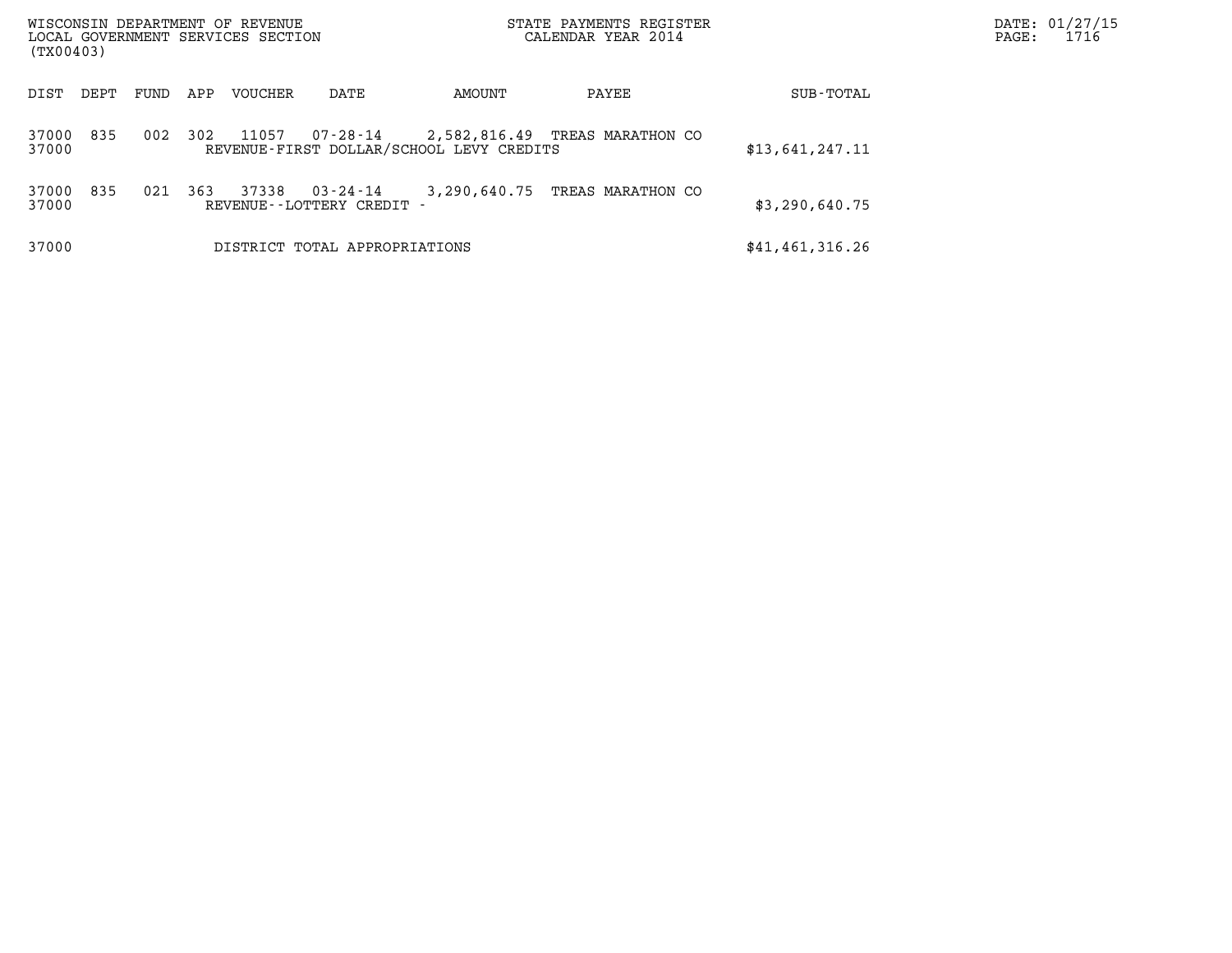| (TX00403)                                                 |                        |                                          |       |                                   |                                              | WISCONSIN DEPARTMENT OF REVENUE<br>LOCAL GOVERNMENT SERVICES SECTION TERMS CONFIDENT STATE PAYMENTS REGISTER<br>CALENDAR YEAR 2014                                                   |              | DATE: 01/27/15<br>$\mathtt{PAGE:}$<br>1717 |
|-----------------------------------------------------------|------------------------|------------------------------------------|-------|-----------------------------------|----------------------------------------------|--------------------------------------------------------------------------------------------------------------------------------------------------------------------------------------|--------------|--------------------------------------------|
|                                                           |                        |                                          |       |                                   |                                              | DIST DEPT FUND APP VOUCHER DATE AMOUNT PAYEE SUB-TOTAL                                                                                                                               |              |                                            |
| 37002 165<br>37002                                        |                        | 002 225                                  |       |                                   | SAFETY/PROF SERV--FIRE INSURANCE DUES        | 00905  06-30-14  2,569.65  TREAS TN BERGEN                                                                                                                                           | \$2,569.65   |                                            |
| 37002 370<br>37002                                        |                        | 000 001                                  | 02DNR |                                   | NAT RESOURCES-SEVERANCE/YIELD/WITHDRAWAL     | 09-11-14 30.89 TREAS TOWN BERGEN                                                                                                                                                     | \$30.89      |                                            |
| 37002 370<br>37002 370                                    |                        | 002 503<br>002 503                       | 16977 |                                   |                                              | 16977  02-14-14   165.42   TREAS TN BERGEN<br>16977  02-14-14   32,213.14   TREAS TN BERGEN<br>TOWN SHARE 2304.54                                                                    |              |                                            |
| 37002                                                     |                        |                                          |       |                                   | NAT RESOURCES--AIDS IN LIEU OF TAXES         |                                                                                                                                                                                      | \$32,378.56  |                                            |
| 37002                                                     | 37002 370              |                                          |       |                                   | NAT RESOURCES - - FOREST CROP/MFL/CO FOREST  | 012 571 37792 06-16-14 419.37 TREAS TN BERGEN                                                                                                                                        | \$419.37     |                                            |
| 37002                                                     | 37002 370<br>37002 370 |                                          |       |                                   | NAT RESOURCES--AIDS IN LIEU OF TAXES         | 012 579 19508 04-16-14 3,396.61 TREAS TN BERGEN<br>012 579 19508 04-16-14 605.71 TREAS TN BERGEN                                                                                     | \$4,002.32   |                                            |
| 37002                                                     | 37002 370              |                                          |       | NAT RESOURCES--RU RECYCLING GRANT |                                              | 074 670 41788 05-23-14 817.68 TREAS TN BERGEN                                                                                                                                        | \$817.68     |                                            |
| 37002 395<br>37002 395<br>37002 395<br>37002 395<br>37002 |                        | 011 191<br>011 191<br>011 191<br>011 191 |       |                                   | TRANSPORTATION - - GENERAL TRANSP AIDS - GTA | 04903  01-06-14  12,160.88  TOWN OF BERGEN<br>10903  04-07-14  12,160.88  TOWN OF BERGEN<br>20903  07-07-14  12,160.88  TOWN OF BERGEN<br>30903  10-06-14  12,160.88  TOWN OF BERGEN | \$48,643.52  |                                            |
| 37002 835<br>37002 835<br>37002                           |                        | 002 105<br>002 105                       |       | REVENUE--STATE SHARED REVENUES    |                                              | 43836 07-28-14 1,903.74 TREAS TN BERGEN<br>80941 11-17-14 10,787.88 TREAS TN BERGEN                                                                                                  | \$12,691.62  |                                            |
| 37002                                                     | 37002 835              |                                          |       | REVENUE--EXEMPT COMPUTER AID      |                                              | 002 109 02817 07-28-14 1.00 TREAS TN BERGEN                                                                                                                                          | \$1.00       |                                            |
| 37002                                                     |                        |                                          |       | DISTRICT TOTAL APPROPRIATIONS     |                                              |                                                                                                                                                                                      | \$101,554.61 |                                            |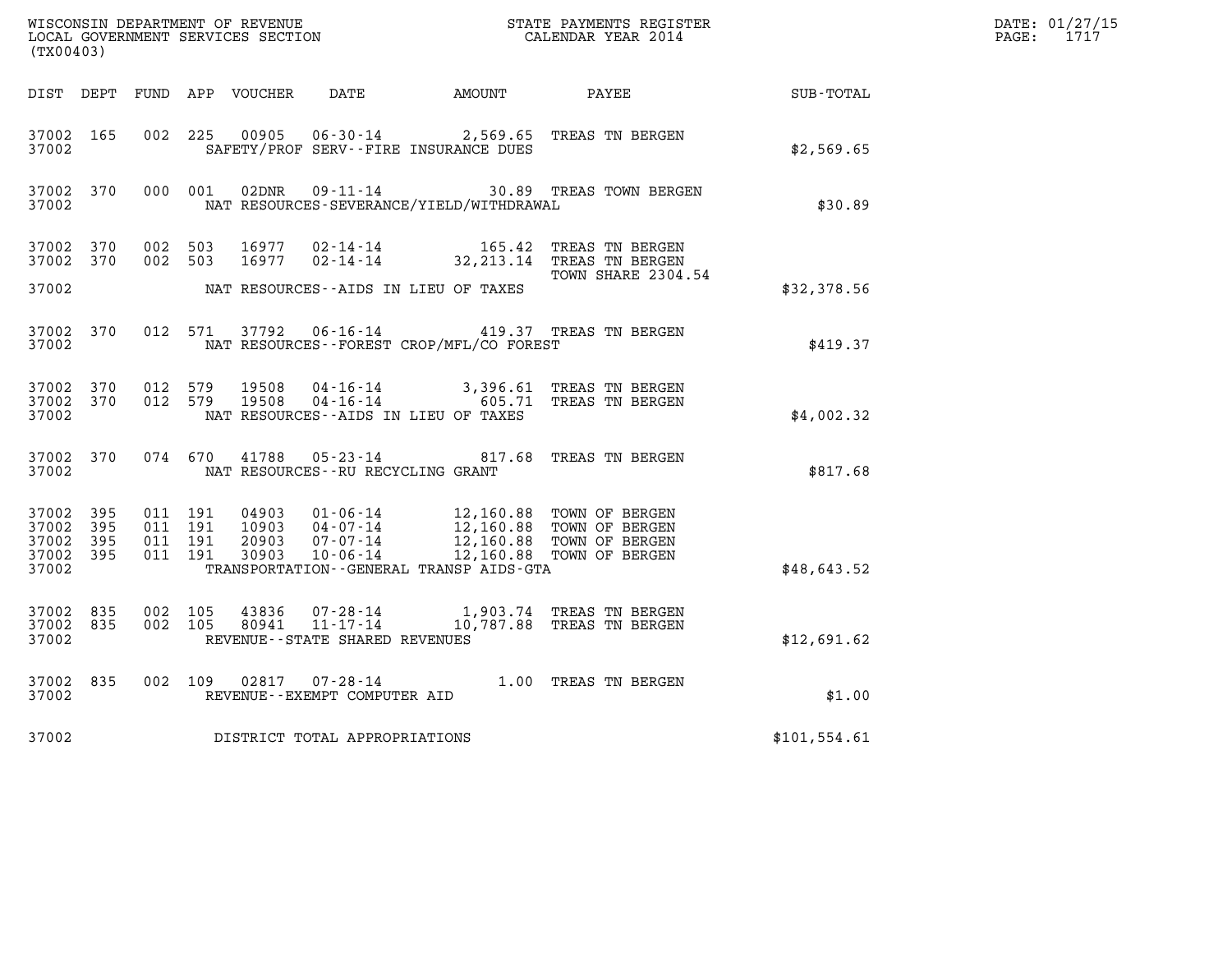| (TX00403)                                                       |                                          | WISCONSIN DEPARTMENT OF REVENUE<br>LOCAL GOVERNMENT SERVICES SECTION |                                                                                                                                                                                                                          | STATE PAYMENTS REGISTER<br>CALENDAR YEAR 2014 |                                                                      | DATE: 01/27/15<br>$\mathtt{PAGE:}$<br>1718 |  |
|-----------------------------------------------------------------|------------------------------------------|----------------------------------------------------------------------|--------------------------------------------------------------------------------------------------------------------------------------------------------------------------------------------------------------------------|-----------------------------------------------|----------------------------------------------------------------------|--------------------------------------------|--|
|                                                                 |                                          | DIST DEPT FUND APP VOUCHER DATE                                      | AMOUNT                                                                                                                                                                                                                   |                                               | PAYEE                                                                | <b>SUB-TOTAL</b>                           |  |
| 37004 165<br>37004                                              |                                          |                                                                      | SAFETY/PROF SERV--FIRE INSURANCE DUES                                                                                                                                                                                    |                                               | 002 225 00906 06-30-14 2,875.13 TREAS TN BERLIN                      | \$2,875.13                                 |  |
| 37004 370<br>37004                                              | 000 001                                  |                                                                      | NAT RESOURCES-SEVERANCE/YIELD/WITHDRAWAL                                                                                                                                                                                 |                                               | 01DNR  06-19-14  231.02 TREAS TOWN BERLIN                            | \$231.02                                   |  |
| 37004 370<br>37004                                              |                                          |                                                                      | NAT RESOURCES - - FOREST CROP/MFL/CO FOREST                                                                                                                                                                              |                                               | 012 571 37793 06-16-14 485.68 TREAS TN BERLIN                        | \$485.68                                   |  |
| 37004 395<br>37004<br>395<br>37004<br>395<br>37004 395<br>37004 | 011 191<br>011 191<br>011 191<br>011 191 | 30904                                                                | 04904  01-06-14  24,636.58  TOWN OF BERLIN<br>10904  04-07-14  24,636.58  TOWN OF BERLIN<br>20904 07-07-14 24,636.58 TOWN OF BERLIN<br>10-06-14 24,636.61 TOWN OF BERLIN<br>TRANSPORTATION - - GENERAL TRANSP AIDS - GTA |                                               |                                                                      | \$98,546.35                                |  |
| 37004 835<br>37004 835<br>37004                                 | 002 105<br>002 105                       | 80942                                                                | $11 - 17 - 14$<br>REVENUE--STATE SHARED REVENUES                                                                                                                                                                         |                                               | 43837 07-28-14 5,277.65 TREAS TN BERLIN<br>29,908.88 TREAS TN BERLIN | \$35,186.53                                |  |
| 37004 835<br>37004                                              |                                          |                                                                      | REVENUE--EXEMPT COMPUTER AID                                                                                                                                                                                             |                                               | 002 109 02818 07-28-14 33.00 TREAS TN BERLIN                         | \$33.00                                    |  |
| 37004                                                           |                                          |                                                                      | DISTRICT TOTAL APPROPRIATIONS                                                                                                                                                                                            |                                               |                                                                      | \$137,357.71                               |  |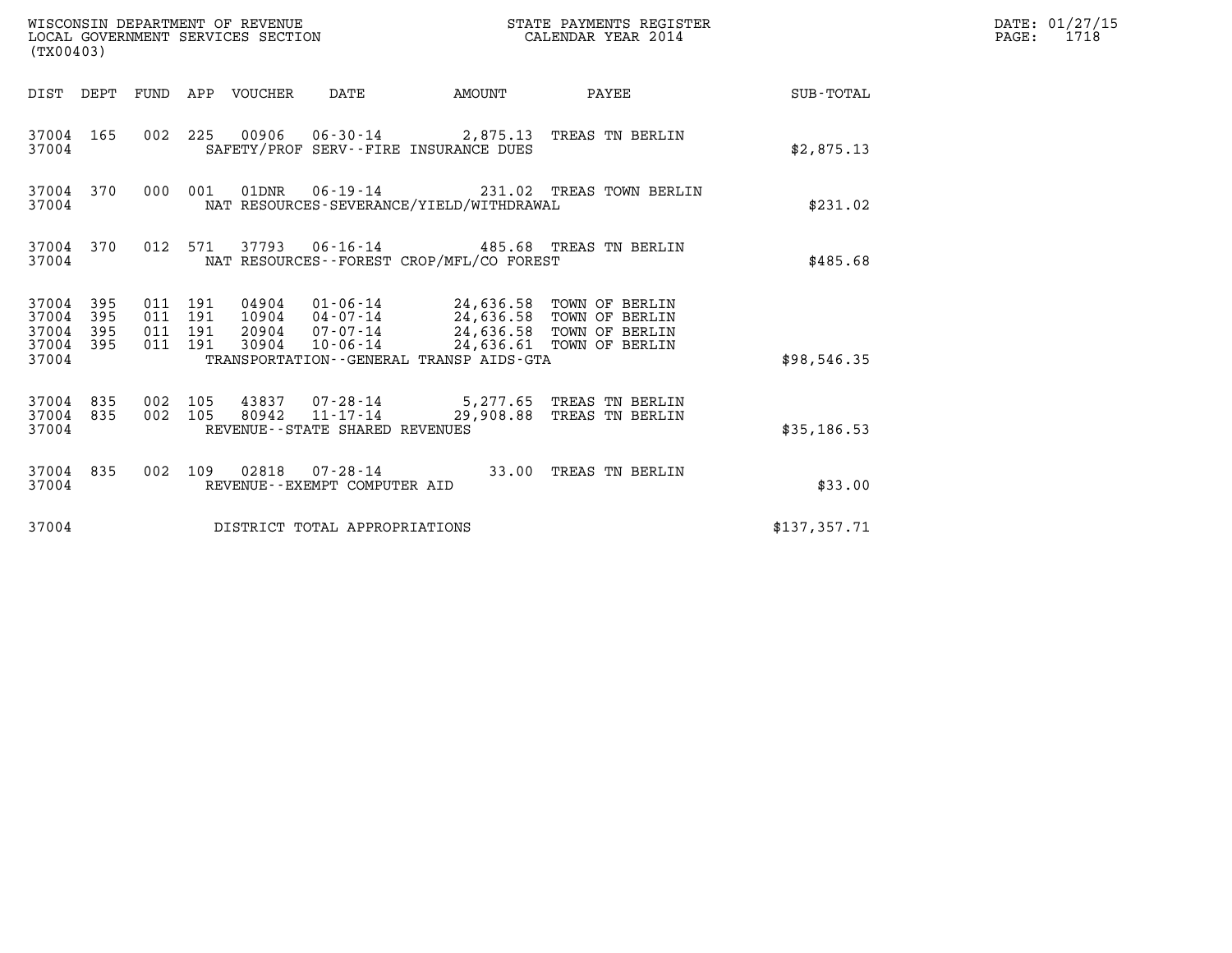| (TX00403)                                     |                     |                                          |         |                                  |                                                        |                                                                                                                    |                                                             |              | DATE: 01/27/15<br>PAGE:<br>1719 |
|-----------------------------------------------|---------------------|------------------------------------------|---------|----------------------------------|--------------------------------------------------------|--------------------------------------------------------------------------------------------------------------------|-------------------------------------------------------------|--------------|---------------------------------|
| DIST DEPT                                     |                     |                                          |         | FUND APP VOUCHER                 | DATE                                                   | AMOUNT                                                                                                             | PAYEE                                                       | SUB-TOTAL    |                                 |
| 37006 165<br>37006                            |                     |                                          | 002 225 |                                  |                                                        | 00907  06-30-14  1,168.02  TREAS TN BERN<br>SAFETY/PROF SERV--FIRE INSURANCE DUES                                  |                                                             | \$1,168.02   |                                 |
| 37006 370<br>37006 370<br>37006               |                     | 000 001<br>000 001                       |         | 01DNR<br>03DNR                   | 06-19-14                                               | NAT RESOURCES-SEVERANCE/YIELD/WITHDRAWAL                                                                           | 1,069.90 TREAS TOWN BERN<br>11-04-14 796.65 TREAS TOWN BERN | \$1,866.55   |                                 |
| 37006 370<br>37006 370<br>37006               |                     | 012 571<br>012 571                       |         | 37794                            | 37794 06-16-14<br>$06 - 16 - 14$                       | NAT RESOURCES--FOREST CROP/MFL/CO FOREST                                                                           | 1,107.78 TREAS TN BERN<br>80.73 TREAS TN BERN               | \$1,188.51   |                                 |
| 37006 370<br>37006                            |                     | 074 670                                  |         | 41789                            | NAT RESOURCES - - RU RECYCLING GRANT                   | 05-23-14 1,485.81 TREAS TN BERN                                                                                    |                                                             | \$1,485.81   |                                 |
| 37006 370<br>37006                            |                     | 074 673                                  |         | 41789                            | $05 - 23 - 14$                                         | NAT RESOURCES--RU CONSOLIDATED GRANT                                                                               | 156.77 TREAS TN BERN                                        | \$156.77     |                                 |
| 37006 395<br>37006<br>37006<br>37006<br>37006 | 395<br>395<br>- 395 | 011 191<br>011 191<br>011 191<br>011 191 |         | 04905<br>10905<br>20905<br>30905 | 07-07-14<br>10-06-14                                   | 01-06-14 18,915.39 TOWN OF BERN<br>04-07-14 18,915.39 TOWN OF BERN<br>TRANSPORTATION - - GENERAL TRANSP AIDS - GTA | 18,915.39 TOWN OF BERN<br>18,915.41 TOWN OF BERN            | \$75,661.58  |                                 |
| 37006 835<br>37006<br>37006                   | 835                 | 002 105<br>002 105                       |         | 43838<br>80943                   | 07-28-14<br>11-17-14<br>REVENUE--STATE SHARED REVENUES |                                                                                                                    | 8,733.67 TREAS TN BERN<br>49,490.79 TREAS TN BERN           | \$58,224.46  |                                 |
| 37006 835<br>37006                            |                     | 002 109                                  |         | 02819                            | 07-28-14<br>REVENUE--EXEMPT COMPUTER AID               |                                                                                                                    | 8.00 TREAS TN BERN                                          | \$8.00       |                                 |
| 37006                                         |                     |                                          |         |                                  | DISTRICT TOTAL APPROPRIATIONS                          |                                                                                                                    |                                                             | \$139,759.70 |                                 |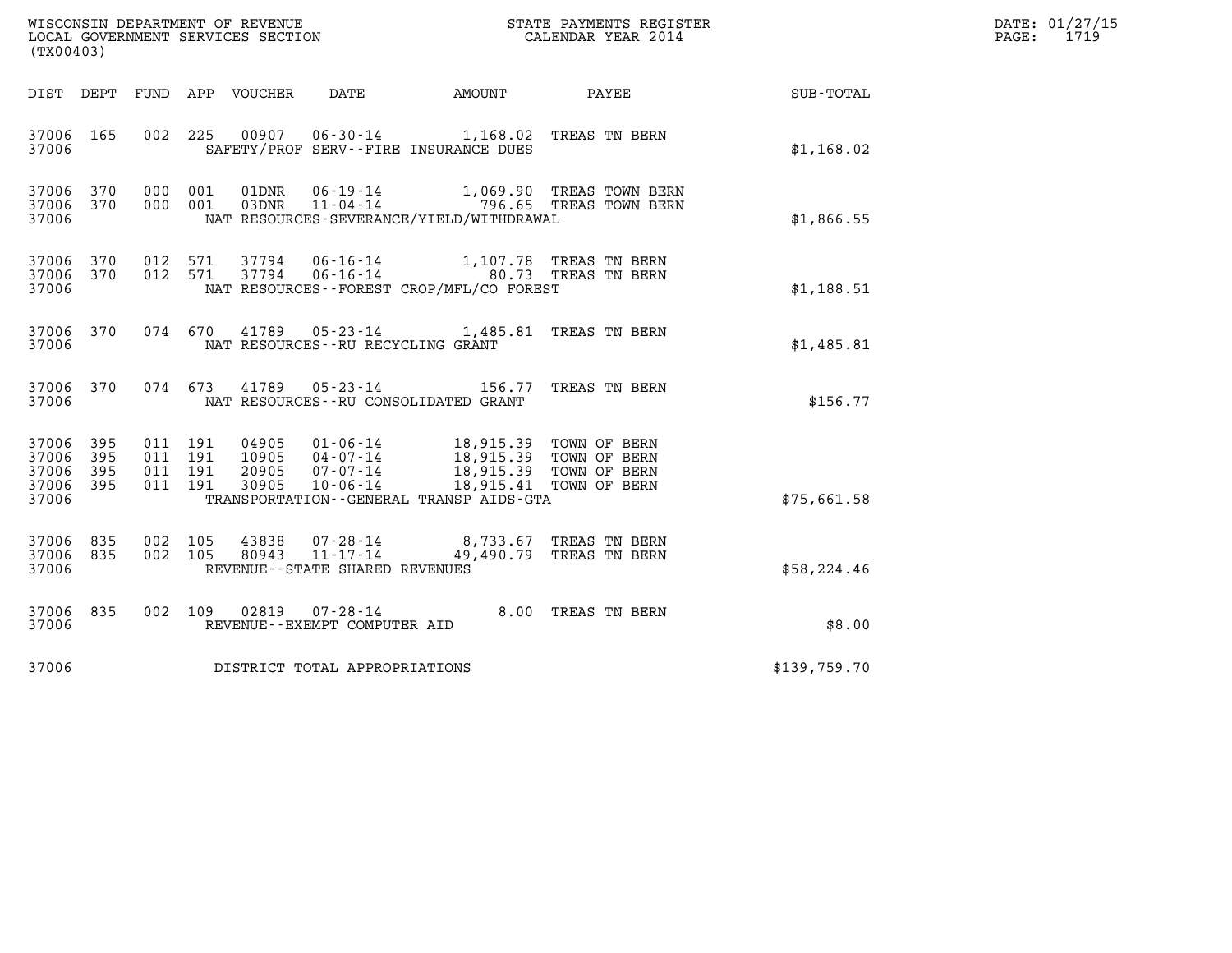| (TX00403)                                                 |           |         |                                          |                |                                   | WISCONSIN DEPARTMENT OF REVENUE<br>LOCAL GOVERNMENT SERVICES SECTION<br>(TWOO402) |                                                                                                                                                                                                                                                                                                                                                                                                   |              | DATE: 01/27/15<br>PAGE: 1720 |
|-----------------------------------------------------------|-----------|---------|------------------------------------------|----------------|-----------------------------------|-----------------------------------------------------------------------------------|---------------------------------------------------------------------------------------------------------------------------------------------------------------------------------------------------------------------------------------------------------------------------------------------------------------------------------------------------------------------------------------------------|--------------|------------------------------|
| DIST DEPT                                                 |           |         |                                          |                |                                   |                                                                                   | FUND APP VOUCHER DATE AMOUNT PAYEE                                                                                                                                                                                                                                                                                                                                                                | SUB-TOTAL    |                              |
| 37008 165<br>37008                                        |           |         |                                          |                |                                   | SAFETY/PROF SERV--FIRE INSURANCE DUES                                             | 002 225 00908 06-30-14 3,000.92 TREAS TN BEVENT                                                                                                                                                                                                                                                                                                                                                   | \$3,000.92   |                              |
| 37008                                                     |           |         |                                          |                |                                   | NAT RESOURCES--AIDS IN LIEU OF TAXES                                              | 37008 370 002 503 16605 01-30-14 178.87 TREAS TN BEVENT<br>TOWN SHARE 13.48                                                                                                                                                                                                                                                                                                                       | \$178.87     |                              |
| 37008 370<br>37008 370<br>37008                           |           |         | 012 571<br>012 571                       |                |                                   | NAT RESOURCES - - FOREST CROP/MFL/CO FOREST                                       | $37795$ 06-16-14  679.59 TREAS TN BEVENT<br>$37795$ 06-16-14   16.41 TREAS TN BEVENT                                                                                                                                                                                                                                                                                                              | \$696.00     |                              |
| 37008                                                     | 37008 370 |         |                                          |                |                                   | NAT RESOURCES--AIDS IN LIEU OF TAXES                                              | 012 579 19509 04-16-14 17.33 TREAS TN BEVENT                                                                                                                                                                                                                                                                                                                                                      | \$17.33      |                              |
| 37008                                                     | 37008 370 |         |                                          |                | NAT RESOURCES--RU RECYCLING GRANT |                                                                                   | 074 670 41790 05-23-14 1,602.88 TREAS TN BEVENT                                                                                                                                                                                                                                                                                                                                                   | \$1,602.88   |                              |
| 37008 395<br>37008 395<br>37008 395<br>37008 395<br>37008 |           |         | 011 191<br>011 191<br>011 191<br>011 191 |                |                                   | TRANSPORTATION--GENERAL TRANSP AIDS-GTA                                           | $\begin{array}{cccc} 04906 & 01\textnormal{-}06\textnormal{-}14 & 30,389.53 & \textnormal{TOWN OF BEVENT} \\ 10906 & 04\textnormal{-}07\textnormal{-}14 & 30,389.53 & \textnormal{TOWN OF BEVENT} \\ 20906 & 07\textnormal{-}07\textnormal{-}14 & 30,389.53 & \textnormal{TOWN OF BEVENT} \\ 30906 & 10\textnormal{-}06\textnormal{-}14 & 30,389.55 & \textnormal{TOWN OF BEVENT} \\ \end{array}$ | \$121,558.14 |                              |
| 37008<br>37008 835<br>37008                               | 835       | 002 105 | 002 105                                  | 43839<br>80944 | REVENUE - - STATE SHARED REVENUES |                                                                                   | 07-28-14 2,982.12 TREAS TN BEVENT<br>11-17-14 16,898.68 TREAS TN BEVENT                                                                                                                                                                                                                                                                                                                           | \$19,880.80  |                              |
| 37008 835<br>37008                                        |           |         |                                          | 002 109 02820  | REVENUE--EXEMPT COMPUTER AID      |                                                                                   | 07-28-14 4.00 TREAS TN BEVENT                                                                                                                                                                                                                                                                                                                                                                     | \$4.00       |                              |

37008 DISTRICT TOTAL APPROPRIATIONS \$146,938.94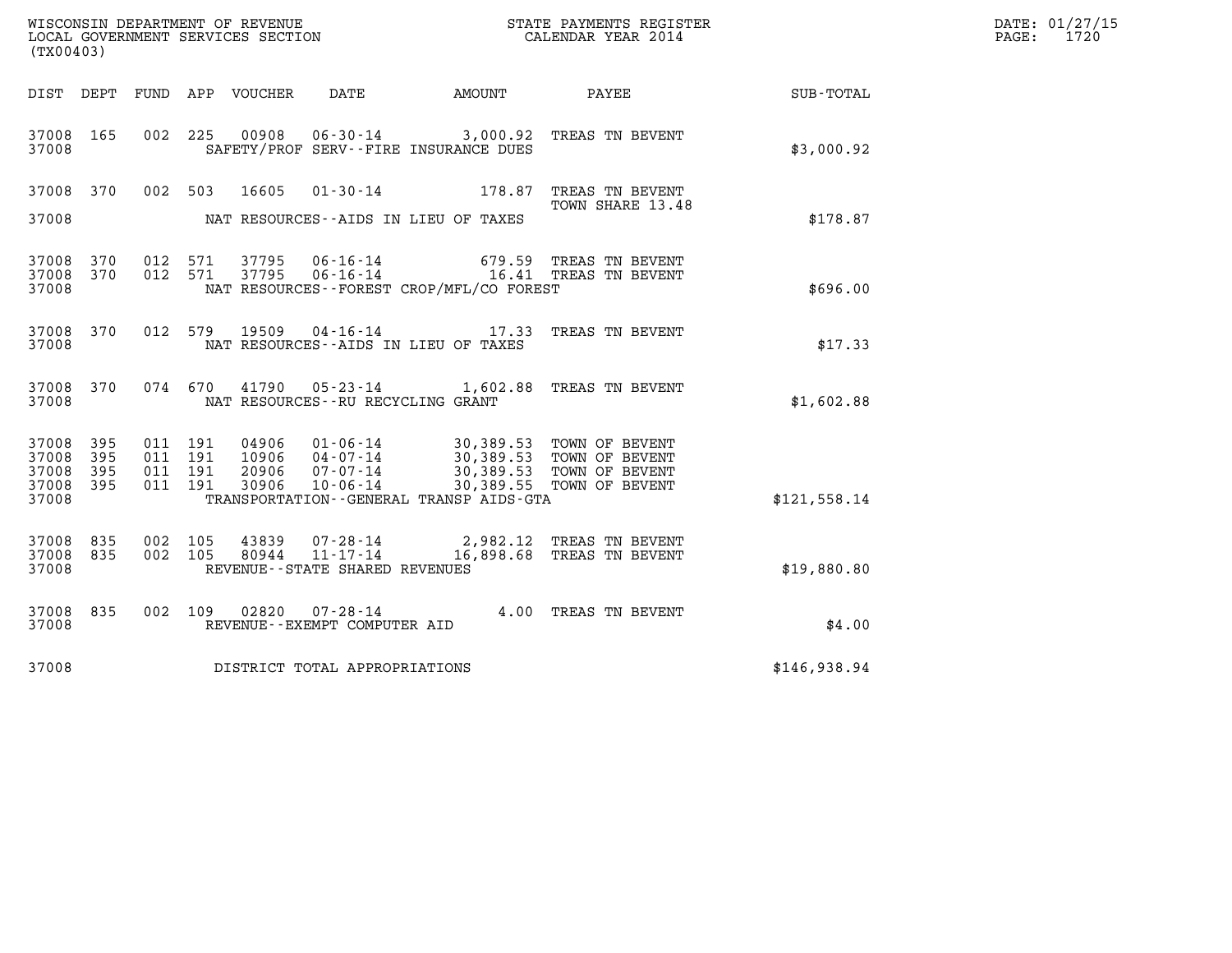| (TX00403)                                                       | WISCONSIN DEPARTMENT OF REVENUE<br>LOCAL GOVERNMENT SERVICES SECTION                                                                                                                                                                                                          |        | STATE PAYMENTS REGISTER<br>CALENDAR YEAR 2014 |                 | DATE: 01/27/15<br>$\mathtt{PAGE:}$<br>1721 |
|-----------------------------------------------------------------|-------------------------------------------------------------------------------------------------------------------------------------------------------------------------------------------------------------------------------------------------------------------------------|--------|-----------------------------------------------|-----------------|--------------------------------------------|
| DIST DEPT FUND APP VOUCHER                                      | DATE                                                                                                                                                                                                                                                                          | AMOUNT |                                               | PAYEE SUB-TOTAL |                                            |
| 37010 165<br>37010                                              | 00909<br>002 225<br>SAFETY/PROF SERV--FIRE INSURANCE DUES                                                                                                                                                                                                                     |        | 06-30-14 1,617.26 TREAS TN BRIGHTON           | \$1,617.26      |                                            |
| 37010 370<br>37010                                              | 012 571 37796 06-16-14<br>NAT RESOURCES--FOREST CROP/MFL/CO FOREST                                                                                                                                                                                                            |        | 182.72 TREAS TN BRIGHTON                      | \$182.72        |                                            |
| 37010 370<br>37010                                              | 012 579<br>19510<br>NAT RESOURCES -- AIDS IN LIEU OF TAXES                                                                                                                                                                                                                    |        | 04-16-14 34.43 TREAS TN BRIGHTON              | \$34.43         |                                            |
| 37010 370<br>37010                                              | 074 670 41791 05-23-14 1,165.52 TREAS TN BRIGHTON<br>NAT RESOURCES -- RU RECYCLING GRANT                                                                                                                                                                                      |        |                                               | \$1,165.52      |                                            |
| 37010 395<br>37010<br>395<br>395<br>37010<br>37010 395<br>37010 | 011 191<br>04907  01-06-14  26,039.10  TOWN OF BRIGHTON<br>10907  04-07-14  26,039.10  TOWN OF BRIGHTON<br>011 191<br>20907 07-07-14 26,039.10 TOWN OF BRIGHTON<br>30907 10-06-14 26,039.10 TOWN OF BRIGHTON<br>011 191<br>011 191<br>TRANSPORTATION--GENERAL TRANSP AIDS-GTA |        |                                               | \$104, 156.40   |                                            |
| 37010 835<br>37010 835<br>37010                                 | 43840  07-28-14  8,895.47  TREAS TN BRIGHTON<br>002 105<br>80945  11-17-14  50,362.81  TREAS TN BRIGHTON<br>002 105<br>REVENUE--STATE SHARED REVENUES                                                                                                                         |        |                                               | \$59,258.28     |                                            |
| 37010 835<br>37010                                              | 02821  07-28-14  73.00 TREAS TN BRIGHTON<br>002 109<br>REVENUE--EXEMPT COMPUTER AID                                                                                                                                                                                           |        |                                               | \$73.00         |                                            |
| 37010 835<br>37010                                              | $02 - 03 - 14$<br>002 501<br>00002<br>DOA-PAYMENT FOR MUNICIPAL SERVICES AID                                                                                                                                                                                                  |        | 62.67 TREAS TN BRIGHTON                       | \$62.67         |                                            |
| 37010                                                           | DISTRICT TOTAL APPROPRIATIONS                                                                                                                                                                                                                                                 |        |                                               | \$166,550.28    |                                            |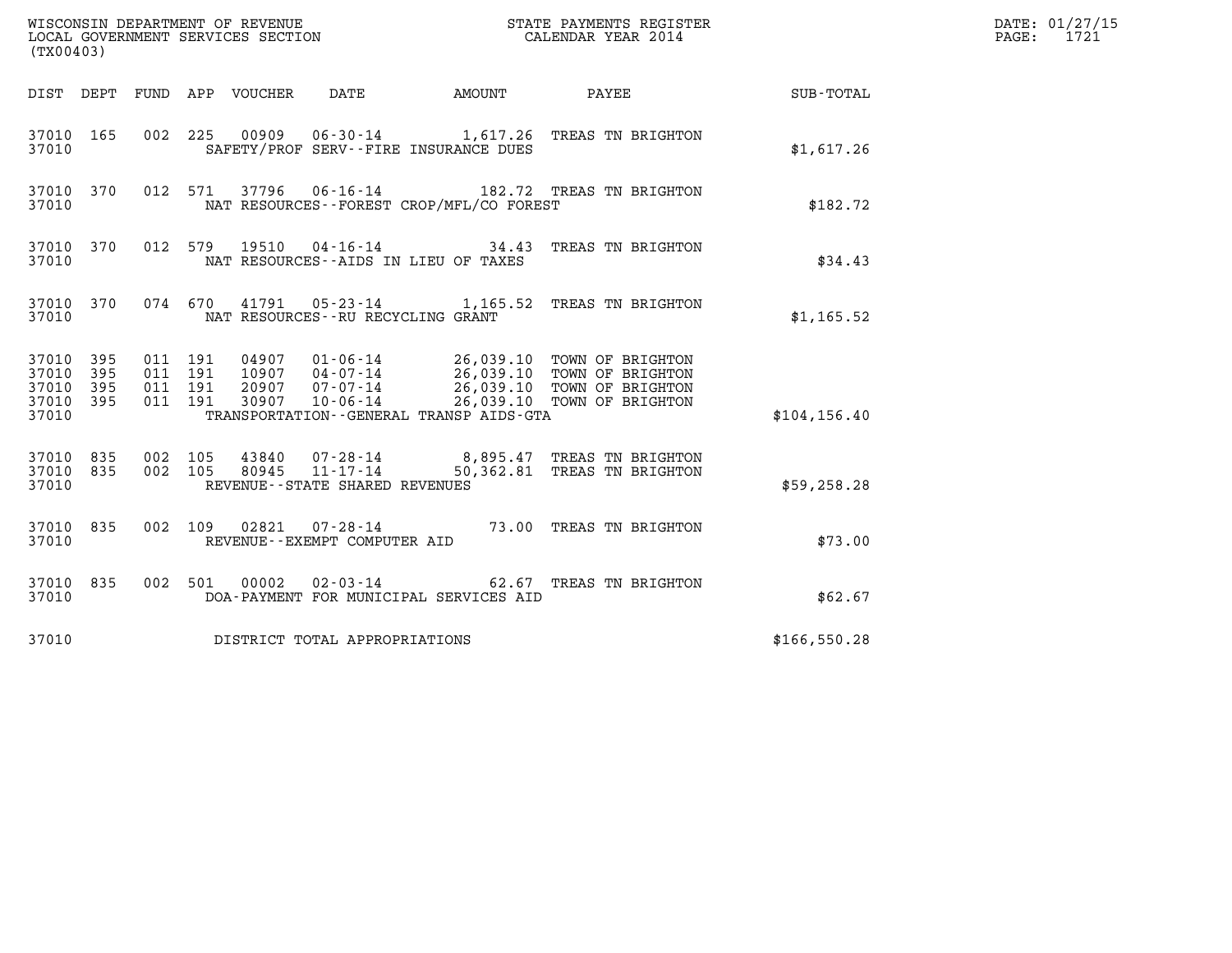| (TX00403)                                         |            |                    |                    |                                 | WISCONSIN DEPARTMENT OF REVENUE<br>LOCAL GOVERNMENT SERVICES SECTION |                                              | STATE PAYMENTS REGISTER<br>CALENDAR YEAR 2014                                                                                                                                        |               | DATE: 01/27/15<br>$\mathtt{PAGE:}$<br>1722 |
|---------------------------------------------------|------------|--------------------|--------------------|---------------------------------|----------------------------------------------------------------------|----------------------------------------------|--------------------------------------------------------------------------------------------------------------------------------------------------------------------------------------|---------------|--------------------------------------------|
|                                                   |            |                    |                    | DIST DEPT FUND APP VOUCHER DATE |                                                                      | <b>EXAMPLE THE PROPERTY OF AMOUNT</b>        | <b>PAYEE</b>                                                                                                                                                                         | SUB-TOTAL     |                                            |
| 37012                                             | 37012 165  |                    |                    |                                 |                                                                      | SAFETY/PROF SERV--FIRE INSURANCE DUES        | 002 225 00910 06-30-14 2,731.37 TREAS TN CASSEL                                                                                                                                      | \$2,731.37    |                                            |
| 37012                                             | 37012 370  |                    |                    |                                 |                                                                      | NAT RESOURCES - - FOREST CROP/MFL/CO FOREST  | 012 571 37797 06-16-14 32.20 TREAS TN CASSEL                                                                                                                                         | \$32.20       |                                            |
| 37012 370<br>37012                                |            |                    |                    |                                 | NAT RESOURCES--RU RECYCLING GRANT                                    |                                              | 074 670 41792 05-23-14 2,220.90 TREAS TN CASSEL                                                                                                                                      | \$2,220.90    |                                            |
| 37012 395<br>37012<br>37012<br>37012 395<br>37012 | 395<br>395 | 011 191<br>011 191 | 011 191<br>011 191 |                                 |                                                                      | TRANSPORTATION - - GENERAL TRANSP AIDS - GTA | 04908  01-06-14  25,308.73  TOWN OF CASSEL<br>10908  04-07-14  25,308.73  TOWN OF CASSEL<br>20908  07-07-14  25,308.73  TOWN OF CASSEL<br>30908  10-06-14  25,308.75  TOWN OF CASSEL | \$101, 234.94 |                                            |
| 37012                                             | 37012 505  |                    |                    |                                 |                                                                      | DOA--TRANSMISSION LINE FEE DISTRIBUTION      | 002 174 58920 04-30-14 22,956.00 TREAS TN CASSEL                                                                                                                                     | \$22,956.00   |                                            |
| 37012 835<br>37012 835<br>37012                   |            | 002 105<br>002 105 |                    | 80946                           | $11 - 17 - 14$<br>REVENUE - - STATE SHARED REVENUES                  |                                              | 43841  07-28-14  4,491.44  TREAS TN CASSEL<br>25,451.49 TREAS TN CASSEL                                                                                                              | \$29,942.93   |                                            |
| 37012 835<br>37012                                |            |                    |                    |                                 | REVENUE--EXEMPT COMPUTER AID                                         |                                              | 002 109 02822 07-28-14 12.00 TREAS TN CASSEL                                                                                                                                         | \$12.00       |                                            |
| 37012                                             |            |                    |                    |                                 | DISTRICT TOTAL APPROPRIATIONS                                        |                                              |                                                                                                                                                                                      | \$159, 130.34 |                                            |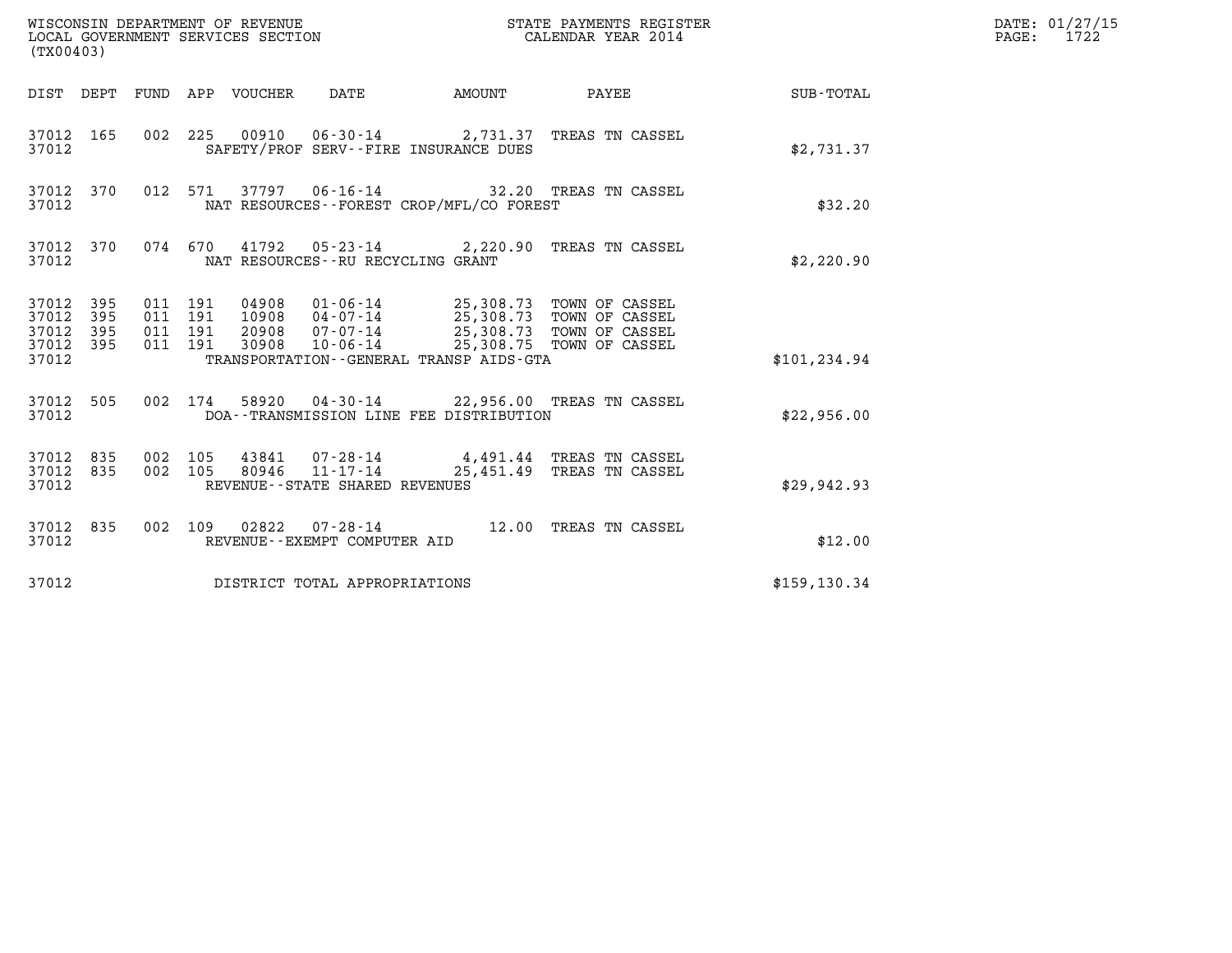| (TX00403)                                         |            |                    |                    |                                 |                                                  |                                          | STATE PAYMENTS REGISTER                                                                                                                                                                 |               | DATE: 01/27/15<br>$\mathtt{PAGE:}$<br>1723 |
|---------------------------------------------------|------------|--------------------|--------------------|---------------------------------|--------------------------------------------------|------------------------------------------|-----------------------------------------------------------------------------------------------------------------------------------------------------------------------------------------|---------------|--------------------------------------------|
|                                                   |            |                    |                    | DIST DEPT FUND APP VOUCHER DATE |                                                  | <b>AMOUNT</b>                            | <b>PAYEE</b>                                                                                                                                                                            | SUB-TOTAL     |                                            |
| 37014                                             | 37014 165  |                    |                    |                                 |                                                  | SAFETY/PROF SERV--FIRE INSURANCE DUES    | 002 225 00911 06-30-14 4,456.45 TREAS TN CLEVELAND                                                                                                                                      | \$4,456.45    |                                            |
| 37014                                             | 37014 370  |                    |                    |                                 |                                                  | NAT RESOURCES--FOREST CROP/MFL/CO FOREST | 012 571 37798 06-16-14 49.65 TREAS TN CLEVELAND                                                                                                                                         | \$49.65       |                                            |
| 37014                                             | 37014 370  |                    |                    |                                 | NAT RESOURCES--RU RECYCLING GRANT                |                                          | 074 670 41793 05-23-14 1,446.00 TREAS TN CLEVELAND                                                                                                                                      | \$1,446.00    |                                            |
| 37014                                             | 37014 370  |                    |                    |                                 |                                                  | NAT RESOURCES - - RU CONSOLIDATED GRANT  | 074 673 41793 05-23-14 390.37 TREAS TN CLEVELAND                                                                                                                                        | \$390.37      |                                            |
| 37014 395<br>37014<br>37014<br>37014 395<br>37014 | 395<br>395 | 011 191<br>011 191 | 011 191<br>011 191 | 04909                           |                                                  | TRANSPORTATION--GENERAL TRANSP AIDS-GTA  | 01-06-14 24,107.33 TOWN OF CLEVELAND<br>10909  04-07-14  24,107.33  TOWN OF CLEVELAND<br>20909  07-07-14  24,107.33  TOWN OF CLEVELAND<br>30909  10-06-14  24,107.36  TOWN OF CLEVELAND | \$96,429.35   |                                            |
| 37014 835<br>37014 835<br>37014                   |            | 002 105<br>002 105 |                    | 80947                           | $11 - 17 - 14$<br>REVENUE--STATE SHARED REVENUES |                                          | 43842  07-28-14  4,428.14  TREAS TN CLEVELAND<br>25,092.76 TREAS TN CLEVELAND                                                                                                           | \$29,520.90   |                                            |
| 37014 835<br>37014                                |            |                    |                    |                                 | REVENUE--EXEMPT COMPUTER AID                     |                                          | 002 109 02823 07-28-14 63.00 TREAS TN CLEVELAND                                                                                                                                         | \$63.00       |                                            |
| 37014                                             |            |                    |                    |                                 | DISTRICT TOTAL APPROPRIATIONS                    |                                          |                                                                                                                                                                                         | \$132, 355.72 |                                            |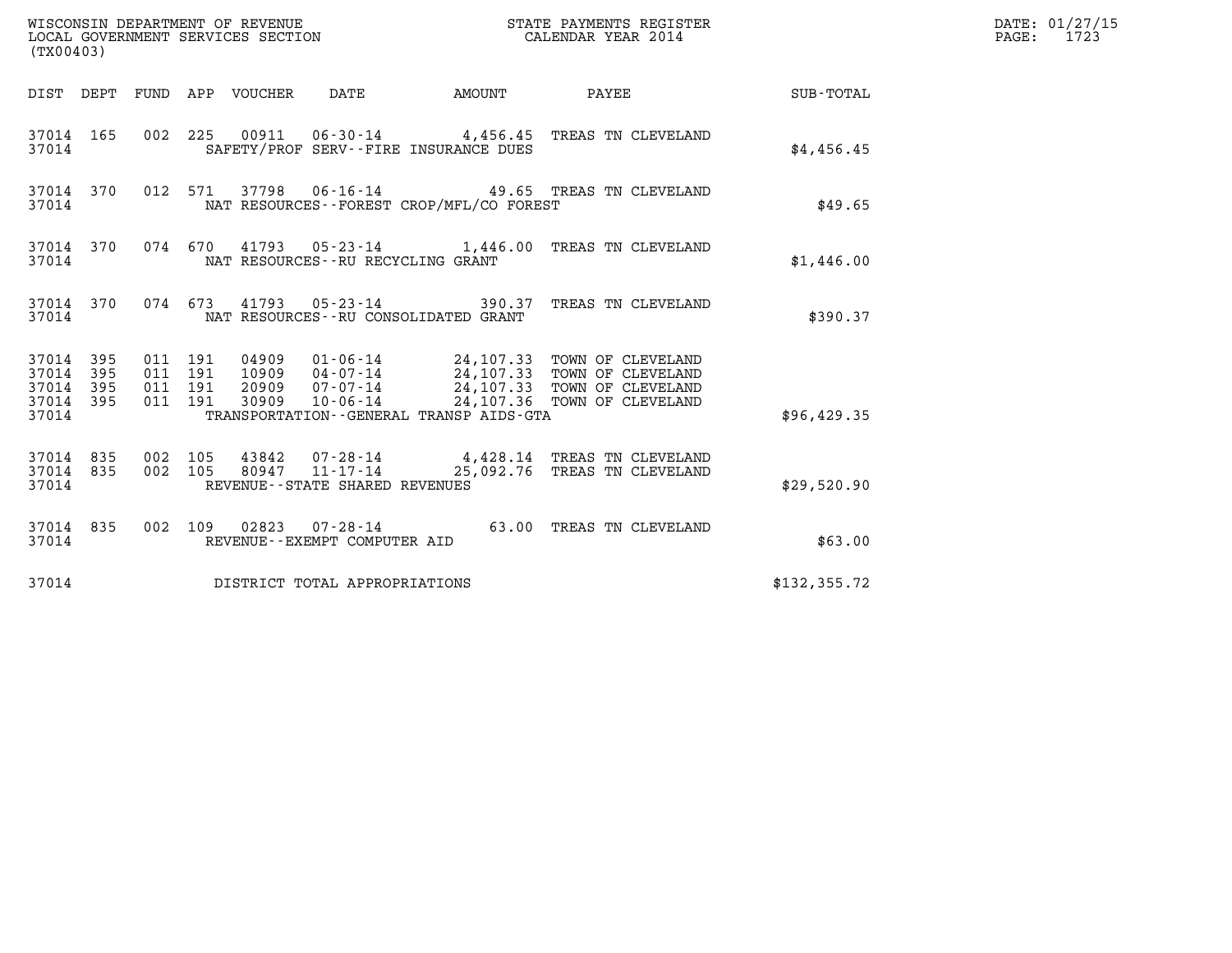| (TX00403)                                 |                          |                                          | WISCONSIN DEPARTMENT OF REVENUE<br>LOCAL GOVERNMENT SERVICES SECTION                                                                    |           | STATE PAYMENTS REGISTER<br>CALENDAR YEAR 2014                                          |               | DATE: 01/27/15<br>1724<br>PAGE: |
|-------------------------------------------|--------------------------|------------------------------------------|-----------------------------------------------------------------------------------------------------------------------------------------|-----------|----------------------------------------------------------------------------------------|---------------|---------------------------------|
| DIST DEPT                                 |                          |                                          | FUND APP VOUCHER<br>DATE                                                                                                                | AMOUNT    | PAYEE                                                                                  | SUB-TOTAL     |                                 |
| 37016 165<br>37016                        |                          | 002 225                                  | 00912  06-30-14  3,090.76  TREAS TN DAY<br>SAFETY/PROF SERV--FIRE INSURANCE DUES                                                        |           |                                                                                        | \$3,090.76    |                                 |
| 37016 370<br>37016                        |                          | 012 571                                  | 06-16-14 109.39 TREAS TN DAY<br>37799<br>NAT RESOURCES - - FOREST CROP/MFL/CO FOREST                                                    |           |                                                                                        | \$109.39      |                                 |
| 37016 370<br>37016 370<br>37016           |                          | 012 579<br>012 579                       | 19511<br>04 - 16 - 14<br>04 - 16 - 14<br>19511<br>NAT RESOURCES--AIDS IN LIEU OF TAXES                                                  | 705.52    | TREAS TN DAY<br>617.65 TREAS TN DAY                                                    | \$1,323.17    |                                 |
| 37016 370<br>37016                        |                          | 074 670                                  | 05-23-14 2,609.73 TREAS TN DAY<br>41794<br>NAT RESOURCES--RU RECYCLING GRANT                                                            |           |                                                                                        | \$2,609.73    |                                 |
| 37016 370<br>37016                        |                          | 074 673                                  | 41794<br>$05 - 23 - 14$<br>NAT RESOURCES - - RU CONSOLIDATED GRANT                                                                      | 285.16    | TREAS TN DAY                                                                           | \$285.16      |                                 |
| 37016<br>37016<br>37016<br>37016<br>37016 | 395<br>395<br>395<br>395 | 011 191<br>011 191<br>011 191<br>011 191 | 04910  01-06-14<br>10910 04-07-14<br>$07 - 07 - 14$<br>20910<br>30910<br>$10 - 06 - 14$<br>TRANSPORTATION - - GENERAL TRANSP AIDS - GTA | 26,848.85 | TOWN OF DAY<br>26,848.85 TOWN OF DAY<br>26,848.85 TOWN OF DAY<br>26,848.86 TOWN OF DAY | \$107,395.41  |                                 |
| 37016 835<br>37016 835<br>37016           |                          | 002 105<br>002 105                       | 43843<br>07-28-14<br>$11 - 17 - 14$<br>80948<br>REVENUE - - STATE SHARED REVENUES                                                       | 42,710.70 | 7,539.73 TREAS TN DAY<br>TREAS TN DAY                                                  | \$50, 250.43  |                                 |
| 37016 835<br>37016                        |                          | 002 109                                  | $07 - 28 - 14$<br>02824<br>REVENUE--EXEMPT COMPUTER AID                                                                                 |           | 45.00 TREAS TN DAY                                                                     | \$45.00       |                                 |
| 37016                                     |                          |                                          | DISTRICT TOTAL APPROPRIATIONS                                                                                                           |           |                                                                                        | \$165, 109.05 |                                 |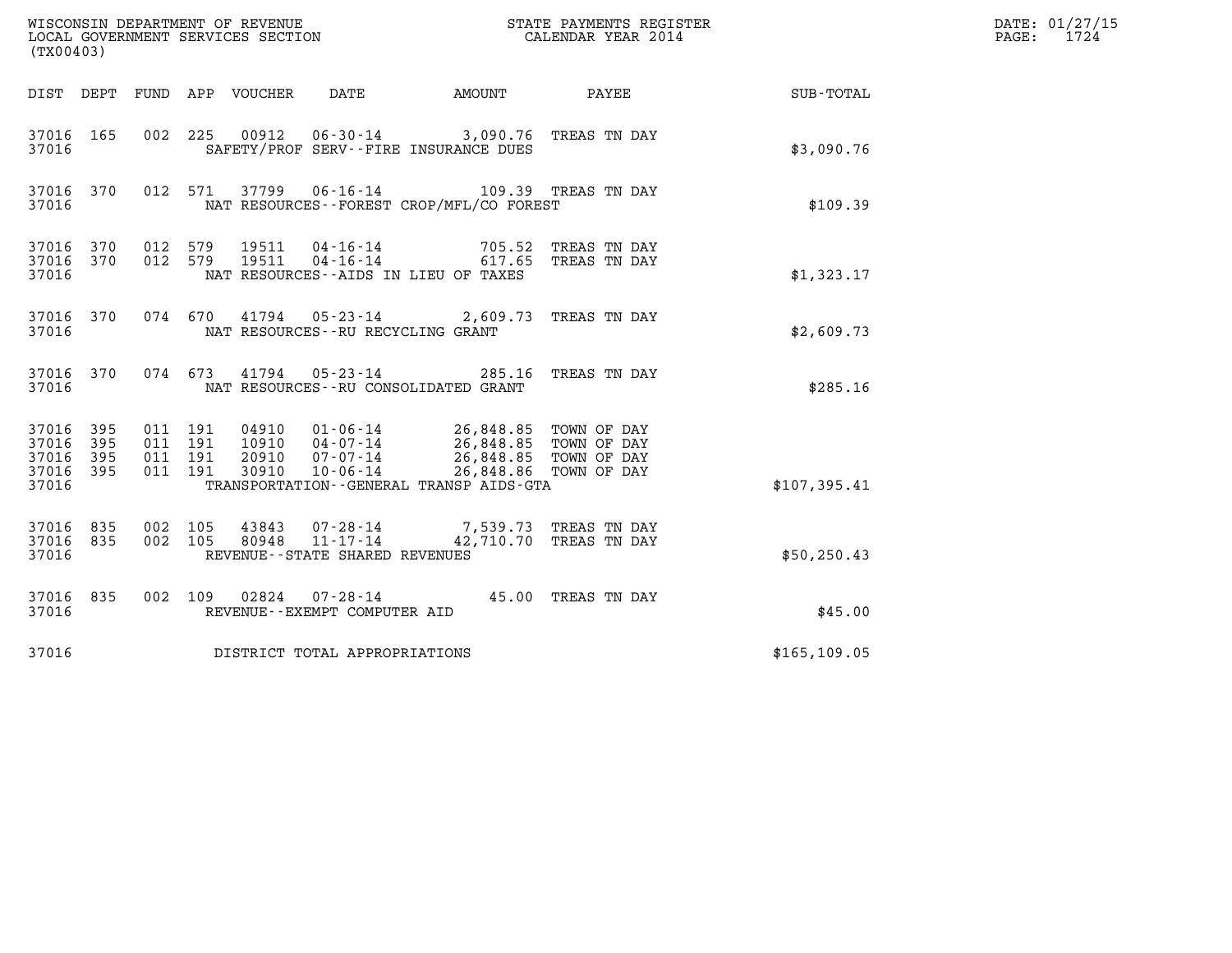| DATE: 01/27/15                  |           |                    |         |                            |                                                        |                                             |                                                                                                                                                                                                                                      |               |                          |  |
|---------------------------------|-----------|--------------------|---------|----------------------------|--------------------------------------------------------|---------------------------------------------|--------------------------------------------------------------------------------------------------------------------------------------------------------------------------------------------------------------------------------------|---------------|--------------------------|--|
| (TX00403)                       |           |                    |         |                            |                                                        |                                             |                                                                                                                                                                                                                                      |               | $\mathtt{PAGE:}$<br>1725 |  |
|                                 |           |                    |         | DIST DEPT FUND APP VOUCHER | DATE                                                   | AMOUNT                                      | PAYEE                                                                                                                                                                                                                                | SUB-TOTAL     |                          |  |
| 37018 165<br>37018              |           | 002 225            |         | 00913                      |                                                        | SAFETY/PROF SERV--FIRE INSURANCE DUES       | 06-30-14 3,018.89 TREAS TN EASTON                                                                                                                                                                                                    | \$3,018.89    |                          |  |
| 37018 370<br>37018              |           | 000 001            |         | 01DNR                      |                                                        | NAT RESOURCES-SEVERANCE/YIELD/WITHDRAWAL    | 06-19-14 643.58 TREAS TOWN EASTON                                                                                                                                                                                                    | \$643.58      |                          |  |
| 37018 370                       |           |                    | 002 503 | 16606                      |                                                        |                                             | 01-30-14 10,562.86 TREAS TN EASTON<br><b>TOWN SHARE 1585.25</b>                                                                                                                                                                      |               |                          |  |
| 37018                           |           |                    |         |                            |                                                        | NAT RESOURCES--AIDS IN LIEU OF TAXES        |                                                                                                                                                                                                                                      | \$10,562.86   |                          |  |
| 37018                           | 37018 370 |                    |         | 012 571 37800              |                                                        | NAT RESOURCES - - FOREST CROP/MFL/CO FOREST | 06-16-14 725.49 TREAS TN EASTON                                                                                                                                                                                                      | \$725.49      |                          |  |
| 37018 370<br>37018              |           | 074 670            |         | 41795                      | $05 - 23 - 14$<br>NAT RESOURCES - - RU RECYCLING GRANT |                                             | 652.88 TREAS TN EASTON                                                                                                                                                                                                               | \$652.88      |                          |  |
| 37018 370<br>37018              |           |                    | 074 673 |                            | 41795 05-23-14                                         | NAT RESOURCES - - RU CONSOLIDATED GRANT     | 293.23 TREAS TN EASTON                                                                                                                                                                                                               | \$293.23      |                          |  |
| 37018 395<br>37018              | 395       | 011 191<br>011 191 |         |                            |                                                        |                                             | $\begin{array}{cccc} 04911 & 01\cdot 06\cdot 14 & 31,659.73 & \text{TOWN OF EASTON} \\ 10911 & 04\cdot 07\cdot 14 & 31,659.73 & \text{TOWN OF EASTON} \\ 20911 & 07\cdot 07\cdot 14 & 31,659.73 & \text{TOWN OF EASTON} \end{array}$ |               |                          |  |
| 37018<br>37018 395<br>37018     | 395       | 011 191<br>011 191 |         | 30911                      | $10 - 06 - 14$                                         | TRANSPORTATION--GENERAL TRANSP AIDS-GTA     | 31,659.75 TOWN OF EASTON                                                                                                                                                                                                             | \$126,638.94  |                          |  |
| 37018 835<br>37018 835<br>37018 |           | 002 105<br>002 105 |         | 43844<br>80949             | $11 - 17 - 14$<br>REVENUE--STATE SHARED REVENUES       |                                             | 07-28-14 7,740.42 TREAS TN EASTON<br>43,863.51 TREAS TN EASTON                                                                                                                                                                       | \$51,603.93   |                          |  |
|                                 |           |                    |         |                            |                                                        |                                             |                                                                                                                                                                                                                                      |               |                          |  |
| 37018 835<br>37018              |           | 002 109            |         | 02825                      | REVENUE - - EXEMPT COMPUTER AID                        |                                             | 07-28-14 16.00 TREAS TN EASTON                                                                                                                                                                                                       | \$16.00       |                          |  |
| 37018                           |           |                    |         |                            | DISTRICT TOTAL APPROPRIATIONS                          |                                             |                                                                                                                                                                                                                                      | \$194, 155.80 |                          |  |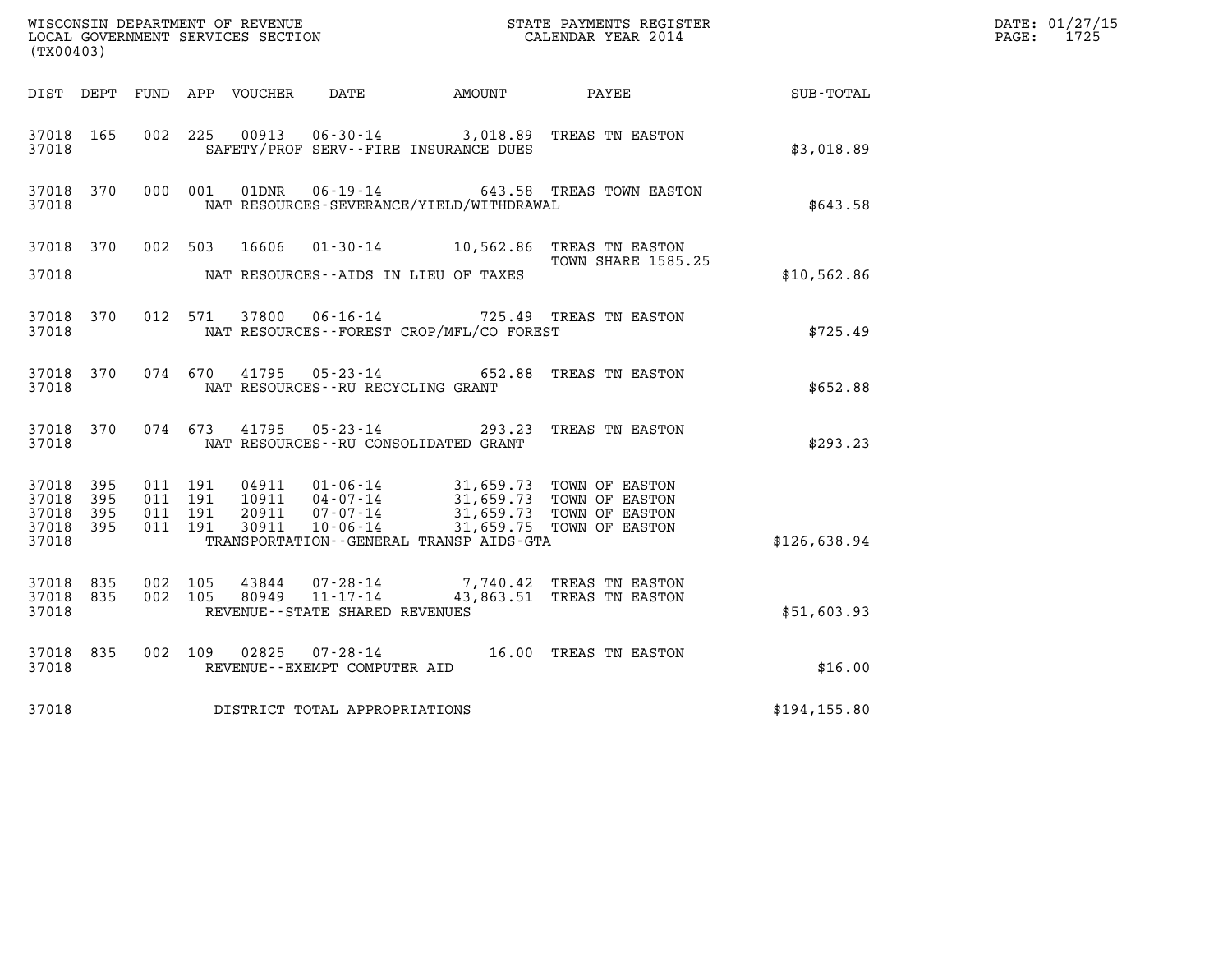| WISCONSIN DEPARTMENT OF REVENUE<br>(TX00403)                    | LOCAL GOVERNMENT SERVICES SECTION                                                                                                                                                                                                                                                           | STATE PAYMENTS REGISTER<br>CALENDAR YEAR 2014 | DATE: 01/27/15<br>$\mathtt{PAGE:}$<br>1726 |
|-----------------------------------------------------------------|---------------------------------------------------------------------------------------------------------------------------------------------------------------------------------------------------------------------------------------------------------------------------------------------|-----------------------------------------------|--------------------------------------------|
|                                                                 | DIST DEPT FUND APP VOUCHER DATE<br>AMOUNT                                                                                                                                                                                                                                                   | SUB-TOTAL<br>PAYEE                            |                                            |
| 37020 165<br>37020                                              | 002 225 00914 06-30-14 2,282.13 TREAS TN EAU PLEINE<br>SAFETY/PROF SERV--FIRE INSURANCE DUES                                                                                                                                                                                                | \$2,282.13                                    |                                            |
| 37020 370<br>37020                                              | 012 571 37801 06-16-14 244.57 TREAS TN EAU PLEINE<br>NAT RESOURCES -- FOREST CROP/MFL/CO FOREST                                                                                                                                                                                             | \$244.57                                      |                                            |
| 37020 370<br>37020                                              | 074 670 41796 05-23-14 1,144.88 TREAS TN EAU PLEINE<br>NAT RESOURCES - - RU RECYCLING GRANT                                                                                                                                                                                                 | \$1,144.88                                    |                                            |
| 37020 395<br>37020<br>395<br>37020<br>395<br>37020 395<br>37020 | 04912  01-06-14  20,546.54  TOWN OF EAU PLEINE<br>10912  04-07-14  20,546.54  TOWN OF EAU PLEINE<br>011 191<br>011 191<br>20912  07-07-14  20,546.54  TOWN OF EAU PLEINE<br>011 191<br>10-06-14 20,546.55 TOWN OF EAU PLEINE<br>011 191<br>30912<br>TRANSPORTATION--GENERAL TRANSP AIDS-GTA | \$82,186.17                                   |                                            |
| 37020 835<br>37020 835<br>37020                                 | 002 105<br>43845 07-28-14 4,161.90 TREAS TN EAU PLEINE<br>80950 11-17-14<br>002 105<br>REVENUE - - STATE SHARED REVENUES                                                                                                                                                                    | 23,637.22 TREAS TN EAU PLEINE<br>\$27,799.12  |                                            |
| 37020 835<br>37020                                              | 002 109 02826 07-28-14 32.00 TREAS TN EAU PLEINE<br>REVENUE--EXEMPT COMPUTER AID                                                                                                                                                                                                            | \$32.00                                       |                                            |
| 37020                                                           | DISTRICT TOTAL APPROPRIATIONS                                                                                                                                                                                                                                                               | \$113,688.87                                  |                                            |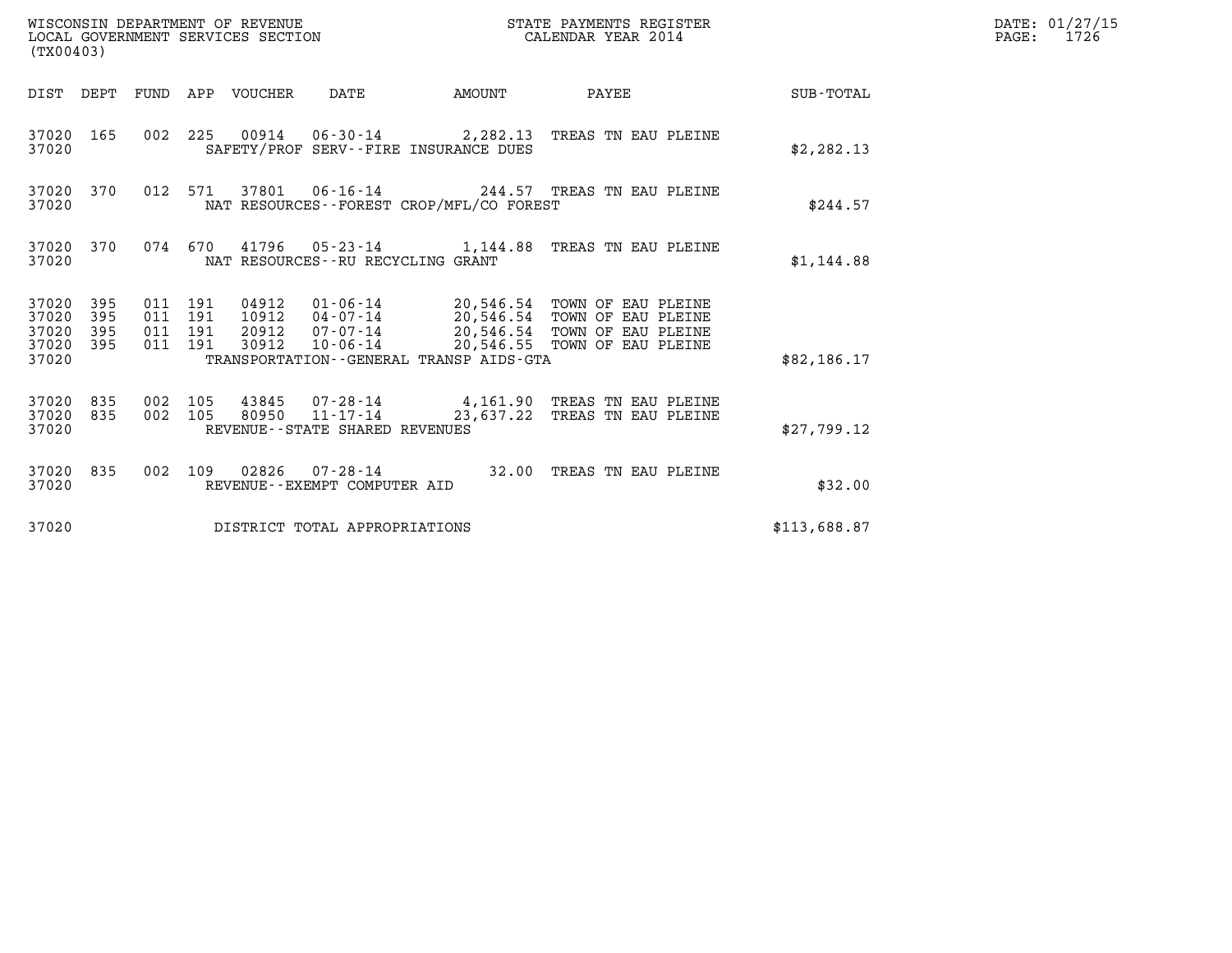| (TX00403)                                         |            |                                          |         |                                  |                                                              |                                              |                                                                                                                                    |               | DATE: 01/27/15<br>$\mathtt{PAGE:}$<br>1727 |
|---------------------------------------------------|------------|------------------------------------------|---------|----------------------------------|--------------------------------------------------------------|----------------------------------------------|------------------------------------------------------------------------------------------------------------------------------------|---------------|--------------------------------------------|
|                                                   |            |                                          |         | DIST DEPT FUND APP VOUCHER       | DATE                                                         | <b>AMOUNT</b>                                | PAYEE                                                                                                                              | SUB-TOTAL     |                                            |
| 37022 165<br>37022                                |            |                                          | 002 225 |                                  |                                                              | SAFETY/PROF SERV--FIRE INSURANCE DUES        | 00915  06-30-14  1,761.02  TREAS TN ELDERON                                                                                        | \$1,761.02    |                                            |
| 37022 370<br>37022                                |            | 002 503                                  |         | 17240                            |                                                              | NAT RESOURCES--AIDS IN LIEU OF TAXES         | 03-31-14 3,404.83 TREAS TN ELDERON<br>TOWN SHARE 547.01                                                                            | \$3,404.83    |                                            |
| 37022 370<br>37022 370<br>37022                   |            | 012 571<br>012 571                       |         | 37802<br>37802                   | $06 - 16 - 14$<br>$06 - 16 - 14$                             | NAT RESOURCES - - FOREST CROP/MFL/CO FOREST  | 739.86 TREAS TN ELDERON<br>84.00 TREAS TN ELDERON                                                                                  | \$823.86      |                                            |
| 37022 370<br>37022                                |            | 012 579                                  |         | 19512                            |                                                              | NAT RESOURCES--AIDS IN LIEU OF TAXES         | 04-16-14 97.09 TREAS TN ELDERON                                                                                                    | \$97.09       |                                            |
| 37022 370<br>37022                                |            | 074 670                                  |         |                                  | NAT RESOURCES - - RU RECYCLING GRANT                         |                                              | 41797  05-23-14  1,129.07  TREAS TN ELDERON                                                                                        | \$1,129.07    |                                            |
| 37022 395<br>37022<br>37022<br>37022 395<br>37022 | 395<br>395 | 011 191<br>011 191<br>011 191<br>011 191 |         | 04913<br>10913<br>20913<br>30913 | 07-07-14<br>$10 - 06 - 14$                                   | TRANSPORTATION - - GENERAL TRANSP AIDS - GTA | 01-06-14 18,751.32 TOWN OF ELDERON<br>04-07-14 18,751.32 TOWN OF ELDERON<br>18,751.32 TOWN OF ELDERON<br>18,751.35 TOWN OF ELDERON | \$75,005.31   |                                            |
| 37022 505<br>37022                                |            | 002 174                                  |         | 58920                            |                                                              | DOA--TRANSMISSION LINE FEE DISTRIBUTION      | 04-30-14 40,466.00 TREAS TN ELDERON                                                                                                | \$40,466.00   |                                            |
| 37022 835<br>37022 835<br>37022                   |            | 002 105<br>002 105                       |         | 43846<br>80951                   | 07-28-14<br>$11 - 17 - 14$<br>REVENUE--STATE SHARED REVENUES |                                              | 4,433.96 TREAS TN ELDERON<br>25,125.79 TREAS TN ELDERON                                                                            | \$29,559.75   |                                            |
| 37022                                             |            |                                          |         |                                  | DISTRICT TOTAL APPROPRIATIONS                                |                                              |                                                                                                                                    | \$152, 246.93 |                                            |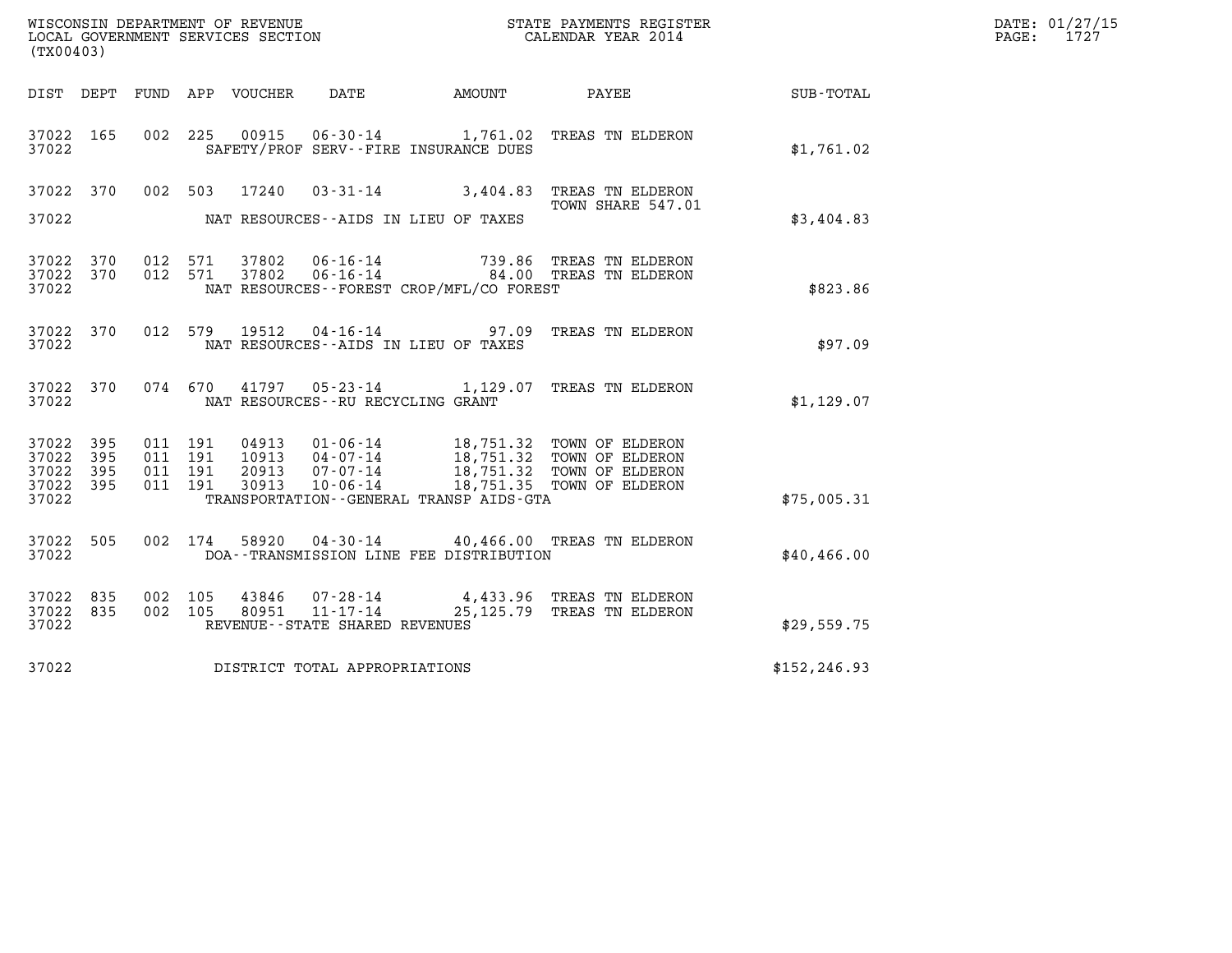|                                               |                   |                                          | DATE: 01/27/15 |                |                                                     |                                                                                                                                                                                  |                                                                           |                  |            |
|-----------------------------------------------|-------------------|------------------------------------------|----------------|----------------|-----------------------------------------------------|----------------------------------------------------------------------------------------------------------------------------------------------------------------------------------|---------------------------------------------------------------------------|------------------|------------|
| (TX00403)                                     |                   |                                          |                |                |                                                     |                                                                                                                                                                                  |                                                                           |                  | PAGE: 1728 |
|                                               |                   |                                          |                |                |                                                     | DIST DEPT FUND APP VOUCHER DATE AMOUNT PAYEE                                                                                                                                     |                                                                           | <b>SUB-TOTAL</b> |            |
| 37024 165<br>37024                            |                   | 002 225                                  |                | 00916          | $06 - 30 - 14$                                      | SAFETY/PROF SERV--FIRE INSURANCE DUES                                                                                                                                            | 2,515.74 TREAS TN EMMET                                                   | \$2,515.74       |            |
| 37024 370<br>37024 370<br>37024               |                   | 000 001<br>000 001                       |                | 01DNR<br>02DNR |                                                     | NAT RESOURCES-SEVERANCE/YIELD/WITHDRAWAL                                                                                                                                         | 06-19-14 1,540.71 TREAS TOWN EMMETT<br>09-11-14 1,255.64 TREAS TOWN EMMET | \$2,796.35       |            |
| 37024 370<br>37024 370<br>37024               |                   | 012 571<br>012 571                       |                | 37803<br>37803 |                                                     | 06-16-14 509.62 TREAS TN EMMET<br>06-16-14 12.00 TREAS TN EMMET<br>NAT RESOURCES--FOREST CROP/MFL/CO FOREST                                                                      |                                                                           | \$521.62         |            |
| 37024 370<br>37024                            |                   |                                          | 074 670        |                |                                                     | 41798  05-23-14  840.66  TREAS TN EMMET<br>NAT RESOURCES - - RU RECYCLING GRANT                                                                                                  |                                                                           | \$840.66         |            |
| 37024 370<br>37024                            |                   |                                          | 074 673        |                |                                                     | 41798 05-23-14 243.23 TREAS TN EMMET<br>NAT RESOURCES--RU CONSOLIDATED GRANT                                                                                                     |                                                                           | \$243.23         |            |
| 37024 395<br>37024<br>37024<br>37024<br>37024 | 395<br>395<br>395 | 011 191<br>011 191<br>011 191<br>011 191 |                | 30914          | $10 - 06 - 14$                                      | 04914  01-06-14  26,589.52 TOWN OF EMMET<br>10914  04-07-14  26,589.52 TOWN OF EMMET<br>20914  07-07-14  26,589.52 TOWN OF EMMET<br>TRANSPORTATION - - GENERAL TRANSP AIDS - GTA | 26,589.52 TOWN OF EMMET                                                   | \$106,358.08     |            |
| 37024 505<br>37024                            |                   |                                          | 002 174        | 58920          |                                                     | 04-30-14 21,729.00 TREAS TN EMMET<br>DOA--TRANSMISSION LINE FEE DISTRIBUTION                                                                                                     |                                                                           | \$21,729.00      |            |
| 37024 835<br>37024 835<br>37024               |                   | 002 105                                  | 002 105        | 43847<br>80952 | $07 - 28 - 14$<br>REVENUE - - STATE SHARED REVENUES | 11-17-14 18,345.20 TREAS TN EMMET                                                                                                                                                | 3,237.39 TREAS TN EMMET                                                   | \$21,582.59      |            |
| 37024 835<br>37024                            |                   |                                          | 002 109        | 02827          | REVENUE--EXEMPT COMPUTER AID                        | 07-28-14 25.00 TREAS TN EMMET                                                                                                                                                    |                                                                           | \$25.00          |            |
| 37024                                         |                   |                                          |                |                | DISTRICT TOTAL APPROPRIATIONS                       |                                                                                                                                                                                  |                                                                           | \$156,612.27     |            |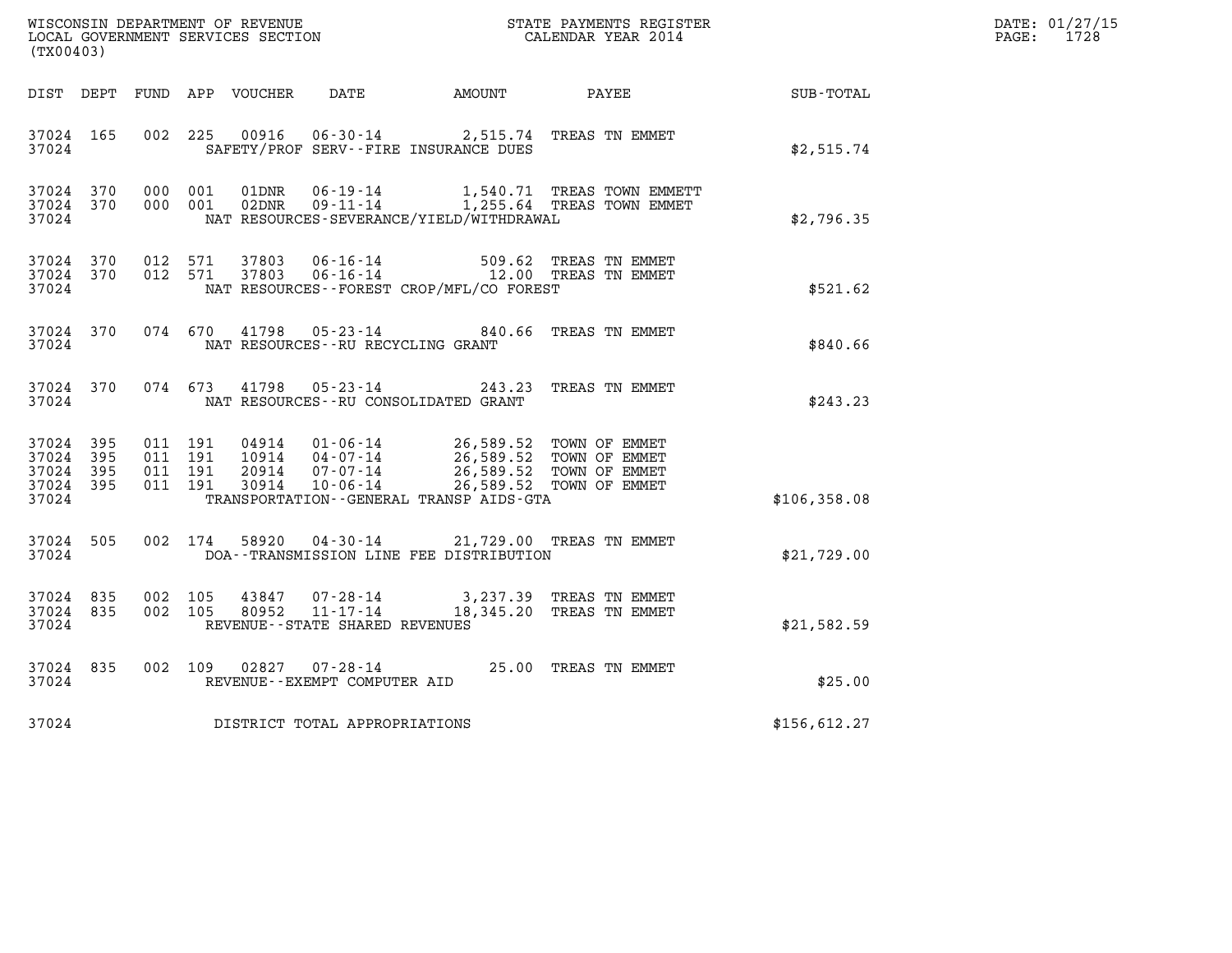| (TX00403)                                         |            |                                          |       | WISCONSIN DEPARTMENT OF REVENUE<br>LOCAL GOVERNMENT SERVICES SECTION |        | STATE PAYMENTS REGISTER<br>CALENDAR YEAR 2014                                                                                                                                                    |                 |              | DATE: 01/27/15<br>$\mathtt{PAGE:}$<br>1729 |
|---------------------------------------------------|------------|------------------------------------------|-------|----------------------------------------------------------------------|--------|--------------------------------------------------------------------------------------------------------------------------------------------------------------------------------------------------|-----------------|--------------|--------------------------------------------|
| DIST DEPT FUND APP VOUCHER                        |            |                                          |       | DATE                                                                 | AMOUNT |                                                                                                                                                                                                  | PAYEE SUB-TOTAL |              |                                            |
| 37026 165<br>37026                                |            | 002 225                                  |       | SAFETY/PROF SERV--FIRE INSURANCE DUES                                |        | 00917  06-30-14   1,707.11   TREAS TN FRANKFORT                                                                                                                                                  |                 | \$1,707.11   |                                            |
| 37026 370<br>37026                                |            | 000 001                                  | 01DNR | $06 - 19 - 14$<br>NAT RESOURCES-SEVERANCE/YIELD/WITHDRAWAL           |        | 684.25 TREAS TOWN FRANFORT                                                                                                                                                                       |                 | \$684.25     |                                            |
| 37026 370<br>37026                                |            | 012 571                                  |       | NAT RESOURCES--FOREST CROP/MFL/CO FOREST                             |        | 37804  06-16-14  458.00 TREAS TN FRANKFORT                                                                                                                                                       |                 | \$458.00     |                                            |
| 37026 370<br>37026                                |            |                                          |       | NAT RESOURCES -- RU RECYCLING GRANT                                  |        | 074 670 41799 05-23-14 1,876.50 TREAS TN FRANKFORT                                                                                                                                               |                 | \$1,876.50   |                                            |
| 37026 395<br>37026<br>37026<br>37026 395<br>37026 | 395<br>395 | 011 191<br>011 191<br>011 191<br>011 191 |       | TRANSPORTATION--GENERAL TRANSP AIDS-GTA                              |        | 04915  01-06-14  23,583.38  TOWN OF FRANKFORT<br>10915  04-07-14  23,583.38  TOWN OF FRANKFORT<br>20915  07-07-14  23,583.38  TOWN OF FRANKFORT<br>30915  10-06-14  23,583.38  TOWN OF FRANKFORT |                 | \$94,333.52  |                                            |
| 37026 505<br>37026                                |            | 002 174                                  |       | DOA--TRANSMISSION LINE FEE DISTRIBUTION                              |        | 58920  04-30-14  30,063.00  TREAS TN FRANKFORT                                                                                                                                                   |                 | \$30,063.00  |                                            |
| 37026 835<br>37026 835<br>37026                   |            | 002 105<br>002 105                       |       | REVENUE - - STATE SHARED REVENUES                                    |        | 43848  07-28-14  6,293.16  TREAS TN FRANKFORT<br>80953 11-17-14 35,661.26 TREAS TN FRANKFORT                                                                                                     |                 | \$41,954.42  |                                            |
| 37026 835<br>37026                                |            |                                          |       | REVENUE--EXEMPT COMPUTER AID                                         |        | 002 109 02828 07-28-14 248.00 TREAS TN FRANKFORT                                                                                                                                                 |                 | \$248.00     |                                            |
| 37026                                             |            |                                          |       | DISTRICT TOTAL APPROPRIATIONS                                        |        |                                                                                                                                                                                                  |                 | \$171,324.80 |                                            |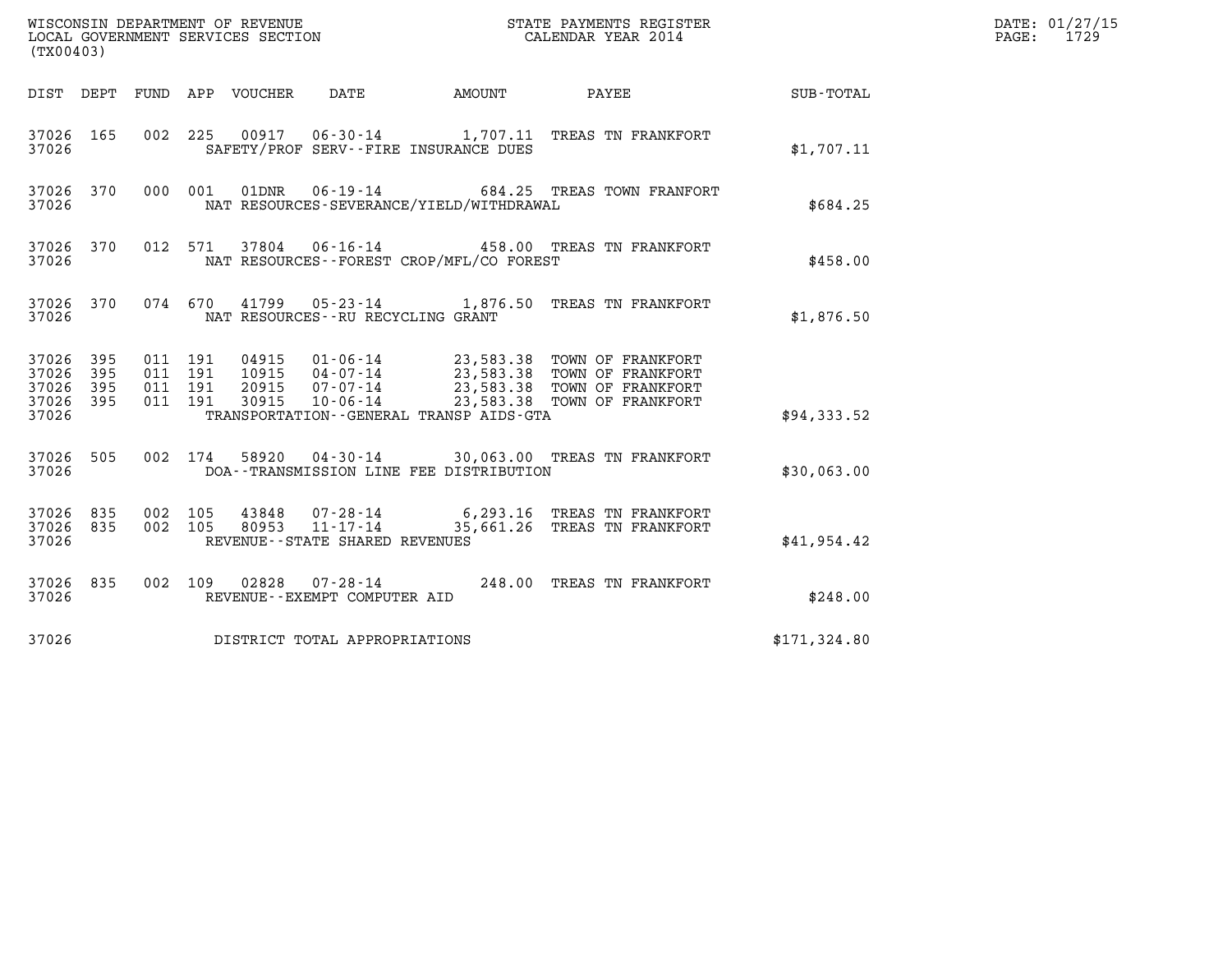| (TX00403)                                         |            |                    |                    |                                 | WISCONSIN DEPARTMENT OF REVENUE<br>LOCAL GOVERNMENT SERVICES SECTION |                                              | STATE PAYMENTS REGISTER<br>CALENDAR YEAR 2014                                                                                                                                                                                                                    |                        | DATE: 01/27/15<br>PAGE: 1730 |
|---------------------------------------------------|------------|--------------------|--------------------|---------------------------------|----------------------------------------------------------------------|----------------------------------------------|------------------------------------------------------------------------------------------------------------------------------------------------------------------------------------------------------------------------------------------------------------------|------------------------|------------------------------|
|                                                   |            |                    |                    | DIST DEPT FUND APP VOUCHER DATE |                                                                      |                                              |                                                                                                                                                                                                                                                                  | AMOUNT PAYEE SUB-TOTAL |                              |
| 37028 165<br>37028                                |            |                    |                    |                                 |                                                                      | SAFETY/PROF SERV--FIRE INSURANCE DUES        | 002 225 00918 06-30-14 1,419.60 TREAS TN FRANZEN                                                                                                                                                                                                                 | \$1,419.60             |                              |
| 37028 370<br>37028                                |            |                    |                    |                                 |                                                                      | NAT RESOURCES-SEVERANCE/YIELD/WITHDRAWAL     | 000 001 01DNR 06-19-14 1,126.99 TREAS TOWN FRANZEN                                                                                                                                                                                                               | \$1,126.99             |                              |
| 37028 370<br>37028                                |            |                    |                    |                                 |                                                                      | NAT RESOURCES - - FOREST CROP/MFL/CO FOREST  | 012 571 37805 06-16-14 1,182.21 TREAS TN FRANZEN                                                                                                                                                                                                                 | \$1,182.21             |                              |
| 37028 370<br>37028                                |            |                    |                    |                                 | 074 670 41800 05-23-14<br>NAT RESOURCES -- RU RECYCLING GRANT        |                                              | 3.75 TREAS TN FRANZEN                                                                                                                                                                                                                                            | \$3.75                 |                              |
| 37028 395<br>37028<br>37028<br>37028 395<br>37028 | 395<br>395 | 011 191<br>011 191 | 011 191<br>011 191 |                                 |                                                                      | TRANSPORTATION - - GENERAL TRANSP AIDS - GTA | $\begin{tabular}{c c c c c c c c c c} \hline 04916 & 01-06-14 & 15,480.56 & TOWN OF FRANZEN \\ 10916 & 04-07-14 & 15,480.56 & TOWN OF FRANZEN \\ 20916 & 07-07-14 & 15,480.56 & TOWN OF FRANZEN \\ 30916 & 10-06-14 & 15,480.57 & TOWN OF FRANZEN \end{tabular}$ | \$61,922.25            |                              |
| 37028 395<br>37028                                |            |                    |                    |                                 |                                                                      | TRANSPORTATION--LRIP/TRIP/MSIP GRANTS        | 011 278 32385 11-26-14 26,453.25 TREAS TN FRANZEN                                                                                                                                                                                                                | \$26,453.25            |                              |
| 37028 835<br>37028 835<br>37028                   |            | 002 105<br>002 105 |                    |                                 | REVENUE--STATE SHARED REVENUES                                       |                                              | 43849   07-28-14   2,721.14 TREAS TN FRANZEN<br>80954   11-17-14   15,419.80 TREAS TN FRANZEN                                                                                                                                                                    | \$18, 140.94           |                              |
| 37028 835<br>37028                                |            |                    |                    |                                 | REVENUE--EXEMPT COMPUTER AID                                         |                                              | 002 109 02829 07-28-14 7.00 TREAS TN FRANZEN                                                                                                                                                                                                                     | \$7.00                 |                              |
| 37028                                             |            |                    |                    |                                 | DISTRICT TOTAL APPROPRIATIONS                                        |                                              |                                                                                                                                                                                                                                                                  | \$110, 255.99          |                              |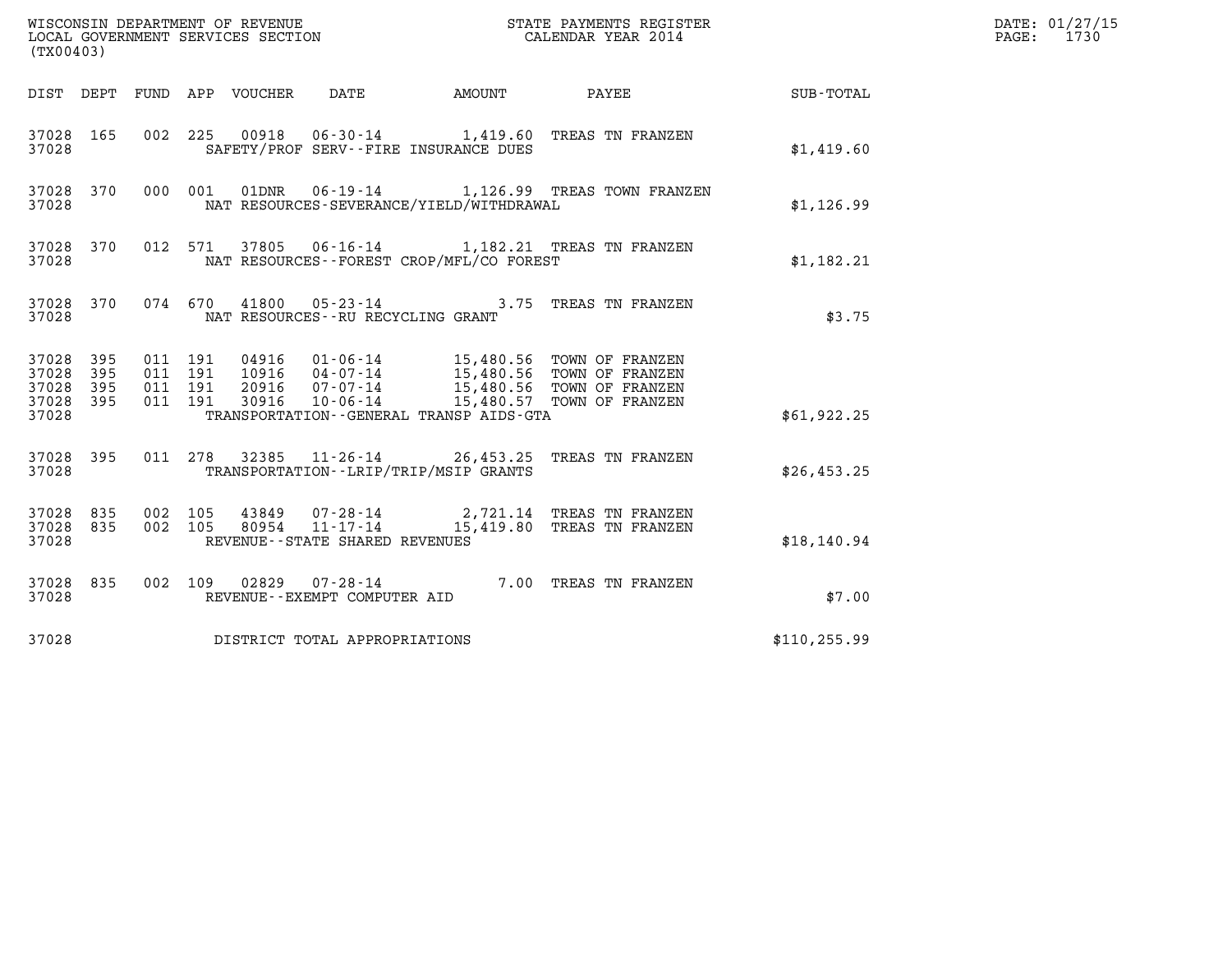| (TX00403)                                                 |                               |         |       |                                          |                                                |                                                                                                                                                                                                                                                                                                |              | DATE: 01/27/15<br>PAGE: 1731 |
|-----------------------------------------------------------|-------------------------------|---------|-------|------------------------------------------|------------------------------------------------|------------------------------------------------------------------------------------------------------------------------------------------------------------------------------------------------------------------------------------------------------------------------------------------------|--------------|------------------------------|
|                                                           |                               |         |       |                                          |                                                | DIST DEPT FUND APP VOUCHER DATE AMOUNT PAYEE SUB-TOTAL                                                                                                                                                                                                                                         |              |                              |
| 37030                                                     |                               |         |       |                                          | SAFETY/PROF SERV--FIRE INSURANCE DUES          | 37030 165 002 225 00919 06-30-14 1,850.86 TREAS TN GREEN VALLEY                                                                                                                                                                                                                                | \$1,850.86   |                              |
|                                                           |                               |         |       |                                          | 37030 NAT RESOURCES--AIDS IN LIEU OF TAXES     | 37030 370 002 503 16607 01-30-14 16,086.33 TREAS TN GREEN VALLEY<br>TOWN SHARE 2442.02                                                                                                                                                                                                         | \$16,086.33  |                              |
|                                                           |                               |         |       | 37030 NAT RESOURCES--FOREST ROAD PAYMENT |                                                | 37030 370 002 785 00088 11-13-14 23,594.35 TREAS TN GREEN VALLEY                                                                                                                                                                                                                               | \$23,594.35  |                              |
|                                                           |                               |         |       |                                          | 37030 NAT RESOURCES--FOREST CROP/MFL/CO FOREST | 37030 370 012 571 37806 06-16-14 78.39 TREAS TN GREEN VALLEY                                                                                                                                                                                                                                   | \$78.39      |                              |
| 37030                                                     |                               |         |       |                                          | NAT RESOURCES--AIDS IN LIEU OF TAXES           | 37030 370 012 579 19513 04-16-14 7,837.62 TREAS TN GREEN VALLEY 37030 370 012 579 19513 04-16-14 923.16 TREAS TN GREEN VALLEY                                                                                                                                                                  | \$8,760.78   |                              |
|                                                           |                               |         |       | 37030 NAT RESOURCES--RU RECYCLING GRANT  |                                                | 37030 370 074 670 41801 05-23-14 782.82 TREAS TN GREEN VALLEY                                                                                                                                                                                                                                  | \$782.82     |                              |
| 37030 395<br>37030 395<br>37030 395<br>37030 395<br>37030 | 011 191<br>011 191<br>011 191 | 011 191 |       |                                          | TRANSPORTATION--GENERAL TRANSP AIDS-GTA        | $\begin{tabular}{c c c c c c c c c c} \hline 04917 & 01-06-14 & 13,130.69 & TOMN OF GREEN VALUEY \\ 10917 & 04-07-14 & 13,130.69 & TOMN OF GREEN VALUEY \\ 20917 & 07-07-14 & 13,130.69 & TOMN OF GREEN VALUEY \\ 30917 & 10-06-14 & 13,130.70 & TOMN OF GREEN VALUEY \\ \hline \end{tabular}$ | \$52,522.77  |                              |
| 37030 835<br>37030                                        |                               |         |       | REVENUE - - STATE SHARED REVENUES        |                                                | 37030 835 002 105 43850 07-28-14 1,713.49 TREAS TN GREEN VALLEY<br>37030 835 002 105 80955 11-17-14 9,709.79 TREAS TN GREEN VALLEY                                                                                                                                                             | \$11,423.28  |                              |
| 37030                                                     |                               |         |       | REVENUE--EXEMPT COMPUTER AID             |                                                | 37030 835 002 109 02830 07-28-14 2.00 TREAS TN GREEN VALLEY                                                                                                                                                                                                                                    | \$2.00       |                              |
| 37030 835<br>37030                                        |                               | 002 501 | 00002 | $02 - 03 - 14$                           | DOA-PAYMENT FOR MUNICIPAL SERVICES AID         | 642.69 TREAS TN GREEN VALLEY                                                                                                                                                                                                                                                                   | \$642.69     |                              |
| 37030                                                     |                               |         |       | DISTRICT TOTAL APPROPRIATIONS            |                                                |                                                                                                                                                                                                                                                                                                | \$115,744.27 |                              |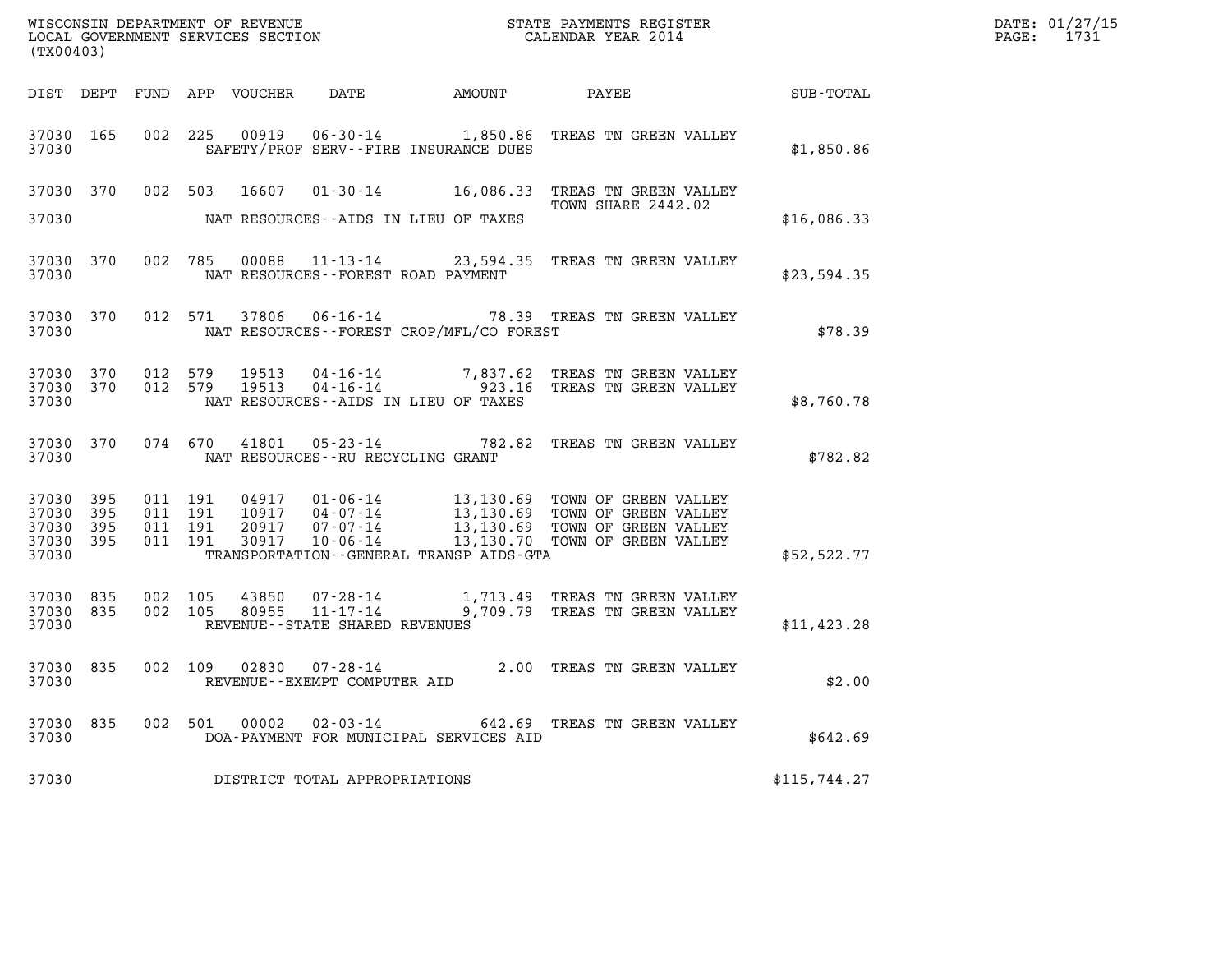| (TX00403)                                        |                                          |  |                                          | %WISCONSIN DEPARTMENT OF REVENUE $$\tt STATE~~PAYMENTS~REGISTER~LOCAL~GOVERNMENT~SERVICES~SECTION~CALENDAR~YEAR~2014$                                                                    |              | DATE: 01/27/15<br>PAGE: 1732 |
|--------------------------------------------------|------------------------------------------|--|------------------------------------------|------------------------------------------------------------------------------------------------------------------------------------------------------------------------------------------|--------------|------------------------------|
|                                                  |                                          |  |                                          | DIST DEPT FUND APP VOUCHER DATE AMOUNT PAYEE TOTAL                                                                                                                                       |              |                              |
| 37032 165<br>37032                               |                                          |  | SAFETY/PROF SERV--FIRE INSURANCE DUES    | 002 225 00920 06-30-14 1,006.30 TREAS TN GUENTHER                                                                                                                                        | \$1,006.30   |                              |
| 37032                                            |                                          |  | NAT RESOURCES-SEVERANCE/YIELD/WITHDRAWAL | 37032 370 000 001 01DNR 06-19-14 3,251.43 TREAS TOWN GUENTHER                                                                                                                            | \$3,251.43   |                              |
| 37032 370 012 571<br>37032 370<br>37032          | 012 571                                  |  | NAT RESOURCES--FOREST CROP/MFL/CO FOREST | 37807  06-16-14   1,337.01   TREAS TN GUENTHER<br>37807  06-16-14   798.15   TREAS TN GUENTHER                                                                                           | \$2,135.16   |                              |
| 37032 395<br>37032 395<br>37032 395<br>37032 395 | 011 191<br>011 191<br>011 191<br>011 191 |  |                                          | 04918  01-06-14  16,777.22 TOWN OF GUENTHER<br>10918  04-07-14  16,777.22 TOWN OF GUENTHER<br>20918  07-07-14  16,777.22 TOWN OF GUENTHER<br>30918  10-06-14  16,777.24 TOWN OF GUENTHER |              |                              |
| 37032                                            |                                          |  | TRANSPORTATION--GENERAL TRANSP AIDS-GTA  |                                                                                                                                                                                          | \$67,108.90  |                              |
| 37032 435<br>37032                               |                                          |  | HS--PREPAID MEDICAL TRANSPORT REIMBURSE  | 005 163 01LGS 11-17-14 2,500.00 TOWN OF WAUKESHA RESCUE                                                                                                                                  | \$2,500.00   |                              |
| 37032 835<br>37032 835<br>37032                  | 002 105<br>002 105                       |  | REVENUE - - STATE SHARED REVENUES        | 43851  07-28-14  2,269.85  TREAS TN GUENTHER<br>80956 11-17-14 12,862.50 TREAS TN GUENTHER                                                                                               | \$15, 132.35 |                              |
| 37032 835<br>37032                               |                                          |  | REVENUE--EXEMPT COMPUTER AID             | 002 109 02831 07-28-14 13.00 TREAS TN GUENTHER                                                                                                                                           | \$13.00      |                              |
| 37032                                            |                                          |  | DISTRICT TOTAL APPROPRIATIONS            |                                                                                                                                                                                          | \$91,147.14  |                              |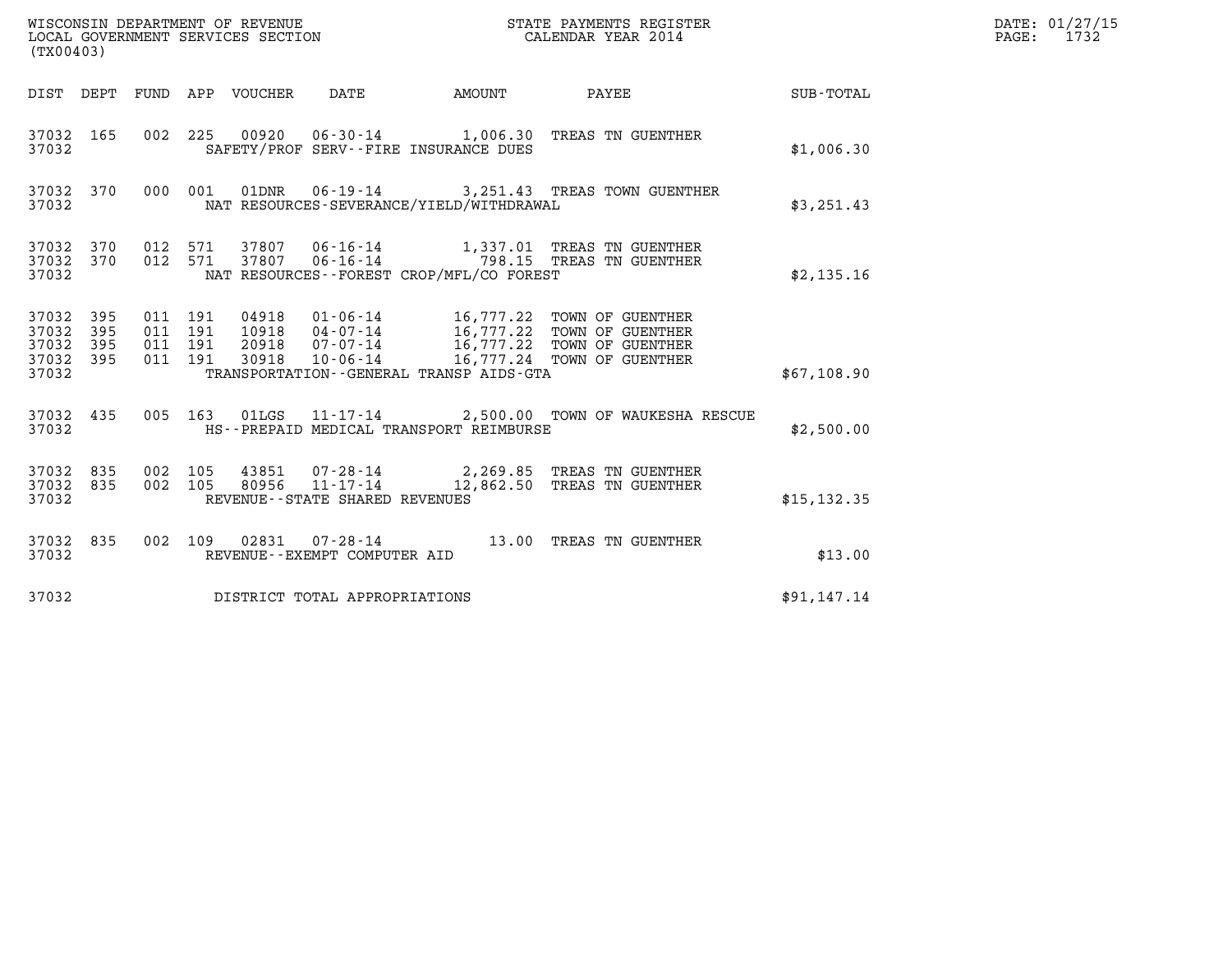| (TX00403)                                         |            |                                          |         |                |                                      |                                                                                                                                                                                        |                                                                               |                                               | DATE: 01/27/15<br>PAGE: 1733 |
|---------------------------------------------------|------------|------------------------------------------|---------|----------------|--------------------------------------|----------------------------------------------------------------------------------------------------------------------------------------------------------------------------------------|-------------------------------------------------------------------------------|-----------------------------------------------|------------------------------|
|                                                   |            |                                          |         |                |                                      | DIST DEPT FUND APP VOUCHER DATE AMOUNT PAYEE                                                                                                                                           |                                                                               | $\operatorname{SUB}$ - $\operatorname{TOTAL}$ |                              |
| 37034 165<br>37034                                |            |                                          | 002 225 |                |                                      | SAFETY/PROF SERV--FIRE INSURANCE DUES                                                                                                                                                  | 00921  06-30-14  1,383.66  TREAS TN HALSEY                                    | \$1,383.66                                    |                              |
| 37034 370<br>37034 370<br>37034                   |            | 000 001<br>000 001                       |         | 01DNR<br>02DNR |                                      | NAT RESOURCES-SEVERANCE/YIELD/WITHDRAWAL                                                                                                                                               | 06-19-14 1,068.59 TREAS TOWN HALSEY<br>09-11-14 59.22 TREAS TOWN HALSEY       | \$1,127.81                                    |                              |
| 37034                                             | 37034 370  |                                          |         |                |                                      | NAT RESOURCES--FOREST CROP/MFL/CO FOREST                                                                                                                                               | 012 571 37808 06-16-14 924.33 TREAS TN HALSEY                                 | \$924.33                                      |                              |
| 37034 370<br>37034                                |            |                                          |         |                |                                      | NAT RESOURCES--AIDS IN LIEU OF TAXES                                                                                                                                                   | 012 579 19514 04-16-14 221.64 TREAS TN HALSEY                                 | \$221.64                                      |                              |
| 37034 370<br>37034                                |            |                                          | 074 670 | 41802          | NAT RESOURCES - - RU RECYCLING GRANT |                                                                                                                                                                                        | 05-23-14 1,180.15 TREAS TN HALSEY                                             | \$1,180.15                                    |                              |
| 37034 370<br>37034                                |            |                                          | 074 673 |                |                                      | NAT RESOURCES--RU CONSOLIDATED GRANT                                                                                                                                                   | 41802  05-23-14  167.71  TREAS TN HALSEY                                      | \$167.71                                      |                              |
| 37034 395<br>37034<br>37034<br>37034 395<br>37034 | 395<br>395 | 011 191<br>011 191<br>011 191<br>011 191 |         | 30919          | $10 - 06 - 14$                       | 04919  01-06-14  20,159.13  TOWN OF HALSEY<br>10919  04-07-14  20,159.13  TOWN OF HALSEY<br>20919  07-07-14  20,159.13  TOWN OF HALSEY<br>TRANSPORTATION - - GENERAL TRANSP AIDS - GTA | 20,159.14 TOWN OF HALSEY                                                      | \$80,636.53                                   |                              |
| 37034 835<br>37034 835<br>37034                   |            | 002 105<br>002 105                       |         | 43852          | REVENUE - - STATE SHARED REVENUES    |                                                                                                                                                                                        | 07-28-14 8,051.00 TREAS TN HALSEY<br>80957 11-17-14 45,622.30 TREAS TN HALSEY | \$53,673.30                                   |                              |
| 37034 835<br>37034                                |            | 002 109                                  |         | 02832          | REVENUE--EXEMPT COMPUTER AID         |                                                                                                                                                                                        | 07-28-14 4.00 TREAS TN HALSEY                                                 | \$4.00                                        |                              |
| 37034                                             |            |                                          |         |                | DISTRICT TOTAL APPROPRIATIONS        |                                                                                                                                                                                        |                                                                               | \$139,319.13                                  |                              |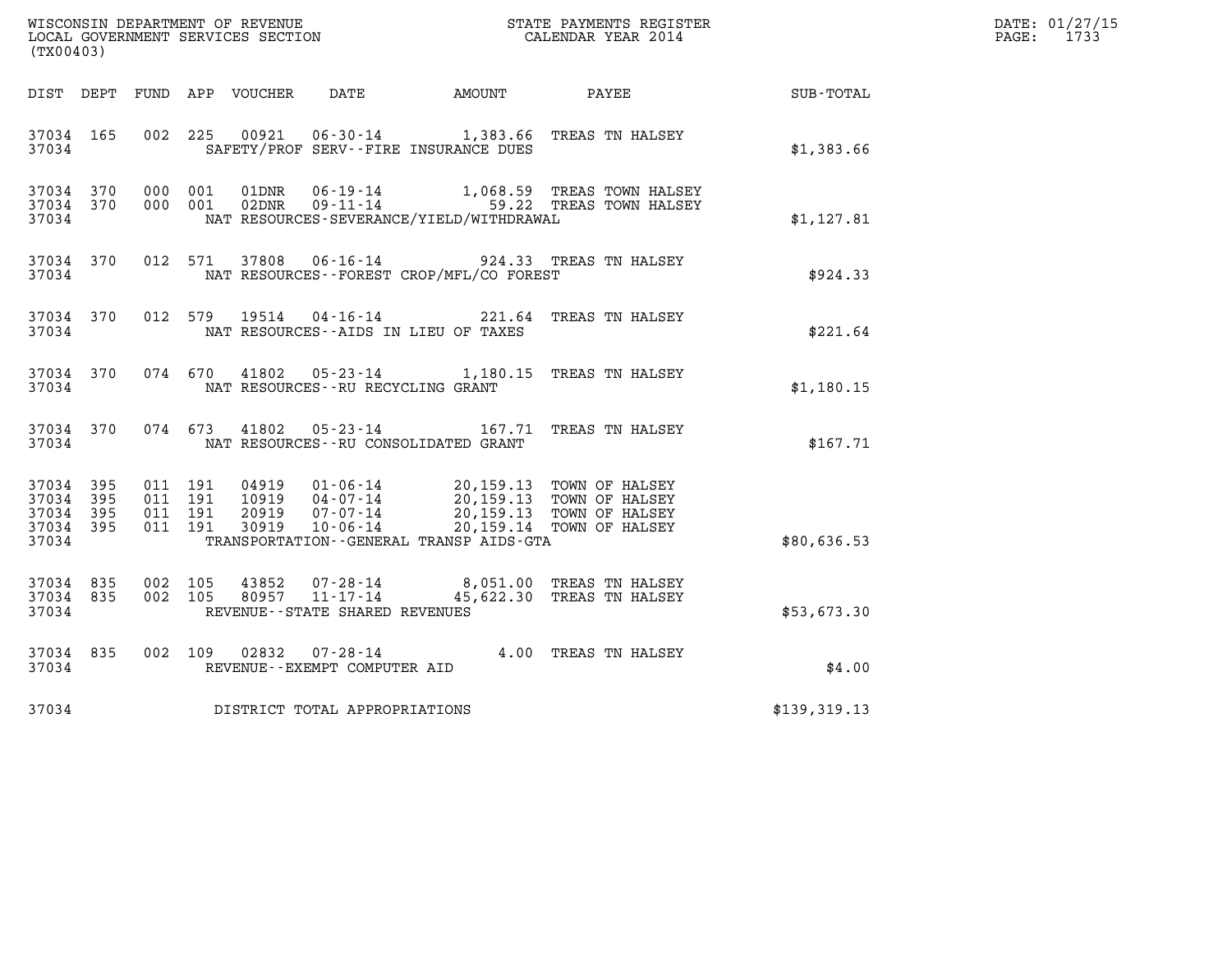| (TX00403)                                 |                          |                                          |         |                                 | WISCONSIN DEPARTMENT OF REVENUE<br>LOCAL GOVERNMENT SERVICES SECTION |                                             | STATE PAYMENTS REGISTER<br>CALENDAR YEAR 2014                                                                                                                       |              | DATE: 01/27/15<br>PAGE: 1734 |
|-------------------------------------------|--------------------------|------------------------------------------|---------|---------------------------------|----------------------------------------------------------------------|---------------------------------------------|---------------------------------------------------------------------------------------------------------------------------------------------------------------------|--------------|------------------------------|
|                                           |                          |                                          |         | DIST DEPT FUND APP VOUCHER DATE |                                                                      |                                             | AMOUNT PAYEE                                                                                                                                                        | SUB-TOTAL    |                              |
| 37036 165<br>37036                        |                          |                                          |         |                                 |                                                                      | SAFETY/PROF SERV--FIRE INSURANCE DUES       | 002 225 00922 06-30-14 2,228.23 TREAS TN HAMBURG                                                                                                                    | \$2,228.23   |                              |
| 37036 370<br>37036 370<br>37036           |                          | 000 001<br>000 001                       |         |                                 |                                                                      | NAT RESOURCES-SEVERANCE/YIELD/WITHDRAWAL    | 02DNR  09-11-14  217.80 TREAS TOWN HAMBURG<br>03DNR  11-04-14  53.20 TREAS TOWN HAMBURG                                                                             | \$271.00     |                              |
| 37036 370<br>37036                        |                          |                                          | 012 571 | 37809                           |                                                                      | NAT RESOURCES - - FOREST CROP/MFL/CO FOREST | 06-16-14 599.70 TREAS TN HAMBURG                                                                                                                                    | \$599.70     |                              |
| 37036 370<br>37036                        |                          |                                          |         |                                 | NAT RESOURCES - - RU RECYCLING GRANT                                 |                                             | 074 670 41803 05-23-14 738.45 TREAS TN HAMBURG                                                                                                                      | \$738.45     |                              |
| 37036<br>37036<br>37036<br>37036<br>37036 | 395<br>395<br>395<br>395 | 011 191<br>011 191<br>011 191<br>011 191 |         | 30920                           | $10 - 06 - 14$                                                       | TRANSPORTATION--GENERAL TRANSP AIDS-GTA     | 04920  01-06-14  25,208.17 TOWN OF HAMBURG<br>10920  04-07-14  25,208.17 TOWN OF HAMBURG<br>20920  07-07-14  25,208.17 TOWN OF HAMBURG<br>25,208.20 TOWN OF HAMBURG | \$100,832.71 |                              |
| 37036 835<br>37036 835<br>37036           |                          | 002 105<br>002 105                       |         | 80958                           | $11 - 17 - 14$<br>REVENUE - - STATE SHARED REVENUES                  |                                             | 43853 07-28-14 6,670.91 TREAS TN HAMBURG<br>37,801.85 TREAS TN HAMBURG                                                                                              | \$44,472.76  |                              |
| 37036 835<br>37036                        |                          |                                          |         |                                 | REVENUE--EXEMPT COMPUTER AID                                         |                                             | 002 109 02833 07-28-14 25.00 TREAS TN HAMBURG                                                                                                                       | \$25.00      |                              |
| 37036                                     |                          |                                          |         |                                 | DISTRICT TOTAL APPROPRIATIONS                                        |                                             |                                                                                                                                                                     | \$149,167.85 |                              |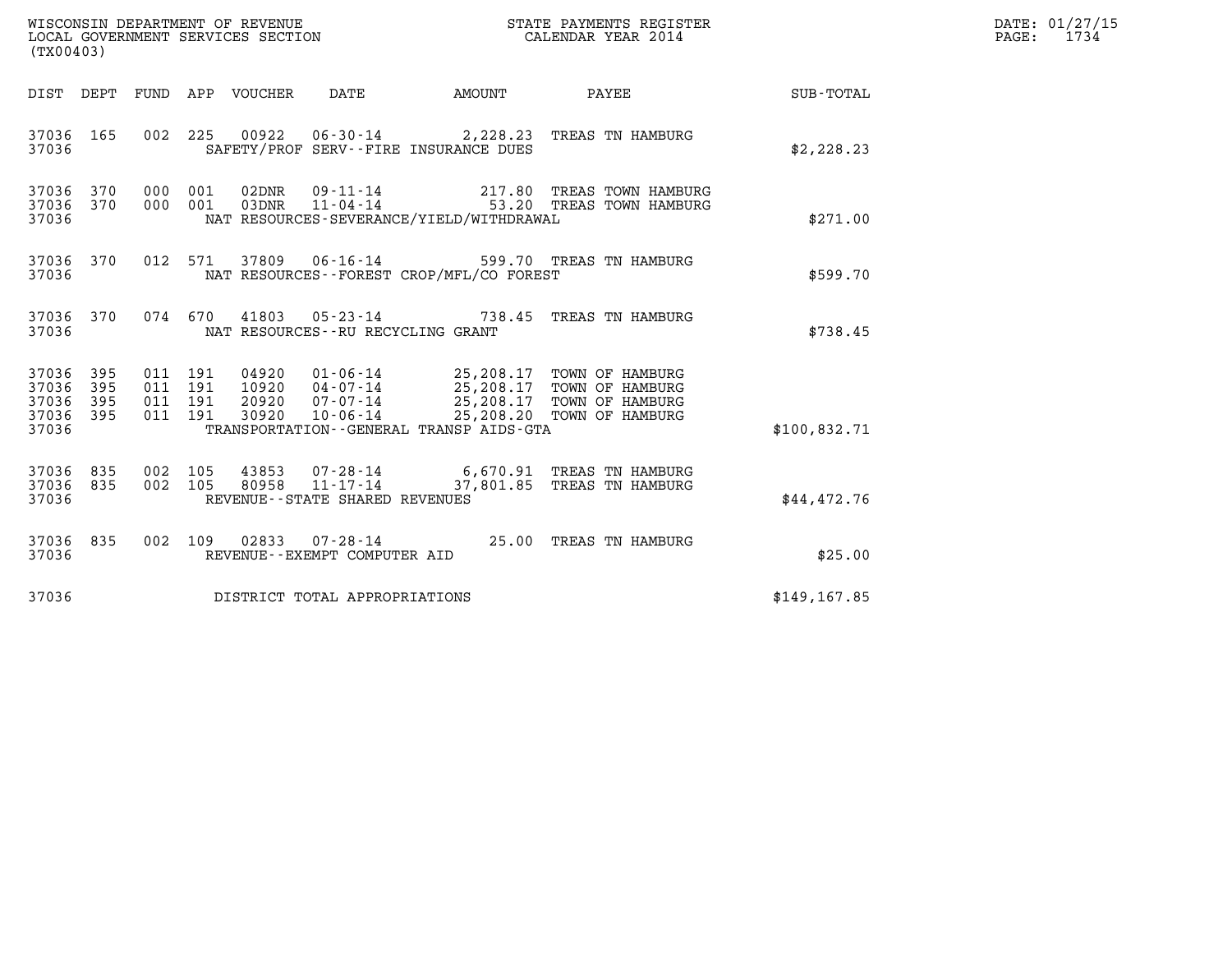| (TX00403)                                     |                   |                                          |         |                                  |                                                                    |                                              | ${\tt WISCOONSIM} \begin{tabular}{lcccc} DEPARTMENT OF REVENUE & & & & & & & \begin{tabular}{l} \bf STATE \end{tabular} \end{tabular} \begin{tabular}{lcccc} \bf RTATE \end{tabular} \end{tabular} \begin{tabular}{lcccc} \bf RTATE \end{tabular} \end{tabular} \begin{tabular}{lcccc} \bf RTATE \end{tabular} \end{tabular} \begin{tabular}{lcccc} \bf RTATE \end{tabular} \end{tabular} \begin{tabular}{lcccc} \bf RTATE \end{tabular} \end{tabular} \begin{tabular}{lcccc} \bf RTATE \end{tabular} \end{tabular} \begin{tabular}{lcccc} \bf RTATE \end$ |             | DATE: 01/27/15<br>$\mathtt{PAGE:}$<br>1735 |
|-----------------------------------------------|-------------------|------------------------------------------|---------|----------------------------------|--------------------------------------------------------------------|----------------------------------------------|------------------------------------------------------------------------------------------------------------------------------------------------------------------------------------------------------------------------------------------------------------------------------------------------------------------------------------------------------------------------------------------------------------------------------------------------------------------------------------------------------------------------------------------------------------|-------------|--------------------------------------------|
|                                               |                   |                                          |         |                                  |                                                                    |                                              |                                                                                                                                                                                                                                                                                                                                                                                                                                                                                                                                                            | SUB-TOTAL   |                                            |
| 37038 165<br>37038                            |                   | 002 225                                  |         |                                  |                                                                    | SAFETY/PROF SERV--FIRE INSURANCE DUES        | 00923  06-30-14  718.78  TREAS TN HARRISON                                                                                                                                                                                                                                                                                                                                                                                                                                                                                                                 | \$718.78    |                                            |
| 37038 370<br>37038                            |                   |                                          | 000 001 |                                  |                                                                    | NAT RESOURCES-SEVERANCE/YIELD/WITHDRAWAL     | 01DNR  06-19-14  833.94 TREAS TOWN HARRISON                                                                                                                                                                                                                                                                                                                                                                                                                                                                                                                | \$833.94    |                                            |
| 37038 370                                     |                   |                                          | 002 503 |                                  |                                                                    |                                              | 16978  02-14-14   6,757.30   TREAS TN HARRISON<br>TOWN SHARE 459.06                                                                                                                                                                                                                                                                                                                                                                                                                                                                                        |             |                                            |
| 37038                                         |                   |                                          |         |                                  |                                                                    | NAT RESOURCES--AIDS IN LIEU OF TAXES         |                                                                                                                                                                                                                                                                                                                                                                                                                                                                                                                                                            | \$6,757.30  |                                            |
| 37038 370<br>37038 370<br>37038               |                   | 012 571<br>012 571                       |         |                                  |                                                                    | NAT RESOURCES--FOREST CROP/MFL/CO FOREST     | 37810  06-16-14  931.70  TREAS TN HARRISON<br>37810  06-16-14   1,959.39  TREAS TN HARRISON                                                                                                                                                                                                                                                                                                                                                                                                                                                                | \$2,891.09  |                                            |
| 37038 370<br>37038 370<br>37038               |                   | 012 579<br>012 579                       |         | 19515<br>19515                   |                                                                    | NAT RESOURCES--AIDS IN LIEU OF TAXES         | 04-16-14 109.60 TREAS TN HARRISON<br>04-16-14 61.57 TREAS TN HARRISON                                                                                                                                                                                                                                                                                                                                                                                                                                                                                      | \$171.17    |                                            |
| 37038 395<br>37038<br>37038<br>37038<br>37038 | 395<br>395<br>395 | 011 191<br>011 191<br>011 191<br>011 191 |         | 04921<br>10921<br>20921<br>30921 |                                                                    | TRANSPORTATION - - GENERAL TRANSP AIDS - GTA | 01-06-14 10,124.55 TOWN OF HARRISON<br>04-07-14 10,124.55 TOWN OF HARRISON<br>07-07-14 10,124.55 TOWN OF HARRISON<br>10-06-14 10,124.56 TOWN OF HARRISON                                                                                                                                                                                                                                                                                                                                                                                                   | \$40,498.21 |                                            |
| 37038 835<br>37038<br>37038                   | 835               | 002 105<br>002 105                       |         | 43854<br>80959                   | $07 - 28 - 14$<br>$11 - 17 - 14$<br>REVENUE--STATE SHARED REVENUES |                                              | 4,881.15 TREAS TN HARRISON<br>27,659.83 TREAS TN HARRISON                                                                                                                                                                                                                                                                                                                                                                                                                                                                                                  | \$32,540.98 |                                            |
| 37038 835<br>37038                            |                   |                                          |         |                                  | REVENUE--EXEMPT COMPUTER AID                                       |                                              | 002 109 02834 07-28-14 1.00 TREAS TN HARRISON                                                                                                                                                                                                                                                                                                                                                                                                                                                                                                              | \$1.00      |                                            |
| 37038                                         |                   |                                          |         |                                  | DISTRICT TOTAL APPROPRIATIONS                                      |                                              |                                                                                                                                                                                                                                                                                                                                                                                                                                                                                                                                                            | \$84,412.47 |                                            |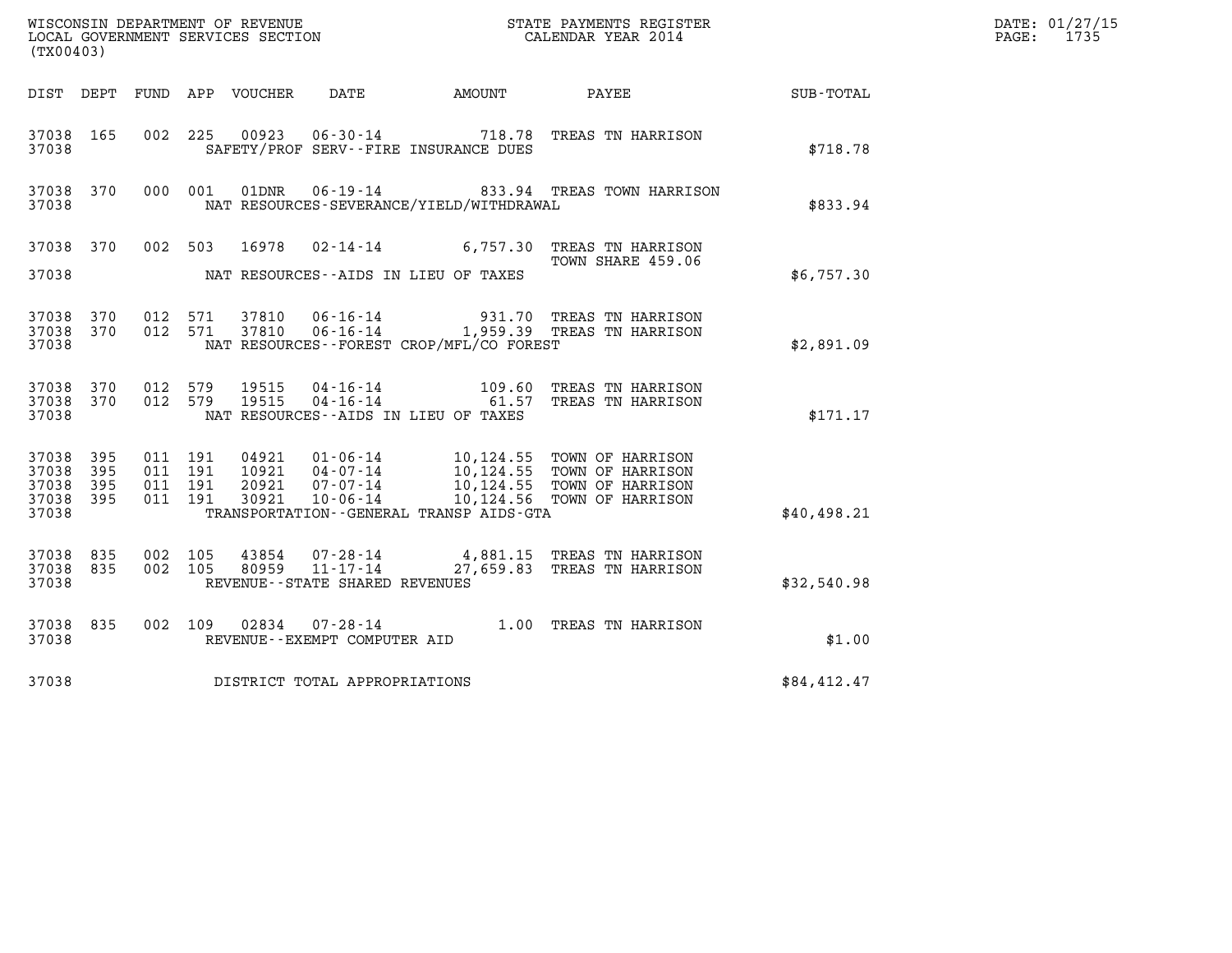| (TX00403)                                 |                          |                                          |         |                                 | WISCONSIN DEPARTMENT OF REVENUE<br>LOCAL GOVERNMENT SERVICES SECTION |                                                                                                                                     | STATE PAYMENTS REGISTER<br>CALENDAR YEAR 2014                        |              | DATE: 01/27/15<br>PAGE: 1736 |
|-------------------------------------------|--------------------------|------------------------------------------|---------|---------------------------------|----------------------------------------------------------------------|-------------------------------------------------------------------------------------------------------------------------------------|----------------------------------------------------------------------|--------------|------------------------------|
|                                           |                          |                                          |         | DIST DEPT FUND APP VOUCHER DATE |                                                                      | AMOUNT                                                                                                                              | <b>PAYEE</b>                                                         | SUB-TOTAL    |                              |
| 37040 165<br>37040                        |                          |                                          |         |                                 |                                                                      | SAFETY/PROF SERV--FIRE INSURANCE DUES                                                                                               | 002 225 00924 06-30-14 1,707.11 TREAS TN HEWITT                      | \$1,707.11   |                              |
| 37040<br>37040<br>37040                   | 370<br>370               | 000 001<br>000 001                       |         | 01DNR<br>02DNR                  | $06 - 19 - 14$<br>$09 - 11 - 14$                                     | NAT RESOURCES-SEVERANCE/YIELD/WITHDRAWAL                                                                                            | 547.29 TREAS TOWN HEWITT<br>144.79 TREAS TOWN HEWITT                 | \$692.08     |                              |
| 37040<br>37040<br>37040                   | 370<br>370               | 012 571<br>012 571                       |         | 37811<br>37811                  |                                                                      | NAT RESOURCES--FOREST CROP/MFL/CO FOREST                                                                                            | 06-16-14 1,631.28 TREAS TN HEWITT<br>06-16-14 799.30 TREAS TN HEWITT | \$2,430.58   |                              |
| 37040 370<br>37040                        |                          |                                          | 074 670 | 41804                           | NAT RESOURCES - - RU RECYCLING GRANT                                 |                                                                                                                                     | 05-23-14 950.80 TREAS TN HEWITT                                      | \$950.80     |                              |
| 37040<br>37040<br>37040<br>37040<br>37040 | 395<br>395<br>395<br>395 | 011 191<br>011 191<br>011 191<br>011 191 |         | 20922<br>30922                  | $07 - 07 - 14$<br>10-06-14                                           | 04922  01-06-14  24,885.33  TOWN OF HEWITT<br>10922  04-07-14  24,885.33  TOWN OF HEWITT<br>TRANSPORTATION--GENERAL TRANSP AIDS-GTA | 24,885.33 TOWN OF HEWITT<br>24,885.35 TOWN OF HEWITT                 | \$99,541.34  |                              |
| 37040<br>37040<br>37040                   | 835<br>835               | 002 105<br>002 105                       |         | 43855                           | 80960 11-17-14<br>REVENUE--STATE SHARED REVENUES                     |                                                                                                                                     | 07-28-14 4,121.31 TREAS TN HEWITT<br>23,354.07 TREAS TN HEWITT       | \$27,475.38  |                              |
| 37040 835<br>37040                        |                          | 002 109                                  |         |                                 | REVENUE--EXEMPT COMPUTER AID                                         |                                                                                                                                     | 02835  07-28-14  84.00 TREAS TN HEWITT                               | \$84.00      |                              |
| 37040                                     |                          |                                          |         |                                 | DISTRICT TOTAL APPROPRIATIONS                                        |                                                                                                                                     |                                                                      | \$132,881.29 |                              |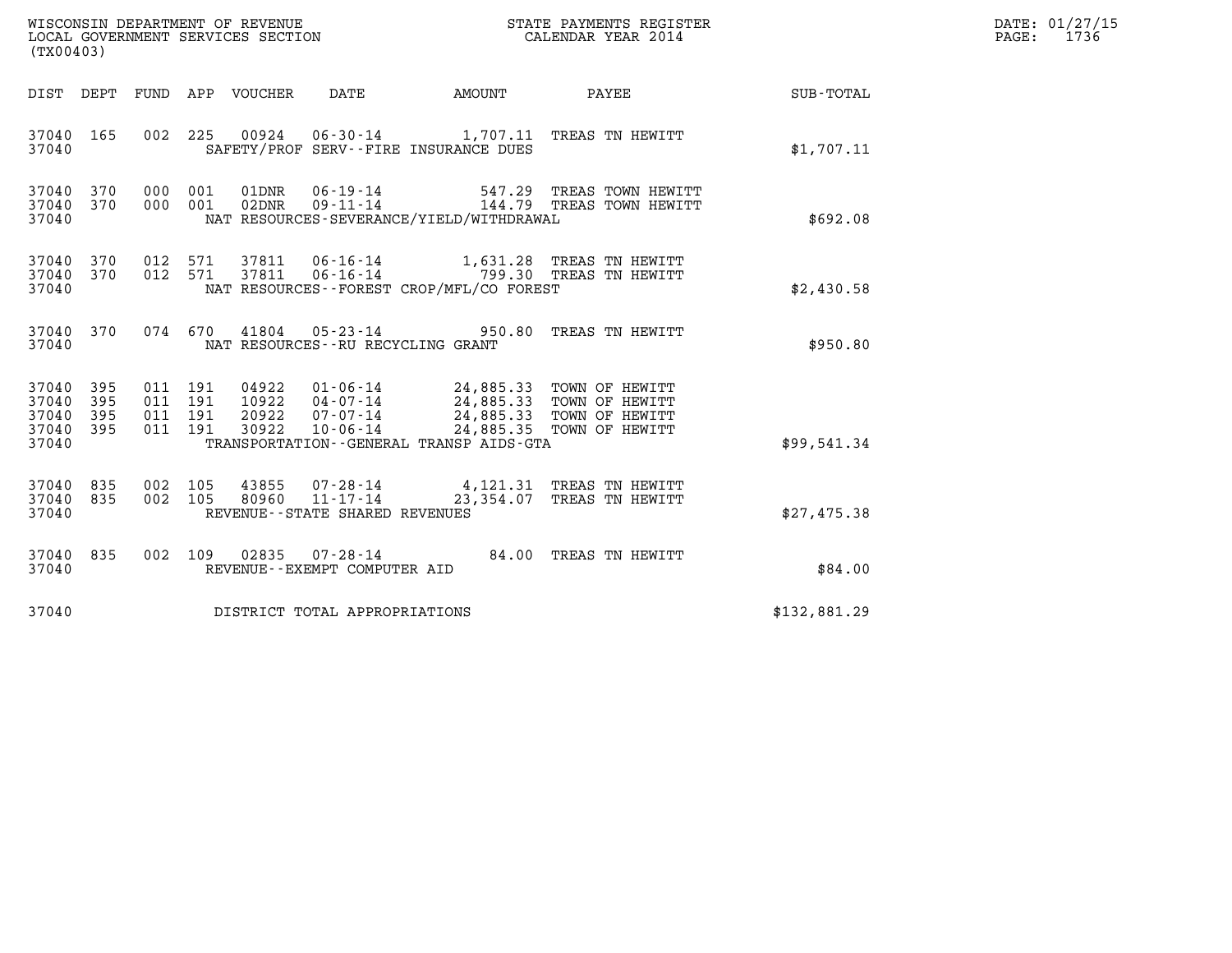| (TX00403)                                         |            |                                          |         |                                  | WISCONSIN DEPARTMENT OF REVENUE<br>LOCAL GOVERNMENT SERVICES SECTION |                                                                                                                                      | STATE PAYMENTS REGISTER<br>CALENDAR YEAR 2014          |              | DATE: 01/27/15<br>PAGE:<br>1737 |
|---------------------------------------------------|------------|------------------------------------------|---------|----------------------------------|----------------------------------------------------------------------|--------------------------------------------------------------------------------------------------------------------------------------|--------------------------------------------------------|--------------|---------------------------------|
|                                                   |            |                                          |         | DIST DEPT FUND APP VOUCHER       | DATE                                                                 | <b>AMOUNT</b>                                                                                                                        | PAYEE                                                  | SUB-TOTAL    |                                 |
| 37042 165<br>37042                                |            |                                          |         |                                  |                                                                      | SAFETY/PROF SERV--FIRE INSURANCE DUES                                                                                                | 002 225 00925 06-30-14 2,102.44 TREAS TN HOLTON        | \$2,102.44   |                                 |
| 37042 370<br>37042                                |            | 000 001                                  |         | 01DNR                            | $06 - 19 - 14$                                                       | NAT RESOURCES-SEVERANCE/YIELD/WITHDRAWAL                                                                                             | 444.88 TREAS TOWN HOLTON                               | \$444.88     |                                 |
| 37042 370<br>37042                                |            | 012 571                                  |         | 37812                            |                                                                      | NAT RESOURCES - - FOREST CROP/MFL/CO FOREST                                                                                          | 06-16-14 95.79 TREAS TN HOLTON                         | \$95.79      |                                 |
| 37042 370<br>37042                                |            |                                          | 074 670 |                                  | NAT RESOURCES - - RU RECYCLING GRANT                                 |                                                                                                                                      | 41805  05-23-14  1,840.58  TREAS TN HOLTON             | \$1,840.58   |                                 |
| 37042 395<br>37042<br>37042<br>37042 395<br>37042 | 395<br>395 | 011 191<br>011 191<br>011 191<br>011 191 |         | 04923<br>10923<br>20923<br>30923 | 04-07-14<br>07-07-14<br>$10 - 06 - 14$                               | 01-06-14 25,853.86 TOWN OF HOLTON<br>25,853.86 TOWN OF HOLTON<br>25,853.86 TOWN OF HOLTON<br>TRANSPORTATION--GENERAL TRANSP AIDS-GTA | 25,853.87 TOWN OF HOLTON                               | \$103,415.45 |                                 |
| 37042 835<br>37042<br>37042                       | 835        | 002 105<br>002 105                       |         | 43856<br>80961                   | 07-28-14<br>$11 - 17 - 14$<br>REVENUE--STATE SHARED REVENUES         |                                                                                                                                      | 13,135.33 TREAS TN HOLTON<br>74,433.52 TREAS TN HOLTON | \$87,568.85  |                                 |
| 37042 835<br>37042                                |            |                                          |         |                                  | 002 109 02836 07-28-14<br>REVENUE--EXEMPT COMPUTER AID               |                                                                                                                                      | 3.00 TREAS TN HOLTON                                   | \$3.00       |                                 |
| 37042                                             |            |                                          |         |                                  | DISTRICT TOTAL APPROPRIATIONS                                        |                                                                                                                                      |                                                        | \$195,470.99 |                                 |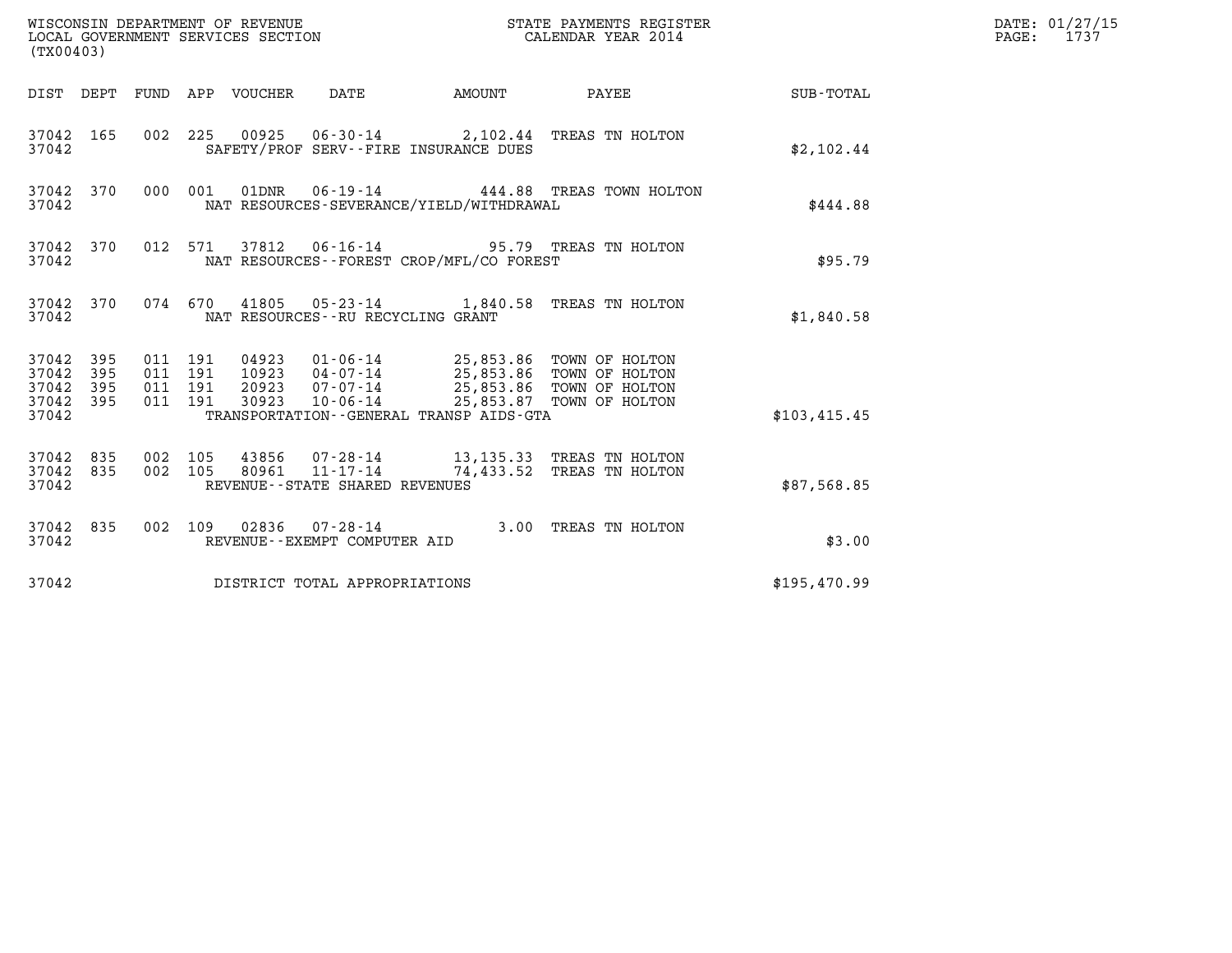| (TX00403)                                 |                          |                                          | WISCONSIN DEPARTMENT OF REVENUE<br>STATE PAYMENTS REGISTER<br>LOCAL GOVERNMENT SERVICES SECTION<br>CALENDAR YEAR 2014                                                                                                                                   |              | DATE: 01/27/15<br>1738<br>PAGE: |
|-------------------------------------------|--------------------------|------------------------------------------|---------------------------------------------------------------------------------------------------------------------------------------------------------------------------------------------------------------------------------------------------------|--------------|---------------------------------|
|                                           |                          |                                          | DIST DEPT FUND APP VOUCHER<br>DATE<br>AMOUNT<br>PAYEE                                                                                                                                                                                                   | SUB-TOTAL    |                                 |
| 37044 165<br>37044                        |                          | 002 225                                  | 00926  06-30-14  2,066.50  TREAS TN HULL<br>SAFETY/PROF SERV--FIRE INSURANCE DUES                                                                                                                                                                       | \$2,066.50   |                                 |
| 37044 370<br>37044                        |                          | 012 571                                  | 37813<br>06-16-14 94.43 TREAS TN HULL<br>NAT RESOURCES - - FOREST CROP/MFL/CO FOREST                                                                                                                                                                    | \$94.43      |                                 |
| 37044 370<br>37044 370<br>37044           |                          | 012 579<br>012 579                       | 19516<br>04-16-14 135.57 TREAS TN HULL<br>04-16-14 25.03 TREAS TN HULL<br>19516<br>NAT RESOURCES--AIDS IN LIEU OF TAXES                                                                                                                                 | \$160.60     |                                 |
| 37044 370<br>37044                        |                          | 074 670                                  | 41806 05-23-14 1,915.85<br>TREAS TN HULL<br>NAT RESOURCES--RU RECYCLING GRANT                                                                                                                                                                           | \$1,915.85   |                                 |
| 37044<br>37044<br>37044<br>37044<br>37044 | 395<br>395<br>395<br>395 | 011 191<br>011 191<br>011 191<br>011 191 | 23,758.03 TOWN OF HULL<br>04924<br>$01 - 06 - 14$<br>10924 04-07-14<br>23,758.03 TOWN OF HULL<br>20924<br>$07 - 07 - 14$<br>23,758.03 TOWN OF HULL<br>30924<br>$10 - 06 - 14$<br>23,758.04 TOWN OF HULL<br>TRANSPORTATION - - GENERAL TRANSP AIDS - GTA | \$95,032.13  |                                 |
| 37044 505<br>37044                        |                          | 002 174                                  | 04-30-14 26,071.00 TREAS TN HULL<br>58920<br>DOA--TRANSMISSION LINE FEE DISTRIBUTION                                                                                                                                                                    | \$26,071.00  |                                 |
| 37044 835<br>37044 835<br>37044           |                          | 002 105<br>002 105                       | 43857<br>07-28-14 12,075.48 TREAS TN HULL<br>$11 - 17 - 14$<br>80962<br>68,427.72 TREAS TN HULL<br>REVENUE - - STATE SHARED REVENUES                                                                                                                    | \$80,503.20  |                                 |
| 37044 835<br>37044                        |                          | 002 109                                  | $07 - 28 - 14$<br>02837<br>131.00 TREAS TN HULL<br>REVENUE--EXEMPT COMPUTER AID                                                                                                                                                                         | \$131.00     |                                 |
| 37044                                     |                          |                                          | DISTRICT TOTAL APPROPRIATIONS                                                                                                                                                                                                                           | \$205,974.71 |                                 |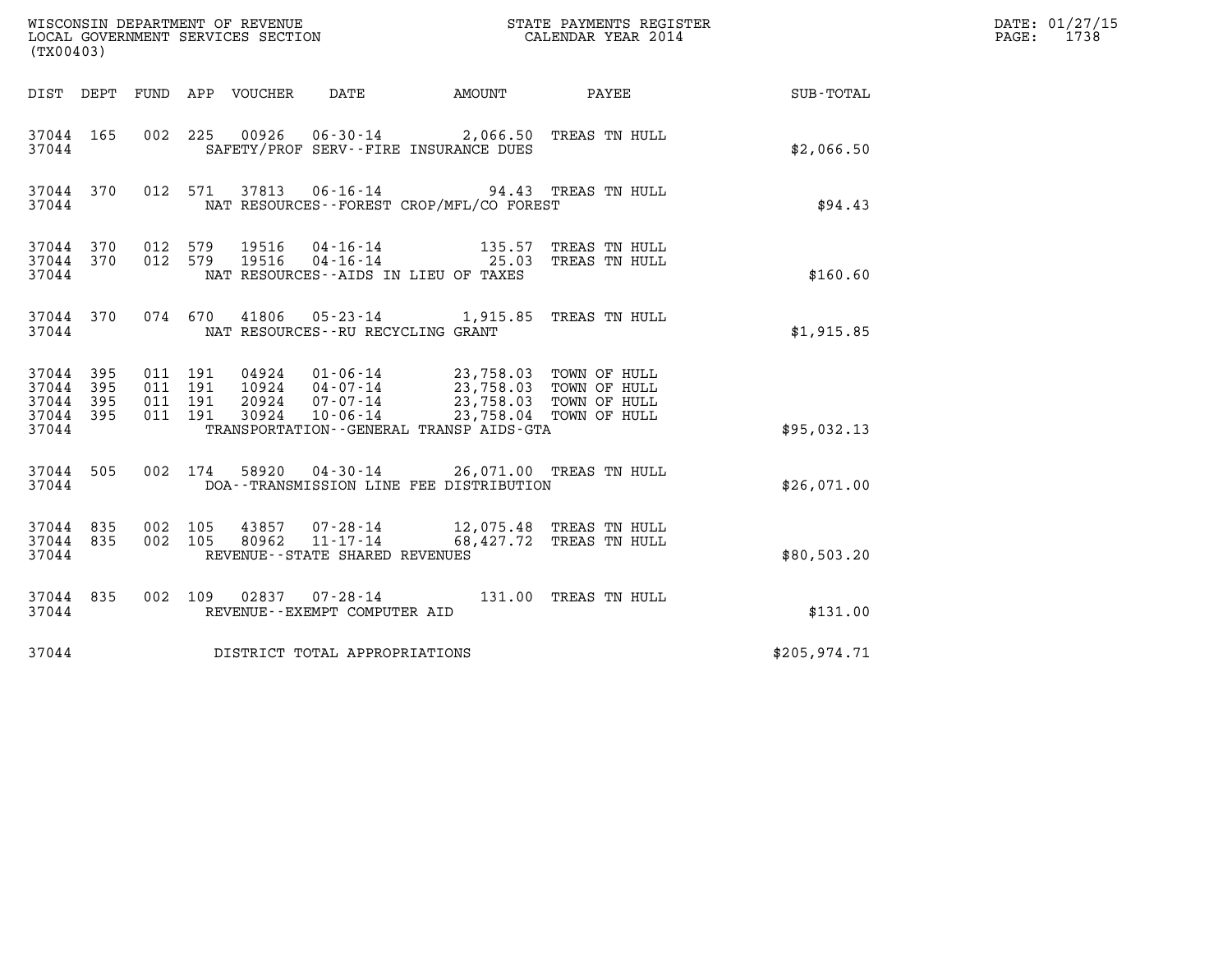| (TX00403)                                                       | WISCONSIN DEPARTMENT OF REVENUE<br>LOCAL GOVERNMENT SERVICES SECTION                                                                                                                                                                               | STATE PAYMENTS REGISTER<br>CALENDAR YEAR 2014 |               | DATE: 01/27/15<br>$\mathtt{PAGE:}$<br>1739 |
|-----------------------------------------------------------------|----------------------------------------------------------------------------------------------------------------------------------------------------------------------------------------------------------------------------------------------------|-----------------------------------------------|---------------|--------------------------------------------|
|                                                                 | DIST DEPT FUND APP VOUCHER<br>DATE                                                                                                                                                                                                                 | PAYEE SUB-TOTAL<br>AMOUNT                     |               |                                            |
| 37046 165<br>37046                                              | 00927  06-30-14  1,796.96  TREAS TN JOHNSON<br>002 225<br>SAFETY/PROF SERV--FIRE INSURANCE DUES                                                                                                                                                    |                                               | \$1,796.96    |                                            |
| 37046 370<br>37046                                              | 000 001<br>01DNR<br>NAT RESOURCES-SEVERANCE/YIELD/WITHDRAWAL                                                                                                                                                                                       | 06-19-14 2,171.07 TREAS TOWN JOHNSON          | \$2,171.07    |                                            |
| 37046 370<br>37046                                              | 37814  06-16-14  177.29  TREAS TN JOHNSON<br>012 571<br>NAT RESOURCES - - FOREST CROP/MFL/CO FOREST                                                                                                                                                |                                               | \$177.29      |                                            |
| 37046 370<br>37046                                              | 074 670 41807 05-23-14 2,248.70 TREAS TN JOHNSON<br>NAT RESOURCES--RU RECYCLING GRANT                                                                                                                                                              |                                               | \$2,248.70    |                                            |
| 37046 370<br>37046                                              | 074 673 41807 05-23-14 255.99 TREAS TN JOHNSON<br>NAT RESOURCES--RU CONSOLIDATED GRANT                                                                                                                                                             |                                               | \$255.99      |                                            |
| 37046 395<br>395<br>37046<br>37046<br>395<br>37046 395<br>37046 | 011 191<br>04925 01-06-14 22,614.85 TOWN OF JOHNSON<br>10925 04-07-14 22,614.85 TOWN OF JOHNSON<br>20925 07-07-14 22,614.85 TOWN OF JOHNSON<br>011 191<br>011 191<br>011 191<br>30925<br>$10 - 06 - 14$<br>TRANSPORTATION--GENERAL TRANSP AIDS-GTA | 22,614.86 TOWN OF JOHNSON                     | \$90,459.41   |                                            |
| 37046 835<br>37046 835<br>37046                                 | 002 105<br>43858  07-28-14  17,435.40 TREAS TN JOHNSON<br>80963  11-17-14  98,798.42 TREAS TN JOHNSON<br>002 105<br>REVENUE - - STATE SHARED REVENUES                                                                                              |                                               | \$116, 233.82 |                                            |
| 37046 835<br>37046                                              | 002 109 02838 07-28-14 141.00 TREAS TN JOHNSON<br>REVENUE--EXEMPT COMPUTER AID                                                                                                                                                                     |                                               | \$141.00      |                                            |
| 37046                                                           | DISTRICT TOTAL APPROPRIATIONS                                                                                                                                                                                                                      |                                               | \$213,484.24  |                                            |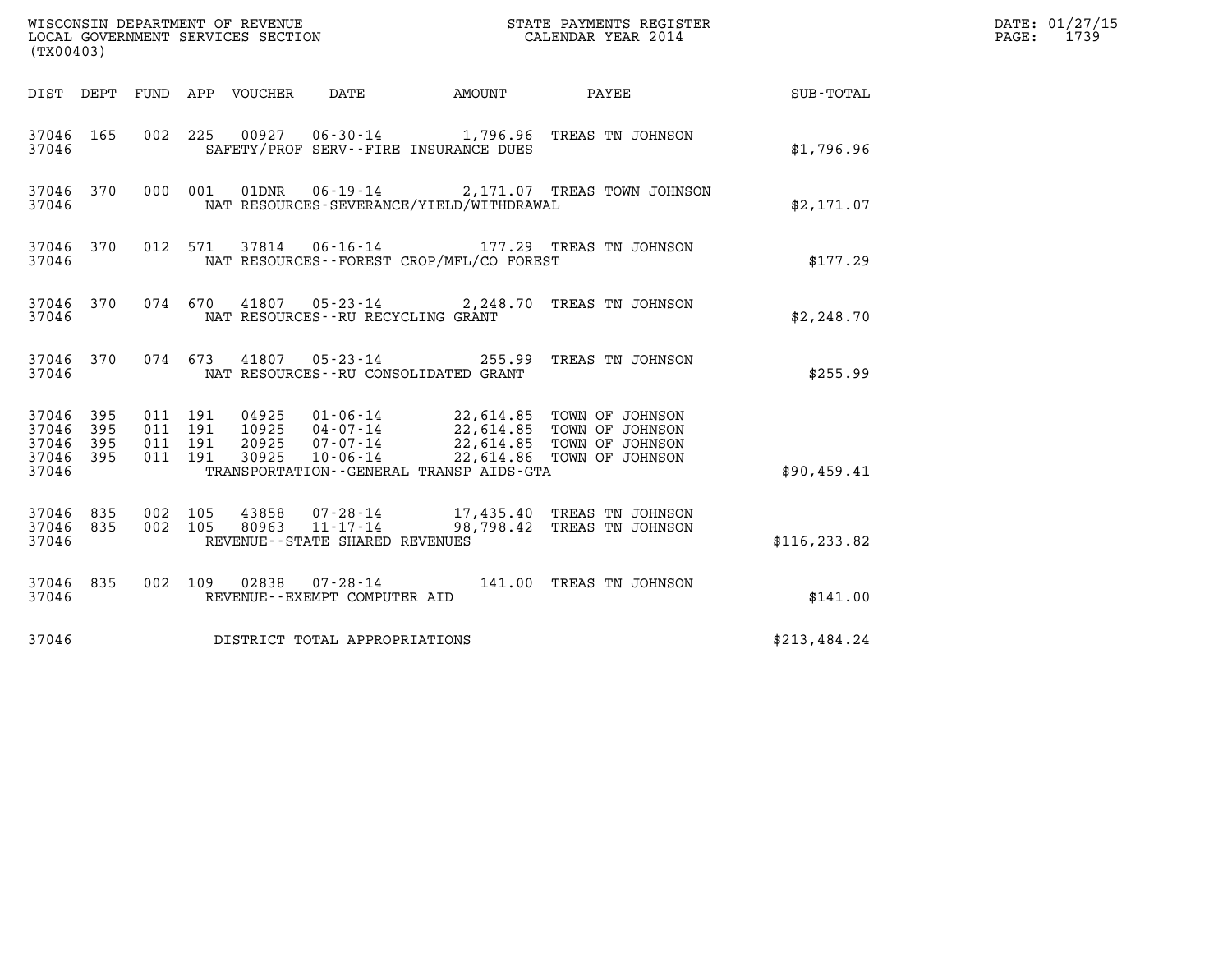| (TX00403)                                             |           |                    |                    |                            |                                                              |                                              |                                                                                                                                                    |              | DATE: 01/27/15<br>PAGE: 1740 |
|-------------------------------------------------------|-----------|--------------------|--------------------|----------------------------|--------------------------------------------------------------|----------------------------------------------|----------------------------------------------------------------------------------------------------------------------------------------------------|--------------|------------------------------|
|                                                       |           |                    |                    | DIST DEPT FUND APP VOUCHER |                                                              |                                              | DATE AMOUNT PAYEE                                                                                                                                  | SUB-TOTAL    |                              |
| 37048 165<br>37048                                    |           | 002 225            |                    | 00928                      |                                                              | SAFETY/PROF SERV--FIRE INSURANCE DUES        | 06-30-14 7,205.79 TREAS TN KNOWLTON                                                                                                                | \$7,205.79   |                              |
| 37048 370<br>37048                                    |           |                    | 000 001            | 01DNR                      |                                                              | NAT RESOURCES-SEVERANCE/YIELD/WITHDRAWAL     | 06-19-14 1,081.73 TREAS TOWN KNOWLTON                                                                                                              | \$1,081.73   |                              |
| 37048 370<br>37048                                    |           |                    |                    | 002 503 16608              |                                                              | NAT RESOURCES--AIDS IN LIEU OF TAXES         | 01-30-14 2,073.81 TREAS TN KNOWLTON<br>TOWN SHARE 151.80                                                                                           | \$2,073.81   |                              |
| 37048 370<br>37048                                    |           |                    | 012 571            | 37815                      |                                                              | NAT RESOURCES--FOREST CROP/MFL/CO FOREST     | 06-16-14 483.98 TREAS TN KNOWLTON                                                                                                                  | \$483.98     |                              |
| 37048                                                 | 37048 370 |                    |                    |                            | NAT RESOURCES -- RU RECYCLING GRANT                          |                                              | 074 670 41808 05-23-14 9,087.11 TREAS TN KNOWLTON                                                                                                  | \$9,087.11   |                              |
| 37048                                                 | 37048 370 |                    |                    |                            |                                                              | NAT RESOURCES--RU CONSOLIDATED GRANT         | 074  673  41808  05-23-14  500.00 TREAS TN KNOWLTON                                                                                                | \$500.00     |                              |
| 37048 395<br>37048<br>37048 395<br>37048 395<br>37048 | -395      | 011 191<br>011 191 | 011 191<br>011 191 | 30926                      | 20926 07-07-14<br>10-06-14                                   | TRANSPORTATION - - GENERAL TRANSP AIDS - GTA | 04926 01-06-14 28,494.82 TOWN OF KNOWLTON<br>10926 04-07-14 28,494.82 TOWN OF KNOWLTON<br>28,494.82 TOWN OF KNOWLTON<br>28,494.82 TOWN OF KNOWLTON | \$113,979.28 |                              |
| 37048 835<br>37048 835<br>37048                       |           | 002 105<br>002 105 |                    | 43859<br>80964             | 07-28-14<br>$11 - 17 - 14$<br>REVENUE--STATE SHARED REVENUES |                                              | 4,719.93 TREAS TN KNOWLTON<br>26,741.83 TREAS TN KNOWLTON                                                                                          | \$31,461.76  |                              |
| 37048 835<br>37048                                    |           |                    |                    |                            | REVENUE--EXEMPT COMPUTER AID                                 |                                              | 002 109 02839 07-28-14 14.00 TREAS TN KNOWLTON                                                                                                     | \$14.00      |                              |
| 37048 835<br>37048                                    |           |                    |                    |                            | REVENUE--LOTTERY CREDIT -                                    |                                              | 021  363  36203  03-24-14  1,981.98  TREAS TN KNOWLTON                                                                                             | \$1,981.98   |                              |
| 37048                                                 |           |                    |                    |                            | DISTRICT TOTAL APPROPRIATIONS                                |                                              |                                                                                                                                                    | \$167,869.44 |                              |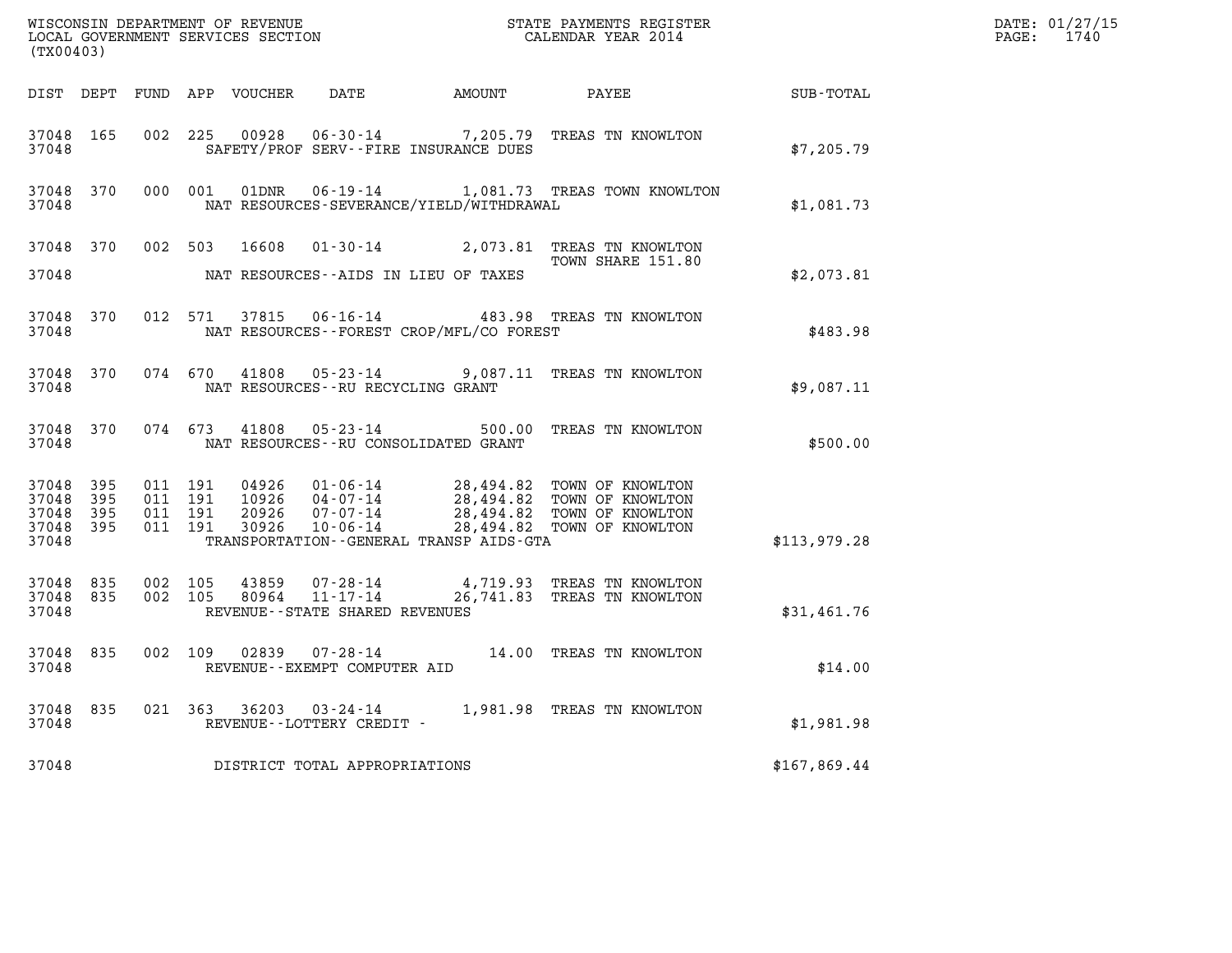| WISCONSIN DEPARTMENT OF REVENUE<br>LOCAL GOVERNMENT SERVICES SECTION<br>(TX00403) |      |      |     |         | STATE PAYMENTS REGISTER<br>CALENDAR YEAR 2014       |          | $\mathtt{PAGE}$ :     | DATE: 01/27/15<br>1741 |  |  |
|-----------------------------------------------------------------------------------|------|------|-----|---------|-----------------------------------------------------|----------|-----------------------|------------------------|--|--|
| DIST                                                                              | DEPT | FUND | APP | VOUCHER | DATE                                                | AMOUNT   | PAYEE                 | SUB-TOTAL              |  |  |
| 37050<br>37050                                                                    | 505  | 002  | 174 | 58920   | 04-30-14<br>DOA--TRANSMISSION LINE FEE DISTRIBUTION | 4,453.00 | TREAS TN KRONENWETTER | \$4,453.00             |  |  |
| 37050                                                                             |      |      |     |         | DISTRICT TOTAL APPROPRIATIONS                       |          |                       | \$4,453.00             |  |  |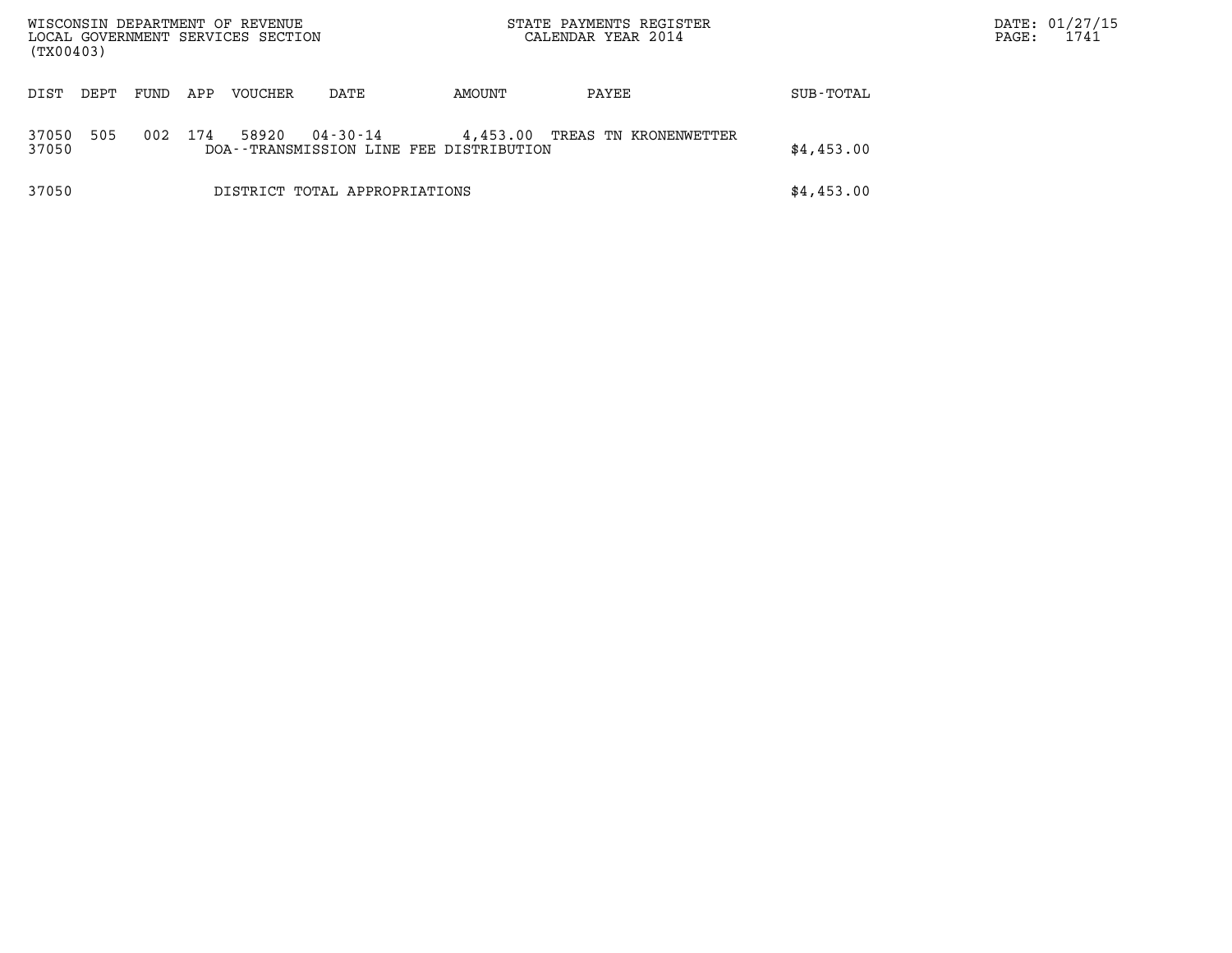| WISCONSIN DEPARTMENT OF REVENUE   | STATE PAYMENTS REGISTER | DATE: 01/27/15 |
|-----------------------------------|-------------------------|----------------|
| LOCAL GOVERNMENT SERVICES SECTION | CALENDAR YEAR 2014      | 1742<br>PAGE:  |

| (TX00403)                                                             |                                                                                                                                                                                                                                                                                                                               |                  |
|-----------------------------------------------------------------------|-------------------------------------------------------------------------------------------------------------------------------------------------------------------------------------------------------------------------------------------------------------------------------------------------------------------------------|------------------|
| DEPT<br>DIST                                                          | DATE<br>FUND<br>APP<br>VOUCHER<br>AMOUNT<br>PAYEE                                                                                                                                                                                                                                                                             | <b>SUB-TOTAL</b> |
| 37052<br>165<br>37052                                                 | 002<br>225<br>00929<br>$06 - 30 - 14$ 8,427.72<br>TREAS TN MAINE<br>SAFETY/PROF SERV--FIRE INSURANCE DUES                                                                                                                                                                                                                     | \$8,427.72       |
| 37052<br>370<br>370<br>37052<br>37052<br>370<br>37052                 | 000<br>001<br>01DNR<br>06-19-14<br>1,461.12<br>TREAS TOWN MAINE<br>$09 - 25 - 14$<br>294.49<br>000<br>001<br>02DNR<br>TREAS TOWN MAINE<br>$11 - 04 - 14$<br>43.73<br>000<br>001<br>03DNR<br>TREAS TOWN MAINE<br>NAT RESOURCES-SEVERANCE/YIELD/WITHDRAWAL                                                                      | \$1,799.34       |
| 370<br>37052<br>370<br>37052<br>37052                                 | 012<br>37816<br>$06 - 16 - 14$<br>571<br>612.55<br>TREAS TN MAINE<br>012<br>571<br>37816<br>$06 - 16 - 14$<br>33.32<br>TREAS TN MAINE<br>NAT RESOURCES - - FOREST CROP/MFL/CO FOREST                                                                                                                                          | \$645.87         |
| 37052<br>370<br>37052                                                 | 074<br>670<br>41809<br>$05 - 23 - 14$<br>2,003.80<br>TREAS TN MAINE<br>NAT RESOURCES - - RU RECYCLING GRANT                                                                                                                                                                                                                   | \$2,003.80       |
| 37052<br>395<br>395<br>37052<br>37052<br>395<br>37052<br>395<br>37052 | $01 - 06 - 14$<br>011<br>191<br>04927<br>39,450.29<br>TOWN OF MAINE<br>191<br>$04 - 07 - 14$<br>39,450.29 TOWN OF MAINE<br>011<br>10927<br>39,450.29 TOWN OF MAINE<br>$07 - 07 - 14$<br>011<br>191<br>20927<br>30927<br>$10 - 06 - 14$<br>39,450.31<br>011<br>191<br>TOWN OF MAINE<br>TRANSPORTATION--GENERAL TRANSP AIDS-GTA | \$157,801.18     |
| 835<br>37052<br>37052<br>835<br>37052                                 | 002<br>105<br>43860<br>$07 - 28 - 14$<br>6,900.27<br>TREAS TN MAINE<br>002<br>105<br>$11 - 17 - 14$<br>39,149.04<br>80965<br>TREAS TN MAINE<br>REVENUE - - STATE SHARED REVENUES                                                                                                                                              | \$46,049.31      |
| 37052<br>835<br>37052                                                 | 002<br>109<br>02840<br>07-28-14<br>1,009.00<br>TREAS TN MAINE<br>REVENUE - - EXEMPT COMPUTER AID                                                                                                                                                                                                                              | \$1,009.00       |
| 37052                                                                 | DISTRICT TOTAL APPROPRIATIONS                                                                                                                                                                                                                                                                                                 | \$217,736.22     |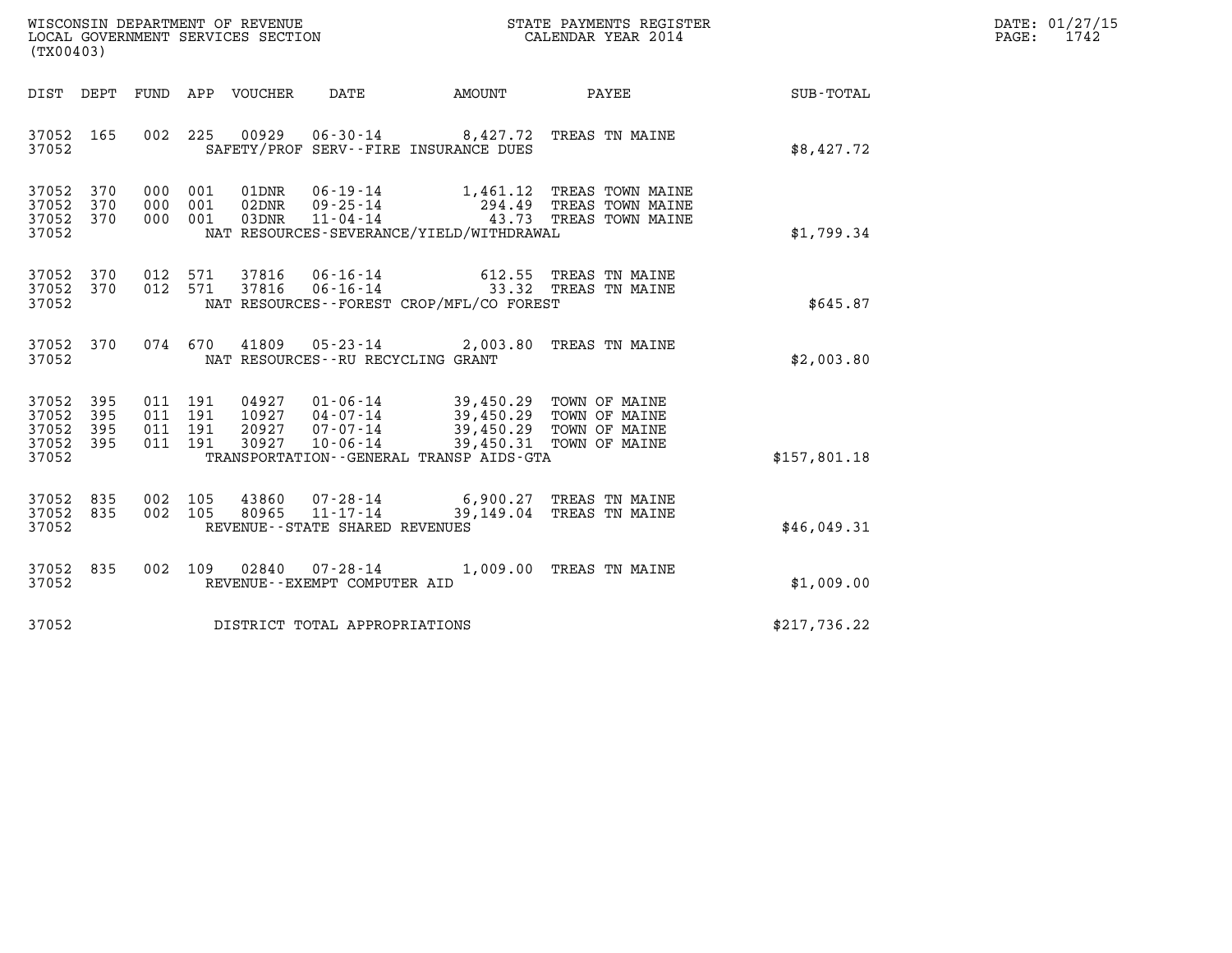| WISCONSIN DEPARTMENT OF REVENUE<br>LOCAL GOVERNMENT SERVICES SECTION<br>(TX00403) |                                          |       |                                                                       |                                          | STATE PAYMENTS REGISTER<br>CALENDAR YEAR 2014                                                                                                                              |               | DATE: 01/27/15<br>$\mathtt{PAGE:}$<br>1743 |
|-----------------------------------------------------------------------------------|------------------------------------------|-------|-----------------------------------------------------------------------|------------------------------------------|----------------------------------------------------------------------------------------------------------------------------------------------------------------------------|---------------|--------------------------------------------|
| DIST DEPT                                                                         | FUND APP VOUCHER                         |       | DATE                                                                  | AMOUNT                                   | PAYEE                                                                                                                                                                      | SUB-TOTAL     |                                            |
| 37054 165<br>37054                                                                | 002 225                                  |       |                                                                       | SAFETY/PROF SERV--FIRE INSURANCE DUES    | 00930  06-30-14  3,755.64  TREAS TN MARATHON                                                                                                                               | \$3,755.64    |                                            |
| 37054 370<br>37054 370<br>37054                                                   | 012 571<br>012 571                       |       | 37817 06-16-14<br>37817 06-16-14                                      | NAT RESOURCES--FOREST CROP/MFL/CO FOREST | 520.21 TREAS TN MARATHON<br>204.60 TREAS TN MARATHON                                                                                                                       | \$724.81      |                                            |
| 37054 370<br>37054                                                                | 074 670                                  |       | NAT RESOURCES - - RU RECYCLING GRANT                                  |                                          | 41810  05-23-14  1,846.92  TREAS TN MARATHON                                                                                                                               | \$1,846.92    |                                            |
| 37054 370<br>37054                                                                | 074 673                                  |       | 41810  05-23-14                                                       | NAT RESOURCES - - RU CONSOLIDATED GRANT  | 273.18 TREAS TN MARATHON                                                                                                                                                   | \$273.18      |                                            |
| 37054<br>395<br>37054<br>395<br>37054<br>395<br>37054 395<br>37054                | 011 191<br>011 191<br>011 191<br>011 191 | 30928 | $10 - 06 - 14$                                                        | TRANSPORTATION--GENERAL TRANSP AIDS-GTA  | 04928  01-06-14  18,592.55  TOWN OF MARATHON<br>10928  04-07-14  18,592.55  TOWN OF MARATHON<br>20928  07-07-14  18,592.55  TOWN OF MARATHON<br>18,592.56 TOWN OF MARATHON | \$74,370.21   |                                            |
| 37054 835<br>37054 835<br>37054                                                   | 002 105<br>002 105                       | 80966 | 43861 07-28-14<br>$11 - 17 - 14$<br>REVENUE - - STATE SHARED REVENUES |                                          | 4,096.40 TREAS TN MARATHON<br>23, 212.96 TREAS TN MARATHON                                                                                                                 | \$27,309.36   |                                            |
| 37054 835<br>37054                                                                | 002 109                                  |       | $02841$ $07 - 28 - 14$<br>REVENUE--EXEMPT COMPUTER AID                |                                          | 2.00 TREAS TN MARATHON                                                                                                                                                     | \$2.00        |                                            |
| 37054                                                                             |                                          |       | DISTRICT TOTAL APPROPRIATIONS                                         |                                          |                                                                                                                                                                            | \$108, 282.12 |                                            |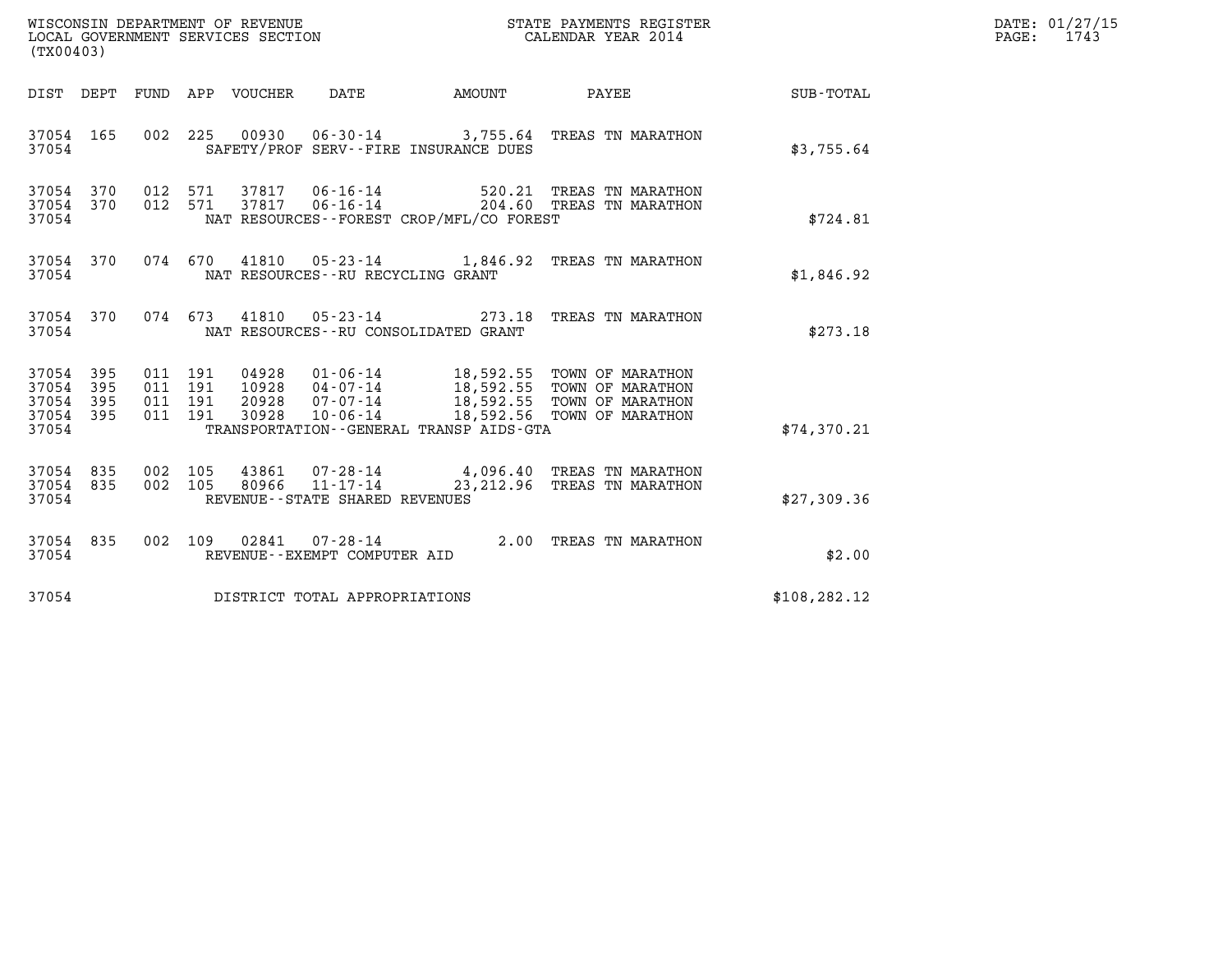| (TX00403)                                     |                   |                                          |                                 |                                                  |                                              |                                                                                                                                                                            |               | DATE: 01/27/15<br>$\mathtt{PAGE:}$<br>1744 |
|-----------------------------------------------|-------------------|------------------------------------------|---------------------------------|--------------------------------------------------|----------------------------------------------|----------------------------------------------------------------------------------------------------------------------------------------------------------------------------|---------------|--------------------------------------------|
|                                               |                   |                                          | DIST DEPT FUND APP VOUCHER DATE |                                                  | AMOUNT                                       | <b>PAYEE</b>                                                                                                                                                               | SUB-TOTAL     |                                            |
| 37056 165<br>37056                            |                   |                                          |                                 |                                                  | SAFETY/PROF SERV--FIRE INSURANCE DUES        | 002 225 00931 06-30-14 8,373.82 TREAS TN MCMILLAN                                                                                                                          | \$8,373.82    |                                            |
| 37056 370<br>37056                            |                   |                                          | 002 503<br>17241                |                                                  | NAT RESOURCES--AIDS IN LIEU OF TAXES         | 03-31-14 3,315.78 TREAS TN MCMILLAN<br>TOWN SHARE 306.35                                                                                                                   | \$3,315.78    |                                            |
| 37056 370<br>37056                            |                   |                                          |                                 |                                                  | NAT RESOURCES--FOREST CROP/MFL/CO FOREST     | 012 571 37818 06-16-14 77.26 TREAS TN MCMILLAN                                                                                                                             | \$77.26       |                                            |
| 37056 370<br>37056<br>37056                   | 370               | 012 579                                  | 012 579<br>19517                | $04 - 16 - 14$                                   | NAT RESOURCES--AIDS IN LIEU OF TAXES         | 1,781.62 TREAS TN MCMILLAN<br>301.80 TREAS TN MCMILLAN                                                                                                                     | \$2,083.42    |                                            |
| 37056 395<br>37056<br>37056<br>37056<br>37056 | 395<br>395<br>395 | 011 191<br>011 191<br>011 191<br>011 191 | 30929                           | $10 - 06 - 14$                                   | TRANSPORTATION - - GENERAL TRANSP AIDS - GTA | 04929  01-06-14  26,547.18  TOWN OF MCMILLAN<br>10929  04-07-14  26,547.18  TOWN OF MCMILLAN<br>20929  07-07-14  26,547.18  TOWN OF MCMILLAN<br>26,547.18 TOWN OF MCMILLAN | \$106, 188.72 |                                            |
| 37056 395<br>37056                            |                   |                                          | 011 278<br>34065                |                                                  | TRANSPORTATION--LRIP/TRIP/MSIP GRANTS        | 12-12-14 96,145.39 TREAS TN MCMILLAN                                                                                                                                       | \$96, 145.39  |                                            |
| 37056 835<br>37056 835<br>37056               |                   | 002 105<br>002 105                       | 43862<br>80967                  | $11 - 17 - 14$<br>REVENUE--STATE SHARED REVENUES |                                              | 07-28-14 7,050.41 TREAS TN MCMILLAN<br>42,638.89 TREAS TN MCMILLAN                                                                                                         | \$49,689.30   |                                            |
| 37056 835<br>37056                            |                   |                                          | 002 109 02842                   | 07-28-14<br>REVENUE--EXEMPT COMPUTER AID         |                                              | 122.00 TREAS TN MCMILLAN                                                                                                                                                   | \$122.00      |                                            |
| 37056                                         |                   |                                          | DISTRICT TOTAL APPROPRIATIONS   |                                                  |                                              |                                                                                                                                                                            | \$265,995.69  |                                            |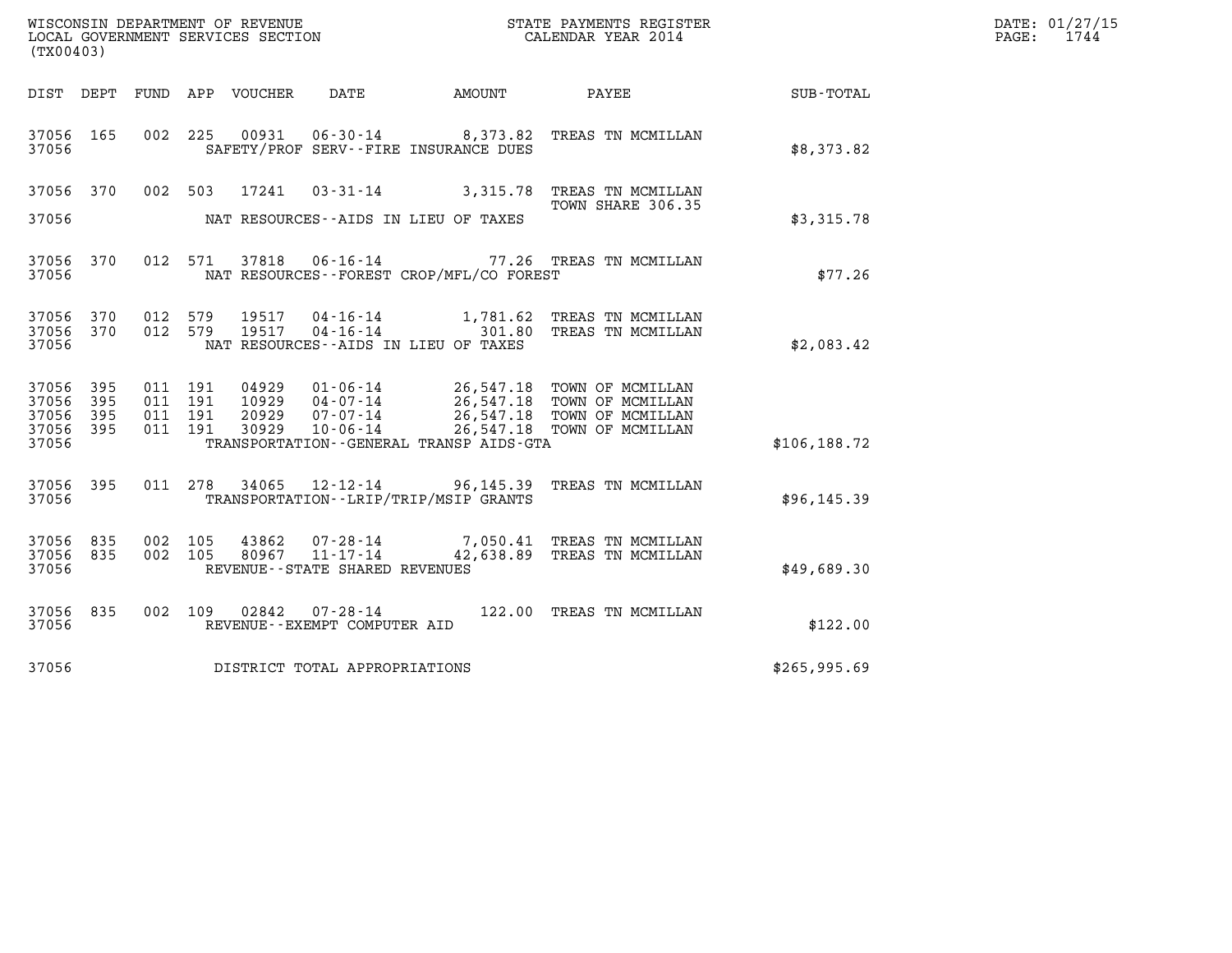| (TX00403)                                         |                |                    |                    | WISCONSIN DEPARTMENT OF REVENUE<br>LOCAL GOVERNMENT SERVICES SECTION |                                                              |                                              | STATE PAYMENTS REGIS'<br>CALENDAR YEAR 2014<br>STATE PAYMENTS REGISTER                                                                                                 |              | DATE: 01/27/15<br>$\mathtt{PAGE:}$<br>1745 |
|---------------------------------------------------|----------------|--------------------|--------------------|----------------------------------------------------------------------|--------------------------------------------------------------|----------------------------------------------|------------------------------------------------------------------------------------------------------------------------------------------------------------------------|--------------|--------------------------------------------|
|                                                   |                |                    |                    | DIST DEPT FUND APP VOUCHER                                           |                                                              | DATE AMOUNT PAYEE                            |                                                                                                                                                                        | SUB-TOTAL    |                                            |
| 37058 165<br>37058                                |                | 002 225            |                    | 00932                                                                |                                                              | SAFETY/PROF SERV--FIRE INSURANCE DUES        | 06-30-14 5,965.89 TREAS TN MOSINEE                                                                                                                                     | \$5,965.89   |                                            |
| 37058 370<br>37058                                |                |                    |                    |                                                                      |                                                              | NAT RESOURCES-SEVERANCE/YIELD/WITHDRAWAL     | 000 001 02DNR 09-11-14 11,371.73 TREAS TOWN MOSINEE                                                                                                                    | \$11,371.73  |                                            |
| 37058 370<br>37058 370<br>37058                   |                | 012 571            | 012 571            |                                                                      |                                                              | NAT RESOURCES - - FOREST CROP/MFL/CO FOREST  | 37819  06-16-14  648.44  TREAS TN MOSINEE<br>37819  06-16-14  721.30  TREAS TN MOSINEE                                                                                 | \$1,369.74   |                                            |
| 37058 370<br>37058                                |                | 012 579            |                    | 19518                                                                | NAT RESOURCES--AIDS IN LIEU OF TAXES                         |                                              | 04-16-14 17.25 TREAS TN MOSINEE                                                                                                                                        | \$17.25      |                                            |
| 37058                                             | 37058 370      |                    |                    |                                                                      | NAT RESOURCES -- RU RECYCLING GRANT                          |                                              | 074 670 41811 05-23-14 4,588.38 TREAS TN MOSINEE                                                                                                                       | \$4,588.38   |                                            |
| 37058 395<br>37058<br>37058<br>37058 395<br>37058 | - 395<br>- 395 | 011 191<br>011 191 | 011 191<br>011 191 | 30930                                                                | $10 - 06 - 14$                                               | TRANSPORTATION - - GENERAL TRANSP AIDS - GTA | 04930  01-06-14  25,382.83  TOWN OF MOSINEE<br>10930  04-07-14  25,382.83  TOWN OF MOSINEE<br>20930  07-07-14  25,382.83  TOWN OF MOSINEE<br>25,382.83 TOWN OF MOSINEE | \$101,531.32 |                                            |
| 37058 505<br>37058                                |                |                    |                    |                                                                      |                                                              | DOA--TRANSMISSION LINE FEE DISTRIBUTION      | 002 174 58920 04-30-14 42,753.00 TREAS TN MOSINEE                                                                                                                      | \$42,753.00  |                                            |
| 37058 835<br>37058 835<br>37058                   |                | 002 105<br>002 105 |                    | 43863<br>80968                                                       | 07-28-14<br>$11 - 17 - 14$<br>REVENUE--STATE SHARED REVENUES |                                              | 6,622.58 TREAS TN MOSINEE<br>37,527.93 TREAS TN MOSINEE                                                                                                                | \$44,150.51  |                                            |
| 37058 835<br>37058                                |                |                    |                    |                                                                      | REVENUE--EXEMPT COMPUTER AID                                 |                                              | 002 109 02843 07-28-14 79.00 TREAS TN MOSINEE                                                                                                                          | \$79.00      |                                            |
| 37058 835<br>37058                                |                |                    |                    |                                                                      | REVENUE--LOTTERY CREDIT -                                    |                                              | 021  363  36204  03-24-14  4,906.68  TREAS TN MOSINEE                                                                                                                  | \$4,906.68   |                                            |
| 37058                                             |                |                    |                    |                                                                      | DISTRICT TOTAL APPROPRIATIONS                                |                                              |                                                                                                                                                                        | \$216,733.50 |                                            |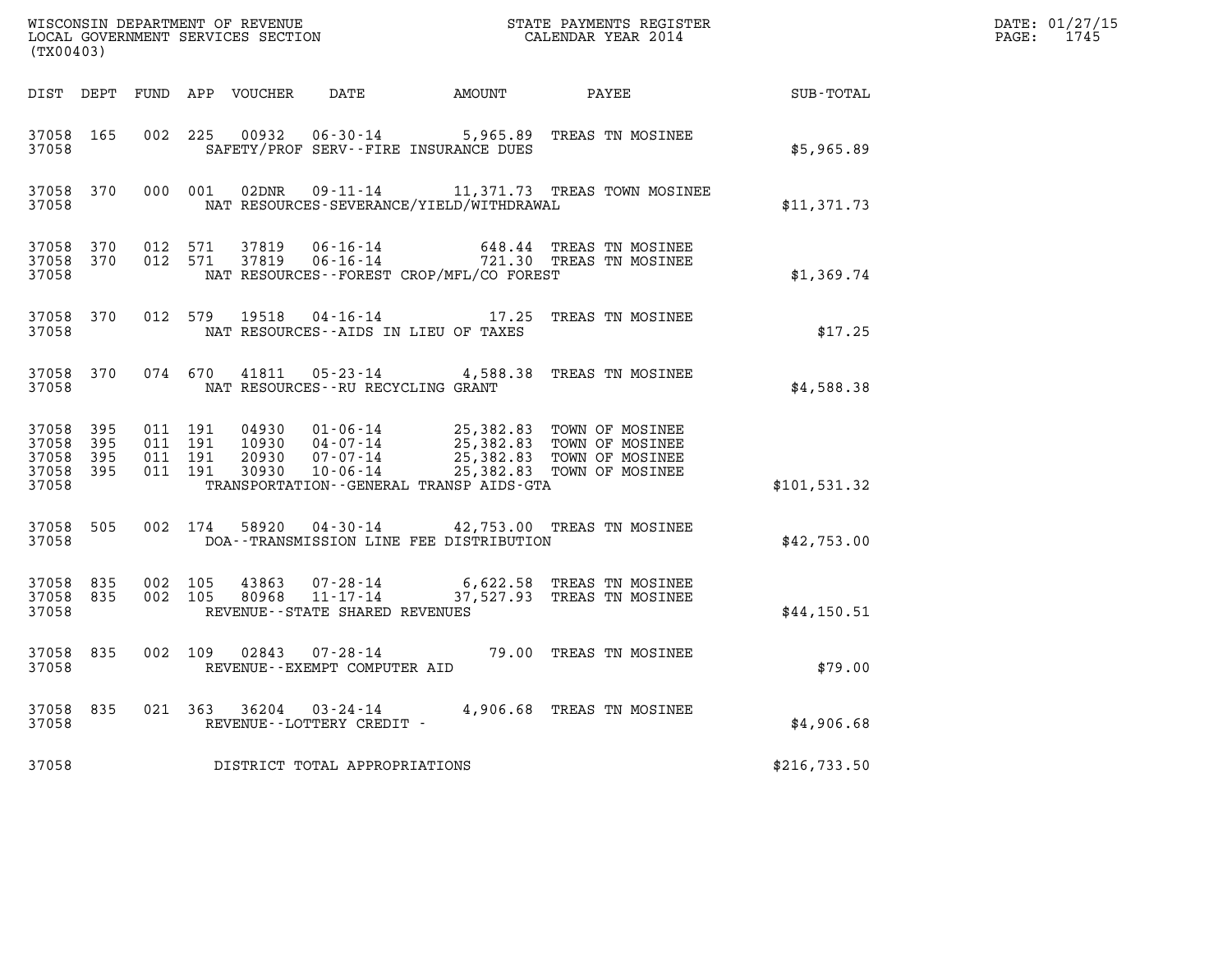| (TX00403)                                     |                     |  | LOCAL GOVERNMENT SERVICES SECTION | WISCONSIN DEPARTMENT OF REVENUE             |        | STATE PAYMENTS REGISTER<br>CALENDAR YEAR 2014                                                                                                                                                                                                                                                                                              |              | DATE: 01/27/15<br>PAGE: 1746 |
|-----------------------------------------------|---------------------|--|-----------------------------------|---------------------------------------------|--------|--------------------------------------------------------------------------------------------------------------------------------------------------------------------------------------------------------------------------------------------------------------------------------------------------------------------------------------------|--------------|------------------------------|
|                                               |                     |  | DIST DEPT FUND APP VOUCHER  DATE  |                                             | AMOUNT | <b>PAYEE</b>                                                                                                                                                                                                                                                                                                                               | SUB-TOTAL    |                              |
| 37060                                         |                     |  |                                   | SAFETY/PROF SERV--FIRE INSURANCE DUES       |        | 37060 165 002 225 00933 06-30-14 2,623.56 TREAS TN NORRIE                                                                                                                                                                                                                                                                                  | \$2,623.56   |                              |
| 37060 370<br>37060                            |                     |  |                                   | NAT RESOURCES-SEVERANCE/YIELD/WITHDRAWAL    |        | 37060 370 000 001 01DNR 06-19-14 19,263.20 TREAS TOWN NORRIE<br>000 001 03DNR 11-04-14 5,052.41 TREAS TOWN NORRIE                                                                                                                                                                                                                          | \$24,315.61  |                              |
| 37060                                         |                     |  |                                   | NAT RESOURCES--AIDS IN LIEU OF TAXES        |        | 37060 370 002 503 16609 01-30-14 444.36 TREAS TN NORRIE<br>TOWN SHARE 33.98                                                                                                                                                                                                                                                                | \$444.36     |                              |
| 37060                                         |                     |  |                                   | NAT RESOURCES - - FOREST CROP/MFL/CO FOREST |        | 37060 370 012 571 37820 06-16-14 396.92 TREAS TN NORRIE                                                                                                                                                                                                                                                                                    | \$396.92     |                              |
| 37060                                         |                     |  |                                   | NAT RESOURCES--RU RECYCLING GRANT           |        | 37060 370 074 670 41812 05-23-14 1,380.24 TREAS TN NORRIE                                                                                                                                                                                                                                                                                  | \$1,380.24   |                              |
| 37060 395<br>37060<br>37060<br>37060<br>37060 | - 395<br>395<br>395 |  |                                   | TRANSPORTATION--GENERAL TRANSP AIDS-GTA     |        | $\begin{array}{cccc} 011 & 191 & 04931 & 01\cdot 06\cdot 14 & 18,153\,.27 & \textrm{TOWN OF NORRIE} \\ 011 & 191 & 10931 & 04\cdot 07\cdot 14 & 18,153\,.27 & \textrm{TOWN OF NORRIE} \\ 011 & 191 & 20931 & 07\cdot 07\cdot 14 & 18,153\,.27 & \textrm{TOWN OF NORRIE} \\ 011 & 191 & 30931 & 10\cdot 06\cdot 14 & 18,153\,.29 & \textrm$ | \$72,613.10  |                              |
| 37060                                         |                     |  |                                   | REVENUE--STATE SHARED REVENUES              |        | 37060 835 002 105 43864 07-28-14 6,769.82 TREAS TN NORRIE<br>37060 835 002 105 80969 11-17-14 38,369.37 TREAS TN NORRIE                                                                                                                                                                                                                    | \$45,139.19  |                              |
| 37060 835<br>37060                            |                     |  |                                   | REVENUE--EXEMPT COMPUTER AID                |        | 002 109 02844 07-28-14 6.00 TREAS TN NORRIE                                                                                                                                                                                                                                                                                                | \$6.00       |                              |
| 37060                                         |                     |  |                                   | DISTRICT TOTAL APPROPRIATIONS               |        |                                                                                                                                                                                                                                                                                                                                            | \$146,918.98 |                              |
|                                               |                     |  |                                   |                                             |        |                                                                                                                                                                                                                                                                                                                                            |              |                              |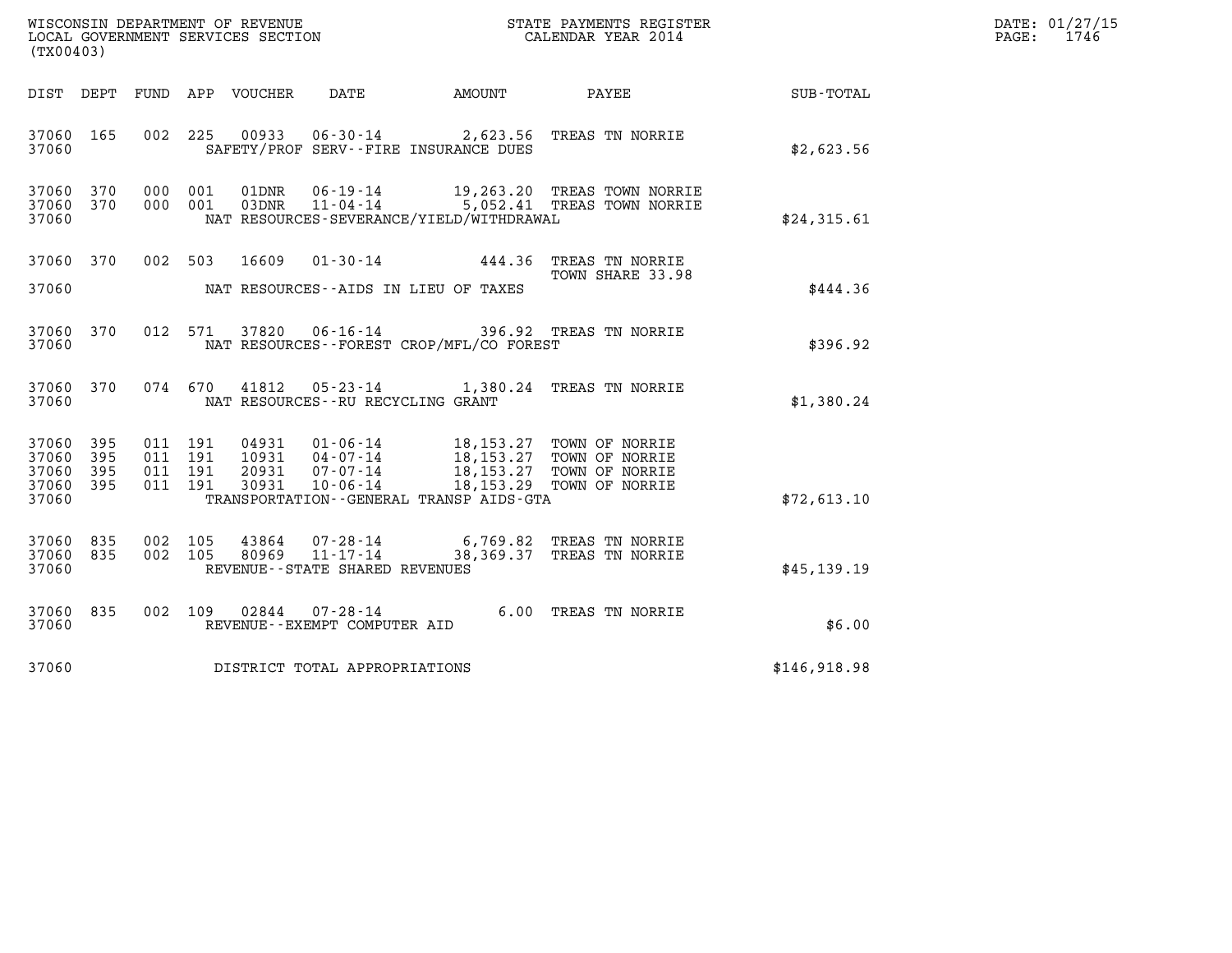| WISCONSIN DEPARTMENT OF REVENUE<br>LOCAL GOVERNMENT SERVICES SECTION<br>CALENDAR YEAR 2014<br>(TX00403) |           |                                          |  |  |                                         |                                                                                                                                                                                                                                      |                                                                                                                 |                                                        | DATE: 01/27/15<br>$\mathtt{PAGE:}$<br>1747 |
|---------------------------------------------------------------------------------------------------------|-----------|------------------------------------------|--|--|-----------------------------------------|--------------------------------------------------------------------------------------------------------------------------------------------------------------------------------------------------------------------------------------|-----------------------------------------------------------------------------------------------------------------|--------------------------------------------------------|--------------------------------------------|
|                                                                                                         |           |                                          |  |  |                                         |                                                                                                                                                                                                                                      |                                                                                                                 | DIST DEPT FUND APP VOUCHER DATE AMOUNT PAYEE SUB-TOTAL |                                            |
| 37062 165<br>37062                                                                                      |           |                                          |  |  |                                         | SAFETY/PROF SERV--FIRE INSURANCE DUES                                                                                                                                                                                                | 002 225 00934 06-30-14 1,473.50 TREAS TN PLOVER                                                                 | \$1,473.50                                             |                                            |
| 37062                                                                                                   |           | 37062 370 000 001                        |  |  |                                         | NAT RESOURCES-SEVERANCE/YIELD/WITHDRAWAL                                                                                                                                                                                             | 02DNR  09-11-14  3,801.33 TREAS TOWN PLOVER                                                                     | \$3,801.33                                             |                                            |
| 37062 370                                                                                               |           | 37062 370 002 503<br>002 503             |  |  |                                         |                                                                                                                                                                                                                                      | 16979 02-14-14 829.14 TREAS TN PLOVER                                                                           |                                                        |                                            |
| 37062                                                                                                   |           |                                          |  |  |                                         | NAT RESOURCES--AIDS IN LIEU OF TAXES                                                                                                                                                                                                 | TOWN SHARE 826.88                                                                                               | \$4,050.69                                             |                                            |
| 37062                                                                                                   |           |                                          |  |  |                                         | NAT RESOURCES--FOREST CROP/MFL/CO FOREST                                                                                                                                                                                             | 37062 370 012 571 37821 06-16-14 1,362.74 TREAS TN PLOVER                                                       | \$1,362.74                                             |                                            |
| 37062                                                                                                   |           |                                          |  |  |                                         | NAT RESOURCES--AIDS IN LIEU OF TAXES                                                                                                                                                                                                 | 37062 370 012 579 19519 04-16-14 614.66 TREAS TN PLOVER 37062 370 012 579 19519 04-16-14 452.01 TREAS TN PLOVER | \$1,066.67                                             |                                            |
|                                                                                                         |           |                                          |  |  | 37062 NAT RESOURCES--RU RECYCLING GRANT |                                                                                                                                                                                                                                      | 37062 370 074 670 41813 05-23-14 1,869.11 TREAS TN PLOVER                                                       | \$1,869.11                                             |                                            |
| 37062 395<br>37062 395<br>37062 395<br>37062 395<br>37062                                               |           | 011 191<br>011 191<br>011 191<br>011 191 |  |  |                                         | 04932  01-06-14  17,618.73  TOWN OF PLOVER<br>10932  04-07-14  17,618.73  TOWN OF PLOVER<br>20932  07-07-14  17,618.73  TOWN OF PLOVER<br>30932  10-06-14  17,618.74  TOWN OF PLOVER<br>TRANSPORTATION - - GENERAL TRANSP AIDS - GTA |                                                                                                                 | \$70,474.93                                            |                                            |
| 37062 835<br>37062                                                                                      |           | 37062 835 002 105<br>002 105             |  |  | REVENUE - - STATE SHARED REVENUES       |                                                                                                                                                                                                                                      | 43865  07-28-14  4,631.51  TREAS TN PLOVER<br>80970  11-17-14  26,245.21  TREAS TN PLOVER                       | \$30,876.72                                            |                                            |
| 37062                                                                                                   | 37062 835 |                                          |  |  | REVENUE--EXEMPT COMPUTER AID            |                                                                                                                                                                                                                                      | 002 109 02845 07-28-14 11.00 TREAS TN PLOVER                                                                    | \$11.00                                                |                                            |
| 37062                                                                                                   |           |                                          |  |  | DISTRICT TOTAL APPROPRIATIONS           |                                                                                                                                                                                                                                      |                                                                                                                 | \$114,986.69                                           |                                            |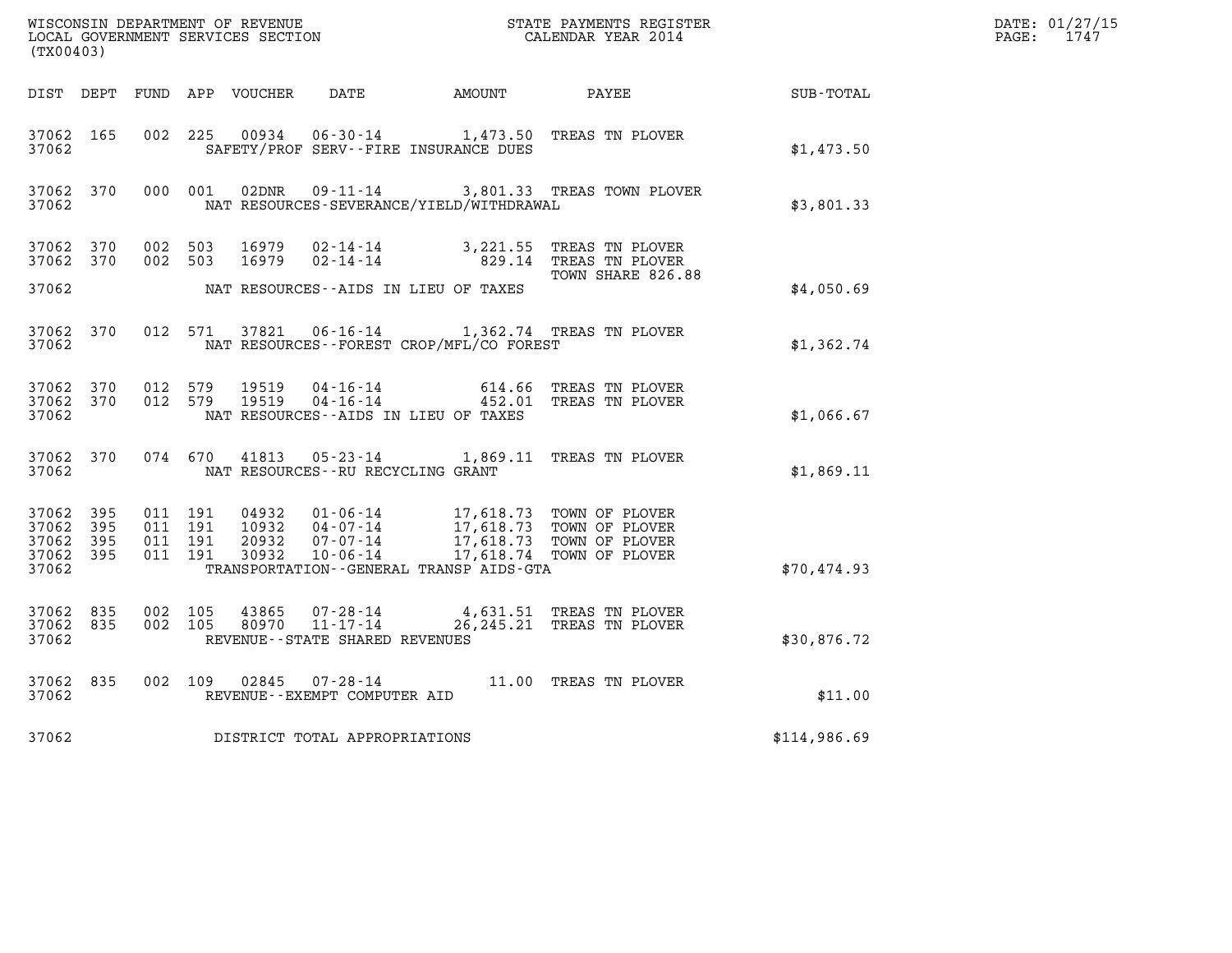| WISCONSIN DEPARTMENT OF REVENUE<br>LOCAL GOVERNMENT SERVICES SECTION | STATE PAYMENTS REGISTER<br>CALENDAR YEAR 2014 | DATE: 01/27/15<br>1748<br>PAGE: |
|----------------------------------------------------------------------|-----------------------------------------------|---------------------------------|

| WISCONSIN DEPARTMENT OF REVENUE<br>LOCAL GOVERNMENT SERVICES SECTION THE STATE PAYMENTS REGIST<br>(TWO0402)<br>(TX00403)                                                                                    | STATE PAYMENTS REGISTER                                                                                                                     |                  |
|-------------------------------------------------------------------------------------------------------------------------------------------------------------------------------------------------------------|---------------------------------------------------------------------------------------------------------------------------------------------|------------------|
| APP VOUCHER DATE<br>DEPT<br>FUND<br>DIST                                                                                                                                                                    | AMOUNT<br>PAYEE                                                                                                                             | <b>SUB-TOTAL</b> |
| 37064 165<br>002<br>37064<br>SAFETY/PROF SERV--FIRE INSURANCE DUES                                                                                                                                          | 225  00935  06-30-14  3,468.13  TREAS TN REID                                                                                               | \$3,468.13       |
| 37064 370<br>012<br>571<br>37822<br>$06 - 16 - 14$<br>012<br>571<br>37064 370<br>NAT RESOURCES - - FOREST CROP/MFL/CO FOREST<br>37064                                                                       | 648.05 TREAS TN REID                                                                                                                        | \$1,517.01       |
| 074<br>670<br>37064 370<br>41814 05-23-14 526.90<br>37064<br>NAT RESOURCES - - RU RECYCLING GRANT                                                                                                           | TREAS TN REID                                                                                                                               | \$526.90         |
| 37064 395<br>011 191<br>04933<br>395<br>011<br>191<br>37064<br>37064<br>395<br>011<br>191<br>011<br>191<br>30933<br>$10 - 06 - 14$<br>37064<br>395<br>TRANSPORTATION - - GENERAL TRANSP AIDS - GTA<br>37064 | 01-06-14 23,927.39 TOWN OF REID<br>10933 04-07-14 23,927.39 TOWN OF REID<br>20933 07-07-14 23,927.39 TOWN OF REID<br>23,927.40 TOWN OF REID | \$95,709.57      |
| 37064<br>505<br>002<br>174<br>37064<br>DOA--TRANSMISSION LINE FEE DISTRIBUTION                                                                                                                              | 58920  04-30-14  47,537.00 TREAS TN REID                                                                                                    | \$47,537.00      |
| 37064 835<br>002<br>105<br>37064 835<br>002<br>105<br>37064<br>REVENUE - - STATE SHARED REVENUES                                                                                                            | 43866     07-28-14                    3,696.60    TREAS  TN  REID<br>80971     11-17-14                  20,947.40    TREAS  TN  REID       | \$24,644.00      |
| $07 - 28 - 14$<br>002<br>37064 835<br>109<br>02846<br>37064<br>REVENUE--EXEMPT COMPUTER AID                                                                                                                 | 8.00<br>TREAS TN REID                                                                                                                       | \$8.00           |
| 37064<br>DISTRICT TOTAL APPROPRIATIONS                                                                                                                                                                      |                                                                                                                                             | \$173,410.61     |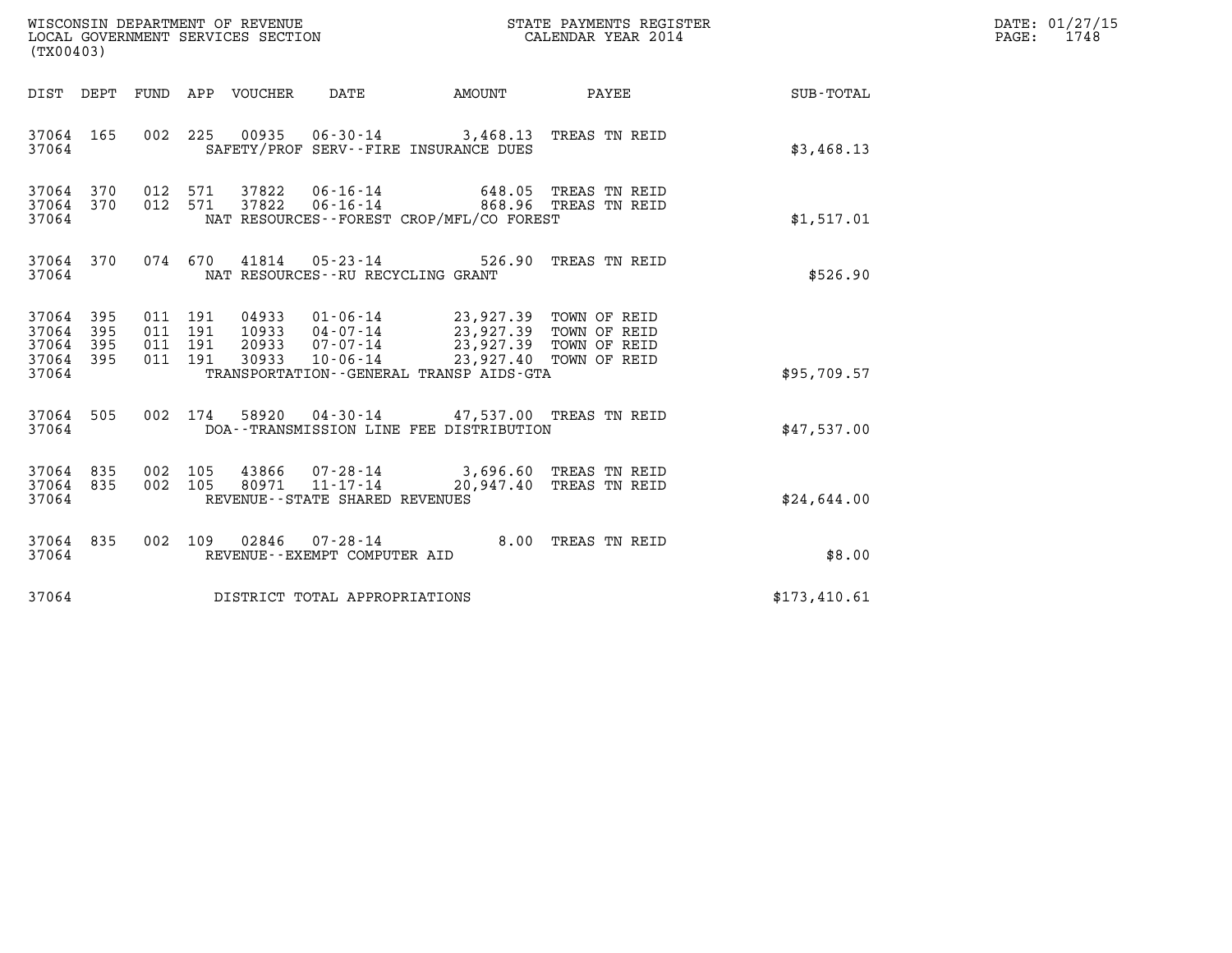| WISCONSIN DEPARTMENT OF REVENUE   | STATE PAYMENTS REGISTER | DATE: 01/27/15 |
|-----------------------------------|-------------------------|----------------|
| LOCAL GOVERNMENT SERVICES SECTION | CALENDAR YEAR 2014      | 1749<br>PAGE:  |

| (TX00403)                                                                                         |                                                                                                                                                                                                                                                                                                                |                  |
|---------------------------------------------------------------------------------------------------|----------------------------------------------------------------------------------------------------------------------------------------------------------------------------------------------------------------------------------------------------------------------------------------------------------------|------------------|
| DEPT<br>FUND<br>DIST                                                                              | APP<br>VOUCHER<br>DATE<br>AMOUNT<br>PAYEE                                                                                                                                                                                                                                                                      | <b>SUB-TOTAL</b> |
| 002<br>37066<br>165<br>37066                                                                      | 225<br>00936<br>$06 - 30 - 14$<br>3,126.70 TREAS TN RIB FALLS<br>SAFETY/PROF SERV--FIRE INSURANCE DUES                                                                                                                                                                                                         | \$3,126.70       |
| 370<br>000<br>37066<br>370<br>000<br>37066<br>370<br>000<br>37066<br>37066                        | 06-19-14 731.61 TREAS TOWN RIB FALLS<br>001<br>01DNR<br>001<br>02DNR<br>$09 - 11 - 14$<br>4,188.49 TREAS TOWN RIB FALLS<br>001<br>$11 - 04 - 14$<br>599.59 TREAS TOWN RIB FALLS<br>03DNR<br>NAT RESOURCES-SEVERANCE/YIELD/WITHDRAWAL                                                                           | \$5,519.69       |
| 012<br>37066<br>370<br>37066                                                                      | 06-16-14 278.55 TREAS TN RIB FALLS<br>571<br>37823<br>NAT RESOURCES - - FOREST CROP/MFL/CO FOREST                                                                                                                                                                                                              | \$278.55         |
| 370<br>074<br>37066<br>37066                                                                      | 670<br>41815<br>$05 - 23 - 14$ 2,565.26<br>TREAS TN RIB FALLS<br>NAT RESOURCES - - RU RECYCLING GRANT                                                                                                                                                                                                          | \$2,565.26       |
| 37066<br>395<br>011<br>37066<br>395<br>011<br>37066<br>395<br>011<br>37066<br>395<br>011<br>37066 | $01 - 06 - 14$<br>23,588.67 TOWN OF RIB FALLS<br>191<br>04934<br>191<br>10934<br>$04 - 07 - 14$<br>23,588.67 TOWN OF RIB FALLS<br>191<br>20934<br>$07 - 07 - 14$<br>23,588.67 TOWN OF RIB FALLS<br>23,588.68<br>$10 - 06 - 14$<br>191<br>30934<br>TOWN OF RIB FALLS<br>TRANSPORTATION--GENERAL TRANSP AIDS-GTA | \$94,354.69      |
| 835<br>37066<br>002<br>835<br>002<br>37066<br>37066                                               | 105<br>43867<br>$07 - 28 - 14$<br>4,838.21 TREAS TN RIB FALLS<br>80972<br>$11 - 17 - 14$<br>105<br>27,416.52<br>TREAS TN RIB FALLS<br>REVENUE - - STATE SHARED REVENUES                                                                                                                                        | \$32, 254.73     |
| 835<br>002<br>37066<br>37066                                                                      | 109<br>43.00<br>02847<br>$07 - 28 - 14$<br>TREAS TN RIB FALLS<br>REVENUE - - EXEMPT COMPUTER AID                                                                                                                                                                                                               | \$43.00          |
| 37066                                                                                             | DISTRICT TOTAL APPROPRIATIONS                                                                                                                                                                                                                                                                                  | \$138,142.62     |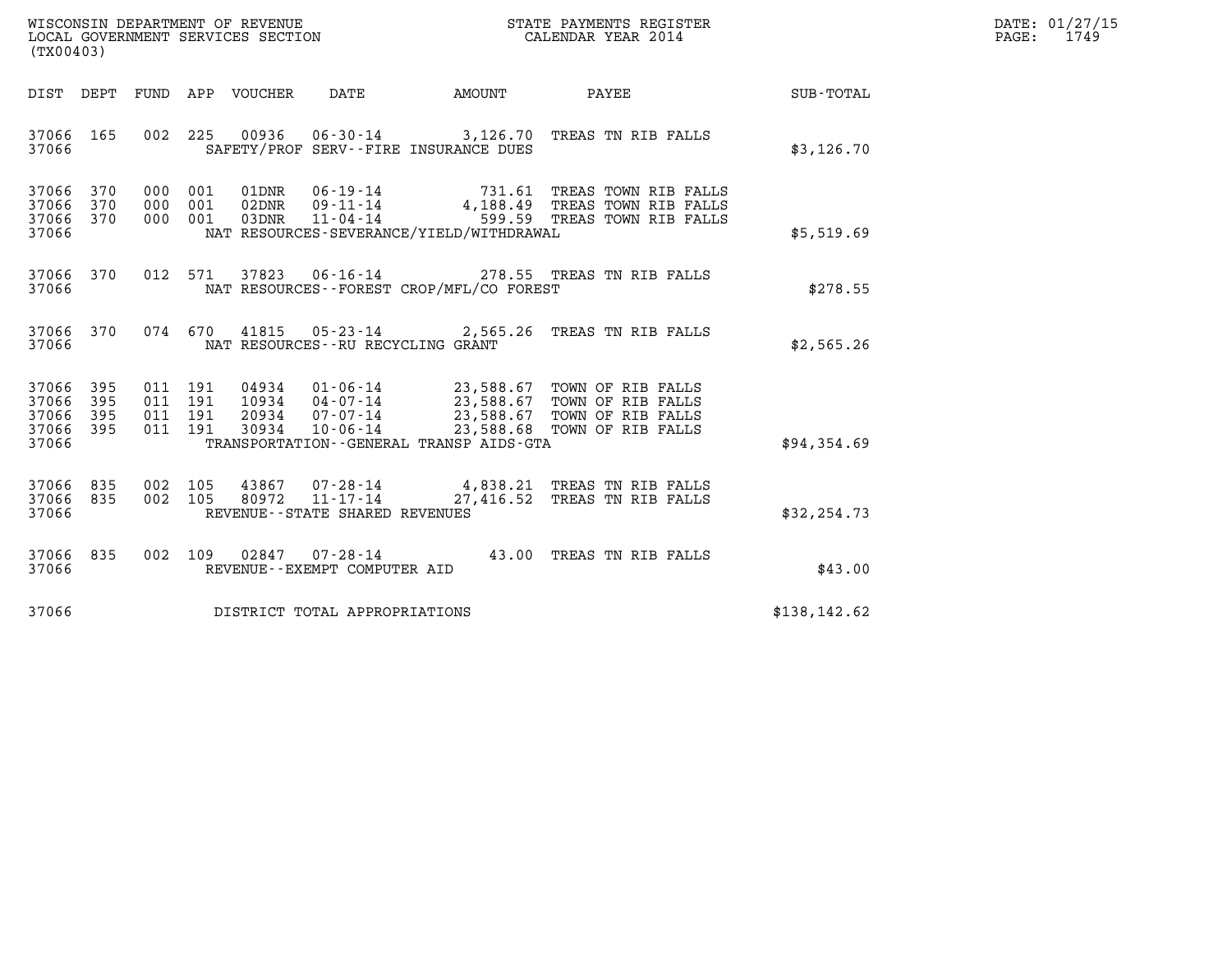| DATE: | 01/27/15 |
|-------|----------|
| PAGE: | 1750     |

| (TX00403)                                     |                   |         |                                          |                                  |                                                           |                                               |                                                                                                                                                        |              | DATE: 01/27/15<br>$\mathtt{PAGE:}$<br>1750 |
|-----------------------------------------------|-------------------|---------|------------------------------------------|----------------------------------|-----------------------------------------------------------|-----------------------------------------------|--------------------------------------------------------------------------------------------------------------------------------------------------------|--------------|--------------------------------------------|
|                                               | DIST DEPT         |         |                                          | FUND APP VOUCHER                 | DATE                                                      | AMOUNT                                        | PAYEE                                                                                                                                                  | SUB-TOTAL    |                                            |
| 37068 165<br>37068                            |                   |         | 002 225                                  |                                  |                                                           | SAFETY/PROF SERV--FIRE INSURANCE DUES         | 00937  06-30-14  26,235.56  TREAS TN RIB MOUNTAIN                                                                                                      | \$26, 235.56 |                                            |
| 37068 370<br>37068 370<br>37068               |                   | 002 503 | 002 503                                  | 16980                            |                                                           | NAT RESOURCES--AIDS IN LIEU OF TAXES          | 16980  02-14-14  62,298.04  TREAS TN RIB MOUNTAIN<br>02-14-14 1,112.17 TREAS TN RIB MOUNTAIN<br>TOWN SHARE 9794.19                                     | \$63,410.21  |                                            |
|                                               |                   |         |                                          |                                  |                                                           |                                               |                                                                                                                                                        |              |                                            |
| 37068 370<br>37068                            | 37068 370         |         | 012 571<br>012 571                       | 37824<br>37824                   | 06-16-14<br>$06 - 16 - 14$                                | NAT RESOURCES--FOREST CROP/MFL/CO FOREST      | 184.97 TREAS TN RIB MOUNTAIN<br>974.20 TREAS TN RIB MOUNTAIN                                                                                           | \$1,159.17   |                                            |
| 37068 370<br>37068 370<br>37068               |                   |         | 012 579<br>012 579                       | 19520<br>19520                   |                                                           | NAT RESOURCES -- AIDS IN LIEU OF TAXES        | 04-16-14 528.70 TREAS TN RIB MOUNTAIN<br>04-16-14 454.90 TREAS TN RIB MOUNTAIN                                                                         | \$983.60     |                                            |
| 37068                                         | 37068 370         |         |                                          |                                  | NAT RESOURCES -- RU RECYCLING GRANT                       |                                               | 074 670 41816 05-23-14 45,632.30 TREAS TN RIB MOUNTAIN                                                                                                 | \$45,632.30  |                                            |
| 37068                                         | 37068 370         |         |                                          |                                  |                                                           | NAT RESOURCES - - RU CONSOLIDATED GRANT       | 074 673 41816 05-23-14 1,784.90 TREAS TN RIB MOUNTAIN                                                                                                  | \$1,784.90   |                                            |
| 37068<br>37068<br>37068<br>37068 395<br>37068 | 395<br>395<br>395 |         | 011 191<br>011 191<br>011 191<br>011 191 | 04935<br>10935<br>20935<br>30935 | 07-07-14<br>$10 - 06 - 14$                                | TRANSPORTATION--GENERAL TRANSP AIDS-GTA       | 01-06-14 51,385.40 TOWN OF RIB MOUNTAIN<br>04-07-14 51,385.40 TOWN OF RIB MOUNTAIN<br>51,385.40 TOWN OF RIB MOUNTAIN<br>51,385.43 TOWN OF RIB MOUNTAIN | \$205,541.63 |                                            |
| 37068 395<br>37068                            |                   |         | 011 286                                  | 20320                            |                                                           | TRANSPORTATION - - ENHANCEMENT GRANTS - - FED | 08-04-14 190,875.00 TREAS TN RIB MOUNTAIN                                                                                                              | \$190,875.00 |                                            |
| 37068 435<br>37068                            |                   |         |                                          |                                  |                                                           | HS--PREPAID MEDICAL TRANSPORT REIMBURSE       | 005 163 01LGS 11-17-14 18,800.00 TOWN OF RIB MOUNTAIN                                                                                                  | \$18,800.00  |                                            |
| 37068<br>37068                                | 505               |         | 002 174                                  | 58920                            |                                                           | DOA--TRANSMISSION LINE FEE DISTRIBUTION       | 04-30-14 8,905.00 TREAS TN RIB MOUNTAIN                                                                                                                | \$8,905.00   |                                            |
| 37068 835<br>37068 835<br>37068               |                   | 002 105 | 002 105                                  | 43868<br>80973                   | 07-28-14<br>11-17-14<br>REVENUE - - STATE SHARED REVENUES |                                               | 13,235.25 TREAS TN RIB MOUNTAIN<br>56,199.78 TREAS TN RIB MOUNTAIN                                                                                     | \$69,435.03  |                                            |
| 37068 835                                     |                   |         | 002 109                                  | 02848                            | 07-28-14                                                  |                                               | 7,125.00 TREAS TN RIB MOUNTAIN                                                                                                                         |              |                                            |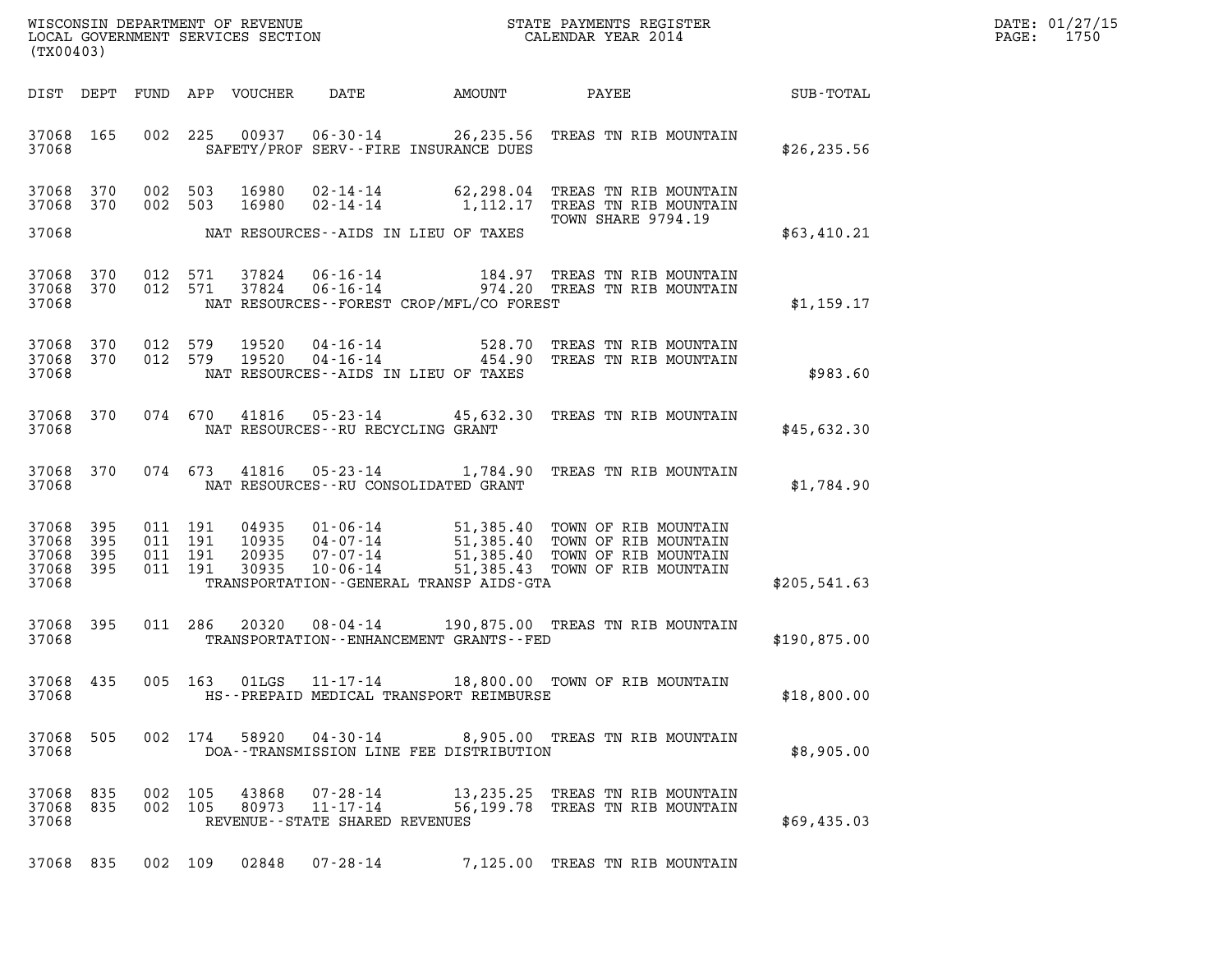| WISCONSIN DEPARTMENT OF REVENUE<br>LOCAL GOVERNMENT SERVICES SECTION<br>(TX00403) |      |     |                      |                                              |        | STATE PAYMENTS REGISTER<br>CALENDAR YEAR 2014 |              | DATE: 01/27/15<br>PAGE:<br>1751 |
|-----------------------------------------------------------------------------------|------|-----|----------------------|----------------------------------------------|--------|-----------------------------------------------|--------------|---------------------------------|
| DIST<br>DEPT                                                                      | FUND | APP | VOUCHER              | DATE                                         | AMOUNT | PAYEE                                         | SUB-TOTAL    |                                 |
| 37068                                                                             |      |     |                      | REVENUE--EXEMPT COMPUTER AID                 |        |                                               | \$7,125.00   |                                 |
| 835<br>37068<br>37068                                                             | 002  | 501 | 00002<br>DOA-PAYMENT | $02 - 03 - 14$<br>FOR MUNICIPAL SERVICES AID |        | 5,807.95 TREAS TN RIB MOUNTAIN                | \$5,807.95   |                                 |
| 37068                                                                             |      |     |                      | DISTRICT TOTAL APPROPRIATIONS                |        |                                               | \$645,695.35 |                                 |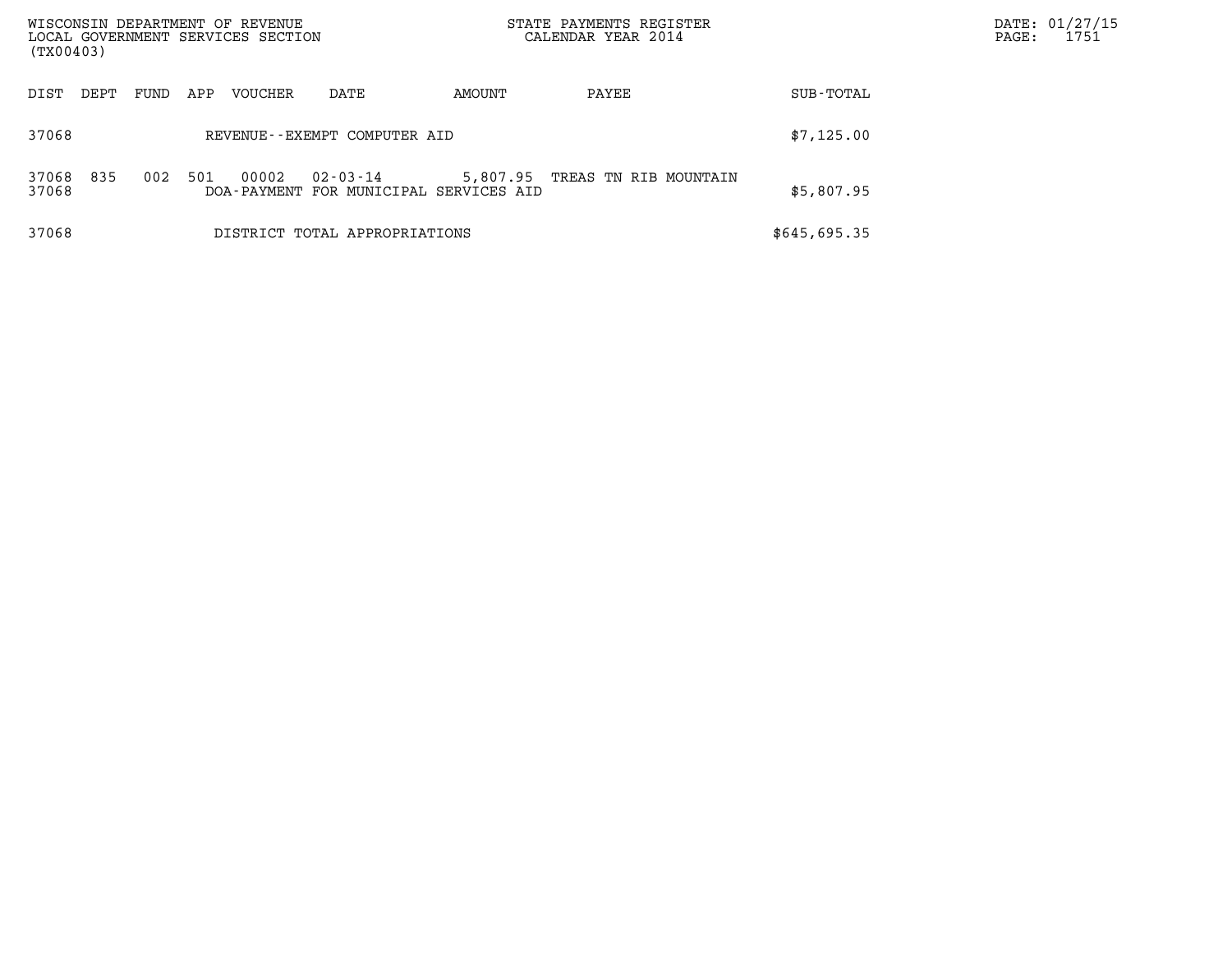| (TX00403)                                         |            |                                          |                                  | WISCONSIN DEPARTMENT OF REVENUE<br>LOCAL GOVERNMENT SERVICES SECTION              |               | STATE PAYMENTS REGISTER<br>CALENDAR YEAR 2014                                                                                      |               | DATE: 01/27/15<br>$\mathtt{PAGE:}$<br>1752 |
|---------------------------------------------------|------------|------------------------------------------|----------------------------------|-----------------------------------------------------------------------------------|---------------|------------------------------------------------------------------------------------------------------------------------------------|---------------|--------------------------------------------|
|                                                   |            |                                          | DIST DEPT FUND APP VOUCHER       | DATE                                                                              | <b>AMOUNT</b> | PAYEE                                                                                                                              | SUB-TOTAL     |                                            |
| 37070 165<br>37070                                |            |                                          |                                  | SAFETY/PROF SERV--FIRE INSURANCE DUES                                             |               | 002 225 00938 06-30-14 1,922.74 TREAS TN RIETBROCK                                                                                 | \$1,922.74    |                                            |
| 37070 370<br>37070                                |            |                                          |                                  | NAT RESOURCES--FOREST CROP/MFL/CO FOREST                                          |               | 012 571 37825 06-16-14 221.23 TREAS TN RIETBROCK                                                                                   | \$221.23      |                                            |
| 37070 370<br>37070                                |            | 074 670                                  |                                  | NAT RESOURCES--RU RECYCLING GRANT                                                 |               | 41817  05-23-14  1,444.42  TREAS TN RIETBROCK                                                                                      | \$1,444.42    |                                            |
| 37070 370<br>37070                                |            |                                          |                                  | NAT RESOURCES - - RU CONSOLIDATED GRANT                                           |               | 074 673 41817 05-23-14 254.43 TREAS TN RIETBROCK                                                                                   | \$254.43      |                                            |
| 37070 395<br>37070<br>37070<br>37070 395<br>37070 | 395<br>395 | 011 191<br>011 191<br>011 191<br>011 191 | 04936<br>10936<br>20936<br>30936 | 04-07-14<br>07-07-14<br>$10 - 06 - 14$<br>TRANSPORTATION--GENERAL TRANSP AIDS-GTA |               | 01-06-14 22,265.54 TOWN OF RIETBROCK<br>22,265.54 TOWN OF RIETBROCK<br>22, 265.54 TOWN OF RIETBROCK<br>22,265.57 TOWN OF RIETBROCK | \$89,062.19   |                                            |
| 37070 835<br>37070<br>37070                       | 835        | 002 105<br>002 105                       | 43869<br>80974                   | 07-28-14<br>$11 - 17 - 14$<br>REVENUE--STATE SHARED REVENUES                      |               | 10,985.50 TREAS TN RIETBROCK<br>62,411.17 TREAS TN RIETBROCK                                                                       | \$73,396.67   |                                            |
| 37070 835<br>37070                                |            |                                          |                                  | 002 109 02849 07-28-14<br>REVENUE--EXEMPT COMPUTER AID                            |               | 6.00 TREAS TN RIETBROCK                                                                                                            | \$6.00        |                                            |
| 37070                                             |            |                                          |                                  | DISTRICT TOTAL APPROPRIATIONS                                                     |               |                                                                                                                                    | \$166, 307.68 |                                            |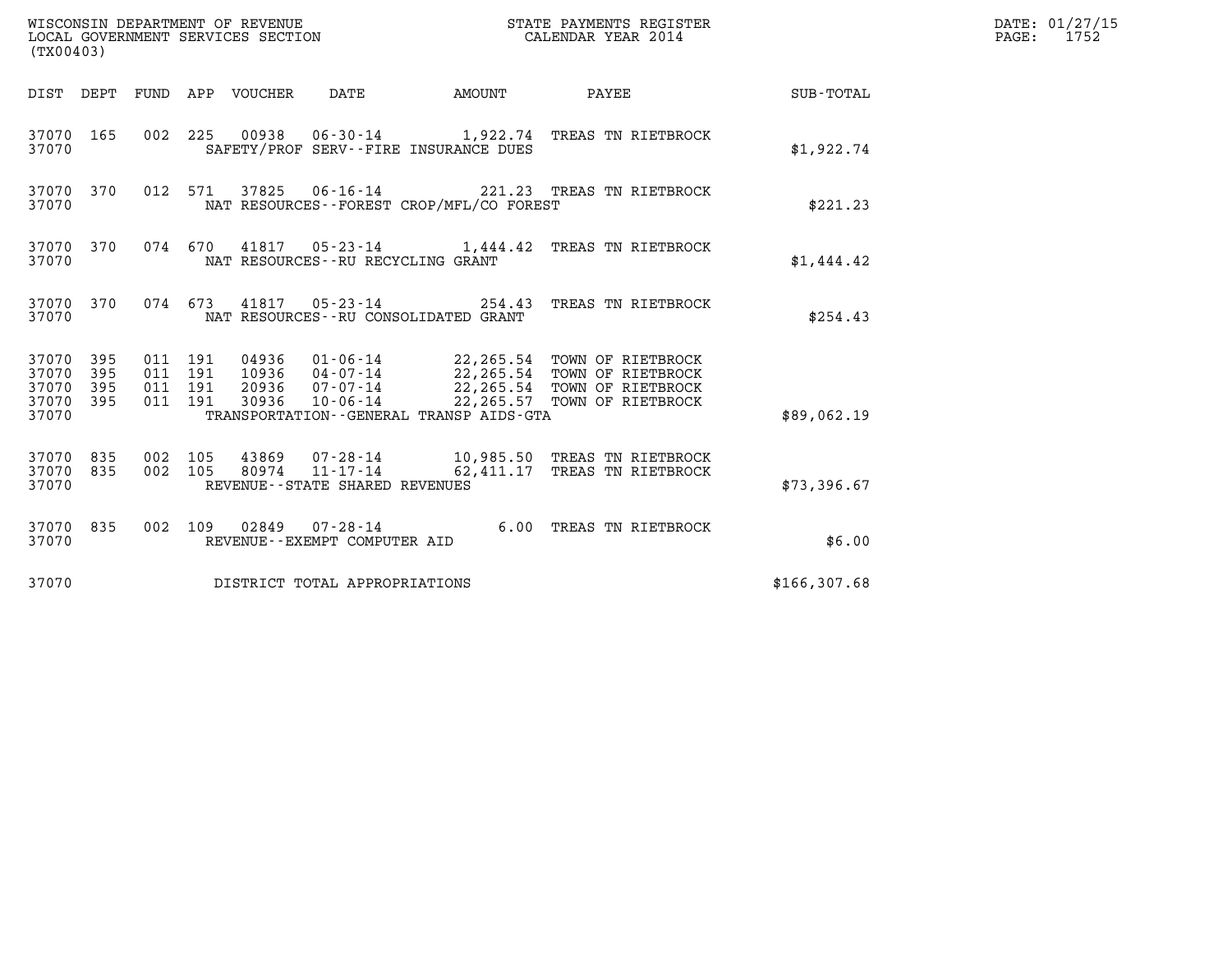| (TX00403)                                             |                                        |                                          |               |                                                     |                                          |                                                                                                                                                                          |              | DATE: 01/27/15<br>PAGE: 1753 |
|-------------------------------------------------------|----------------------------------------|------------------------------------------|---------------|-----------------------------------------------------|------------------------------------------|--------------------------------------------------------------------------------------------------------------------------------------------------------------------------|--------------|------------------------------|
|                                                       |                                        |                                          |               |                                                     |                                          |                                                                                                                                                                          |              |                              |
| 37072                                                 | 37072 165                              |                                          |               |                                                     | SAFETY/PROF SERV--FIRE INSURANCE DUES    | 002 225 00939 06-30-14 4,905.69 TREAS TN RINGLE                                                                                                                          | \$4,905.69   |                              |
| 37072                                                 |                                        |                                          |               |                                                     | NAT RESOURCES-SEVERANCE/YIELD/WITHDRAWAL | 37072 370 000 001 01DNR 06-19-14 233.27 TREAS TOWN RINGLE                                                                                                                | \$233.27     |                              |
|                                                       |                                        |                                          |               |                                                     |                                          | 37072 370 002 503 16610 01-30-14 37,856.03 TREAS TN RINGLE<br>TOWN SHARE 1961.40                                                                                         |              |                              |
| 37072                                                 |                                        |                                          |               |                                                     | NAT RESOURCES--AIDS IN LIEU OF TAXES     |                                                                                                                                                                          | \$37,856.03  |                              |
| 37072                                                 | 37072 370 012 571<br>37072 370 012 571 |                                          |               |                                                     | NAT RESOURCES--FOREST CROP/MFL/CO FOREST | 37826  06-16-14  693.93  TREAS TN RINGLE<br>37826  06-16-14  543.23  TREAS TN RINGLE                                                                                     | \$1,237.16   |                              |
| 37072                                                 |                                        |                                          |               |                                                     | NAT RESOURCES--AIDS IN LIEU OF TAXES     | 37072 370 012 579 19521 04-16-14 137.78 TREAS TN RINGLE                                                                                                                  | \$137.78     |                              |
| 37072                                                 |                                        |                                          |               | NAT RESOURCES--RU RECYCLING GRANT                   |                                          | 37072 370 074 670 41818 05-23-14 4,659.69 TREAS TN RINGLE                                                                                                                | \$4,659.69   |                              |
|                                                       | 37072                                  |                                          |               |                                                     | NAT RESOURCES -- RU CONSOLIDATED GRANT   | 37072 370 074 673 41818 05-23-14 450.52 TREAS TN RINGLE                                                                                                                  | \$450.52     |                              |
| 37072 395<br>37072<br>37072 395<br>37072 395<br>37072 | 395                                    | 011 191<br>011 191<br>011 191<br>011 191 |               |                                                     | TRANSPORTATION--GENERAL TRANSP AIDS-GTA  | 04937 01-06-14 29,516.27 TOWN OF RINGLE<br>10937 04-07-14 29,516.27 TOWN OF RINGLE<br>20937 07-07-14 29,516.27 TOWN OF RINGLE<br>30937 10-06-14 29,516.28 TOWN OF RINGLE | \$118,065.09 |                              |
| 37072 835<br>37072 835<br>37072                       |                                        | 002 105<br>002 105                       |               | 80975 11-17-14<br>REVENUE - - STATE SHARED REVENUES |                                          | 43870  07-28-14  5,411.82  TREAS TN RINGLE<br>30,667.73 TREAS TN RINGLE                                                                                                  | \$36,079.55  |                              |
| 37072 835<br>37072                                    |                                        |                                          | 002 109 02850 | $07 - 28 - 14$<br>REVENUE - - EXEMPT COMPUTER AID   |                                          | 18.00 TREAS TN RINGLE                                                                                                                                                    | \$18.00      |                              |
| 37072                                                 |                                        |                                          |               | DISTRICT TOTAL APPROPRIATIONS                       |                                          |                                                                                                                                                                          | \$203,642.78 |                              |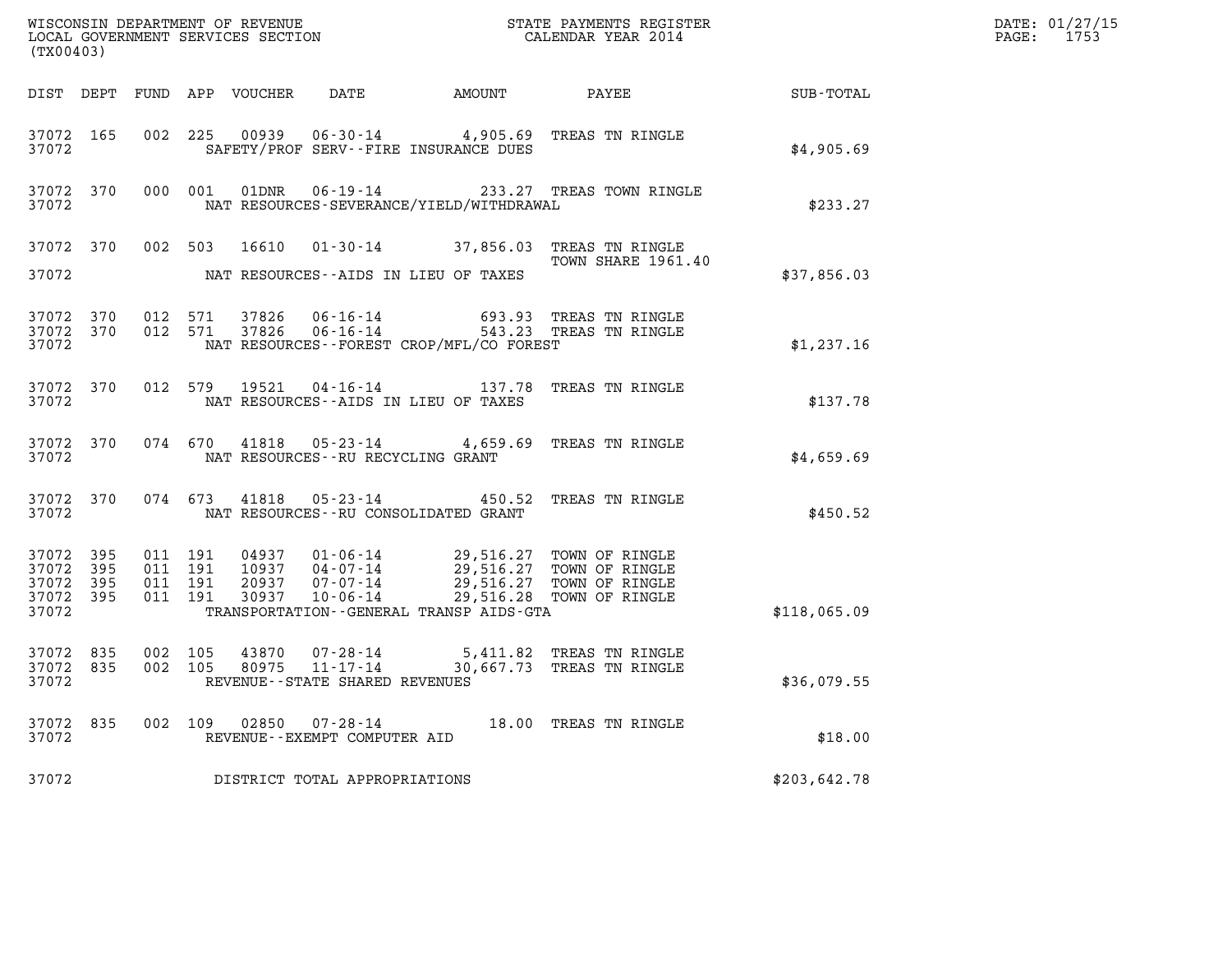| (TX00403)                                             |     |                                          |                                 | WISCONSIN DEPARTMENT OF REVENUE<br>LOCAL GOVERNMENT SERVICES SECTION |                                          | STATE PAYMENTS REGISTER<br>CALENDAR YEAR 2014                                                                                                                    |                  | DATE: 01/27/15<br>PAGE: 1754 |
|-------------------------------------------------------|-----|------------------------------------------|---------------------------------|----------------------------------------------------------------------|------------------------------------------|------------------------------------------------------------------------------------------------------------------------------------------------------------------|------------------|------------------------------|
|                                                       |     |                                          | DIST DEPT FUND APP VOUCHER DATE |                                                                      | AMOUNT PAYEE                             |                                                                                                                                                                  | <b>SUB-TOTAL</b> |                              |
| 37074 165<br>37074                                    |     |                                          |                                 |                                                                      | SAFETY/PROF SERV--FIRE INSURANCE DUES    | 002 225 00940 06-30-14 4,815.84 TREAS TN SPENCER                                                                                                                 | \$4.815.84       |                              |
| 37074 370<br>37074                                    |     |                                          |                                 |                                                                      | NAT RESOURCES--FOREST CROP/MFL/CO FOREST | 012 571 37827 06-16-14 63.80 TREAS TN SPENCER                                                                                                                    | \$63.80          |                              |
| 37074 370<br>37074 370<br>37074                       |     | 012 579<br>012 579                       | 19522<br>19522                  |                                                                      | NAT RESOURCES -- AIDS IN LIEU OF TAXES   | 04-16-14 316.06 TREAS TN SPENCER<br>04-16-14 1,075.66 TREAS TN SPENCER                                                                                           | \$1,391.72       |                              |
| 37074 370<br>37074                                    |     |                                          |                                 | NAT RESOURCES--RU RECYCLING GRANT                                    |                                          | 074 670 41819 05-23-14 3,040.17 TREAS TN SPENCER                                                                                                                 | \$3.040.17       |                              |
| 37074 395<br>37074<br>37074 395<br>37074 395<br>37074 | 395 | 011 191<br>011 191<br>011 191<br>011 191 | 04938<br>30938                  | $10 - 06 - 14$                                                       | TRANSPORTATION--GENERAL TRANSP AIDS-GTA  | 01-06-14 24,234.35 TOWN OF SPENCER<br>10938  04-07-14  24, 234.35  TOWN OF SPENCER<br>20938  07-07-14  24, 234.35  TOWN OF SPENCER<br>24, 234.38 TOWN OF SPENCER | \$96,937.43      |                              |
| 37074 835<br>37074 835<br>37074                       |     | 002 105<br>002 105                       | 80976                           | $11 - 17 - 14$<br>REVENUE - - STATE SHARED REVENUES                  |                                          | 43871  07-28-14  6,050.05  TREAS TN SPENCER<br>34,283.63 TREAS TN SPENCER                                                                                        | \$40,333.68      |                              |
| 37074 835<br>37074                                    |     |                                          |                                 | REVENUE--EXEMPT COMPUTER AID                                         |                                          | 002 109 02851 07-28-14 32.00 TREAS TN SPENCER                                                                                                                    | \$32.00          |                              |
| 37074                                                 |     |                                          |                                 | DISTRICT TOTAL APPROPRIATIONS                                        |                                          |                                                                                                                                                                  | \$146,614.64     |                              |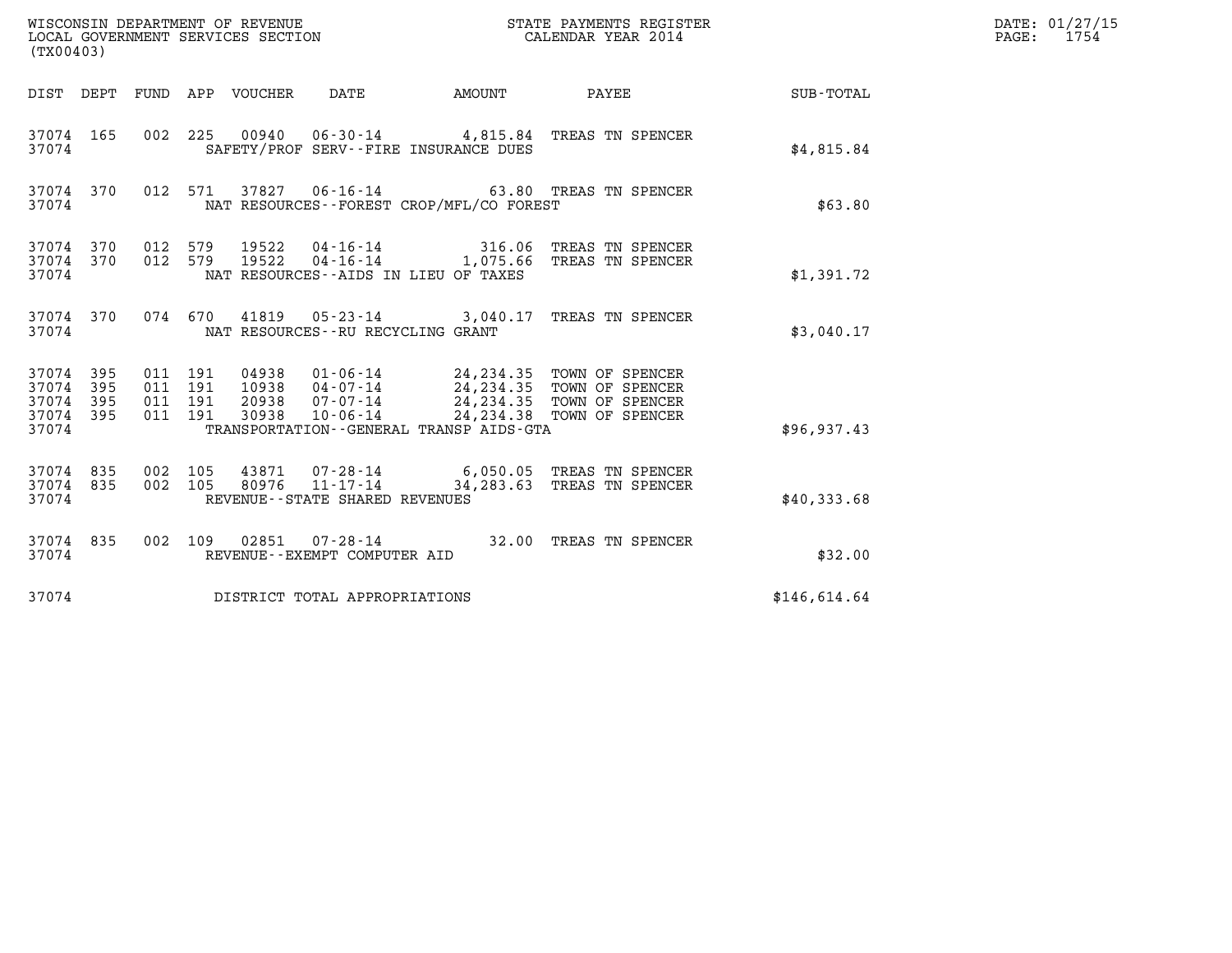| (TX00403)                                     |                   |                                          |         |                            | WISCONSIN DEPARTMENT OF REVENUE<br>LOCAL GOVERNMENT SERVICES SECTION |                                          | STATE PAYMENTS REGISTER<br>CALENDAR YEAR 2014                                                                                                                          |               | DATE: 01/27/15<br>$\mathtt{PAGE:}$<br>1755 |
|-----------------------------------------------|-------------------|------------------------------------------|---------|----------------------------|----------------------------------------------------------------------|------------------------------------------|------------------------------------------------------------------------------------------------------------------------------------------------------------------------|---------------|--------------------------------------------|
|                                               |                   |                                          |         | DIST DEPT FUND APP VOUCHER | DATE                                                                 | <b>AMOUNT</b>                            | PAYEE                                                                                                                                                                  | SUB-TOTAL     |                                            |
| 37076 165<br>37076                            |                   |                                          |         |                            |                                                                      | SAFETY/PROF SERV--FIRE INSURANCE DUES    | 002 225 00941 06-30-14 9,829.35 TREAS TN STETTIN                                                                                                                       | \$9,829.35    |                                            |
| 37076 370<br>37076                            |                   |                                          | 012 571 | 37828                      |                                                                      | NAT RESOURCES--FOREST CROP/MFL/CO FOREST | 06-16-14 359.23 TREAS TN STETTIN                                                                                                                                       | \$359.23      |                                            |
| 37076 395<br>37076<br>37076<br>37076<br>37076 | 395<br>395<br>395 | 011 191<br>011 191<br>011 191<br>011 191 |         | 30939                      | $10 - 06 - 14$                                                       | TRANSPORTATION--GENERAL TRANSP AIDS-GTA  | 04939  01-06-14  37,735.52  TOWN OF STETTIN<br>10939  04-07-14  37,735.52  TOWN OF STETTIN<br>20939  07-07-14  37,735.52  TOWN OF STETTIN<br>37,735.54 TOWN OF STETTIN | \$150, 942.10 |                                            |
| 37076 395<br>37076                            |                   |                                          |         |                            |                                                                      | TRANSPORTATION - - LRIP/TRIP/MSIP GRANTS | 011 278 17799 07-10-14 25,000.00 TREAS TN STETTIN                                                                                                                      | \$25,000.00   |                                            |
| 37076 835<br>37076 835<br>37076               |                   | 002 105<br>002 105                       |         |                            | REVENUE - - STATE SHARED REVENUES                                    |                                          | 43872  07-28-14  6,625.55  TREAS TN STETTIN<br>80977 11-17-14 41,289.19 TREAS TN STETTIN                                                                               | \$47,914.74   |                                            |
| 37076 835<br>37076                            |                   | 002 109                                  |         | 02852                      | REVENUE--EXEMPT COMPUTER AID                                         |                                          | 07-28-14 620.00 TREAS TN STETTIN                                                                                                                                       | \$620.00      |                                            |
| 37076 835<br>37076                            |                   |                                          |         |                            | 021 363 36205 03-24-14<br>REVENUE--LOTTERY CREDIT -                  |                                          | 2,410.31 TREAS TN STETTIN                                                                                                                                              | \$2,410.31    |                                            |
| 37076                                         |                   |                                          |         |                            | DISTRICT TOTAL APPROPRIATIONS                                        |                                          |                                                                                                                                                                        | \$237,075.73  |                                            |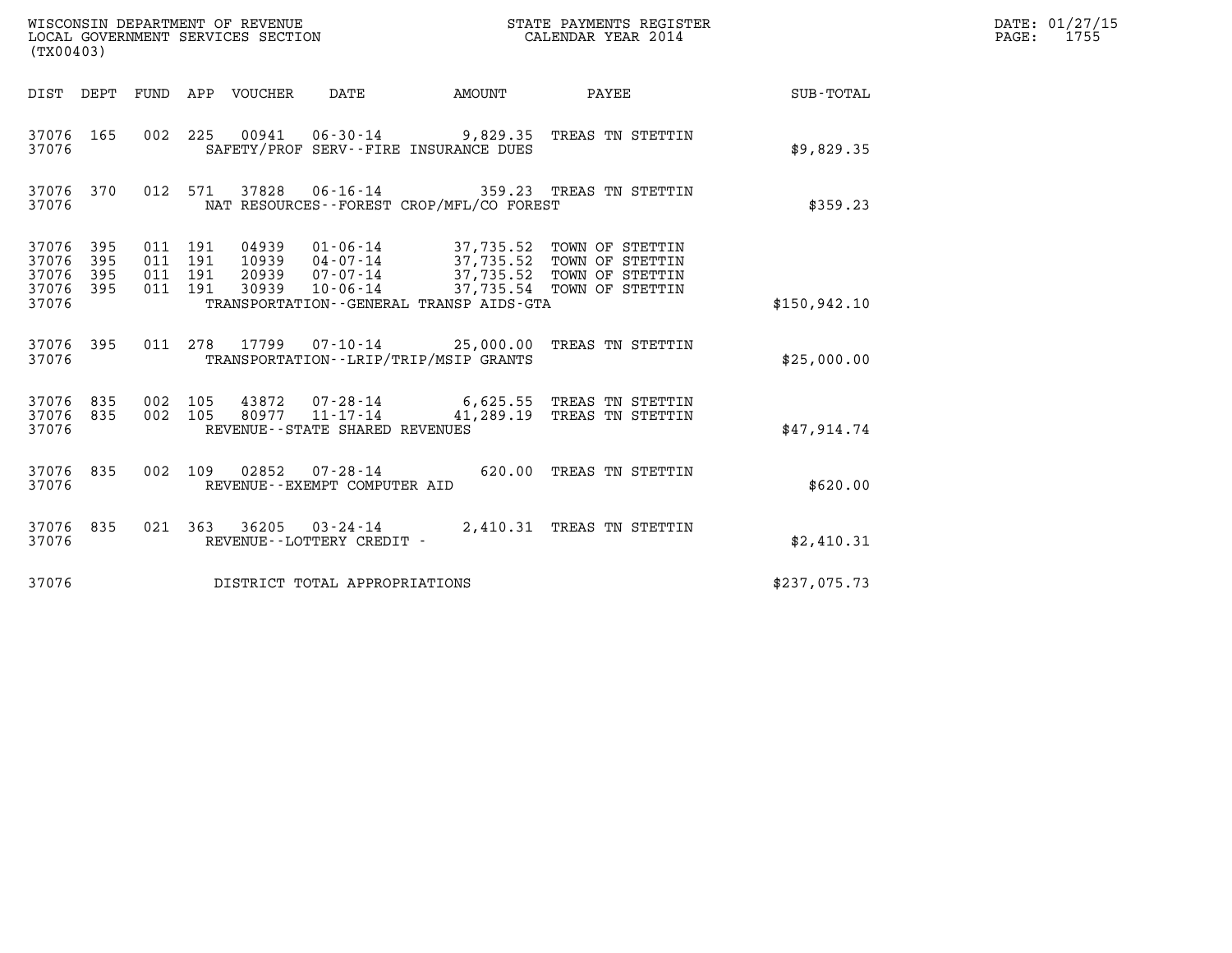| (TX00403)                                     |                   |                                          |         |                                  |                                                                    |                                                                                                                      |                                                      |               | DATE: 01/27/15<br>$\mathtt{PAGE:}$<br>1756 |
|-----------------------------------------------|-------------------|------------------------------------------|---------|----------------------------------|--------------------------------------------------------------------|----------------------------------------------------------------------------------------------------------------------|------------------------------------------------------|---------------|--------------------------------------------|
| DIST DEPT                                     |                   |                                          |         | FUND APP VOUCHER                 | DATE                                                               | AMOUNT                                                                                                               | PAYEE                                                | SUB-TOTAL     |                                            |
| 37078 165<br>37078                            |                   |                                          | 002 225 |                                  |                                                                    | 00942  06-30-14  4,348.63  TREAS TN TEXAS<br>SAFETY/PROF SERV--FIRE INSURANCE DUES                                   |                                                      | \$4,348.63    |                                            |
| 37078 370<br>37078 370<br>37078               |                   | 000 001<br>000 001                       |         | 01DNR<br>02DNR                   | 06-19-14<br>$09 - 11 - 14$                                         | NAT RESOURCES-SEVERANCE/YIELD/WITHDRAWAL                                                                             | 610.29 TREAS TOWN TEXAS<br>872.42 TREAS TOWN TEXAS   | \$1,482.71    |                                            |
| 37078 370<br>37078 370<br>37078               |                   | 012 571<br>012 571                       |         | 37829<br>37829                   | $06 - 16 - 14$<br>$06 - 16 - 14$                                   | NAT RESOURCES - - FOREST CROP/MFL/CO FOREST                                                                          | 1,326.46 TREAS TN TEXAS<br>51.58 TREAS TN TEXAS      | \$1,378.04    |                                            |
| 37078 370<br>37078                            |                   | 074 670                                  |         | 41820                            | $05 - 23 - 14$<br>NAT RESOURCES - - RU RECYCLING GRANT             |                                                                                                                      | 629.11 TREAS TN TEXAS                                | \$629.11      |                                            |
| 37078 370<br>37078                            |                   | 074 673                                  |         | 41820                            | $05 - 23 - 14$                                                     | NAT RESOURCES - - RU CONSOLIDATED GRANT                                                                              | 419.79 TREAS TN TEXAS                                | \$419.79      |                                            |
| 37078 395<br>37078<br>37078<br>37078<br>37078 | 395<br>395<br>395 | 011 191<br>011 191<br>011 191<br>011 191 |         | 04940<br>10940<br>20940<br>30940 | 07-07-14<br>$10 - 06 - 14$                                         | 01-06-14 30,574.77 TOWN OF TEXAS<br>04-07-14 30,574.77 TOWN OF TEXAS<br>TRANSPORTATION - - GENERAL TRANSP AIDS - GTA | 30,574.77 TOWN OF TEXAS<br>30,574.78 TOWN OF TEXAS   | \$122, 299.09 |                                            |
| 37078 835<br>37078<br>37078                   | 835               | 002 105<br>002 105                       |         | 43873<br>80978                   | $07 - 28 - 14$<br>$11 - 17 - 14$<br>REVENUE--STATE SHARED REVENUES |                                                                                                                      | 10,204.53 TREAS TN TEXAS<br>57,899.61 TREAS TN TEXAS | \$68,104.14   |                                            |
| 37078 835<br>37078                            |                   | 002 109                                  |         | 02853                            | 07-28-14<br>REVENUE--EXEMPT COMPUTER AID                           |                                                                                                                      | 339.00 TREAS TN TEXAS                                | \$339.00      |                                            |
| 37078                                         |                   |                                          |         |                                  | DISTRICT TOTAL APPROPRIATIONS                                      |                                                                                                                      |                                                      | \$199,000.51  |                                            |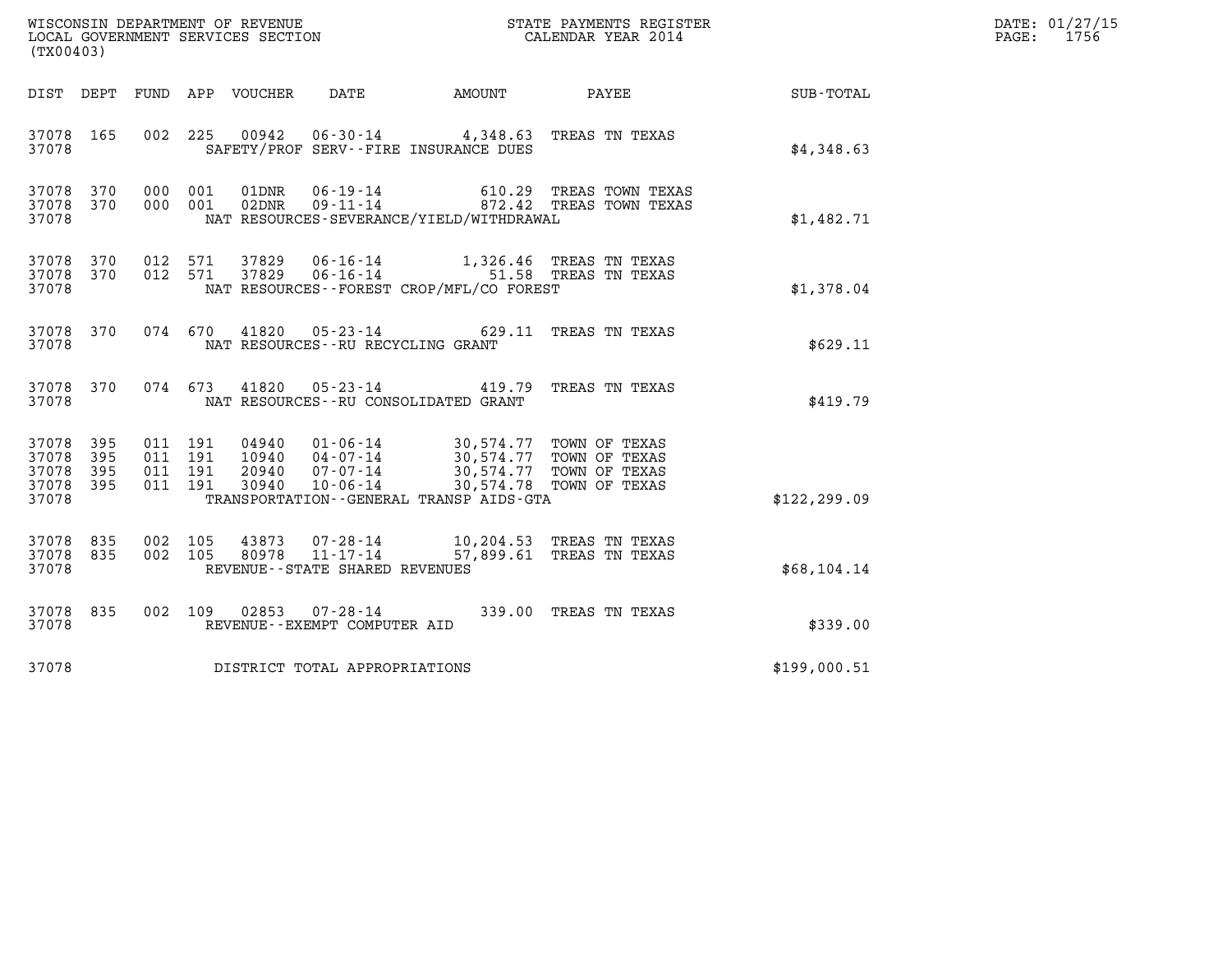| WISCONSIN DEPARTMENT OF REVENUE<br>LOCAL GOVERNMENT SERVICES SECTION<br>(TX00403) |                                          |                                 |                                                                                                                                                                                                                   | STATE PAYMENTS REGISTER<br>CALENDAR YEAR 2014 |                           |                 | DATE: 01/27/15<br>$\mathtt{PAGE:}$<br>1757 |
|-----------------------------------------------------------------------------------|------------------------------------------|---------------------------------|-------------------------------------------------------------------------------------------------------------------------------------------------------------------------------------------------------------------|-----------------------------------------------|---------------------------|-----------------|--------------------------------------------|
|                                                                                   |                                          | DIST DEPT FUND APP VOUCHER DATE | AMOUNT                                                                                                                                                                                                            |                                               |                           | PAYEE SUB-TOTAL |                                            |
| 37080 165<br>37080                                                                |                                          |                                 | 002 225 00943 06-30-14 6,415.13 TREAS TN WAUSAU<br>SAFETY/PROF SERV--FIRE INSURANCE DUES                                                                                                                          |                                               |                           | \$6,415.13      |                                            |
| 37080 370<br>37080                                                                | 012 571                                  |                                 | 37830  06-16-14  351.72  TREAS TN WAUSAU<br>NAT RESOURCES - - FOREST CROP/MFL/CO FOREST                                                                                                                           |                                               |                           | \$351.72        |                                            |
| 37080 370<br>37080                                                                |                                          |                                 | 074 670 41821 05-23-14 759.84 TREAS TN WAUSAU<br>NAT RESOURCES - - RU RECYCLING GRANT                                                                                                                             |                                               |                           | \$759.84        |                                            |
| 37080 395<br>37080<br>395<br>37080<br>395<br>37080 395<br>37080                   | 011 191<br>011 191<br>011 191<br>011 191 | 30941                           | 04941  01-06-14  29,939.67 TOWN OF WAUSAU<br>10941  04-07-14  29,939.67 TOWN OF WAUSAU<br>20941 07-07-14 29,939.67 TOWN OF WAUSAU<br>10-06-14 29,939.68 TOWN OF WAUSAU<br>TRANSPORTATION--GENERAL TRANSP AIDS-GTA |                                               |                           | \$119.758.69    |                                            |
| 37080 835<br>37080 835<br>37080                                                   | 002 105<br>002 105                       | 80979 11-17-14                  | 43874  07-28-14  8,385.10 TREAS TN WAUSAU<br>REVENUE - - STATE SHARED REVENUES                                                                                                                                    |                                               | 47,576.03 TREAS TN WAUSAU | \$55,961.13     |                                            |
| 37080 835<br>37080                                                                |                                          | REVENUE--EXEMPT COMPUTER AID    | 002 109 02854 07-28-14 402.00 TREAS TN WAUSAU                                                                                                                                                                     |                                               |                           | \$402.00        |                                            |
| 37080                                                                             |                                          |                                 | DISTRICT TOTAL APPROPRIATIONS                                                                                                                                                                                     |                                               |                           | \$183,648.51    |                                            |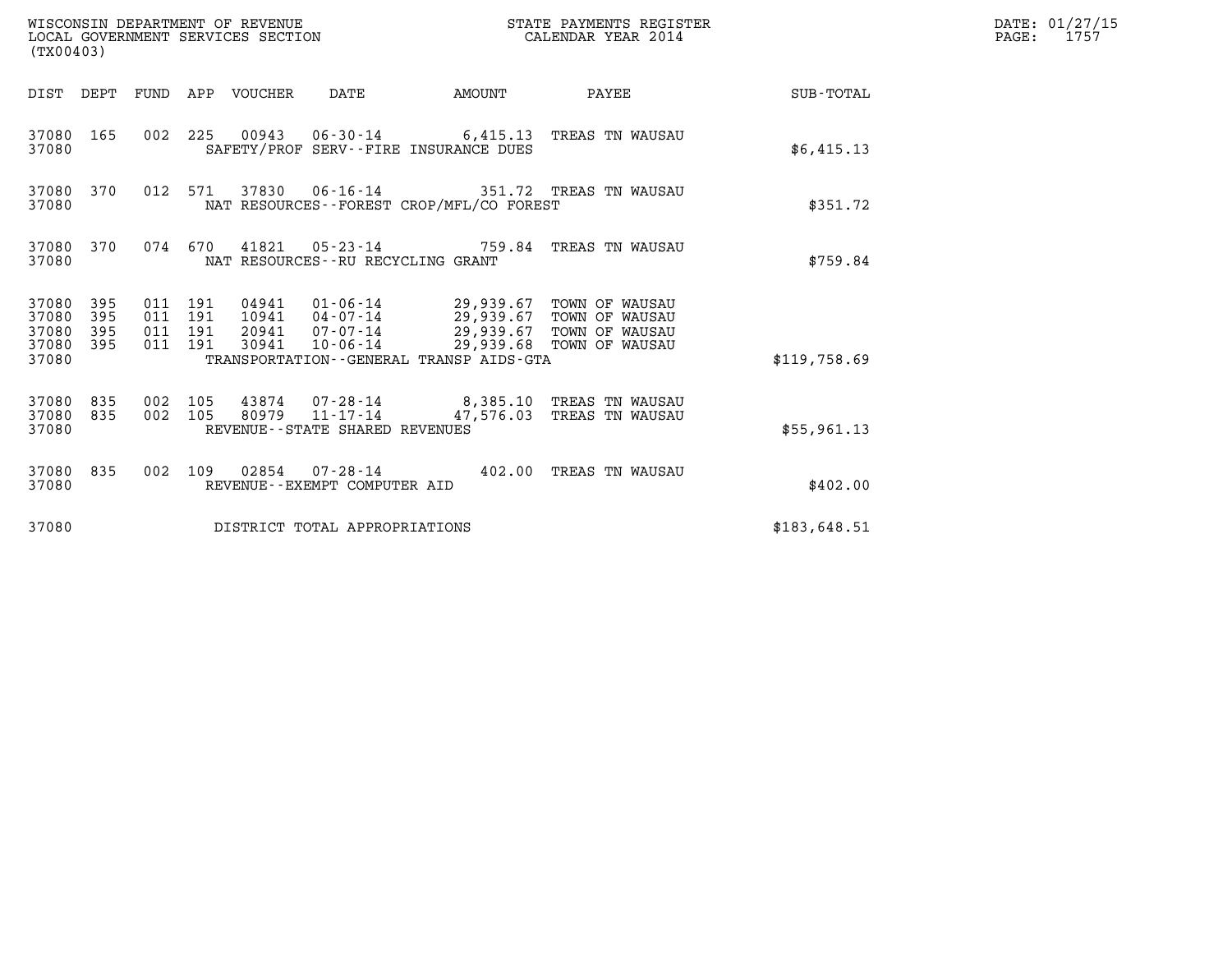| (TX00403)                                    |           |                    |                            |                | WISCONSIN DEPARTMENT OF REVENUE<br>LOCAL GOVERNMENT SERVICES SECTION |                                          | STATE PAYMENTS REGISTER<br>CALENDAR YEAR 2014                                                                                                                               |              | DATE: 01/27/15<br>1758<br>$\mathtt{PAGE}$ : |
|----------------------------------------------|-----------|--------------------|----------------------------|----------------|----------------------------------------------------------------------|------------------------------------------|-----------------------------------------------------------------------------------------------------------------------------------------------------------------------------|--------------|---------------------------------------------|
|                                              |           |                    | DIST DEPT FUND APP VOUCHER |                | DATE                                                                 |                                          | AMOUNT PAYEE                                                                                                                                                                | SUB-TOTAL    |                                             |
| 37082 165<br>37082                           |           |                    |                            |                |                                                                      | SAFETY/PROF SERV--FIRE INSURANCE DUES    | 002 225 00944 06-30-14 7,099.48 TREAS TN WESTON                                                                                                                             | \$7.099.48   |                                             |
| 37082                                        | 37082 370 |                    | 000 001                    | 01DNR          |                                                                      | NAT RESOURCES-SEVERANCE/YIELD/WITHDRAWAL | 06-19-14 86.47 TREAS TOWN WESTON                                                                                                                                            | \$86.47      |                                             |
|                                              |           |                    |                            |                |                                                                      |                                          | 37082 370 002 503 16611 01-30-14 383.77 TREAS TN WESTON<br>TOWN SHARE 9.88                                                                                                  |              |                                             |
| 37082                                        |           |                    |                            |                |                                                                      | NAT RESOURCES--AIDS IN LIEU OF TAXES     |                                                                                                                                                                             | \$383.77     |                                             |
| 37082                                        | 37082 370 |                    | 012 571                    |                |                                                                      | NAT RESOURCES--FOREST CROP/MFL/CO FOREST | 37831  06-16-14  105.65  TREAS  TN WESTON                                                                                                                                   | \$105.65     |                                             |
| 37082 395<br>37082<br>37082 395<br>37082 395 | 395       | 011 191<br>011 191 | 011 191<br>011 191         | 30942          | $10 - 06 - 14$                                                       |                                          | 04942   01-06-14   16,287.22   TOWN OF WESTON<br>10942   04-07-14   16,287.22   TOWN OF WESTON<br>20942   07-07-14   16,287.22   TOWN OF WESTON<br>16,287.25 TOWN OF WESTON |              |                                             |
| 37082                                        |           |                    |                            |                |                                                                      | TRANSPORTATION--GENERAL TRANSP AIDS-GTA  |                                                                                                                                                                             | \$65,148.91  |                                             |
| 37082 455<br>37082                           |           |                    |                            |                | JUSTICE - - LAW ENFORCEMENT TRAINING                                 |                                          | 002 231 01366 02-18-14 4,000.00 TREAS TN WESTON                                                                                                                             | \$4,000.00   |                                             |
| 37082 835<br>37082 835<br>37082              |           | 002 105            | 002 105                    | 43875<br>80980 | REVENUE--STATE SHARED REVENUES                                       |                                          | 07-28-14 21,670.76 TREAS TN WESTON<br>11-17-14 122,897.06 TREAS TN WESTON                                                                                                   | \$144,567.82 |                                             |
| 37082                                        | 37082 835 |                    |                            |                | 002 109 02855 07-28-14<br>REVENUE--EXEMPT COMPUTER AID               |                                          | 5.00 TREAS TN WESTON                                                                                                                                                        | \$5.00       |                                             |
| 37082                                        |           |                    |                            |                | DISTRICT TOTAL APPROPRIATIONS                                        |                                          |                                                                                                                                                                             | \$221,397.10 |                                             |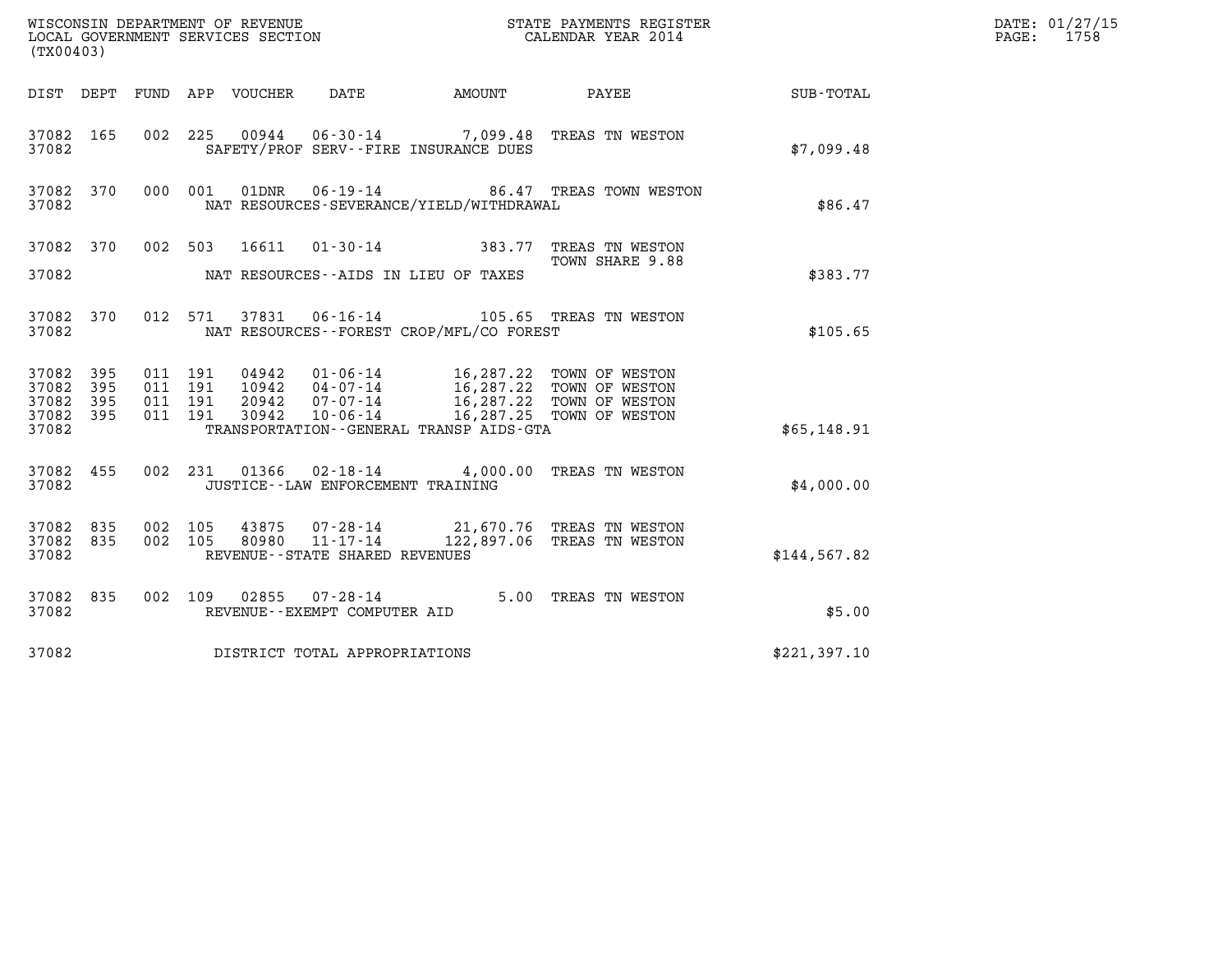| (TX00403)                                                                                          | WISCONSIN DEPARTMENT OF REVENUE<br>LOCAL GOVERNMENT SERVICES SECTION                                                                                                         | STATE PAYMENTS REGISTER<br>CALENDAR YEAR 2014 |              | DATE: 01/27/15<br>$\mathtt{PAGE:}$<br>1759 |
|----------------------------------------------------------------------------------------------------|------------------------------------------------------------------------------------------------------------------------------------------------------------------------------|-----------------------------------------------|--------------|--------------------------------------------|
| DIST DEPT FUND APP VOUCHER                                                                         | DATE                                                                                                                                                                         | AMOUNT<br>PAYEE SUB-TOTAL                     |              |                                            |
| 002 225<br>37084 165<br>37084                                                                      | 00945  06-30-14  2,192.29  TREAS TN WIEN<br>SAFETY/PROF SERV--FIRE INSURANCE DUES                                                                                            |                                               | \$2,192.29   |                                            |
| 000 001<br>37084 370<br>37084                                                                      | NAT RESOURCES-SEVERANCE/YIELD/WITHDRAWAL                                                                                                                                     | 02DNR  09-11-14   1,182.21 TREAS TOWN WIEN    | \$1,182.21   |                                            |
| 37084 370<br>37084                                                                                 | 012 571 37832 06-16-14 160.65 TREAS TN WIEN<br>NAT RESOURCES--FOREST CROP/MFL/CO FOREST                                                                                      |                                               | \$160.65     |                                            |
| 37084 370<br>37084                                                                                 | 074 670 41822 05-23-14 1,425.40 TREAS TN WIEN<br>NAT RESOURCES--RU RECYCLING GRANT                                                                                           |                                               | \$1,425.40   |                                            |
| 37084 395<br>011 191<br>37084<br>395<br>011 191<br>395<br>011 191<br>37084<br>37084 395<br>011 191 | 04943  01-06-14  21,757.46  TOWN OF WIEN<br>10943  04-07-14  21,757.46  TOWN OF WIEN<br>20943  07-07-14  21,757.46  TOWN OF WIEN<br>30943  10-06-14  21,757.49  TOWN OF WIEN |                                               |              |                                            |
| 37084                                                                                              | TRANSPORTATION--GENERAL TRANSP AIDS-GTA                                                                                                                                      |                                               | \$87,029.87  |                                            |
| 37084 505<br>002 174<br>37084                                                                      | DOA--TRANSMISSION LINE FEE DISTRIBUTION                                                                                                                                      | 58920  04-30-14  39,070.00  TREAS TN WIEN     | \$39,070.00  |                                            |
| 37084 835<br>002 105<br>37084 835<br>002 105<br>37084                                              | 43876  07-28-14  7,238.41 TREAS TN WIEN<br>80981  11-17-14  41,023.84 TREAS TN WIEN<br>REVENUE--STATE SHARED REVENUES                                                        |                                               | \$48, 262.25 |                                            |
| 37084 835<br>37084                                                                                 | 002 109 02856 07-28-14 32.00 TREAS TN WIEN<br>REVENUE--EXEMPT COMPUTER AID                                                                                                   |                                               | \$32.00      |                                            |
| 37084                                                                                              | DISTRICT TOTAL APPROPRIATIONS                                                                                                                                                |                                               | \$179,354.67 |                                            |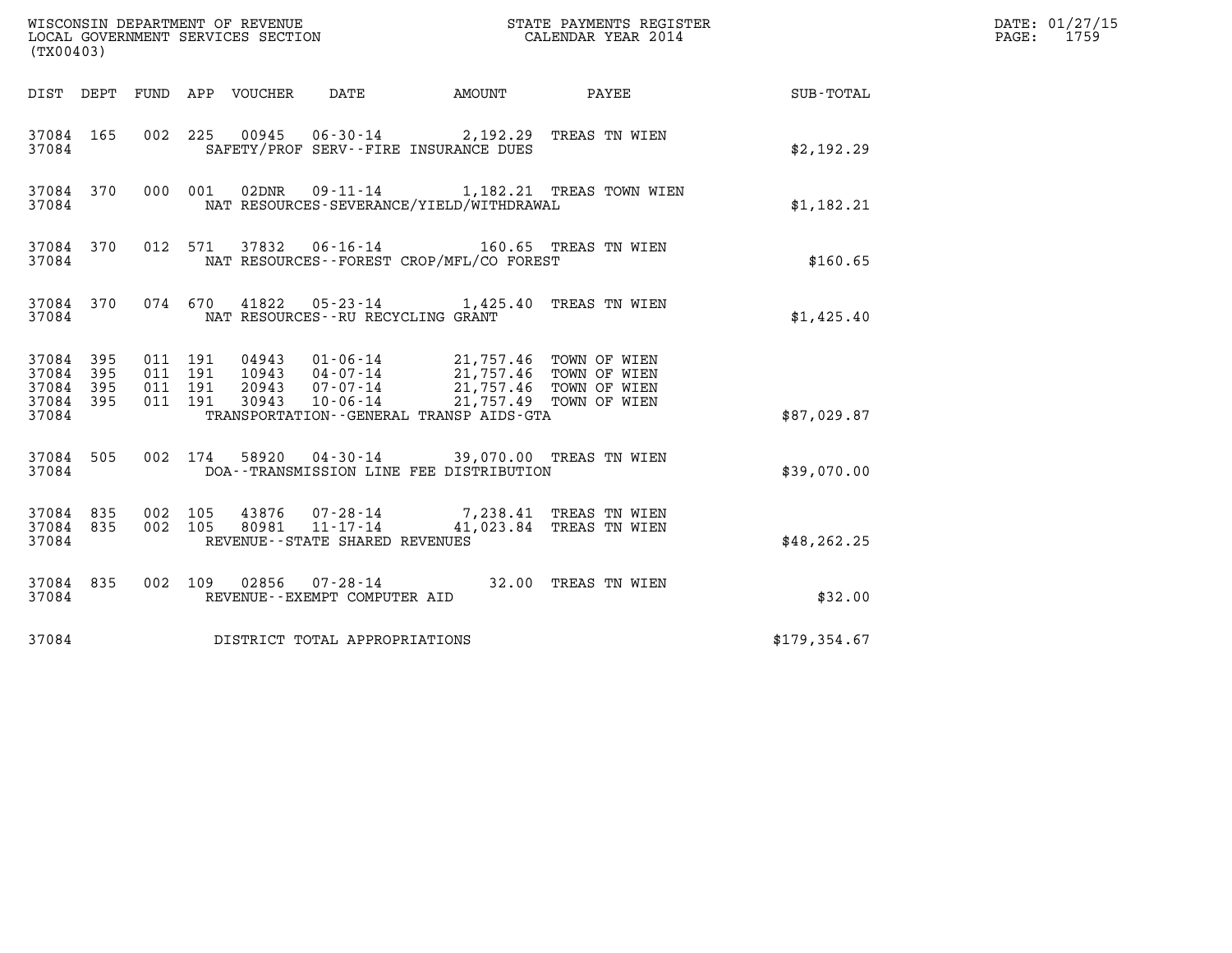| (TX00403)                                         |                        |                                          |         |               |                                                                    |                                              |                                                                                                                                                                                |               | DATE: 01/27/15<br>PAGE: 1760 |
|---------------------------------------------------|------------------------|------------------------------------------|---------|---------------|--------------------------------------------------------------------|----------------------------------------------|--------------------------------------------------------------------------------------------------------------------------------------------------------------------------------|---------------|------------------------------|
|                                                   |                        |                                          |         |               |                                                                    |                                              | DIST DEPT FUND APP VOUCHER DATE AMOUNT PAYEE TOTAL                                                                                                                             |               |                              |
| 37102 165<br>37102                                |                        |                                          |         | 002 225 00946 |                                                                    | SAFETY/PROF SERV--FIRE INSURANCE DUES        | 06-30-14 2,174.32 TREAS VIL ATHENS                                                                                                                                             | \$2,174.32    |                              |
| 37102                                             | 37102 370              |                                          |         | 012 571 37833 |                                                                    | NAT RESOURCES--FOREST CROP/MFL/CO FOREST     | 06-16-14 16.00 TREAS VIL ATHENS                                                                                                                                                | \$16.00       |                              |
| 37102                                             |                        |                                          |         |               | NAT RESOURCES--RU RECYCLING GRANT                                  |                                              | 37102 370 074 670 41823 05-23-14 3,607.48 TREAS VIL ATHENS                                                                                                                     | \$3,607.48    |                              |
| 37102<br>37102<br>37102 395<br>37102 395<br>37102 | 395<br>395             | 011 191<br>011 191<br>011 191<br>011 191 |         |               |                                                                    | TRANSPORTATION - - GENERAL TRANSP AIDS - GTA | 04944 01-06-14 14,791.98 VILLAGE OF ATHENS<br>10944 04-07-14 14,791.98 VILLAGE OF ATHENS<br>20944 07-07-14 14,791.98 VILLAGE OF ATHENS<br>10-06-14 14,791.99 VILLAGE OF ATHENS | \$59,167.93   |                              |
| 37102                                             | 37102 395              |                                          |         |               |                                                                    | TRANSPORTATION - - LRIP/TRIP/MSIP GRANTS     | 011  278  98748  01-03-14  38,527.57  TREAS VIL ATHENS                                                                                                                         | \$38,527.57   |                              |
| 37102 435<br>37102                                |                        |                                          |         |               |                                                                    | HS--AMBULANCE FUNDING ASSISTANCE GRANTS      | 005 162 01HSD 09-08-14 3,709.98 TREAS VILL ATHENS                                                                                                                              | \$3,709.98    |                              |
| 37102 455<br>37102                                |                        |                                          |         |               | JUSTICE - - LAW ENFORCEMENT TRAINING                               |                                              | 002 231 01088 02-11-14 800.00 TREAS VIL ATHENS                                                                                                                                 | \$800.00      |                              |
| 37102                                             | 37102 835<br>37102 835 | 002 105                                  | 002 105 |               | 43877 07-28-14<br>80982 11-17-14<br>REVENUE--STATE SHARED REVENUES |                                              | 48,463.87 TREAS VIL ATHENS<br>229,901.91 TREAS VIL ATHENS                                                                                                                      | \$278, 365.78 |                              |
| 37102 835<br>37102                                | 37102 835              | 002 109                                  | 002 109 | 02857         | REVENUE--EXEMPT COMPUTER AID                                       |                                              | 07-28-14 1,098.00 TREAS VIL ATHENS<br>05184  07-28-14  330.00 TREAS VIL ATHENS                                                                                                 | \$1,428.00    |                              |
| 37102                                             | 37102 835              |                                          |         |               | REVENUE--LOTTERY CREDIT -                                          |                                              | 021 363 36206 03-24-14 939.48 TREAS VIL ATHENS                                                                                                                                 | \$939.48      |                              |
| 37102                                             |                        |                                          |         |               | DISTRICT TOTAL APPROPRIATIONS                                      |                                              |                                                                                                                                                                                | \$388,736.54  |                              |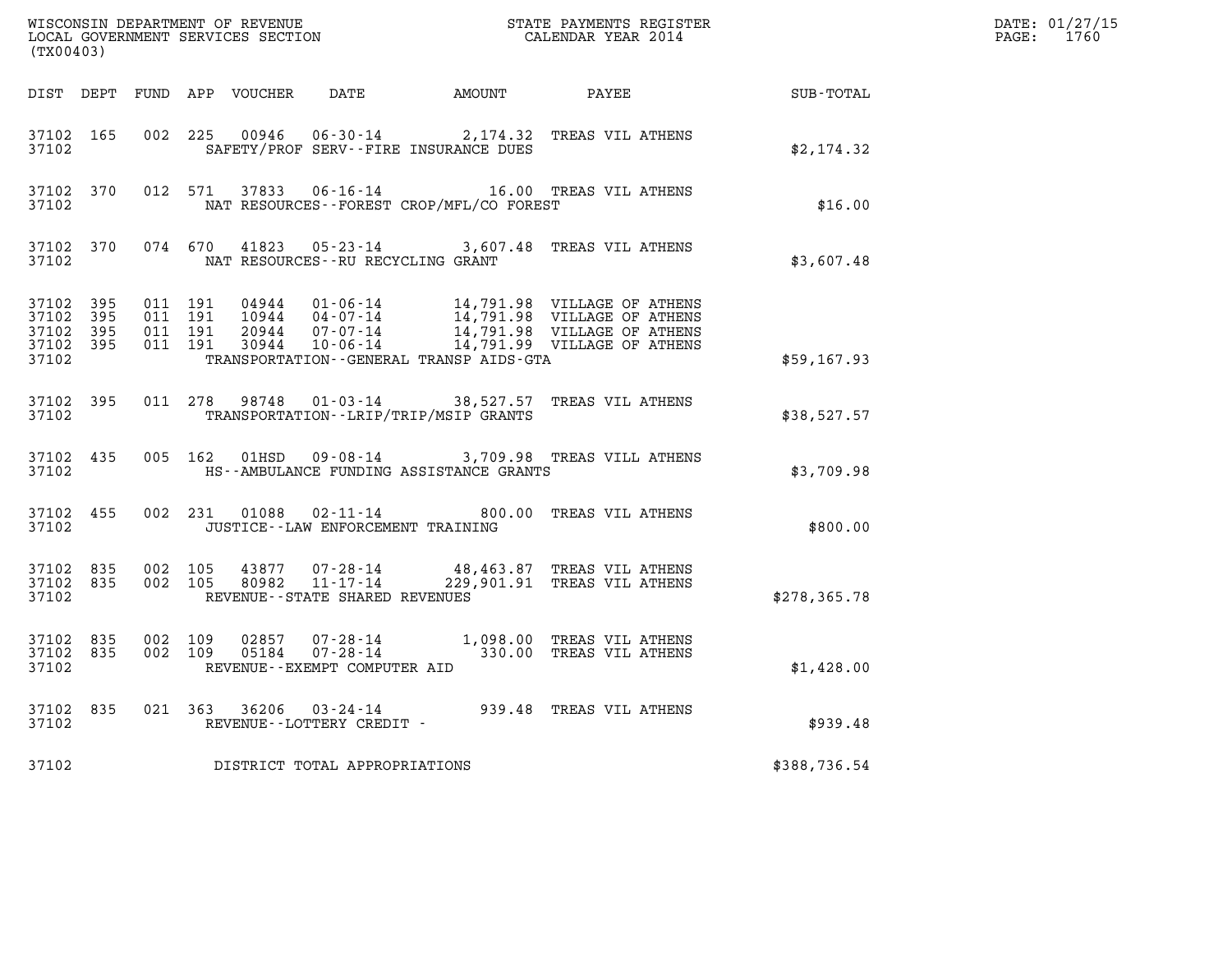| (TX00403)                                 |                          |                                          |            | LOCAL GOVERNMENT SERVICES SECTION | WISCONSIN DEPARTMENT OF REVENUE                                               |          | STATE PAYMENTS REGISTER<br>CALENDAR YEAR 2014                                                                                          |             | DATE: 01/27/15<br>$\mathtt{PAGE:}$<br>1761 |
|-------------------------------------------|--------------------------|------------------------------------------|------------|-----------------------------------|-------------------------------------------------------------------------------|----------|----------------------------------------------------------------------------------------------------------------------------------------|-------------|--------------------------------------------|
|                                           | DIST DEPT                |                                          |            | FUND APP VOUCHER                  | DATE                                                                          | AMOUNT   | PAYEE                                                                                                                                  | SUB-TOTAL   |                                            |
| 37106 165<br>37106                        |                          |                                          |            |                                   | SAFETY/PROF SERV--FIRE INSURANCE DUES                                         |          | 002 225 00947 06-30-14 1,006.30 TREAS VIL BROKAW                                                                                       | \$1,006.30  |                                            |
| 37106                                     | 37106 370                |                                          | 074 670    |                                   | 41824  05-23-14  316.61 TREAS VIL BROKAW<br>NAT RESOURCES--RU RECYCLING GRANT | \$316.61 |                                                                                                                                        |             |                                            |
| 37106<br>37106<br>37106<br>37106<br>37106 | 395<br>395<br>395<br>395 | 011 191<br>011 191<br>011 191<br>011 191 |            | 04945<br>10945<br>20945<br>30945  | $07 - 07 - 14$<br>10-06-14<br>TRANSPORTATION - - GENERAL TRANSP AIDS - GTA    |          | 01-06-14 3,251.26 VILLAGE OF BROKAW<br>04-07-14 3,251.26 VILLAGE OF BROKAW<br>3,251.26 VILLAGE OF BROKAW<br>3,251.27 VILLAGE OF BROKAW | \$13,005.05 |                                            |
| 37106<br>37106 835<br>37106               | 835                      | 002 105<br>002 105                       |            | 80983                             | REVENUE--STATE SHARED REVENUES                                                |          | 43878  07-28-14  39,941.79  TREAS VIL BROKAW<br>11-17-14 14,664.06 TREAS VIL BROKAW                                                    | \$54,605.85 |                                            |
| 37106<br>37106<br>37106                   | 835<br>835               | 002<br>002                               | 109<br>109 | 02858<br>05185                    | REVENUE--EXEMPT COMPUTER AID                                                  |          | 07-28-14 26,289.00 TREAS VIL BROKAW<br>07-28-14 602.00 TREAS VIL BROKAW                                                                | \$26,891.00 |                                            |
| 37106                                     |                          |                                          |            |                                   | DISTRICT TOTAL APPROPRIATIONS                                                 |          |                                                                                                                                        | \$95,824.81 |                                            |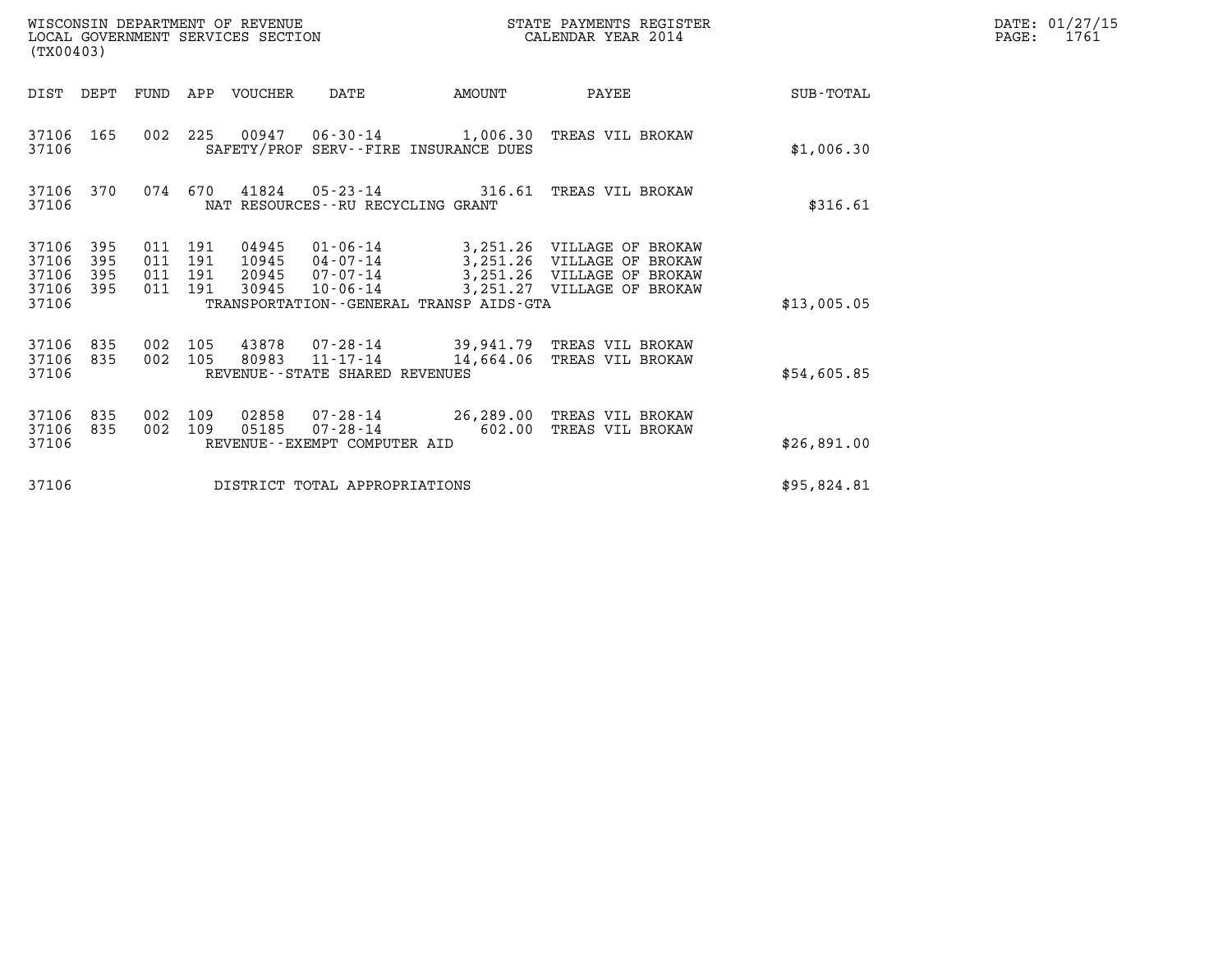| (TX00403)                                         |                                                                                                                                                                                                                                                                                          |                    |  |                                 | WISCONSIN DEPARTMENT OF REVENUE<br>LOCAL GOVERNMENT SERVICES SECTION |               | STATE PAYMENTS REGISTER<br>CALENDAR YEAR 2014                             |                  | DATE: 01/27/15<br>PAGE: 1762 |
|---------------------------------------------------|------------------------------------------------------------------------------------------------------------------------------------------------------------------------------------------------------------------------------------------------------------------------------------------|--------------------|--|---------------------------------|----------------------------------------------------------------------|---------------|---------------------------------------------------------------------------|------------------|------------------------------|
|                                                   |                                                                                                                                                                                                                                                                                          |                    |  | DIST DEPT FUND APP VOUCHER DATE |                                                                      | <b>AMOUNT</b> | PAYEE                                                                     | <b>SUB-TOTAL</b> |                              |
| 37121 165<br>37121                                |                                                                                                                                                                                                                                                                                          |                    |  |                                 | SAFETY/PROF SERV--FIRE INSURANCE DUES                                |               | 002 225 00948 06-30-14 3,018.89 TREAS VIL EDGAR                           | \$3,018.89       |                              |
| 37121 370<br>37121                                |                                                                                                                                                                                                                                                                                          |                    |  |                                 | NAT RESOURCES - - RU RECYCLING GRANT                                 |               | 074 670 41825 05-23-14 5,111.32 TREAS VIL EDGAR                           | \$5,111.32       |                              |
| 37121 395<br>37121<br>37121<br>37121 395<br>37121 | 011 191<br>04946  01-06-14  16,399.35  VILLAGE OF EDGAR<br>10946 04-07-14 16,399.35 VILLAGE OF EDGAR<br>20946 07-07-14 16,399.35 VILLAGE OF EDGAR<br>30946 10-06-14 16,399.36 VILLAGE OF EDGAR<br>011 191<br>395<br>395<br>011 191<br>011 191<br>TRANSPORTATION--GENERAL TRANSP AIDS-GTA |                    |  |                                 |                                                                      |               |                                                                           | \$65,597.41      |                              |
| 37121 455<br>37121                                |                                                                                                                                                                                                                                                                                          |                    |  |                                 | JUSTICE - - LAW ENFORCEMENT TRAINING                                 |               | 002 231 01355 02-18-14 480.00 TREAS VIL EDGAR                             | \$480.00         |                              |
| 37121 835<br>37121 835<br>37121                   |                                                                                                                                                                                                                                                                                          | 002 105<br>002 105 |  |                                 | 80984 11-17-14<br>REVENUE - - STATE SHARED REVENUES                  |               | 43879  07-28-14  48,979.97  TREAS VIL EDGAR<br>277,553.17 TREAS VIL EDGAR | \$326,533.14     |                              |
| 37121 835<br>37121 835<br>37121                   |                                                                                                                                                                                                                                                                                          | 002 109<br>002 109 |  | 02860<br>05186                  | REVENUE--EXEMPT COMPUTER AID                                         |               | 07-28-14 722.00 TREAS VIL EDGAR<br>07-28-14 283.00 TREAS VIL EDGAR        | \$1,005.00       |                              |
| 37121 835<br>37121                                |                                                                                                                                                                                                                                                                                          |                    |  |                                 | REVENUE--LOTTERY CREDIT -                                            |               | 021 363 36207 03-24-14 6,778.24 TREAS VIL EDGAR                           | \$6,778.24       |                              |
| 37121                                             |                                                                                                                                                                                                                                                                                          |                    |  |                                 | DISTRICT TOTAL APPROPRIATIONS                                        |               |                                                                           | \$408,524.00     |                              |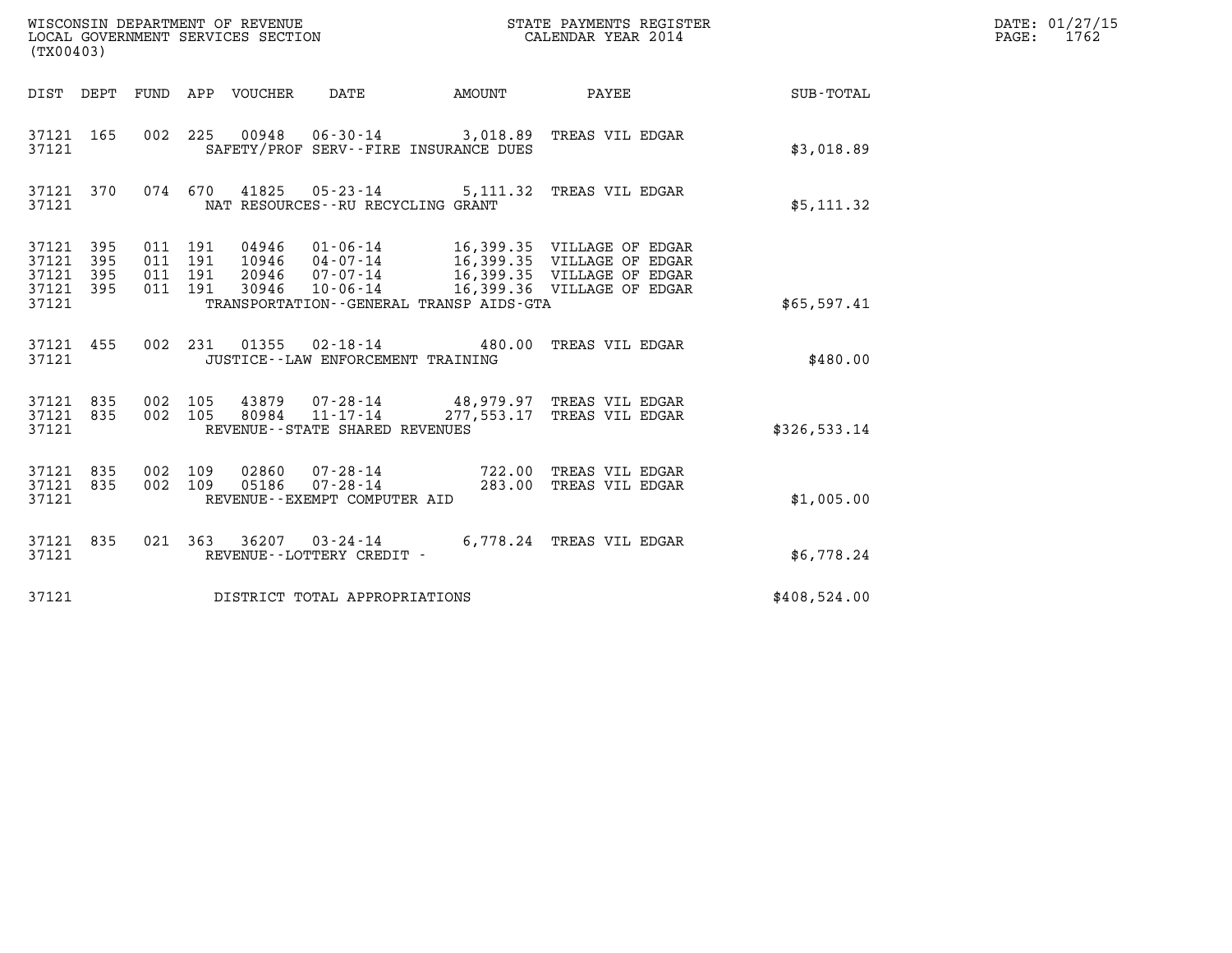| DATE: | 01/27/15 |
|-------|----------|
| PAGE: | 1763     |

| WISCONSIN DEPARTMENT OF REVENUE<br>LOCAL GOVERNMENT SERVICES SECTION<br>(TX00403) |                                           |                          |                          |                          |                                  |                                                                                                                 |                            | STATE PAYMENTS REGISTER<br>CALENDAR YEAR 2014                                               | DATE: 01/27/15<br>PAGE:<br>1763 |  |
|-----------------------------------------------------------------------------------|-------------------------------------------|--------------------------|--------------------------|--------------------------|----------------------------------|-----------------------------------------------------------------------------------------------------------------|----------------------------|---------------------------------------------------------------------------------------------|---------------------------------|--|
|                                                                                   | DIST                                      | DEPT                     | FUND                     | APP                      | VOUCHER                          | DATE                                                                                                            | AMOUNT                     | PAYEE                                                                                       | SUB-TOTAL                       |  |
|                                                                                   | 37122<br>37122                            | 370                      | 074                      | 670                      | 41826                            | $05 - 23 - 14$<br>NAT RESOURCES - - RU RECYCLING GRANT                                                          | 652.88                     | TREAS VIL ELDERON                                                                           | \$652.88                        |  |
|                                                                                   | 37122<br>37122<br>37122<br>37122<br>37122 | 395<br>395<br>395<br>395 | 011<br>011<br>011<br>011 | 191<br>191<br>191<br>191 | 04947<br>10947<br>20947<br>30947 | $01 - 06 - 14$<br>$04 - 07 - 14$<br>$07 - 07 - 14$<br>$10 - 06 - 14$<br>TRANSPORTATION--GENERAL TRANSP AIDS-GTA | 709.19<br>709.19<br>709.19 | VILLAGE OF ELDERON<br>VILLAGE OF ELDERON<br>VILLAGE OF ELDERON<br>709.21 VILLAGE OF ELDERON | \$2,836.78                      |  |
|                                                                                   | 37122<br>37122<br>37122                   | 835<br>835               | 002<br>002               | 105<br>105               | 43880<br>80985                   | $07 - 28 - 14$<br>11-17-14<br>REVENUE--STATE SHARED REVENUES                                                    | 31,817.71                  | 5,614.89 TREAS VIL ELDERON<br>TREAS VIL ELDERON                                             | \$37,432.60                     |  |
|                                                                                   | 37122<br>37122                            | 835                      | 021                      | 363                      | 36208                            | $03 - 24 - 14$<br>REVENUE - - LOTTERY CREDIT -                                                                  | 183.04                     | TREAS VIL ELDERON                                                                           | \$183.04                        |  |
|                                                                                   | 37122                                     |                          |                          |                          |                                  | DISTRICT TOTAL APPROPRIATIONS                                                                                   |                            |                                                                                             | \$41, 105.30                    |  |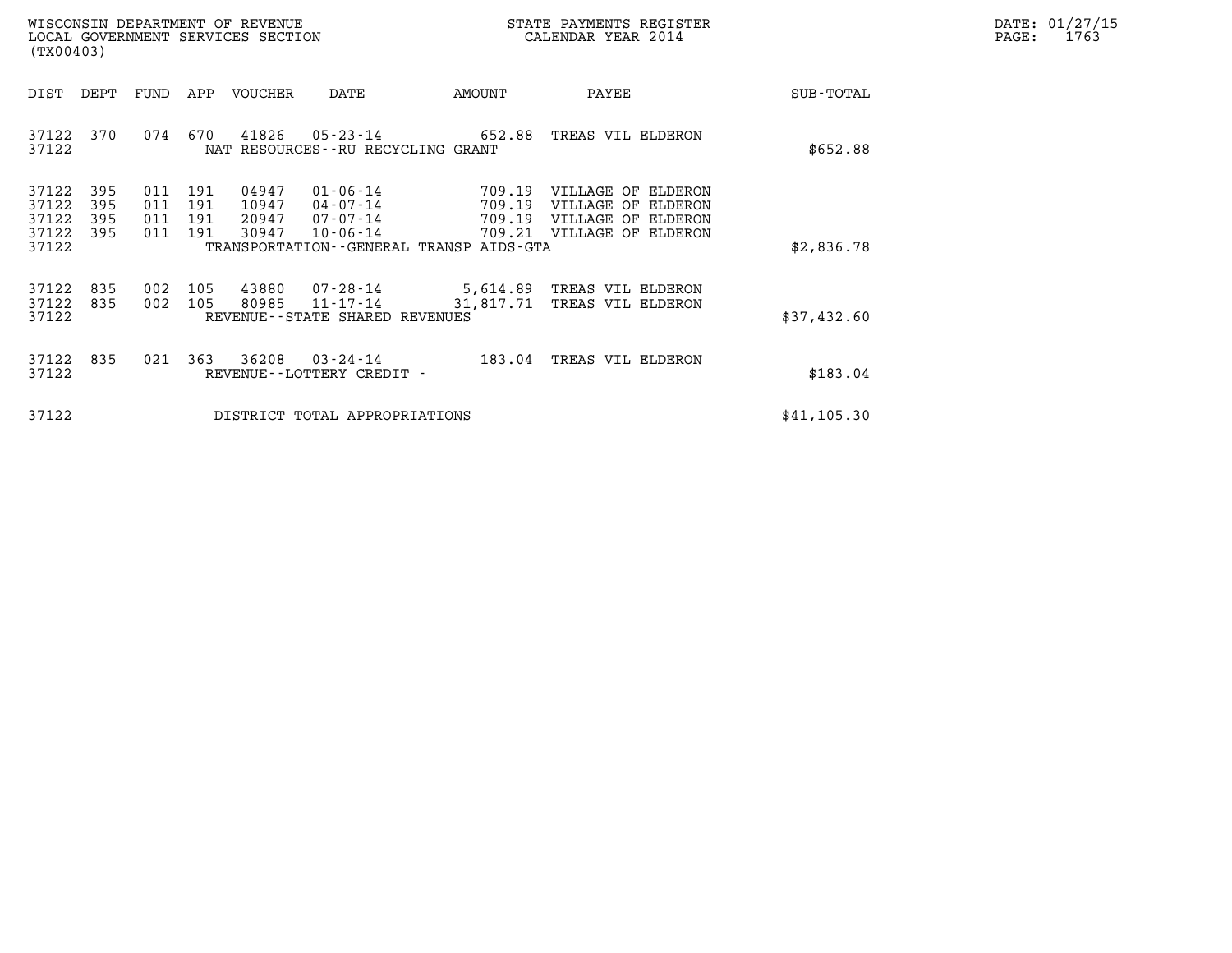| (TX00403)                                 |                          |     |                                          | WISCONSIN DEPARTMENT OF REVENUE<br>LOCAL GOVERNMENT SERVICES SECTION |                                                     |                                         | STATE PAYMENTS REGISTER<br>CALENDAR YEAR 2014                                                                                              | DATE: 01/27/15<br>$\mathtt{PAGE:}$<br>1764 |  |
|-------------------------------------------|--------------------------|-----|------------------------------------------|----------------------------------------------------------------------|-----------------------------------------------------|-----------------------------------------|--------------------------------------------------------------------------------------------------------------------------------------------|--------------------------------------------|--|
| DIST DEPT                                 |                          |     |                                          | FUND APP VOUCHER                                                     | DATE                                                | AMOUNT                                  | PAYEE                                                                                                                                      | SUB-TOTAL                                  |  |
| 37126 165<br>37126                        |                          |     |                                          |                                                                      |                                                     | SAFETY/PROF SERV--FIRE INSURANCE DUES   | 002  225  00949  06-30-14  251.57  TREAS VIL FENWOOD                                                                                       | \$251.57                                   |  |
| 37126 370<br>37126                        |                          |     |                                          |                                                                      | NAT RESOURCES--RU RECYCLING GRANT                   |                                         | 074  670  41827  05-23-14  283.65  TREAS VIL FENWOOD                                                                                       | \$283.65                                   |  |
| 37126<br>37126<br>37126<br>37126<br>37126 | 395<br>395<br>395<br>395 |     | 011 191<br>011 191<br>011 191<br>011 191 | 04948<br>10948<br>20948<br>30948                                     | 07-07-14<br>$10 - 06 - 14$                          | TRANSPORTATION--GENERAL TRANSP AIDS-GTA | 01-06-14 1,074.37 VILLAGE OF FENWOOD<br>04-07-14 1,074.37 VILLAGE OF FENWOOD<br>1,074.37 VILLAGE OF FENWOOD<br>1,074.40 VILLAGE OF FENWOOD | \$4,297.51                                 |  |
| 37126 835<br>37126<br>37126               | 835                      |     | 002 105<br>002 105                       |                                                                      | 80986 11-17-14<br>REVENUE - - STATE SHARED REVENUES |                                         | 43881  07-28-14  8,843.00 TREAS VIL FENWOOD<br>50,110.31 TREAS VIL FENWOOD                                                                 | \$58,953.31                                |  |
| 37126 835<br>37126                        |                          | 002 |                                          |                                                                      | REVENUE--EXEMPT COMPUTER AID                        |                                         | 109  02861  07-28-14   6.00 TREAS VIL FENWOOD                                                                                              | \$6.00                                     |  |
| 37126                                     |                          |     |                                          |                                                                      | DISTRICT TOTAL APPROPRIATIONS                       |                                         |                                                                                                                                            | \$63,792.04                                |  |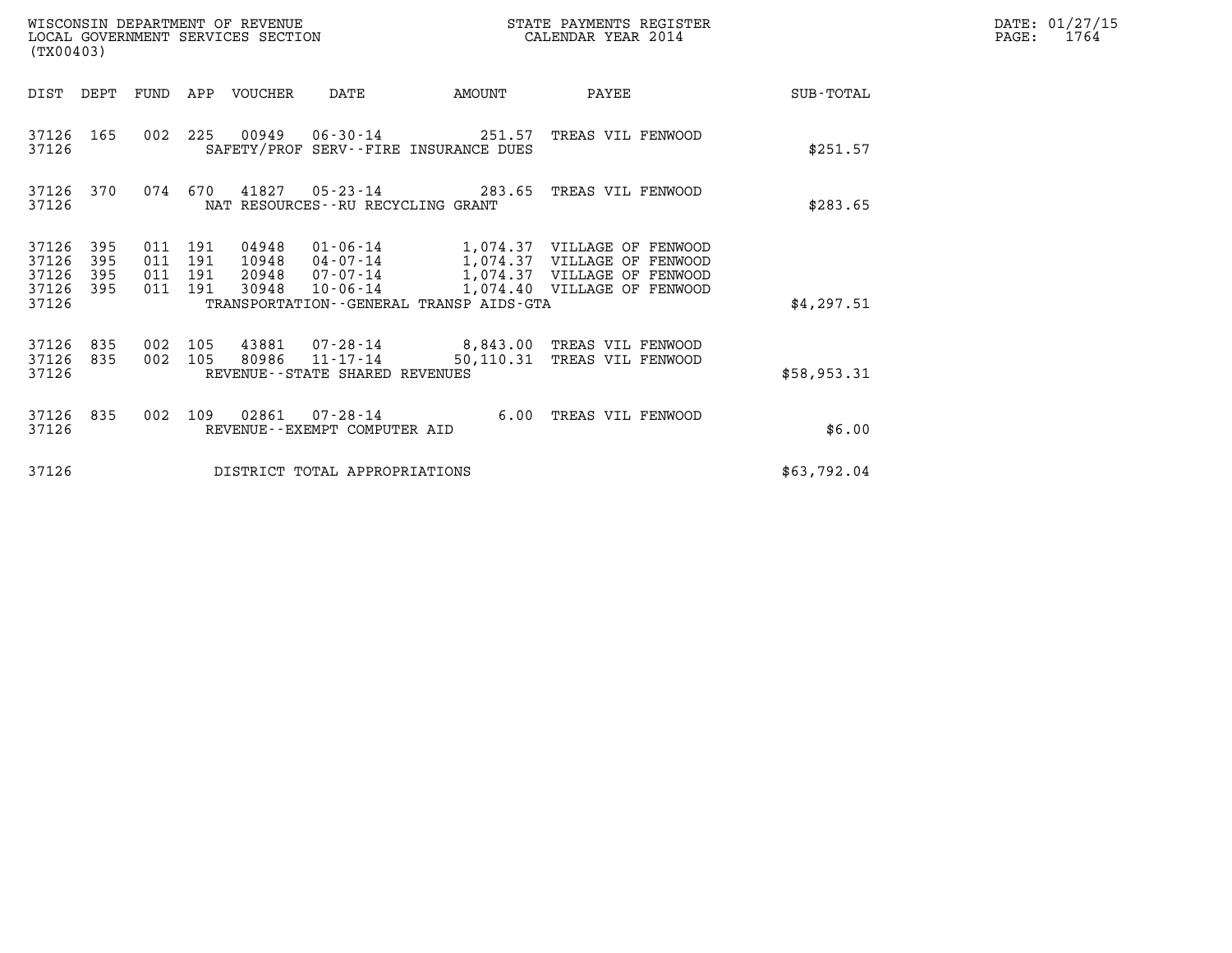| (TX00403)               |            |                |     |                |                                                            |                                            |                                                                                                                           | DATE: 01/27/15<br>PAGE: 1765 |  |
|-------------------------|------------|----------------|-----|----------------|------------------------------------------------------------|--------------------------------------------|---------------------------------------------------------------------------------------------------------------------------|------------------------------|--|
|                         |            |                |     |                |                                                            |                                            |                                                                                                                           |                              |  |
| 37136                   |            |                |     |                |                                                            | SAFETY/PROF SERV--FIRE INSURANCE DUES      | 37136 165 002 225 00950 06-30-14 1,383.66 TREAS VIL HATLEY                                                                | \$1,383.66                   |  |
|                         |            |                |     |                |                                                            | 37136 NAT RESOURCES--AIDS IN LIEU OF TAXES | 37136 370 002 503 16981 02-14-14 414.26 TREAS VIL HATLEY<br>VILL SHARE 53.40<br>VILL SHARE 53.40                          | \$414.26                     |  |
|                         |            |                |     |                | 37136 NAT RESOURCES--RU RECYCLING GRANT                    |                                            | 37136 370 074 670 41828 05-23-14 648.13 TREAS VIL HATLEY                                                                  | \$648.13                     |  |
|                         |            |                |     |                | 37136 NAT RESOURCES--RU CONSOLIDATED GRANT                 |                                            | 37136 370 074 673 41828 05-23-14 154.95 TREAS VIL HATLEY                                                                  | \$154.95                     |  |
|                         |            |                |     |                | 37136 NAT RESOURCES--STEWARDSHIP 2000                      |                                            | 37136 370 095 512 02530 05-01-14 46,137.63 TREAS VIL HATLEY                                                               | \$46, 137.63                 |  |
| 37136                   |            |                |     |                |                                                            | TRANSPORTATION--GENERAL TRANSP AIDS-GTA    |                                                                                                                           | \$16,385.58                  |  |
| 37136                   |            |                |     |                |                                                            | HS--AMBULANCE FUNDING ASSISTANCE GRANTS    | 37136 435 005 162 01HSD 09-08-14 4,143.66 TREAS VILL HATLEY                                                               | \$4,143.66                   |  |
| 37136                   |            |                |     |                |                                                            | HS--PREPAID MEDICAL TRANSPORT REIMBURSE    | 37136 435 005 163 01LGS 11-17-14 2,000.00 HATLEY AREA FIRE                                                                | \$2,000.00                   |  |
| 37136                   |            |                |     |                | REVENUE--STATE SHARED REVENUES                             |                                            | 37136 835 002 105 43882 07-28-14 3,314.58 TREAS VIL HATLEY<br>37136 835 002 105 80987 11-17-14 16,782.64 TREAS VIL HATLEY | \$20,097.22                  |  |
| 37136<br>37136<br>37136 | 835<br>835 | 002<br>002 109 | 109 | 02862<br>05187 | 07-28-14<br>$07 - 28 - 14$<br>REVENUE--EXEMPT COMPUTER AID | 50.00                                      | TREAS VIL HATLEY<br>25.00 TREAS VIL HATLEY                                                                                | \$75.00                      |  |
| 37136                   |            |                |     |                | DISTRICT TOTAL APPROPRIATIONS                              |                                            |                                                                                                                           | \$91,440.09                  |  |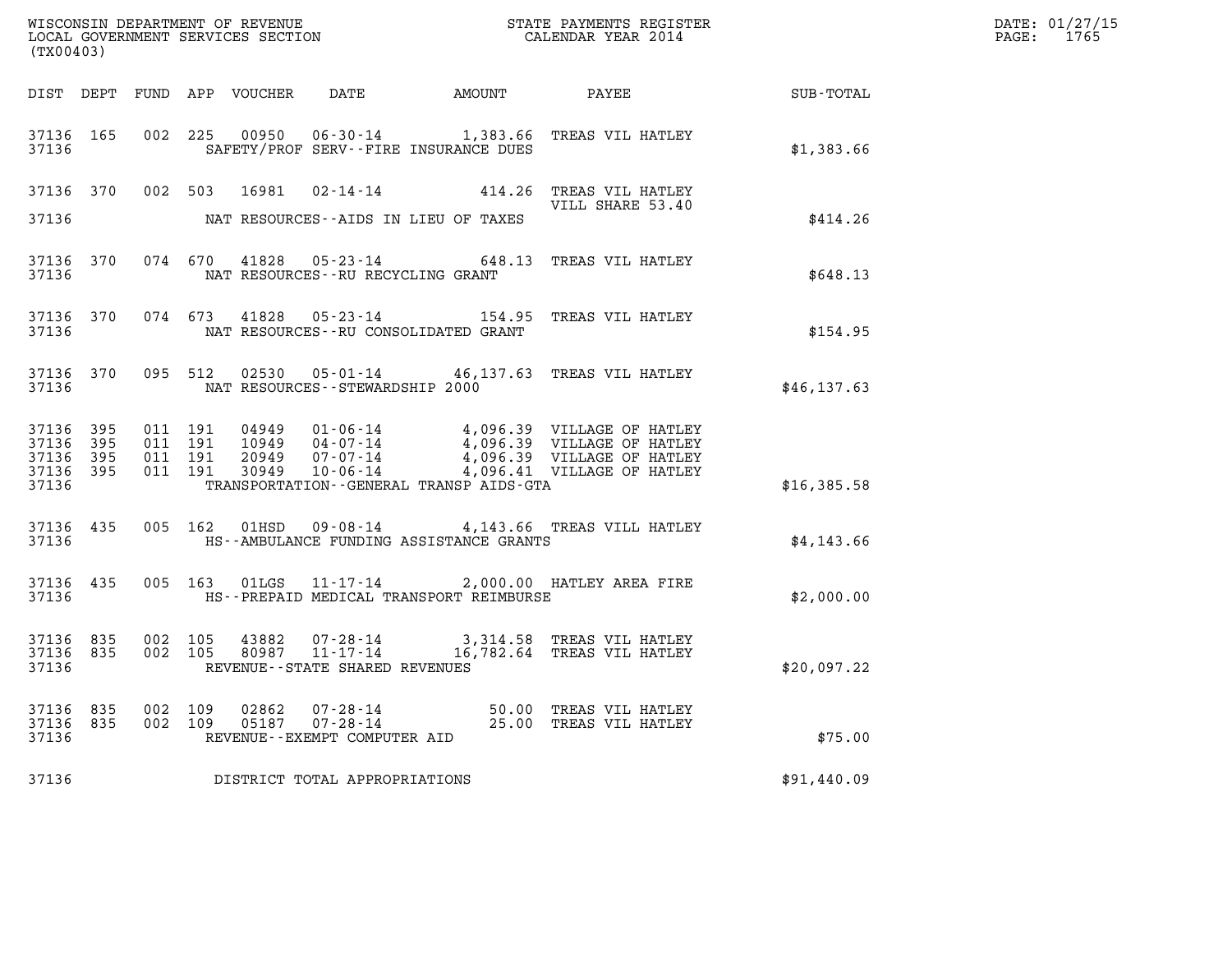| (TX00403)                                             |     |                    |                                          |                                          |                                             |                                                                                                                           |                | DATE: 01/27/15<br>PAGE: 1766 |
|-------------------------------------------------------|-----|--------------------|------------------------------------------|------------------------------------------|---------------------------------------------|---------------------------------------------------------------------------------------------------------------------------|----------------|------------------------------|
|                                                       |     |                    |                                          |                                          |                                             | DIST DEPT FUND APP VOUCHER DATE AMOUNT PAYEE SUB-TOTAL                                                                    |                |                              |
| 37145 165<br>37145                                    |     |                    |                                          |                                          | SAFETY/PROF SERV--FIRE INSURANCE DUES       | 002 225 00951 06-30-14 19,514.94 TREAS VIL KRONENWETTER                                                                   | \$19,514.94    |                              |
| 37145 370<br>37145                                    |     |                    |                                          |                                          | NAT RESOURCES-SEVERANCE/YIELD/WITHDRAWAL    | 000 001 01DNR 06-19-14 548.46 TREAS VILL KRONENWETTER                                                                     | \$548.46       |                              |
| 37145 370<br>37145 370<br>37145                       |     |                    |                                          |                                          | NAT RESOURCES -- FOREST CROP/MFL/CO FOREST  | 012 571 37834 06-16-14 983.38 TREAS VIL KRONENWETTER<br>012 571 37834 06-16-14 1,293.92 TREAS VIL KRONENWETTER            | \$2,277.30     |                              |
| 37145 370<br>37145                                    |     |                    |                                          |                                          | NAT RESOURCES--URBAN FORESTRY GRANTS        | 012 587 01290 01-07-14 5,000.00 TREAS VILLAGE OF KRONENWE                                                                 | \$5,000.00     |                              |
| 37145 370                                             |     |                    | 37145 NAT RESOURCES--RU RECYCLING GRANT  |                                          |                                             | 074 670 41829 05-23-14 26,198.25 TREAS VIL KRONENWETTER                                                                   | \$26,198.25    |                              |
| 37145 395<br>37145 395<br>37145                       |     |                    | 011 185                                  |                                          | TRANSPORTATION - - HIGHWAY SAFETY - FEDERAL | 011 185  07463  03-24-14   4,000.00 TREAS VIL KRONENWETTER<br>011 185  24346  09-17-14   11,709.00 TREAS VIL KRONENWETTER | \$15,709.00    |                              |
| 37145 395<br>37145<br>37145 395<br>37145 395<br>37145 | 395 |                    |                                          |                                          |                                             | TRANSPORTATION - GENERAL TRANSP AIDS - GTA                                                                                | \$478,580.11   |                              |
| 37145 455                                             |     |                    | 37145 JUSTICE - LAW ENFORCEMENT TRAINING |                                          |                                             | 002 231 01491 02-20-14 1,120.00 TREAS VIL KRONENWETTER                                                                    | \$1,120.00     |                              |
| 37145 505<br>37145                                    |     |                    |                                          |                                          | DOA--TRANSMISSION LINE FEE DISTRIBUTION     | 002 174 58920 04-30-14 30,174.00 TREAS VIL KRONENWETTER                                                                   | \$30,174.00    |                              |
| 37145 835<br>37145 835<br>37145                       |     | 002 105            | 43883<br>002 105<br>80988                | REVENUE - - STATE SHARED REVENUES        |                                             | 07-28-14 240,685.66 TREAS VIL KRONENWETTER<br>11-17-14 1,365,076.04 TREAS VIL KRONENWETTER                                | \$1,605,761.70 |                              |
| 37145 835<br>37145 835<br>37145                       |     | 002 109<br>002 109 | 02863                                    | 07-28-14<br>REVENUE--EXEMPT COMPUTER AID |                                             | 1,059.00 TREAS VIL KRONENWETTER<br>05188  07-28-14  86,917.00  TREAS VIL KRONENWETTER                                     | \$87,976.00    |                              |
| 37145 835<br>37145                                    |     |                    | 021 363 36209 03-24-14                   | REVENUE--LOTTERY CREDIT -                |                                             | 2,712.23 TREAS VIL KRONENWETTER                                                                                           | \$2,712.23     |                              |
| 37145                                                 |     |                    |                                          | DISTRICT TOTAL APPROPRIATIONS            |                                             |                                                                                                                           | \$2,275,571.99 |                              |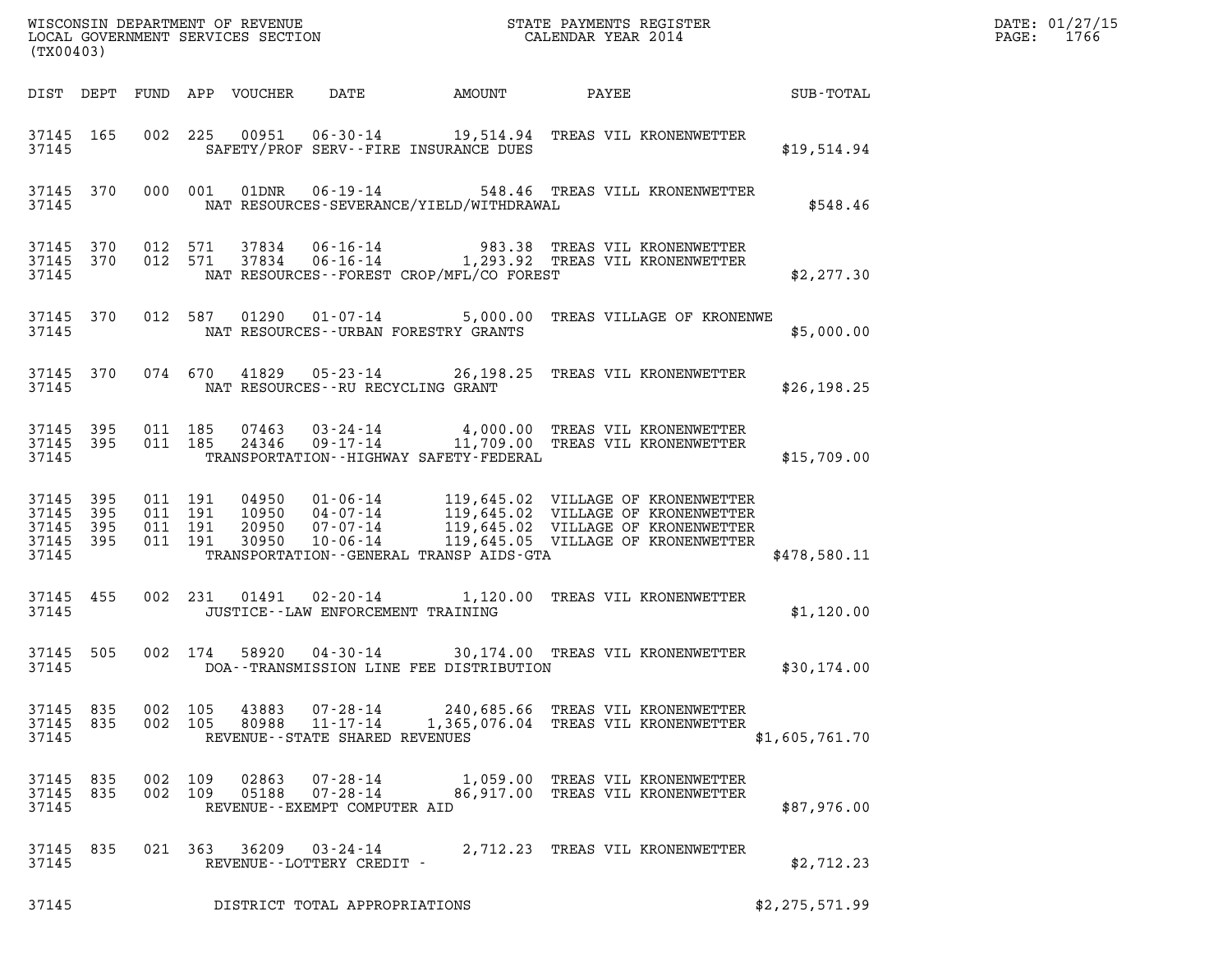| (TX00403)                                         |            |                                      |         |                            | WISCONSIN DEPARTMENT OF REVENUE<br>LOCAL GOVERNMENT SERVICES SECTION |                                             | STATE PAYMENTS REGISTER<br>CALENDAR YEAR 2014                                                                                                                        |              | DATE: 01/27/15<br>1767<br>PAGE: |
|---------------------------------------------------|------------|--------------------------------------|---------|----------------------------|----------------------------------------------------------------------|---------------------------------------------|----------------------------------------------------------------------------------------------------------------------------------------------------------------------|--------------|---------------------------------|
|                                                   |            |                                      |         | DIST DEPT FUND APP VOUCHER | DATE                                                                 | AMOUNT                                      | PAYEE                                                                                                                                                                | SUB-TOTAL    |                                 |
| 37151 165<br>37151                                |            |                                      |         |                            | SAFETY/PROF SERV--FIRE INSURANCE DUES                                |                                             | 002 225 00952 06-30-14 4,779.90 TREAS VIL MARATHON                                                                                                                   | \$4.779.90   |                                 |
| 37151 370<br>37151                                |            |                                      |         |                            | NAT RESOURCES--RU RECYCLING GRANT                                    |                                             | 074 670 41830 05-23-14 10,535.05 TREAS VIL MARATHON                                                                                                                  | \$10,535.05  |                                 |
| 37151 395<br>37151                                |            |                                      | 011 185 |                            |                                                                      | TRANSPORTATION - - HIGHWAY SAFETY - FEDERAL | 26669  10-08-14  4,000.00  TREAS VIL MARATHON CITY                                                                                                                   | \$4,000.00   |                                 |
| 37151 395<br>37151<br>37151<br>37151 395<br>37151 | 395<br>395 | 011 191<br>011 191<br>011<br>011 191 | 191     | 30951                      | 20951 07-07-14<br>$10 - 06 - 14$                                     | TRANSPORTATION--GENERAL TRANSP AIDS-GTA     | 04951  01-06-14  33,923.60  VILLAGE OF MARATHON<br>10951  04-07-14  33,923.60  VILLAGE OF MARATHON<br>33,923.60 VILLAGE OF MARATHON<br>33,923.62 VILLAGE OF MARATHON | \$135,694.42 |                                 |
| 37151 455<br>37151                                |            |                                      |         | 002 231 01542              | $02 - 21 - 14$<br>JUSTICE - - LAW ENFORCEMENT TRAINING               |                                             | 480.00 TREAS VIL MARATHON                                                                                                                                            | \$480.00     |                                 |
| 37151 835<br>37151 835<br>37151                   |            | 002 105<br>002 105                   |         | 43884<br>80989             | 07-28-14<br>$11 - 17 - 14$<br>REVENUE - - STATE SHARED REVENUES      |                                             | 25, 294.44 TREAS VIL MARATHON<br>87, 113.14 TREAS VIL MARATHON                                                                                                       | \$112,407.58 |                                 |
| 37151 835<br>37151 835<br>37151                   |            | 002 109<br>002 109                   |         | 02864<br>05189             | 07-28-14<br>REVENUE--EXEMPT COMPUTER AID                             |                                             | 07-28-14 4,385.00 TREAS VIL MARATHON<br>3,037.00 TREAS VIL MARATHON                                                                                                  | \$7,422.00   |                                 |
| 37151 835<br>37151                                |            |                                      |         |                            | REVENUE--LOTTERY CREDIT -                                            |                                             | 021 363 36210 03-24-14 1,444.30 TREAS VIL MARATHON                                                                                                                   | \$1,444.30   |                                 |
| 37151                                             |            |                                      |         |                            | DISTRICT TOTAL APPROPRIATIONS                                        |                                             |                                                                                                                                                                      | \$276,763.25 |                                 |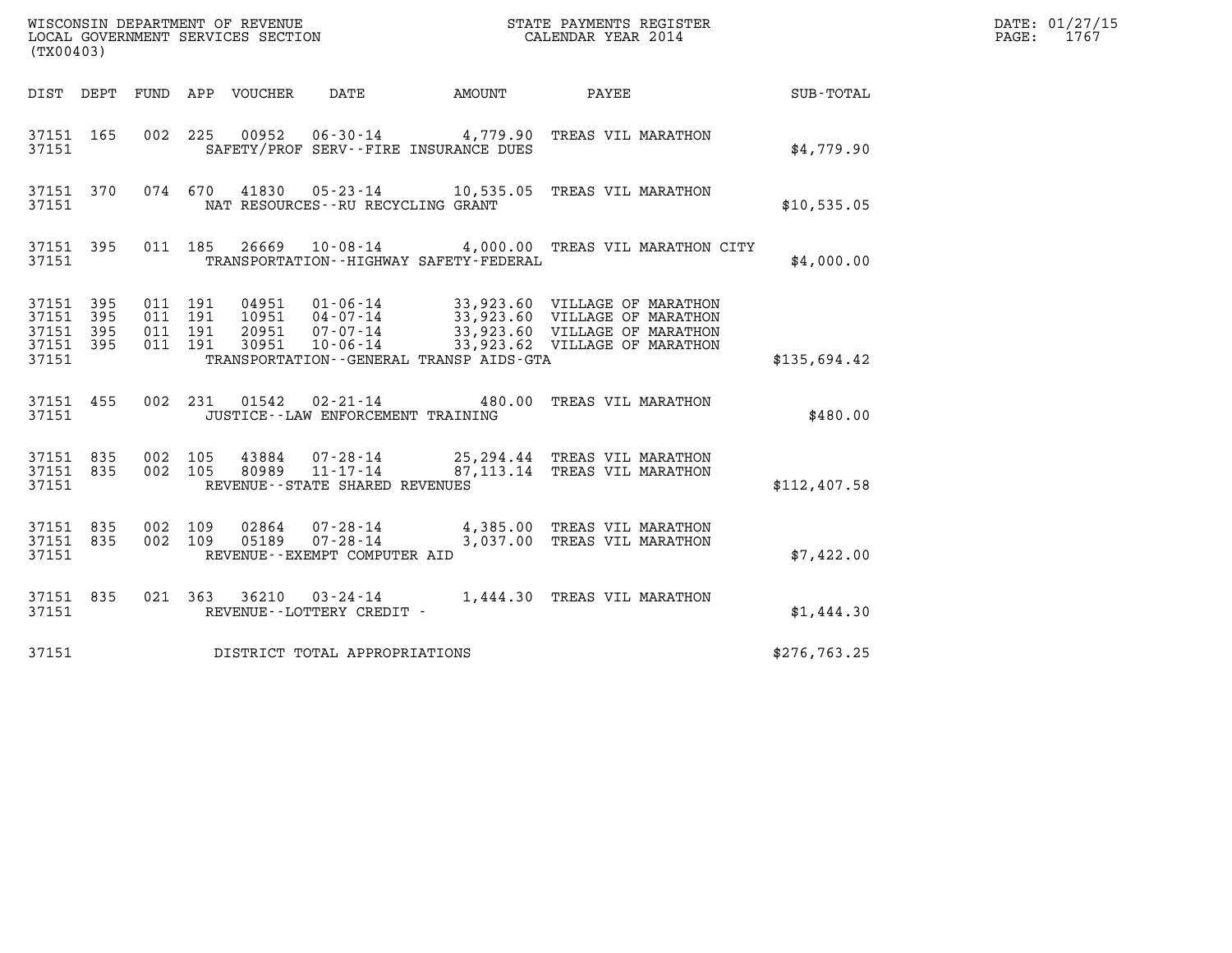| (TX00403)                                         |                   |                                          |                               |                                  |                                | WISCONSIN DEPARTMENT OF REVENUE<br>LOCAL GOVERNMENT SERVICES SECTION | STATE PAYMENTS REGISTER<br>CALENDAR YEAR 2014                                                                                                                                |                | DATE: 01/27/15<br>$\mathtt{PAGE:}$<br>1768 |
|---------------------------------------------------|-------------------|------------------------------------------|-------------------------------|----------------------------------|--------------------------------|----------------------------------------------------------------------|------------------------------------------------------------------------------------------------------------------------------------------------------------------------------|----------------|--------------------------------------------|
|                                                   |                   |                                          |                               | DIST DEPT FUND APP VOUCHER       | DATE                           |                                                                      | AMOUNT PAYEE SUB-TOTAL                                                                                                                                                       |                |                                            |
| 37176 165<br>37176                                |                   |                                          |                               |                                  |                                | SAFETY/PROF SERV--FIRE INSURANCE DUES                                | 002 225 00953 06-30-14 16,496.06 TREAS VIL ROTHSCHILD                                                                                                                        | \$16,496.06    |                                            |
| 37176                                             | 37176 370         |                                          | 012 571                       |                                  |                                | NAT RESOURCES--FOREST CROP/MFL/CO FOREST                             | 37835  06-16-14   16.40   TREAS VIL ROTHSCHILD                                                                                                                               | \$16.40        |                                            |
| 37176                                             | 37176 370         |                                          | 012 587                       |                                  |                                | NAT RESOURCES--URBAN FORESTRY GRANTS                                 | 02315  04-15-14  9,277.05  TREAS VIL ROTHSCHILD                                                                                                                              | \$9,277.05     |                                            |
| 37176                                             | 37176 370         |                                          |                               |                                  |                                | NAT RESOURCES--RU RECYCLING GRANT                                    | 074 670 41831 05-23-14 10,347.82 TREAS VIL ROTHSCHILD                                                                                                                        | \$10,347.82    |                                            |
| 37176 395<br>37176<br>37176<br>37176<br>37176     | 395<br>395<br>395 | 011 185<br>011 185<br>011 185<br>011 185 |                               | 25635<br>25926<br>27408<br>29393 | $10 - 31 - 14$                 | TRANSPORTATION - - HIGHWAY SAFETY - FEDERAL                          | 09-29-14 826.20 TREAS VIL ROTHSCHILD<br>10-01-14 1,215.36 TREAS VIL ROTHSCHILD<br>10-14-14 1,760.40 TREAS VIL ROTHSCHILD<br>1,693.56 TREAS VIL ROTHSCHILD                    | \$5,495.52     |                                            |
| 37176 395<br>37176<br>37176<br>37176 395<br>37176 | 395<br>- 395      | 011 191                                  | 011 191<br>011 191<br>011 191 | 04952<br>10952<br>20952<br>30952 |                                | TRANSPORTATION--GENERAL TRANSP AIDS-GTA                              | 01-06-14 75,238.72 VILLAGE OF ROTHSCHILD<br>04-07-14 75,238.72 VILLAGE OF ROTHSCHILD<br>07-07-14 75,238.72 VILLAGE OF ROTHSCHILD<br>10-06-14 75,238.74 VILLAGE OF ROTHSCHILD | \$300, 954.90  |                                            |
| 37176 435<br>37176                                |                   |                                          | 005 162                       | 01HSD                            |                                | HS--AMBULANCE FUNDING ASSISTANCE GRANTS                              | 09-08-14 4,600.62 TREAS VILL ROTHSCHILD                                                                                                                                      | \$4,600.62     |                                            |
| 37176                                             | 37176 435         |                                          | 005 163                       | 01LGS                            |                                | HS--PREPAID MEDICAL TRANSPORT REIMBURSE                              | 11-17-14 3,300.00 VILLAGE OF ROTHSCHILD                                                                                                                                      | \$3,300.00     |                                            |
| 37176 455<br>37176                                |                   |                                          | 002 231                       |                                  | 01720 02-26-14                 | JUSTICE - - LAW ENFORCEMENT TRAINING                                 | 1,600.00 TREAS VIL ROTHSCHILD                                                                                                                                                | \$1,600.00     |                                            |
| 37176 505<br>37176                                |                   |                                          |                               |                                  |                                | DOA--TRANSMISSION LINE FEE DISTRIBUTION                              | 002 174 58920 04-30-14 19,591.00 TREAS VIL ROTHSCHILD                                                                                                                        | \$19,591.00    |                                            |
| 37176 835<br>37176                                |                   | 37176 835 002 105                        | 002 105                       |                                  | REVENUE--STATE SHARED REVENUES |                                                                      | 43885 07-28-14 226,013.44 TREAS VIL ROTHSCHILD<br>80990 11-17-14 1,171,260.06 TREAS VIL ROTHSCHILD                                                                           | \$1,397,273.50 |                                            |
| 37176 835<br>37176                                |                   |                                          |                               |                                  | REVENUE--EXEMPT COMPUTER AID   |                                                                      | 002 109 02865 07-28-14 12,887.00 TREAS VIL ROTHSCHILD                                                                                                                        | \$12,887.00    |                                            |
| 37176                                             |                   |                                          |                               |                                  | DISTRICT TOTAL APPROPRIATIONS  |                                                                      |                                                                                                                                                                              | \$1,781,839.87 |                                            |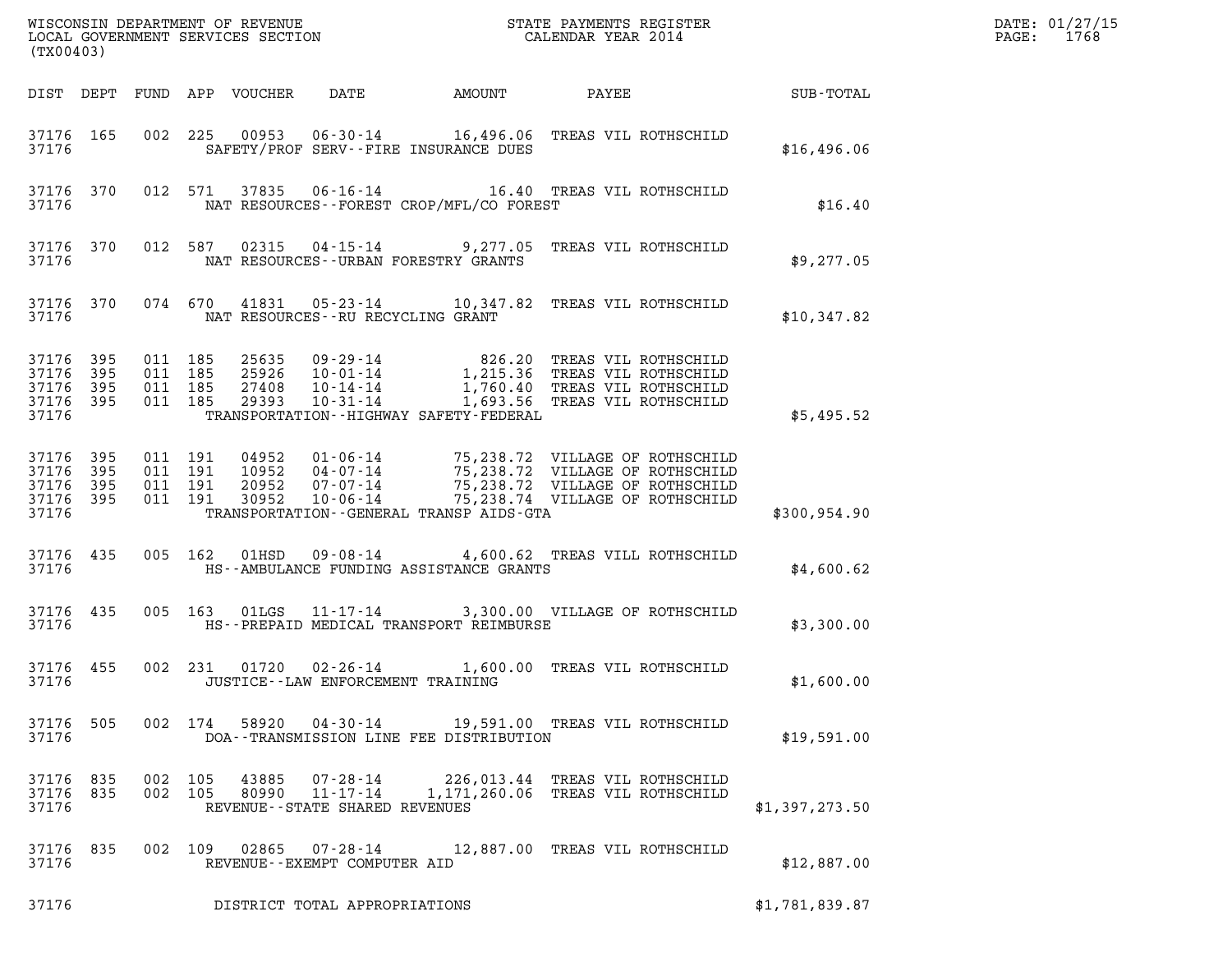| (TX00403)                                             |     |                |         |                                 |                                                                     |                                             |                                                                                                           |               | DATE: 01/27/15<br>$\mathtt{PAGE:}$<br>1769 |
|-------------------------------------------------------|-----|----------------|---------|---------------------------------|---------------------------------------------------------------------|---------------------------------------------|-----------------------------------------------------------------------------------------------------------|---------------|--------------------------------------------|
|                                                       |     |                |         | DIST DEPT FUND APP VOUCHER DATE |                                                                     |                                             |                                                                                                           |               |                                            |
| 37181                                                 |     |                |         |                                 |                                                                     | SAFETY/PROF SERV--FIRE INSURANCE DUES       | 37181 165 002 225 00954 06-30-14 4,150.97 TREAS VIL SPENCER                                               | \$4,150.97    |                                            |
| 37181                                                 |     |                |         |                                 |                                                                     | NAT RESOURCES--URBAN FORESTRY GRANTS        | 37181 370 012 587 01668 02-19-14 4,000.00 TREAS VIL SPENCER                                               | \$4,000.00    |                                            |
| 37181                                                 |     |                |         |                                 |                                                                     | NAT RESOURCES--RU RECYCLING GRANT           | 37181 370 074 670 41832 05-23-14 6,729.25 TREAS VIL SPENCER                                               | \$6,729.25    |                                            |
| 37181                                                 |     |                |         |                                 |                                                                     | TRANSPORTATION - - HIGHWAY SAFETY - FEDERAL | 37181 395 011 185 12499 05-19-14 4,000.00 TREAS VIL SPENCER                                               | \$4,000.00    |                                            |
| 37181 395<br>37181<br>37181 395<br>37181 395<br>37181 | 395 |                |         |                                 |                                                                     | TRANSPORTATION--GENERAL TRANSP AIDS-GTA     |                                                                                                           | \$111, 426.62 |                                            |
| 37181                                                 |     |                |         |                                 |                                                                     | HS--AMBULANCE FUNDING ASSISTANCE GRANTS     | 37181 435 005 162 01HSD 09-08-14 4,501.68 TREAS VILL SPENCER                                              | \$4,501.68    |                                            |
| 37181 435<br>37181                                    |     |                |         |                                 |                                                                     | HS--PREPAID MEDICAL TRANSPORT REIMBURSE     | 005 163 01LGS 11-17-14 3,100.00 SPENCER COMMUNITY AMBULANCE                                               | \$3,100.00    |                                            |
| 37181 455<br>37181                                    |     |                |         |                                 |                                                                     | JUSTICE--LAW ENFORCEMENT TRAINING           | 002 231 01749 02-26-14 960.00 TREAS VIL SPENCER                                                           | \$960.00      |                                            |
| 37181 835<br>37181 835<br>37181                       |     |                |         |                                 | REVENUE - - STATE SHARED REVENUES                                   |                                             | 002 105 43886 07-28-14 92,559.61 TREAS VIL SPENCER<br>002 105 80991 11-17-14 436,727.22 TREAS VIL SPENCER | \$529,286.83  |                                            |
| 37181 835<br>37181 835<br>37181                       |     | 002<br>002 109 | 109     | 02866<br>05190                  | $07 - 28 - 14$<br>$07 - 28 - 14$<br>REVENUE - - EXEMPT COMPUTER AID |                                             | 11,651.00 TREAS VIL SPENCER<br>1,030.00 TREAS VIL SPENCER                                                 | \$12,681.00   |                                            |
| 37181 835<br>37181                                    |     |                | 021 363 | 36211                           | 03-24-14<br>REVENUE--LOTTERY CREDIT -                               |                                             | 3,141.42 TREAS VIL SPENCER                                                                                | \$3,141.42    |                                            |
| 37181                                                 |     |                |         |                                 | DISTRICT TOTAL APPROPRIATIONS                                       |                                             |                                                                                                           | \$683,977.77  |                                            |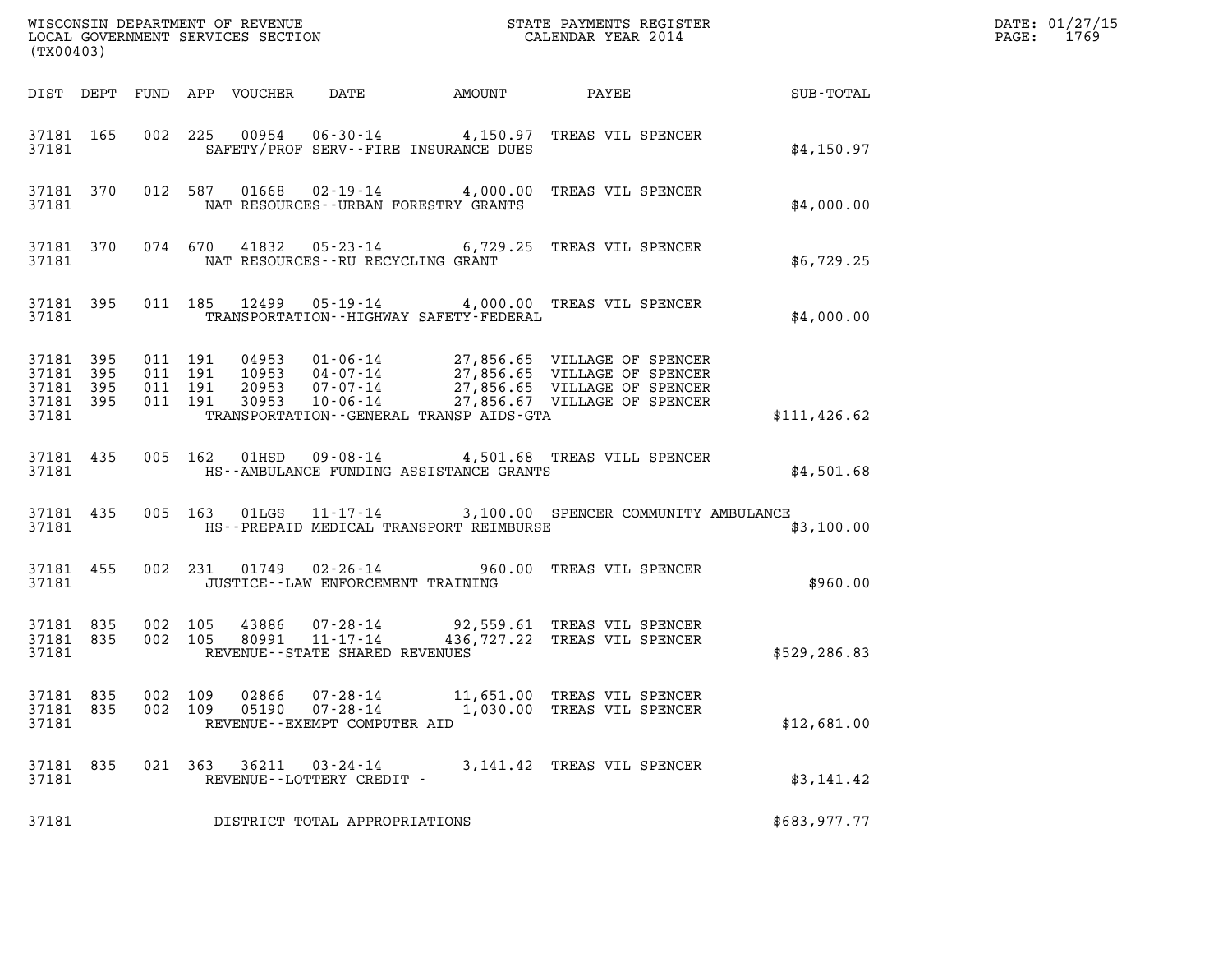| (TX00403)                                             |                        |                    |                |                                                            |                                          |                                                                                                                     |               | DATE: 01/27/15<br>$\mathtt{PAGE:}$<br>1770 |
|-------------------------------------------------------|------------------------|--------------------|----------------|------------------------------------------------------------|------------------------------------------|---------------------------------------------------------------------------------------------------------------------|---------------|--------------------------------------------|
|                                                       |                        |                    |                |                                                            |                                          |                                                                                                                     |               |                                            |
| 37182                                                 |                        |                    |                |                                                            | SAFETY/PROF SERV--FIRE INSURANCE DUES    | 37182 165 002 225 00955 06-30-14 3,935.33 TREAS VIL STRATFORD                                                       | \$3,935.33    |                                            |
| 37182                                                 |                        |                    |                |                                                            | NAT RESOURCES--FOREST CROP/MFL/CO FOREST | 37182 370 012 571 37836 06-16-14 14.00 TREAS VIL STRATFORD                                                          | \$14.00       |                                            |
| 37182                                                 |                        |                    |                | NAT RESOURCES--RU RECYCLING GRANT                          |                                          | 37182 370 074 670 41833 05-23-14 8,849.91 TREAS VIL STRATFORD                                                       | \$8,849.91    |                                            |
| 37182                                                 |                        |                    |                |                                                            | NAT RESOURCES--RU CONSOLIDATED GRANT     | 37182 370 074 673 41833 05-23-14 414.32 TREAS VIL STRATFORD                                                         | \$414.32      |                                            |
| 37182 395<br>37182<br>37182 395<br>37182 395<br>37182 | 395                    |                    |                |                                                            | TRANSPORTATION--GENERAL TRANSP AIDS-GTA  |                                                                                                                     | \$120, 273.50 |                                            |
| 37182                                                 | 37182 395<br>37182 395 |                    |                |                                                            | TRANSPORTATION - - LRIP/TRIP/MSIP GRANTS | 011  278  32419  11-26-14  4,229.98 TREAS VIL STRATFORD<br>011  278  32419  11-26-14  33,976.28 TREAS VIL STRATFORD | \$38, 206.26  |                                            |
| 37182                                                 |                        |                    |                |                                                            | HS--AMBULANCE FUNDING ASSISTANCE GRANTS  | 37182 435 005 162 01HSD 09-08-14 4,313.98 TREAS VILL STRATFORD                                                      | \$4,313.98    |                                            |
| 37182                                                 | 37182 435              |                    |                |                                                            | HS--PREPAID MEDICAL TRANSPORT REIMBURSE  | 005 163 01LGS 11-17-14 2,000.00 STRATFORD AREA FIRE DEPT                                                            | \$2,000.00    |                                            |
| 37182 455<br>37182                                    |                        |                    |                | JUSTICE -- LAW ENFORCEMENT TRAINING                        |                                          | 002 231 01761 02-26-14 480.00 TREAS VIL STRATFORD                                                                   | \$480.00      |                                            |
| 37182 835<br>37182 835<br>37182                       |                        | 002 105<br>002 105 | 43887<br>80992 | 07-28-14<br>11-17-14<br>REVENUE - - STATE SHARED REVENUES  |                                          | 60,606.67 TREAS VIL STRATFORD<br>320,197.77 TREAS VIL STRATFORD                                                     | \$380,804.44  |                                            |
| 37182 835<br>37182 835<br>37182                       |                        | 002 109<br>002 109 | 02867<br>05191 | 07-28-14<br>$07 - 28 - 14$<br>REVENUE--EXEMPT COMPUTER AID |                                          | 1,238.00 TREAS VIL STRATFORD<br>12,356.00 TREAS VIL STRATFORD                                                       | \$13,594.00   |                                            |
| 37182 835<br>37182                                    |                        | 021 363            | 36212          | 03-24-14<br>REVENUE--LOTTERY CREDIT -                      |                                          | 2,127.00 TREAS VIL STRATFORD                                                                                        | \$2,127.00    |                                            |
| 37182                                                 |                        |                    |                | DISTRICT TOTAL APPROPRIATIONS                              |                                          |                                                                                                                     | \$575,012.74  |                                            |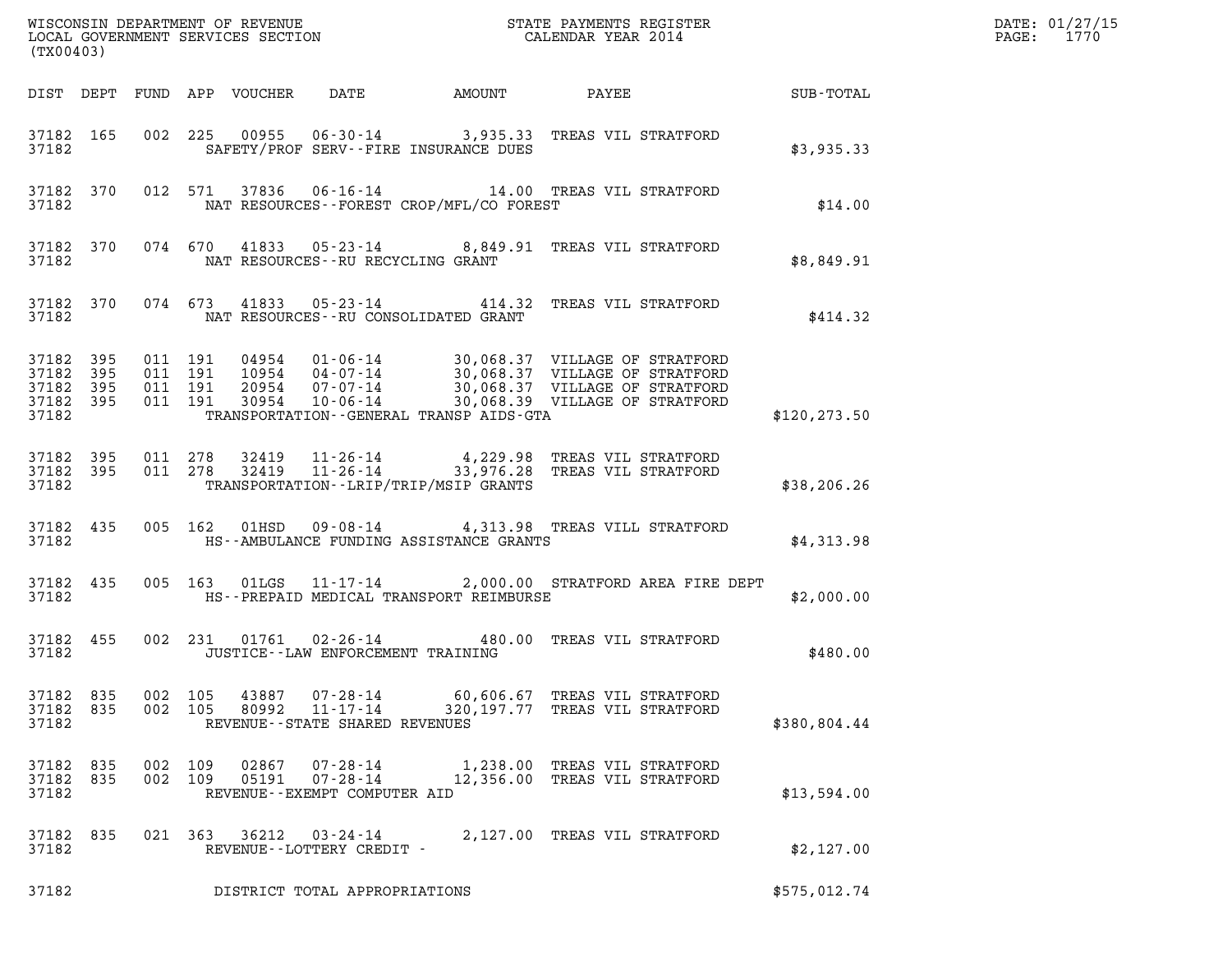| (TX00403)                                 |                          |                                          |         | WISCONSIN DEPARTMENT OF REVENUE<br>LOCAL GOVERNMENT SERVICES SECTION |                                                                  |                                         | STATE PAYMENTS REGISTER<br>CALENDAR YEAR 2014                                                                             |             | DATE: 01/27/15<br>$\mathtt{PAGE}$ :<br>1771 |
|-------------------------------------------|--------------------------|------------------------------------------|---------|----------------------------------------------------------------------|------------------------------------------------------------------|-----------------------------------------|---------------------------------------------------------------------------------------------------------------------------|-------------|---------------------------------------------|
|                                           |                          |                                          |         | DIST DEPT FUND APP VOUCHER                                           | DATE                                                             | AMOUNT                                  | PAYEE                                                                                                                     | SUB-TOTAL   |                                             |
| 37186 165<br>37186                        |                          | 002 225                                  |         | 00956                                                                | $06 - 30 - 14$                                                   | SAFETY/PROF SERV--FIRE INSURANCE DUES   | 557.06 TREAS VIL UNITY                                                                                                    | \$557.06    |                                             |
| 37186 370<br>37186                        |                          |                                          | 074 670 | 41834                                                                | NAT RESOURCES - - RU RECYCLING GRANT                             |                                         | 05-23-14 1,613.98 TREAS VIL UNITY                                                                                         | \$1,613.98  |                                             |
| 37186<br>37186<br>37186<br>37186<br>37186 | 395<br>395<br>395<br>395 | 011 191<br>011 191<br>011 191<br>011 191 |         | 04955<br>10955<br>20955<br>30955                                     | 01-06-14<br>07-07-14<br>10-06-14                                 | TRANSPORTATION--GENERAL TRANSP AIDS-GTA | 2,032.66 VILLAGE OF UNITY<br>04-07-14 2,032.66 VILLAGE OF UNITY<br>2,032.66 VILLAGE OF UNITY<br>2,032.68 VILLAGE OF UNITY | \$8,130.66  |                                             |
| 37186<br>37186<br>37186                   | 835<br>835               | 002 105<br>002 105                       |         | 43888<br>80993                                                       | $11 - 17 - 14$<br>REVENUE--STATE SHARED REVENUES                 |                                         | 07-28-14 12,842.77 TREAS VIL UNITY<br>72,775.69 TREAS VIL UNITY                                                           | \$85,618.46 |                                             |
| 37186<br>37186<br>37186<br>37186          | 835<br>835<br>835        | 002 109<br>002 109<br>002 109            |         | 02228<br>02868<br>05192                                              | 07-28-14<br>07-28-14<br>07-28-14<br>REVENUE--EXEMPT COMPUTER AID | 13.00<br>13.00                          | TREAS VIL UNITY<br>TREAS VIL UNITY<br>17.00 TREAS VIL UNITY                                                               | \$43.00     |                                             |
| 37186 835<br>37186                        |                          | 021 363                                  |         |                                                                      | REVENUE--LOTTERY CREDIT -                                        |                                         | 36007 03-24-14 1,782.36 TREAS VIL UNITY                                                                                   | \$1,782.36  |                                             |
| 37186                                     |                          |                                          |         |                                                                      | DISTRICT TOTAL APPROPRIATIONS                                    |                                         |                                                                                                                           | \$97,745.52 |                                             |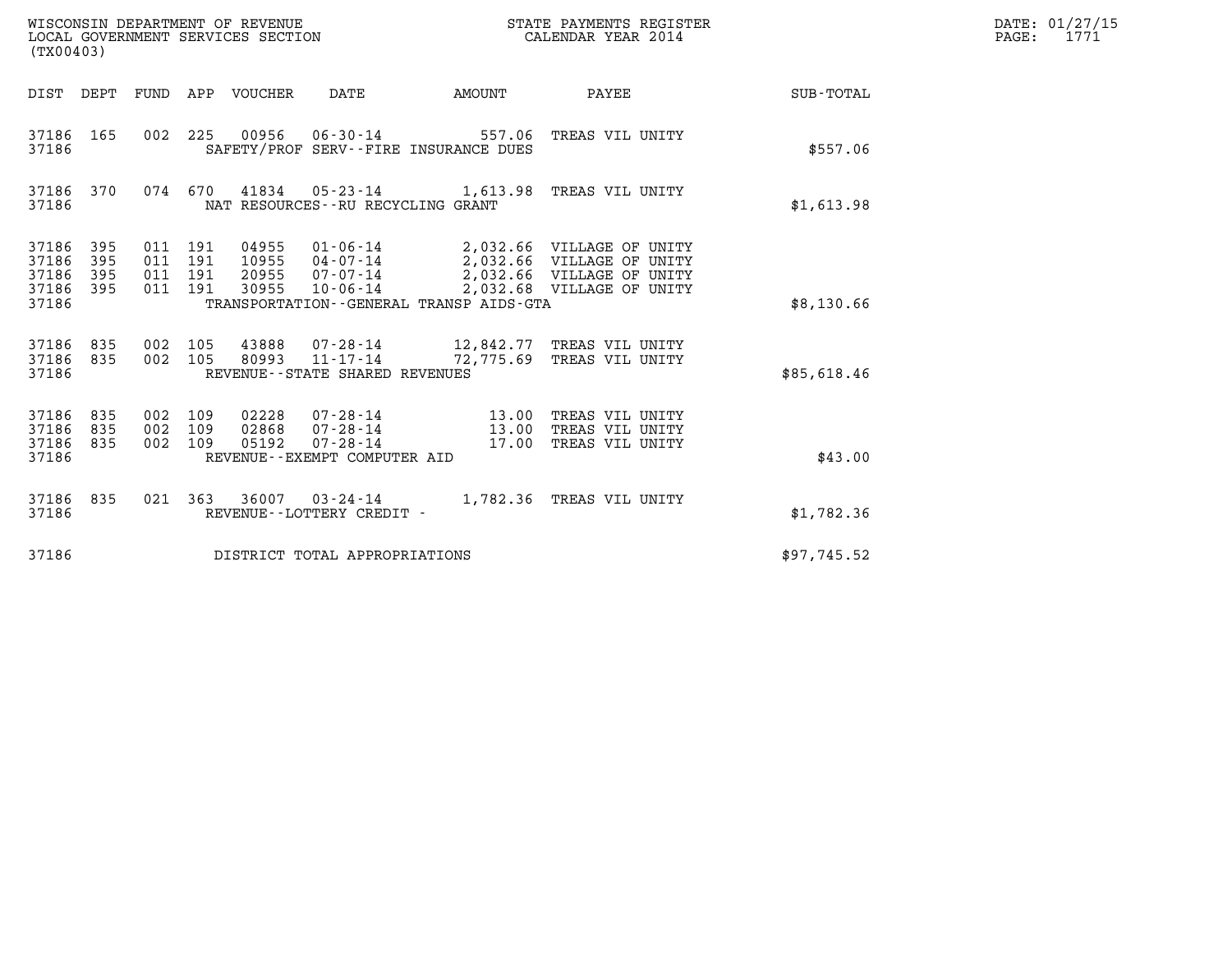| (TX00403)                                                                                                              |                                                                                              |            |                                                          | R B DATE: 01/27/15 PAGE: 1772 |  |
|------------------------------------------------------------------------------------------------------------------------|----------------------------------------------------------------------------------------------|------------|----------------------------------------------------------|-------------------------------|--|
| DIST DEPT FUND APP VOUCHER DATE AMOUNT PAYEE TOTAL SUB-TOTAL                                                           |                                                                                              |            |                                                          |                               |  |
| 37192 165 002 225 00957 06-30-14 39,586.94 TREAS VIL WESTON<br>37192                                                   | SAFETY/PROF SERV--FIRE INSURANCE DUES                                                        |            |                                                          | \$39,586.94                   |  |
| 37192 370 002 503 16982 02-14-14 1,028.84 TREAS VIL WESTON                                                             |                                                                                              |            | VILL SHARE 244.35                                        |                               |  |
| 37192 NAT RESOURCES--AIDS IN LIEU OF TAXES                                                                             |                                                                                              |            |                                                          | \$1,028.84                    |  |
| 37192 370 012 571 37837 06-16-14 286.06 TREAS VIL WESTON<br>37192 NAT RESOURCES--FOREST CROP/MFL/CO FOREST             |                                                                                              |            |                                                          | \$286.06                      |  |
| 37192 370 074 670 41835 05-23-14 74,573.45 TREAS VIL WESTON<br>37192 NAT RESOURCES--RU RECYCLING GRANT                 |                                                                                              |            |                                                          | \$74,573.45                   |  |
| 37192 370 074 673 41835 05-23-14 4,090.63 TREAS VIL WESTON<br>37192 NAT RESOURCES--RU CONSOLIDATED GRANT               |                                                                                              |            |                                                          | \$4,090.63                    |  |
| 37192 395 011 185 19651 07-30-14 2,673.75 EVEREST METRO POLICE DEPT<br>37192 TRANSPORTATION - HIGHWAY SAFETY - FEDERAL |                                                                                              |            |                                                          | \$2,673.75                    |  |
| 37192 395<br>37192 395<br>37192 395<br>37192 395<br>37192                                                              | TRANSPORTATION--GENERAL TRANSP AIDS-GTA                                                      |            |                                                          | \$909,953.83                  |  |
| 37192 435<br>37192                                                                                                     | 005 162 01HSD 09-08-14 8,109.02 TREAS VILL WESTON<br>HS--AMBULANCE FUNDING ASSISTANCE GRANTS |            |                                                          | \$8,109.02                    |  |
| 37192 435                                                                                                              | 005 163 01LGS 11-17-14 21,100.00 VILL OF WESTON FIRE DEPT                                    |            |                                                          | \$21,100.00                   |  |
| 37192 505<br>002 174<br>37192                                                                                          | DOA--TRANSMISSION LINE FEE DISTRIBUTION                                                      |            | 10,874.00 TREAS VIL WESTON                               | \$10,874.00                   |  |
| 37192 835<br>002 105<br>37192 835<br>002 105<br>37192                                                                  | 43889<br>07-28-14<br>80994<br>11-17-14<br>REVENUE - - STATE SHARED REVENUES                  | 877,257.16 | 206,331.68 TREAS VIL WESTON<br>TREAS VIL WESTON          | \$1,083,588.84                |  |
| 37192 835<br>002 109<br>37192 835<br>002 109<br>37192                                                                  | 02869<br>07-28-14<br>05193<br>07-28-14<br>REVENUE - - EXEMPT COMPUTER AID                    |            | 12,133.00 TREAS VIL WESTON<br>68,068.00 TREAS VIL WESTON | \$80, 201.00                  |  |
| 37192 835<br>021 363                                                                                                   | $36213$ $03 - 24 - 14$                                                                       |            | 15,279.12 TREAS VIL WESTON                               |                               |  |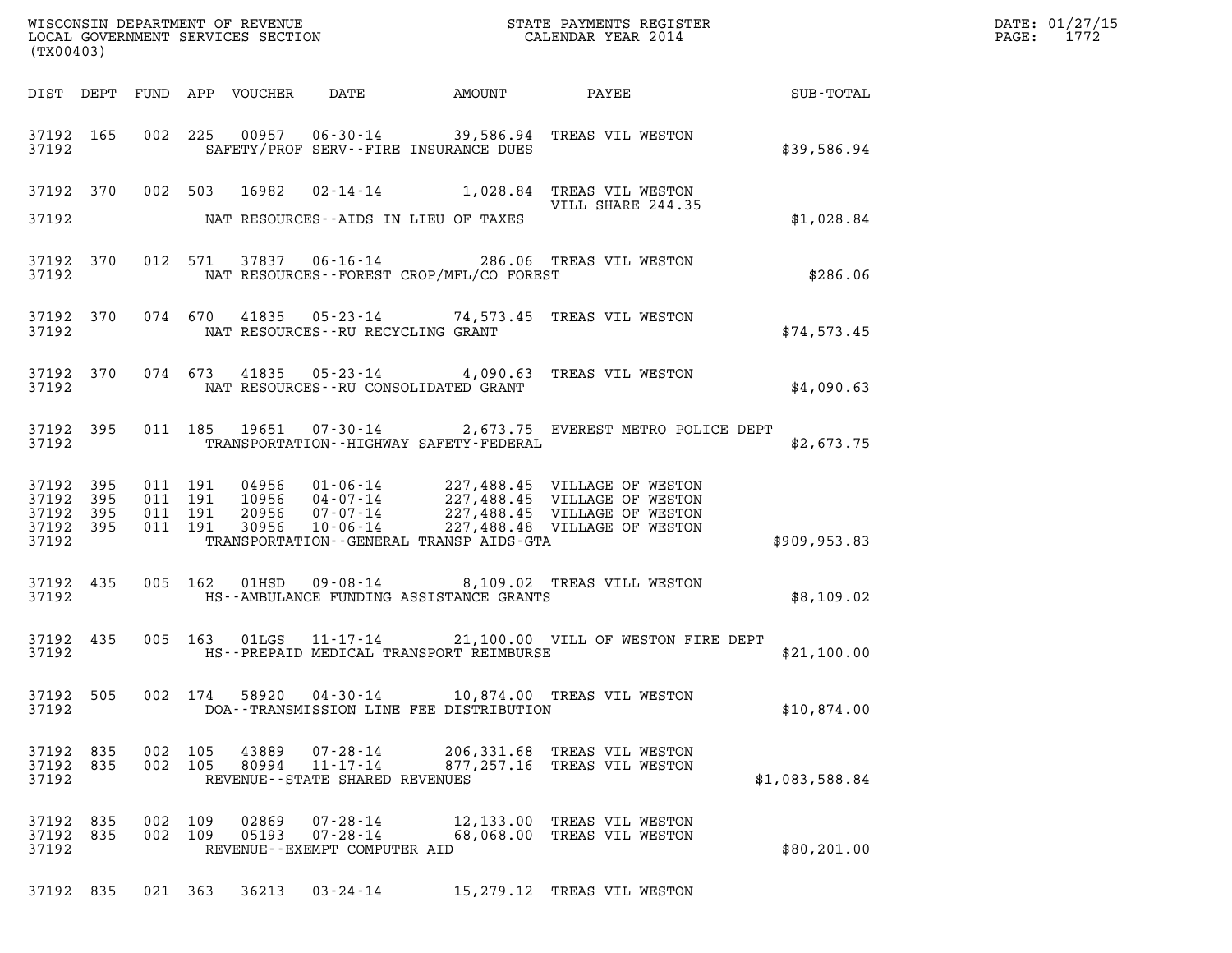| WISCONSIN DEPARTMENT OF REVENUE<br>LOCAL GOVERNMENT SERVICES SECTION<br>(TX00403) |                           |      |     |         |                               |        | STATE PAYMENTS REGISTER<br>CALENDAR YEAR 2014 |                | $\mathtt{PAGE}$ : | DATE: 01/27/15<br>1773 |
|-----------------------------------------------------------------------------------|---------------------------|------|-----|---------|-------------------------------|--------|-----------------------------------------------|----------------|-------------------|------------------------|
| DIST<br>DEPT                                                                      |                           | FUND | APP | VOUCHER | DATE                          | AMOUNT | PAYEE                                         | SUB-TOTAL      |                   |                        |
| 37192                                                                             | REVENUE--LOTTERY CREDIT - |      |     |         |                               |        |                                               | \$15,279.12    |                   |                        |
| 37192                                                                             |                           |      |     |         | DISTRICT TOTAL APPROPRIATIONS |        |                                               | \$2,251,345.48 |                   |                        |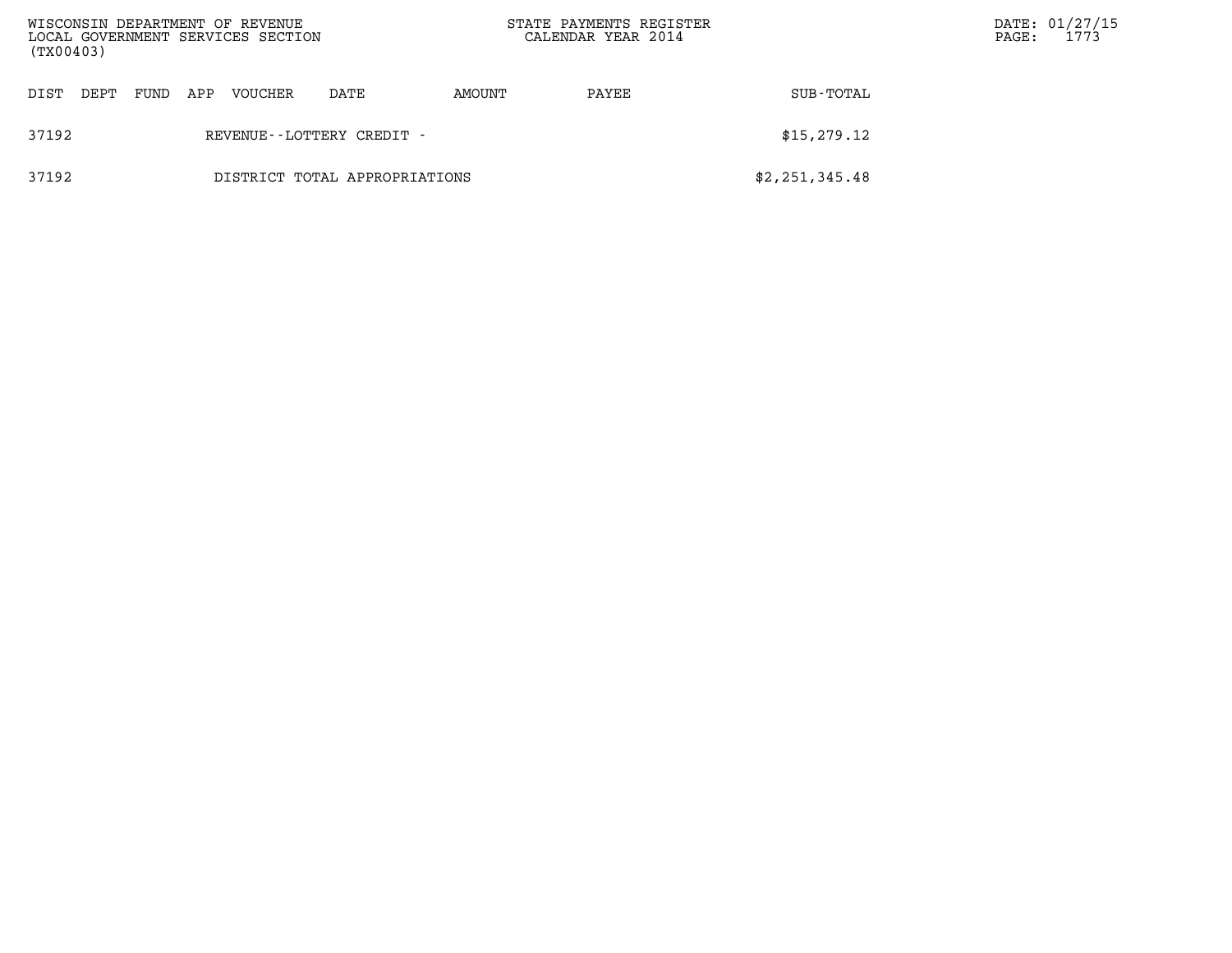| (TX00403)                                    |           |                               |         |                |                                                      |  |                                                                                                                                                                                          | DATE: 01/27/15<br>PAGE: 1774 |  |
|----------------------------------------------|-----------|-------------------------------|---------|----------------|------------------------------------------------------|--|------------------------------------------------------------------------------------------------------------------------------------------------------------------------------------------|------------------------------|--|
|                                              |           |                               |         |                |                                                      |  |                                                                                                                                                                                          |                              |  |
| 37251                                        |           |                               |         |                | SAFETY/PROF SERV--FIRE INSURANCE DUES                |  | 37251 165 002 225 00958 06-30-14 11,320.82 TREAS CITY MOSINEE                                                                                                                            | \$11,320.82                  |  |
| 37251                                        |           |                               |         |                | NAT RESOURCES--AIDS IN LIEU OF TAXES                 |  | 37251 370 002 503 16983 02-14-14 103.04 TREAS CITY MOSINEE<br>CITY SHARE 27.91                                                                                                           | \$103.04                     |  |
| 37251                                        |           |                               |         |                | NAT RESOURCES--RU RECYCLING GRANT                    |  | 37251 370 074 670 41836 05-23-14 14,604.22 TREAS CITY MOSINEE                                                                                                                            | \$14,604.22                  |  |
| 37251 395<br>37251 395<br>37251 395<br>37251 | 37251 395 | 011 191<br>011 191<br>011 191 | 011 191 |                | TRANSPORTATION--GENERAL TRANSP AIDS-GTA              |  | 04957  01-06-14  61,507.77  CITY OF MOSINEE<br>10957  04-07-14  61,507.77  CITY OF MOSINEE<br>20957  07-07-14  61,507.77  CITY OF MOSINEE<br>30957  10-06-14  61,507.77  CITY OF MOSINEE | \$246,031.08                 |  |
| 37251                                        |           |                               |         |                | TRANSPORTATION - - LRIP/TRIP/MSIP GRANTS             |  | 37251 395 011 278 25525 09-24-14 17,432.06 TREAS CITY MOSINEE                                                                                                                            | \$17,432.06                  |  |
| 37251                                        |           |                               |         |                | HS--AMBULANCE FUNDING ASSISTANCE GRANTS              |  | 37251 435 005 162 01HSD 09-08-14 4,787.62 TREAS CITY MOSINEE                                                                                                                             | \$4,787.62                   |  |
| 37251                                        |           |                               |         |                | HS--PREPAID MEDICAL TRANSPORT REIMBURSE              |  | 37251 435 005 163 01LGS 11-17-14 6,200.00 MOSINEE AMBULANCE SERV                                                                                                                         | \$6,200.00                   |  |
| 37251                                        |           |                               |         |                | JUSTICE -- LAW ENFORCEMENT TRAINING                  |  | 37251 455 002 231 01588 02-21-14 1,120.00 TREAS CITY MOSINEE                                                                                                                             | \$1,120.00                   |  |
| 37251                                        | 37251 835 | 37251 835 002 105             |         |                | REVENUE--STATE SHARED REVENUES                       |  | 002 105 43890 07-28-14 103,697.14 TREAS CITY MOSINEE<br>002 105 80995 11-17-14 420,938.00 TREAS CITY MOSINEE                                                                             | \$524,635.14                 |  |
| 37251 835<br>37251 835<br>37251              |           | 002 109<br>002 109            |         | 02873<br>05195 | 07-28-14<br>07-28-14<br>REVENUE--EXEMPT COMPUTER AID |  | 9,448.00 TREAS CITY MOSINEE<br>48,206.00 TREAS CITY MOSINEE                                                                                                                              | \$57,654.00                  |  |
| 37251 835<br>37251                           |           |                               |         | 002 501 00002  | DOA-PAYMENT FOR MUNICIPAL SERVICES AID               |  | 02-03-14 1,600.97 TREAS CITY MOSINEE                                                                                                                                                     | \$1,600.97                   |  |
| 37251                                        |           |                               |         |                | DISTRICT TOTAL APPROPRIATIONS                        |  |                                                                                                                                                                                          | \$885,488.95                 |  |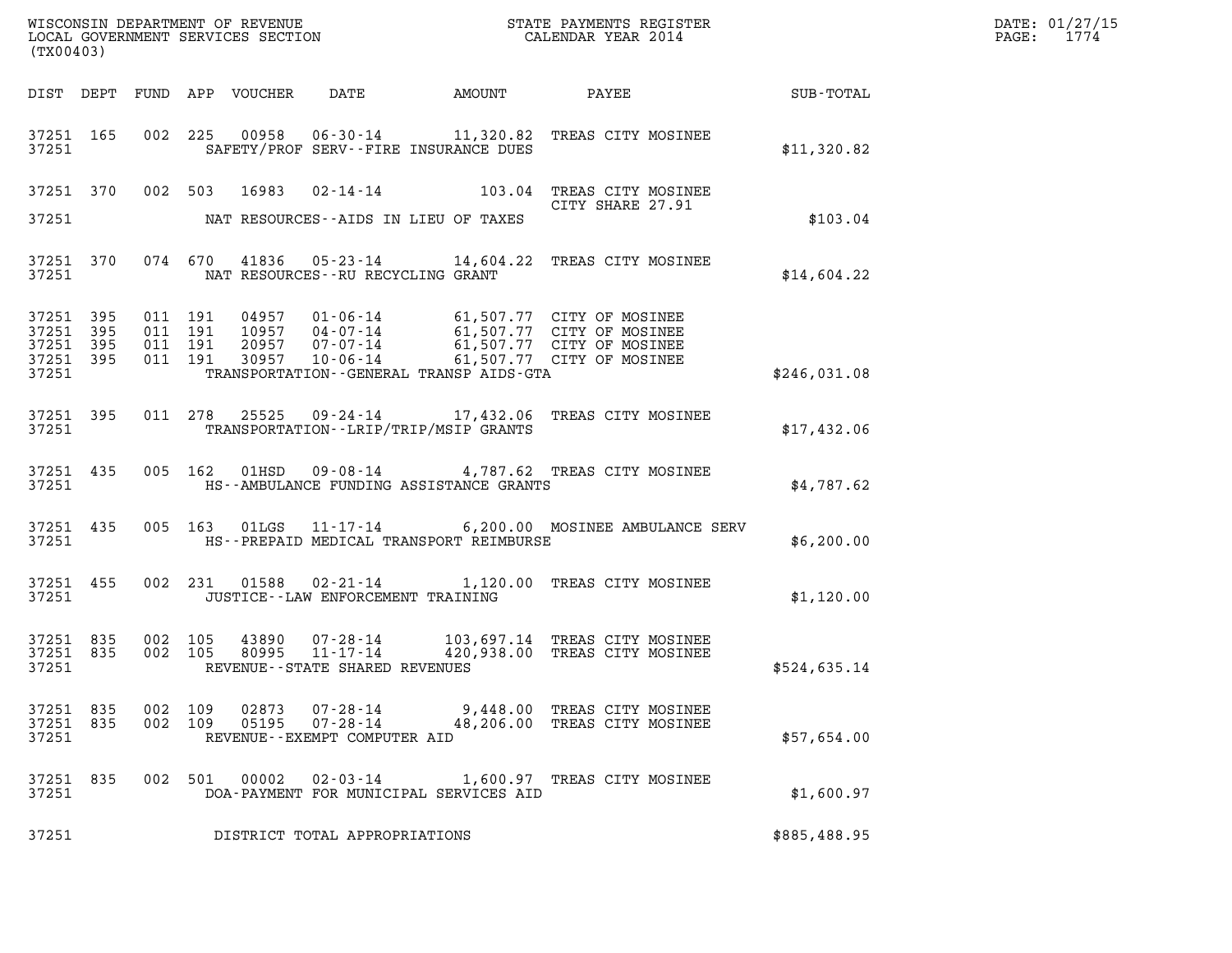| (TX00403)                                     |                          |  |                                          |                |                                                                 |                                              |                                                                                                                                                                                |               | DATE: 01/27/15<br>PAGE: 1775 |
|-----------------------------------------------|--------------------------|--|------------------------------------------|----------------|-----------------------------------------------------------------|----------------------------------------------|--------------------------------------------------------------------------------------------------------------------------------------------------------------------------------|---------------|------------------------------|
|                                               |                          |  |                                          |                |                                                                 |                                              |                                                                                                                                                                                |               |                              |
| 37281 165<br>37281                            |                          |  |                                          |                |                                                                 | SAFETY/PROF SERV--FIRE INSURANCE DUES        | 002 225 00959 06-30-14 7,583.15 TREAS CITY SCHOFIELD                                                                                                                           | \$7,583.15    |                              |
| 37281                                         |                          |  | 37281 370 002 503 16984                  |                |                                                                 | NAT RESOURCES--AIDS IN LIEU OF TAXES         | 02-14-14 110.00 TREAS CITY SCHOFIELD<br>CITY SHARE 29.77                                                                                                                       | \$110.00      |                              |
| 37281                                         | 37281 370                |  |                                          |                | NAT RESOURCES--RU RECYCLING GRANT                               |                                              | 074 670 41837 05-23-14 9,017.69 TREAS CITY SCHOFIELD                                                                                                                           | \$9,017.69    |                              |
| 37281                                         | 37281 370                |  |                                          |                |                                                                 | NAT RESOURCES--RU CONSOLIDATED GRANT         | 074 673 41837 05-23-14 564.58 TREAS CITY SCHOFIELD                                                                                                                             | \$564.58      |                              |
| 37281<br>37281<br>37281<br>37281 395<br>37281 | - 395<br>395<br>- 395    |  | 011 162<br>011 162<br>011 162<br>011 162 |                | 32051 10-06-14                                                  | TRANSPORTATION--CONNECTING HIGHWAY AIDS      | 06051 01-06-14 5,595.37 CITY OF SCHOFIELD<br>12051 04-07-14 5,595.37 CITY OF SCHOFIELD<br>22051 07-07-14 5,595.37 CITY OF SCHOFIELD<br>5,595.39 CITY OF SCHOFIELD              | \$22,381.50   |                              |
| 37281<br>37281<br>37281<br>37281<br>37281     | 395<br>395<br>395<br>395 |  | 011 191<br>011 191<br>011 191<br>011 191 | 30958          | $10 - 06 - 14$                                                  | TRANSPORTATION - - GENERAL TRANSP AIDS - GTA | 04958  01-06-14  36,994.93  CITY OF SCHOFIELD<br>10958  04-07-14  36,994.93  CITY OF SCHOFIELD<br>20958  07-07-14  36,994.93  CITY OF SCHOFIELD<br>36,994.96 CITY OF SCHOFIELD | \$147,979.75  |                              |
| 37281 435<br>37281                            |                          |  | 005 162 01HSD                            |                |                                                                 | HS--AMBULANCE FUNDING ASSISTANCE GRANTS      | 09-08-14 4, 222.31 TREAS CITY SCHOFIELD                                                                                                                                        | \$4,222.31    |                              |
| 37281 435<br>37281                            |                          |  |                                          |                |                                                                 | HS--PREPAID MEDICAL TRANSPORT REIMBURSE      | 005 163 01LGS 11-17-14 2,000.00 CITY OF SCHOFIELD                                                                                                                              | \$2,000.00    |                              |
| 37281 835<br>37281 835<br>37281               |                          |  | 002 105<br>002 105                       | 43891<br>80996 | $07 - 28 - 14$<br>11-17-14<br>REVENUE - - STATE SHARED REVENUES |                                              | 25,634.30 TREAS CITY SCHOFIELD<br>143,261.05 TREAS CITY SCHOFIELD                                                                                                              | \$168,895.35  |                              |
| 37281 835<br>37281 835<br>37281               |                          |  | 002 109<br>002 109                       | 05196          | 02874 07-28-14<br>REVENUE - - EXEMPT COMPUTER AID               |                                              | 52,533.00 TREAS CITY SCHOFIELD<br>07-28-14 2,813.00 TREAS CITY SCHOFIELD                                                                                                       | \$55,346.00   |                              |
| 37281 835<br>37281                            |                          |  |                                          |                | 021 363 36217 03-24-14<br>REVENUE--LOTTERY CREDIT -             |                                              | 1,082.86 TREAS CITY SCHOFIELD                                                                                                                                                  | \$1,082.86    |                              |
| 37281                                         |                          |  |                                          |                | DISTRICT TOTAL APPROPRIATIONS                                   |                                              |                                                                                                                                                                                | \$419, 183.19 |                              |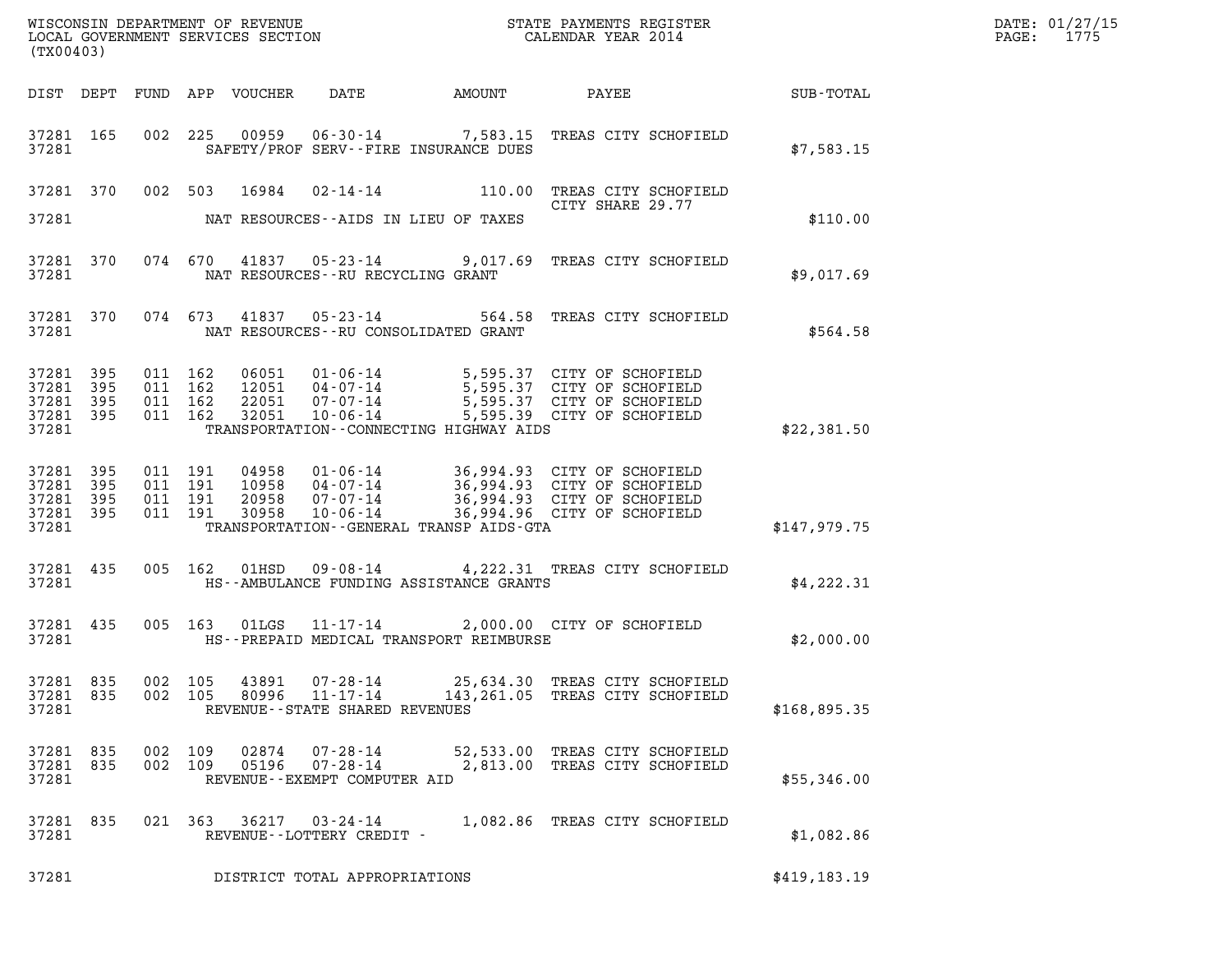| DATE: | 01/27/15 |
|-------|----------|
| PAGE: | 1776     |

| %WISCONSIN DEPARTMENT OF REVENUE $$\tt STATE$ PAYMENTS REGISTER LOCAL GOVERNMENT SERVICES SECTION $$\tt CALENDAR$ YEAR 2014<br>(TX00403) |                                 |                                                                        |                                                             |                                                                                        |                                                                                                                                                                                  |                                                                                                                                                                                       |                                                                                                                                                                                                                                                                 | $\mathbb{R}^2$ | DATE: 01/27/15<br>PAGE: 1776 |
|------------------------------------------------------------------------------------------------------------------------------------------|---------------------------------|------------------------------------------------------------------------|-------------------------------------------------------------|----------------------------------------------------------------------------------------|----------------------------------------------------------------------------------------------------------------------------------------------------------------------------------|---------------------------------------------------------------------------------------------------------------------------------------------------------------------------------------|-----------------------------------------------------------------------------------------------------------------------------------------------------------------------------------------------------------------------------------------------------------------|----------------|------------------------------|
|                                                                                                                                          |                                 |                                                                        |                                                             |                                                                                        |                                                                                                                                                                                  |                                                                                                                                                                                       |                                                                                                                                                                                                                                                                 |                |                              |
|                                                                                                                                          | 37291 165<br>37291              |                                                                        |                                                             |                                                                                        |                                                                                                                                                                                  | SAFETY/PROF SERV--FIRE INSURANCE DUES                                                                                                                                                 | 002 225 00960 06-30-14 104,834.42 TREAS CITY WAUSAU                                                                                                                                                                                                             | \$104,834.42   |                              |
|                                                                                                                                          |                                 |                                                                        |                                                             |                                                                                        |                                                                                                                                                                                  |                                                                                                                                                                                       | 37291 370 002 503 16612 01-30-14 70.13 TREAS CITY WAUSAU<br>CITY SHARE 23.52                                                                                                                                                                                    |                |                              |
|                                                                                                                                          |                                 |                                                                        |                                                             |                                                                                        |                                                                                                                                                                                  |                                                                                                                                                                                       |                                                                                                                                                                                                                                                                 | \$70.13        |                              |
|                                                                                                                                          | 37291 370                       |                                                                        |                                                             |                                                                                        |                                                                                                                                                                                  | 37291 NAT RESOURCES--FOREST CROP/MFL/CO FOREST                                                                                                                                        | 012 571 37838 06-16-14 23.00 TREAS CITY WAUSAU                                                                                                                                                                                                                  | \$23.00        |                              |
|                                                                                                                                          |                                 |                                                                        |                                                             |                                                                                        | 37291 NAT RESOURCES--RU RECYCLING GRANT                                                                                                                                          |                                                                                                                                                                                       | 37291 370 074 670 41838 05-23-14 137,553.94 TREAS CITY WAUSAU                                                                                                                                                                                                   | \$137,553.94   |                              |
|                                                                                                                                          |                                 |                                                                        |                                                             |                                                                                        |                                                                                                                                                                                  | 37291 NAT RESOURCES--RU CONSOLIDATED GRANT                                                                                                                                            | 37291 370 074 673 41838 05-23-14 10,203.14 TREAS CITY WAUSAU                                                                                                                                                                                                    | \$10, 203.14   |                              |
|                                                                                                                                          |                                 |                                                                        |                                                             |                                                                                        |                                                                                                                                                                                  | 37291 NAT RESOURCES--STEWARDSHIP 2000                                                                                                                                                 | 37291 370 095 512 03077 06-24-14 6,260.53 TREAS CITY WAUSAU                                                                                                                                                                                                     | \$6, 260.53    |                              |
| 37291 395<br>37291 395<br>37291 395<br>37291 395<br>37291                                                                                |                                 | 011 162<br>011 162                                                     | 011 162<br>011 162                                          |                                                                                        |                                                                                                                                                                                  | TRANSPORTATION--CONNECTING HIGHWAY AIDS                                                                                                                                               | 06052 01-06-14 62,406.71 CITY OF WAUSAU<br>12052 04-07-14 62,406.71 CITY OF WAUSAU<br>22052 07-07-14 62,406.71 CITY OF WAUSAU<br>32052 10-06-14 62,406.72 CITY OF WAUSAU                                                                                        | \$249,626.85   |                              |
|                                                                                                                                          | 37291 395<br>37291              |                                                                        |                                                             |                                                                                        |                                                                                                                                                                                  | TRANSPORTATION - - PARATRANSIT AIDS, STATE                                                                                                                                            | 011 175  05669  03-06-14  30,074.00  TREAS CITY WAUSAU                                                                                                                                                                                                          | \$30,074.00    |                              |
| 37291 395<br>37291 395<br>37291 395<br>37291 395<br>37291                                                                                |                                 | 011 176<br>011 176<br>011 176<br>011 176                               |                                                             | 42037                                                                                  | 12-30-14                                                                                                                                                                         | 16037  06-04-14  215,943.00  CITY OF WAUSAU<br>24037  07-07-14  215,943.00  CITY OF WAUSAU<br>26037  09-30-14  215,942.00  CITY OF WAUSAU<br>TRANSPORTATION--BICYCLE & PEDESTRIAN AID | 129,566.00 CITY OF WAUSAU                                                                                                                                                                                                                                       | \$777,394.00   |                              |
| 37291 395<br>37291 395<br>37291<br>37291 395<br>37291<br>37291<br>37291<br>37291 395<br>37291<br>37291 395                               | 395<br>395<br>395<br>395<br>395 | 011 185<br>011<br>011<br>011<br>011<br>011<br>011<br>011<br>011<br>011 | 185<br>185<br>185<br>185<br>185<br>185<br>185<br>185<br>185 | 21233<br>21233<br>22668<br>26670<br>27409<br>27409<br>27409<br>29394<br>30759<br>30759 | $08 - 14 - 14$<br>$08 - 14 - 14$<br>$08 - 28 - 14$<br>$10 - 08 - 14$<br>$10 - 14 - 14$<br>$10 - 14 - 14$<br>$10 - 14 - 14$<br>$10 - 31 - 14$<br>$11 - 12 - 14$<br>$11 - 12 - 14$ | 768.00<br>2,651.82<br>288.00<br>143.44<br>2,526.34<br>721.30<br>1,315.87<br>129.00<br>3,705.14<br>3,041.07                                                                            | WAUSAU POLICE DEPARTMENT<br>WAUSAU POLICE DEPARTMENT<br>TREAS CITY WAUSAU<br>TREAS CITY WAUSAU<br>WAUSAU POLICE DEPARTMENT<br>WAUSAU POLICE DEPARTMENT<br>WAUSAU POLICE DEPARTMENT<br>TREAS CITY WAUSAU<br>WAUSAU POLICE DEPARTMENT<br>WAUSAU POLICE DEPARTMENT |                |                              |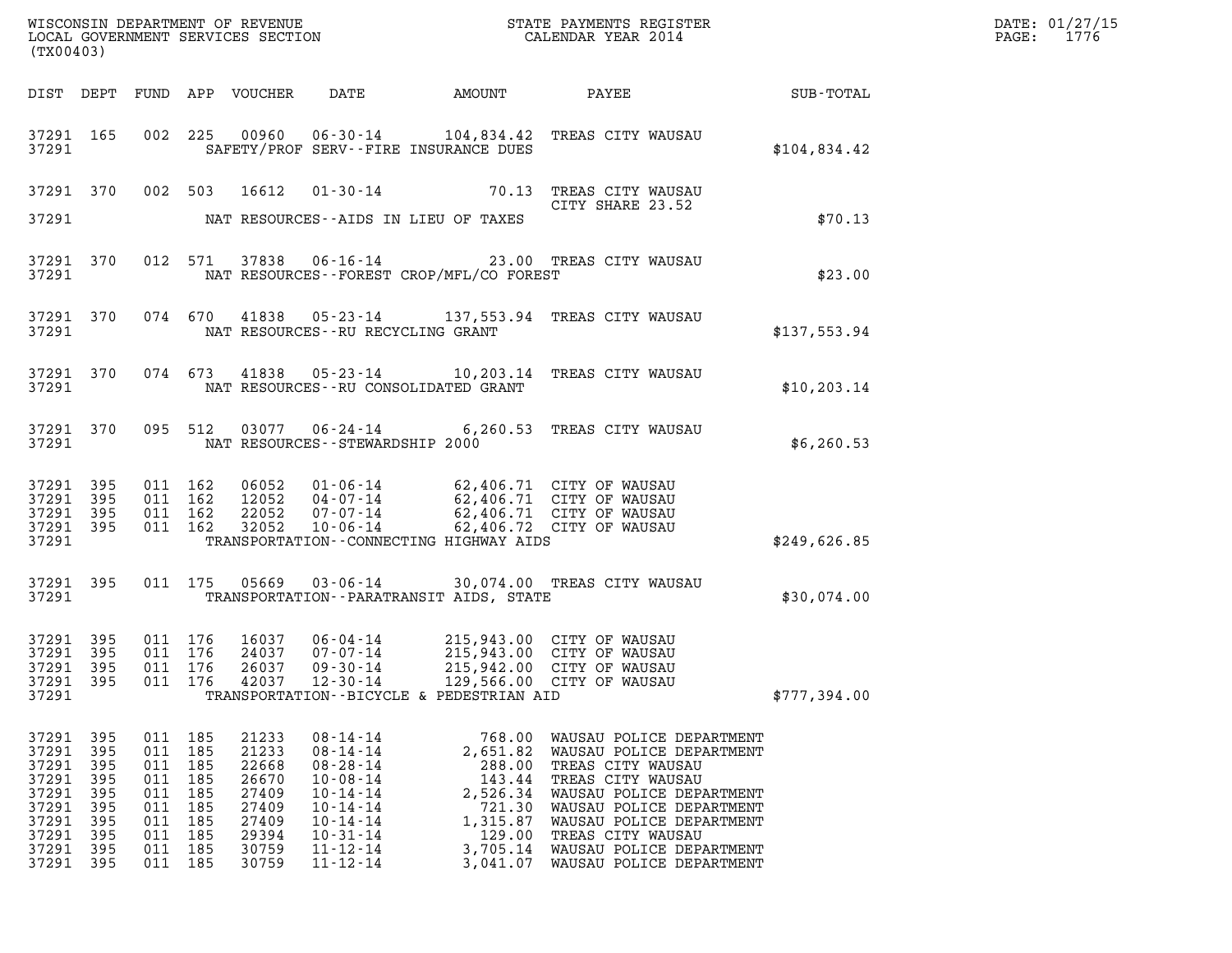| DATE: | 01/27/15 |
|-------|----------|
| PAGE: | 1777     |

| (TX00403)                                                              |                   |                                                 |                                                  |                                                                                                                 |                        |                                                                                                                                                                                          |                | DATE: 01/27/15<br>1777<br>$\mathtt{PAGE:}$ |
|------------------------------------------------------------------------|-------------------|-------------------------------------------------|--------------------------------------------------|-----------------------------------------------------------------------------------------------------------------|------------------------|------------------------------------------------------------------------------------------------------------------------------------------------------------------------------------------|----------------|--------------------------------------------|
|                                                                        |                   |                                                 | DIST DEPT FUND APP VOUCHER                       | DATE                                                                                                            | AMOUNT                 | PAYEE                                                                                                                                                                                    | SUB-TOTAL      |                                            |
| 37291                                                                  | 37291 395         |                                                 |                                                  | TRANSPORTATION - - HIGHWAY SAFETY - FEDERAL                                                                     |                        | 011 185 31191 11-17-14 2,746.07 WAUSAU POLICE DEPARTMENT                                                                                                                                 | \$18,036.05    |                                            |
| 37291 395<br>37291 395<br>37291 395<br>37291 395<br>37291              |                   | 011 191<br>011 191<br>011 191<br>011 191        |                                                  | TRANSPORTATION - - GENERAL TRANSP AIDS - GTA                                                                    |                        | 04959  01-06-14  531,357.47  CITY OF WAUSAU<br>10959  04-07-14  531,357.47  CITY OF WAUSAU<br>20959  07-07-14  531,357.47  CITY OF WAUSAU<br>30959  10-06-14  531,357.48  CITY OF WAUSAU | \$2,125,429.89 |                                            |
| 37291 435<br>37291                                                     |                   | 005 162                                         | 01HSD                                            | HS--AMBULANCE FUNDING ASSISTANCE GRANTS                                                                         |                        | 09-08-14 9,803.55 TREAS CITY WAUSAU                                                                                                                                                      | \$9,803.55     |                                            |
| 37291                                                                  | 37291 435         |                                                 | 005 163 01LGS                                    | HS--PREPAID MEDICAL TRANSPORT REIMBURSE                                                                         |                        | 11-17-14 88,600.00 CITY OF WAUSAU FIRE DEPT                                                                                                                                              | \$88,600.00    |                                            |
| 37291 455<br>37291 455<br>37291                                        |                   | 002 231<br>002 231                              | 01825<br>02084                                   | $10 - 28 - 14$<br>JUSTICE - - LAW ENFORCEMENT TRAINING                                                          |                        | 02-26-14 11,040.00 TREAS CITY WAUSAU<br>5,566.47 TREAS CITY WAUSAU                                                                                                                       | \$16,606.47    |                                            |
| 37291                                                                  | 37291 455         | 37291 455 002 275<br>002 275                    |                                                  | DOJ--UNIFORM BEAT PATROL OFFICER GRANT                                                                          |                        | 02020  03-18-14  60,717.00 TREAS CITY WAUSAU<br>03194  05-29-14  60,717.00 TREAS CITY WAUSAU                                                                                             | \$121,434.00   |                                            |
| 37291 455<br>37291 455<br>37291 455<br>37291 455<br>37291              |                   | 002 321<br>002 321<br>002 321<br>002 321        | 02633                                            | 04-29-14<br>JUSTICE - - COURT IMPROVEMENT GRANTS                                                                |                        | 00621 08-20-14 8,527.67 TREAS CITY WAUSAU<br>02067 03-18-14 2,993.32 TREAS CITY WAUSAU<br>02527 11-17-14 5,795.00 TREAS CITY WAUSAU<br>6,400.11 TREAS CITY WAUSAU                        | \$23,716.10    |                                            |
| 37291 455<br>37291 455<br>37291 455<br>37291 455<br>37291 455<br>37291 |                   | 002 542<br>002 542<br>002 542<br>002<br>002 542 | 00464<br>00700<br>02183<br>542<br>02975<br>02975 | $01 - 08 - 14$<br>04-04-14<br>$05 - 20 - 14$<br>$05 - 20 - 14$<br>JUSTICE - - VICTIM ASSISTANCE                 | 10,189.00<br>11,480.00 | 08-13-14 21,671.00 TREAS CITY WAUSAU<br>20,570.00 TREAS CITY WAUSAU<br>21,669.00 TREAS CITY WAUSAU<br>TREAS CITY WAUSAU<br>TREAS CITY WAUSAU                                             | \$85,579.00    |                                            |
| 37291 465<br>37291<br>37291<br>37291<br>37291                          | 465<br>465<br>465 | 002 306<br>002<br>002<br>002 306                | 00063<br>306<br>00803<br>306<br>01001<br>01405   | $10 - 29 - 14$<br>$02 - 25 - 14$<br>$04 - 14 - 14$<br>$07 - 25 - 14$<br>MILITARY AFFAIRS-EMER MGMT--HAZMAT AIDS | 20,250.00              | 20,250.00 TREAS CITY WAUSAU<br>TREAS CITY WAUSAU<br>20,250.00 TREAS CITY WAUSAU<br>20,250.00 TREAS CITY WAUSAU                                                                           | \$81,000.00    |                                            |
| 37291 505<br>37291                                                     |                   | 002 703                                         | 03631                                            | 12-05-14<br>DOA--HOUSING ASSISTANCE GRANTS                                                                      |                        | 1,865.00 TREAS CITY WAUSAU                                                                                                                                                               | \$1,865.00     |                                            |